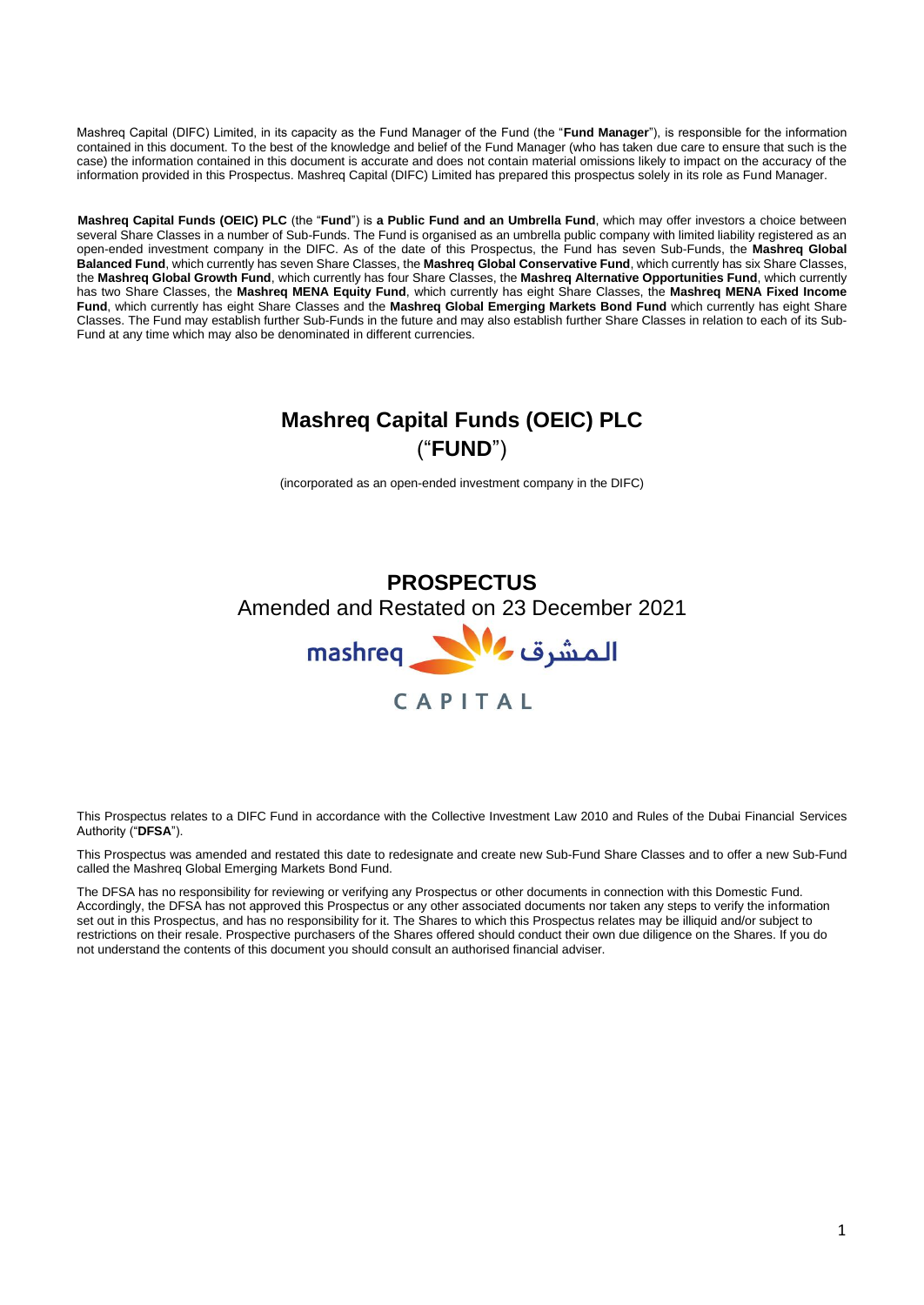# Table of Contents

| <b>IMPORTANT INFORMATION</b>                             | 3           |
|----------------------------------------------------------|-------------|
| DEFINITIONS OF CAPITALISED TERMS USED IN THIS PROSPECTUS | $\mathsf 3$ |
| <b>FUND STRUCTURE</b>                                    | 6           |
| <b>FUND MANAGEMENT</b>                                   | 9           |
| DIRECTOR(S) AND OVERSIGHT COMMITTEE                      | 10          |
| <b>FEES AND CHARGES</b>                                  | 12          |
| <b>SUBSCRIPTION FOR SHARES</b>                           | 14          |
| <b>REDEMPTION OF SHARES</b>                              | 15          |
| <b>GENERAL</b>                                           | 16          |
| <b>RISK FACTORS</b>                                      | 20          |
| <b>FUND DIRECTORY</b>                                    | 24          |
| ANNEX 1 - Mashreq Global Conservative Fund               | 25          |
| ANNEX 2 - Mashreg Global Balanced Fund                   | 30          |
| ANNEX 3 - Mashreq Global Growth Fund                     | 35          |
| ANNEX 4 - Mashreq Alternative Opportunities Fund         | 40          |
| ANNEX 5 - Mashreq MENA EQUITY Fund                       | 45          |
| ANNEX 6 - Mashreq MENA Fixed Income Fund                 | 51          |
| ANNEX 7 - Mashreq GLOBAL EMERGING MARKETS BOND Fund      | 57          |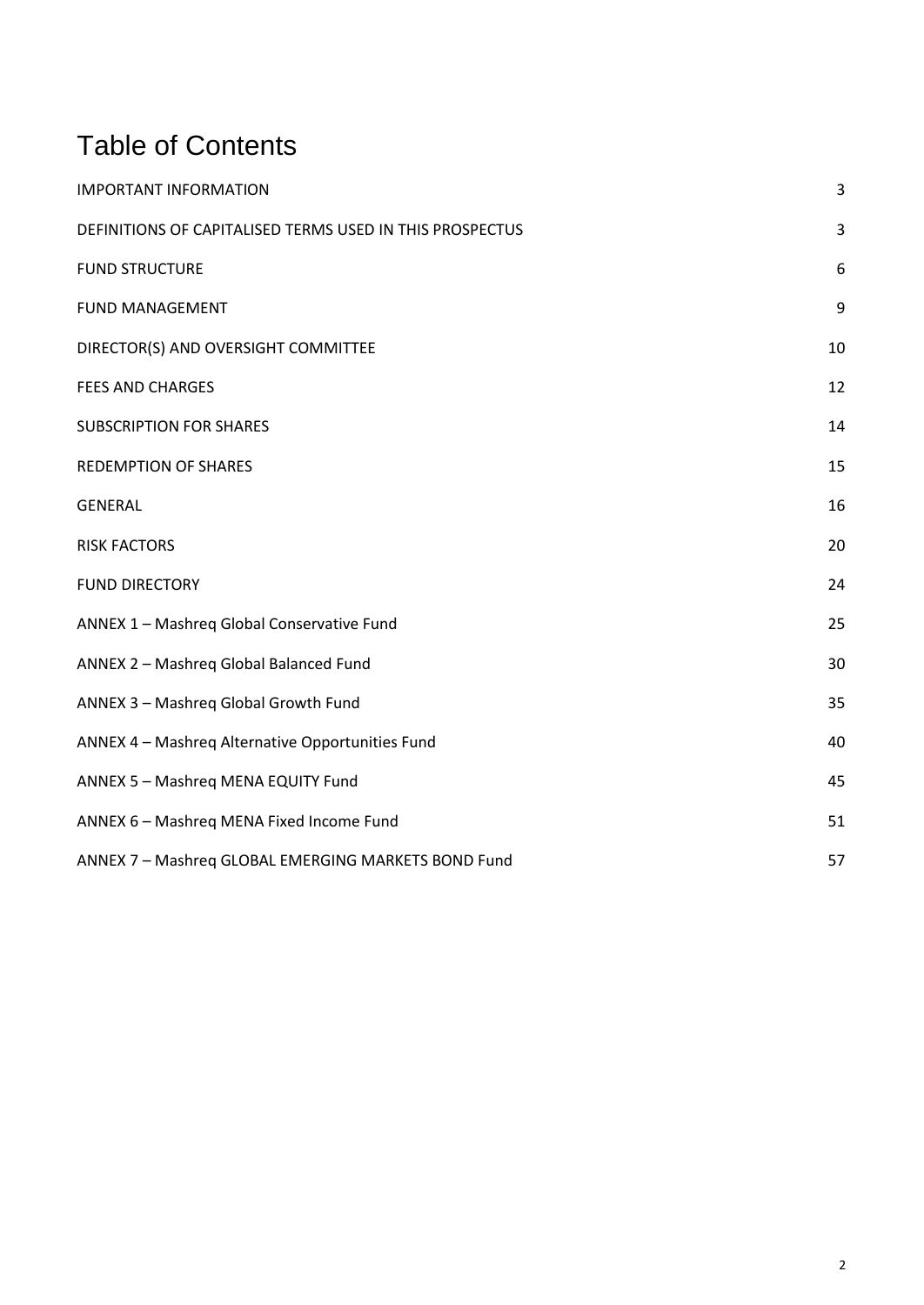# <span id="page-2-0"></span>**Reliance on Prospectus**

The Shares are offered solely on the basis of the information contained in this Prospectus and any further information given or representations made by any person may not be relied upon as having been authorised by the Fund or the Fund Manager. This Prospectus is valid as of the date shown on the front page hereof. However, neither the delivery of this Prospectus nor the issue of Shares shall under any circumstances create any implication that there has been no change in the affairs of the Fund since the date hereof. In accordance with the CIR, this Prospectus will expire on 22<sup>nd</sup> December 2022 at which date the Fund Manager intends to replace this with an updated version. No Shares in the Fund will be issued on the basis of this Prospectus after such expiry date.

No representation or warranty, whether express or implied, is given regarding the information and opinions contained in this Prospectus, or as to the achievement of any future gains. By accepting this Prospectus, the recipient acknowledges that neither the Fund and the Fund Manager or any of their subsidiaries or associates, or any of their directors, officers, employees, advisors or agents, has any duties or responsibilities to the recipient concerning the suitability and/or price of any investment which the recipient may make in the Fund.

The information contained in this Prospectus will be supplemented by the financial statements and further information contained in the latest annual and semi-annual reports of the Fund and/or the Sub-Funds, copies of which may be obtained free of charge from the registered office of the Fund which is located at the offices of the Fund Manager.

Recipients of this Prospectus should not interpret any financial information contained herein as a promise of the performance of the Fund. The Fund and the Fund Manager cannot (and do not) guarantee the performance or success of the Fund. Each prospective investor should carefully review the risks associated with an investment in the Fund, which are summarised in the section of this Prospectus headed "Investment Considerations".

## **Restrictions on Distribution, Promotion and Subscription**

The distribution of this Prospectus and the offering of Shares in certain jurisdictions may be restricted and accordingly persons into whose possession this Prospectus may come are required by the Fund and the Fund Manager to inform themselves of, and to observe, any such **restrictions** 

This Prospectus does not constitute an offer or solicitation to any person in any jurisdiction in which such offer or solicitation is not authorised or to any person to whom it would be unlawful to make such offer or solicitation.

It is the responsibility of any person or persons in possession of this Prospectus and wishing to make application for Shares to inform themselves of, and to observe, all applicable laws and regulations of any relevant jurisdiction. Prospective Subscribers for Shares should inform themselves as to all legal requirements also applying and any applicable exchange control regulations and applicable taxes in the countries of their respective citizenship, residence or domicile.

#### **Investment Considerations**

Investment in the Fund carries substantial risk. There can be no assurance that the Fund's investment objective in respect of each of its Sub-Funds will be achieved and investment results may vary substantially over time. Investment in any of the Sub-Funds is not intended to be a complete investment programme for any investor. Prospective Subscribers should carefully consider whether an investment in Shares is suitable for them in light of their circumstances and financial resources (see further under "Investment Considerations" below).

#### **Annexes**

The Annexes to this Prospectus form an integral part of this Prospectus.

# <span id="page-2-1"></span>DEFINITIONS OF CAPITALISED TERMS USED IN THIS PROSPECTUS

Capitalised terms not otherwise defined in this Prospectus shall have the meanings ascribed to them in the Law or the CIR.

| United Arab Emirates dirhams.                                                                                                                                                                                                                                                                                                                                |
|--------------------------------------------------------------------------------------------------------------------------------------------------------------------------------------------------------------------------------------------------------------------------------------------------------------------------------------------------------------|
| An annex to this Prospectus containing information with respect to a particular Sub-Fund.                                                                                                                                                                                                                                                                    |
| The articles of association of the Fund (as amended or replaced from time to time) and which<br>constitute the constitution of the Fund as required under the Law and the CIR.                                                                                                                                                                               |
| As further detailed under the section "Fund Directory".                                                                                                                                                                                                                                                                                                      |
| The board of Directors of the Fund.                                                                                                                                                                                                                                                                                                                          |
| Sunday to Thursday unless the UAE Ministry of Labour or the DIFC Authority announce that such a<br>day will be a holiday in the DIFC and, in relation to a particular Sub-Fund, such other place or places<br>as may be specified in the relevant Annex.                                                                                                     |
| The Collective Investment Rules (CIR) of the DFSA.                                                                                                                                                                                                                                                                                                           |
| First Abu Dhabi Bank PJSC, as Eligible Custodian, and includes any successor or replacement<br>Eligible Custodian and or as may be appointed in respect of a relevant Sub-Fund as set out in the<br>relevant Annex.                                                                                                                                          |
| The agreement dated 25 <sup>th</sup> September 2017 between the Fund Manager on behalf of the Fund and<br>the Custodian relating to the custody/safekeeping of the assets of each Sub-Fund (as amended or<br>replaced from time to time).                                                                                                                    |
| The agreement dated 10 <sup>th</sup> February 2019 with an effective date of 9 <sup>th</sup> December 2018 between the<br>Fund Manager on behalf of the Fund and the Fund Administrator, Registrar and Transfer Agent<br>relating, amongst other things, to the administration of each Sub-Fund (as supplemented, amended<br>or replaced from time to time). |
| The Dubai Financial Services Authority and includes any successor or replacement agency or<br>authority.                                                                                                                                                                                                                                                     |
| The Dubai International Financial Centre, Dubai, United Arab Emirates.                                                                                                                                                                                                                                                                                       |
|                                                                                                                                                                                                                                                                                                                                                              |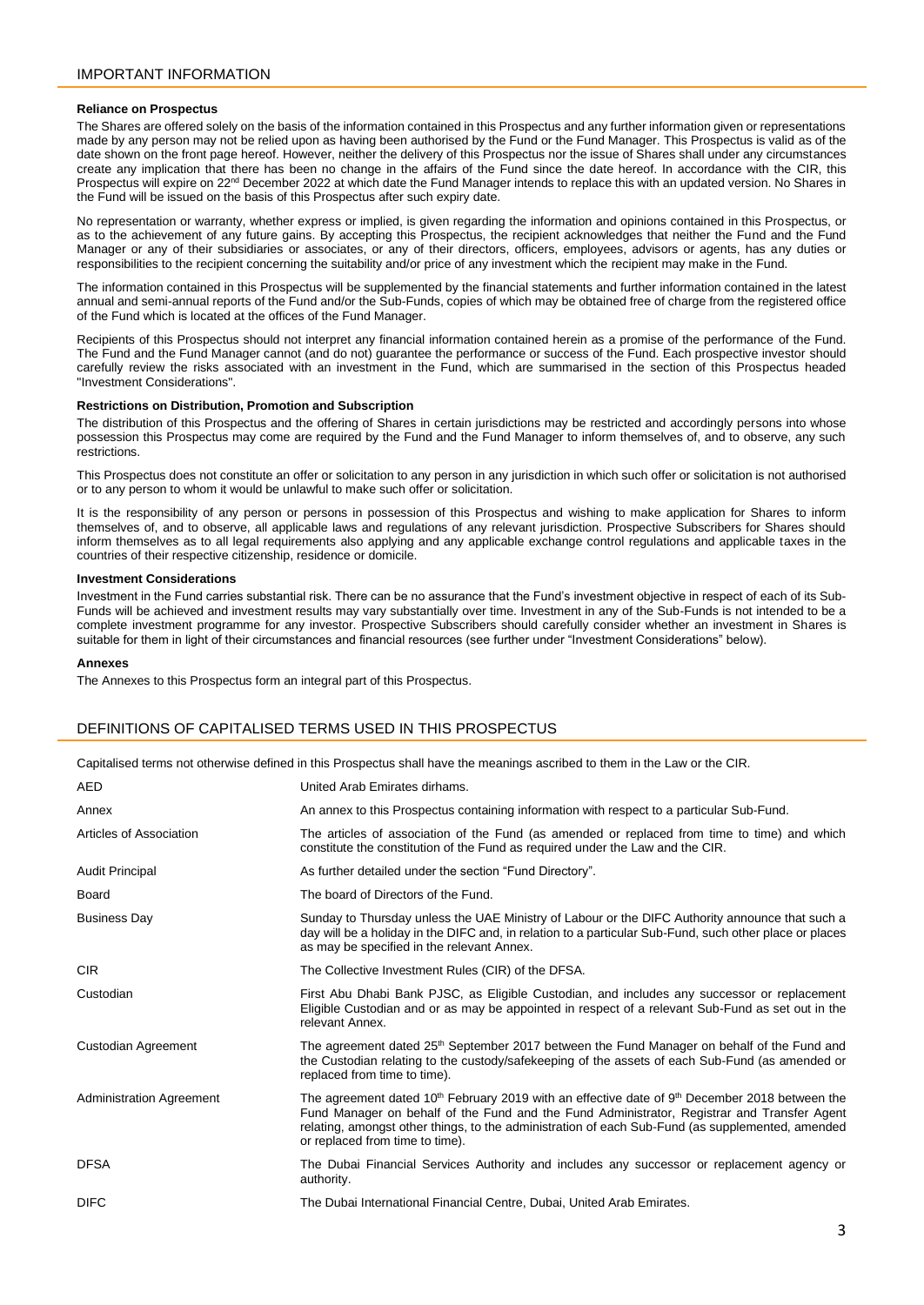| Dilution Levy                                | Any dilution levy charged in accordance with the provisions set out under "Dilution Levy" below.                                                                                                                                                                                                                                                                                                                           |
|----------------------------------------------|----------------------------------------------------------------------------------------------------------------------------------------------------------------------------------------------------------------------------------------------------------------------------------------------------------------------------------------------------------------------------------------------------------------------------|
| Director                                     | The director of the Fund (which shall be the Fund Manager) and includes any successor or<br>replacement director.                                                                                                                                                                                                                                                                                                          |
| Eligible Custodian                           | An Eligible Custodian as defined and prescribed in the CIR.                                                                                                                                                                                                                                                                                                                                                                |
| <b>EUR</b>                                   | The currency of the Euro-zone.                                                                                                                                                                                                                                                                                                                                                                                             |
| Fees                                         | The subscription, distribution, management, performance, administration, registration and transfer<br>agency, custodian and/or other fees payable in respect of each Sub-Fund as set out in this<br>Prospectus and the relevant Annex.                                                                                                                                                                                     |
| <b>Financial Year</b>                        | The financial year of the Fund will end on 31 December of each year.                                                                                                                                                                                                                                                                                                                                                       |
| Fund                                         | Mashreg Capital Funds (OEIC) PLC.                                                                                                                                                                                                                                                                                                                                                                                          |
| <b>Fund Administrator</b>                    | Apex Fund Services (Dubai) Ltd. and includes any successor or replacement fund administrator.                                                                                                                                                                                                                                                                                                                              |
| <b>Fund Management Agreement</b>             | The agreement dated 27 <sup>th</sup> September 2017 between the Fund Manager and the Fund, relating to the<br>management of the Fund and each Sub-Fund.                                                                                                                                                                                                                                                                    |
| Fund Manager                                 | Mashreq Capital and includes any successor or replacement fund manager of the Fund.                                                                                                                                                                                                                                                                                                                                        |
| Initial Closing Date                         | The last day of the Initial Offer Period in respect of a particular Sub-Fund as specified in the relevant<br>Annex and or as determined by the Fund Manager.                                                                                                                                                                                                                                                               |
| Initial Offer Period                         | The period determined by the Fund Manager during which Shares on a particular Sub-Fund or Class<br>are offered for subscription at the Initial Issue Price as specified in the relevant Annex.                                                                                                                                                                                                                             |
| Initial Issue Date                           | The first Business Day following the Initial Closing Date.                                                                                                                                                                                                                                                                                                                                                                 |
| <b>Initial Issue Price</b>                   | The fixed price per Share at which Subscribers may subscribe for Shares during the Initial Offer<br>Period, as set out in the relevant Annex.                                                                                                                                                                                                                                                                              |
| Investment Manager                           | Any investment manager appointed by the Fund Manager on behalf of the Fund to act as investment<br>manager of any of the Sub-Funds as may be specified in the relevant Annex for the relevant Sub-<br>Fund.                                                                                                                                                                                                                |
| Investment Objective and Policies            | The investment objective and policies of each Sub-Fund as set out in the relevant Annex.                                                                                                                                                                                                                                                                                                                                   |
| <b>Issue Date</b>                            | The issue date for Shares in a particular Sub-Fund or Share Class as specified in the relevant Annex.                                                                                                                                                                                                                                                                                                                      |
| Law                                          | The Collective Investment Law No. 2 of 2010.                                                                                                                                                                                                                                                                                                                                                                               |
|                                              | Mashreg Alternative Opportunities Fund The Sub-Fund represented by the Class "AO A USD" Shares and Class "AO B USD" Shares of the<br>Fund being the fourth Sub-Fund of the Fund offered to investors on the terms set out in this<br>Prospectus and the relevant Annex.                                                                                                                                                    |
| Mashreg Capital                              | Mashreg Capital (DIFC) Limited.                                                                                                                                                                                                                                                                                                                                                                                            |
| Mashreq Global Balanced Fund                 | The Sub-Fund represented by the Class "GB A USD" Shares, Class "GB A AED" Shares, Class "GB<br>B USD" Shares, Class GB B AED" Shares, Class "GB C USD" Shares, Class GB I USD" Shares and<br>Class "GB I AED" Shares of the Fund being the second Sub-Fund of the Fund offered to investors<br>on the terms set out in this Prospectus and the relevant Annex.                                                             |
| Mashreq Global Conservative Fund             | The Sub-Fund represented by the Class "GC A USD" Shares, Class "GC A AED" Shares, Class "GC<br>B USD" Shares, Class "GC B AED" Shares, Class "GC I USD" Shares and Class "GC I AED" Shares<br>of the Fund being the first Sub-Fund of the Fund offered to investors on the terms set out in this<br>Prospectus and the relevant Annex.                                                                                     |
| Mashreq Global Emerging Markets<br>Bond Fund | The Sub-Fund represented by the Class "MGEMB AA USD" Shares, Class "MGEMB AA AED"<br>Shares, Class "MGEMB BA USD" Shares, Class "MGEMB BA AED" Shares, Class "MGEMB BI USD"<br>Shares, Class MGEMB BI AED" Shares, Class "MGEMB CA USD" Shares and Class MGEMB "CA<br>AED" Shares of the Fund being the seventh Sub-Fund of the Fund offer to investors on the terms set<br>out in this Prospectus and the relevant Annex. |
| Mashreg Global Growth Fund                   | The Sub-Fund represented by the Class "GG A USD" Shares, Class "GG A AED" Shares, Class "GG<br>I USD" Shares and Class "GG I AED" Shares of the Fund being the third Sub-Fund of the Fund<br>offered to investors on the terms set out in this Prospectus and the relevant Annex.                                                                                                                                          |
| Mashreq MENA Equity Fund                     | The Sub-Fund represented by the Class "ME AA USD" Shares, Class "ME AA AED" Shares, Class<br>"ME BA USD" Shares, Class "ME BA AED" Shares, Class "ME BI USD" Shares, Class "ME BI AED"<br>Shares, Class "ME CA USD" Shares and Class "ME CA AED" Shares of the Fund being the fifth Sub-<br>Fund of the Fund offered to investors on the terms set out in this Prospectus and the relevant Annex.                          |
| Mashreq MENA Fixed Income Fund               | The Sub-Fund represented by the Class "MFI AA USD" Shares, Class "MFI AA AED" Shares, Class<br>"MFI BA USD" Shares, Class "MFI BA AED" Shares, Class "MFI BI USD" Shares, Class "MFI BI<br>AED" Shares, Class "MFI CA USD" Shares amd Class "MFI CA AED" Shares of the Fund being the<br>sixth Sub-Fund of the Fund offered to investors on the terms set out in this Prospectus and the<br>relevant Annex.                |
| MENA                                         | The United Arab Emirates, Bahrain, Kingdom of Saudi Arabia, Oman, Qatar, Kuwait, Lebanon, Syria,<br>Iraq, Palestine, Jordan, Algeria, Egypt, Morocco, Libya, Tunisia, Sudan and Turkey.                                                                                                                                                                                                                                    |
| Minimum Initial Fund Size                    | The minimum initial fund size for each Sub-Fund set out in the relevant Annex.                                                                                                                                                                                                                                                                                                                                             |
| Net Asset Value (or NAV) per Class           | The net asset value of a Sub-Fund per Class determined in accordance with the provisions set out<br>under "Net Asset Value" below.                                                                                                                                                                                                                                                                                         |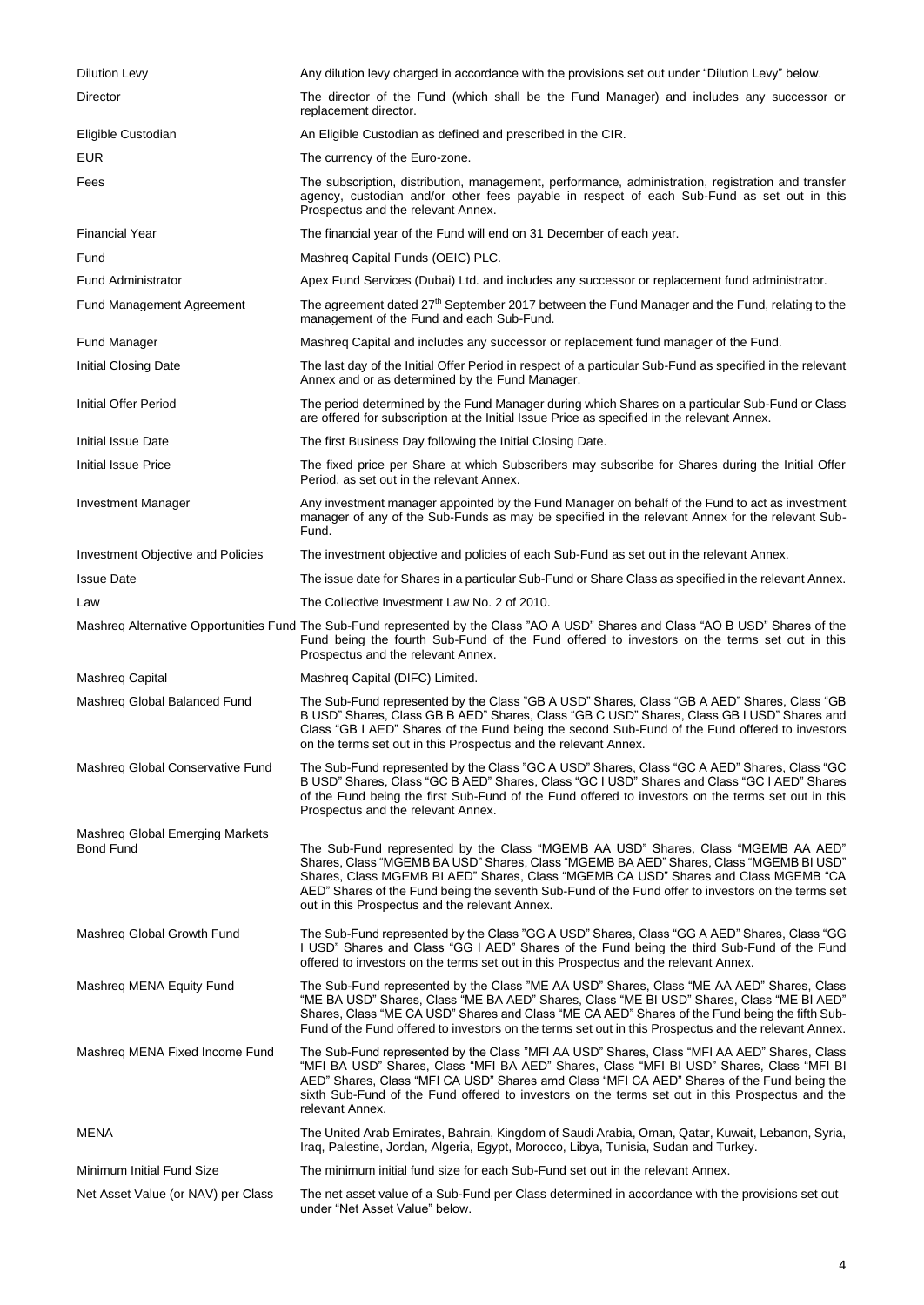| Net Asset Value (or NAV) per Share | The net asset value of a Sub-Fund per Class per Share, determined in accordance with the provisions<br>set out under "Net Asset Value" below.                                                                                                                                                                                                                                                                                                                                                 |
|------------------------------------|-----------------------------------------------------------------------------------------------------------------------------------------------------------------------------------------------------------------------------------------------------------------------------------------------------------------------------------------------------------------------------------------------------------------------------------------------------------------------------------------------|
| Net Asset Value (or NAV)           | The net asset value of a Sub-Fund determined in accordance with the provisions set out under "Net<br>Asset Value" below.                                                                                                                                                                                                                                                                                                                                                                      |
| <b>Ordinary Resolution</b>         | A resolution of a duly constituted general meeting of a Share Class or Share Classes of the Fund's<br>Shareholders passed by a simple majority of the votes cast on behalf of the Shares entitled to vote<br>through or on behalf of the relevant Share Class or Share Classes of Shareholders present in person<br>or by proxy and voting at the meeting. It includes any unanimous written resolution of the holders of<br>Shares entitled to vote, expressed to be an ordinary resolution. |
| <b>Oversight Committee</b>         | The panel or board appointed to oversee and supervise the Fund Manager as required under the<br>Law and the CIR.                                                                                                                                                                                                                                                                                                                                                                              |
| Portfolio Manager(s)               | The portfolio manager(s) in charge of the management of Sub-Fund Property of a particular Sub-<br>Fund as specified in the relevant Annex.                                                                                                                                                                                                                                                                                                                                                    |
| Performance Fee                    | Where applicable, a performance fee that may be payable to the Fund Manager or the Investment<br>Manager depending on the performance of the relevant Sub-Fund, as set out in the relevant Annex.                                                                                                                                                                                                                                                                                             |
| Prospectus                         | This prospectus setting out the terms of the Fund together with each Annex.                                                                                                                                                                                                                                                                                                                                                                                                                   |
| <b>Record Date</b>                 | Record date means the date determined by the Director on which a Shareholder must own Shares<br>in order to be entitled to a distribution.                                                                                                                                                                                                                                                                                                                                                    |
| Redemption Costs and Expenses      | In addition to the Dilution Levy, any redemption cost or expense charged in accordance with the<br>provisions of this Prospectus.                                                                                                                                                                                                                                                                                                                                                             |
| <b>Redemption Date</b>             | The redemption date for Shares in a particular Sub-Fund as specified in the relevant Annex.                                                                                                                                                                                                                                                                                                                                                                                                   |
| <b>Redemption Price</b>            | The Net Asset Value per Share minus any Redemption Costs and Expenses.                                                                                                                                                                                                                                                                                                                                                                                                                        |
| <b>Redemption Request</b>          | A request by a Shareholder to redeem some or all of its Shares in a Sub-Fund.                                                                                                                                                                                                                                                                                                                                                                                                                 |
| <b>Registered Auditor</b>          | The registered auditor of the Fund and the Sub-Funds.                                                                                                                                                                                                                                                                                                                                                                                                                                         |
| Registrar and Transfer Agent       | Apex Fund Services (Dubai) Ltd. and includes any successor or replacement registrar and transfer<br>agent.                                                                                                                                                                                                                                                                                                                                                                                    |
| Rules                              | The rules of the DIFC and of the DFSA.                                                                                                                                                                                                                                                                                                                                                                                                                                                        |
| Share                              | A registered share in the Fund or a Sub-Fund, as applicable.                                                                                                                                                                                                                                                                                                                                                                                                                                  |
| <b>Share Class</b>                 | A separate class of Shares in the Fund or a Sub-Fund, which includes any sub-class of a Share<br>Class.                                                                                                                                                                                                                                                                                                                                                                                       |
| Shareholder                        | A holder of a Share.                                                                                                                                                                                                                                                                                                                                                                                                                                                                          |
| Shareholders Register              | The register of Shareholders maintained by the Registrar and Transfer Agent in relation to the Fund<br>and each Sub-Fund at its registered office in the DIFC, where it can be inspected by the<br>Shareholders.                                                                                                                                                                                                                                                                              |
| Special Resolution                 | A resolution in respect of which notice of intention to propose the resolution has been given, and that<br>has been passed by the positive vote of a Share Class or Share Classes of Shareholders holding at<br>least 75% of the Shares entitled to vote on the resolution.                                                                                                                                                                                                                   |
| Sub-Fund                           | A separate sub-fund of the Fund established and maintained in respect of one or more Share Classes<br>to which the assets and liabilities and income and expenditure attributed or allocated to such Sub-<br>Fund will be applied or charged. Where appropriate, a reference in this Prospectus to a Sub-Fund<br>will include a reference to the Share Classes issued in that Sub-Fund.                                                                                                       |
| Sub-Fund Property                  | The assets of the relevant Sub-Fund.                                                                                                                                                                                                                                                                                                                                                                                                                                                          |
| Subscriber                         | A potential investor in a Sub-Fund who has submitted a subscription agreement but to whom Shares<br>have not yet been issued.                                                                                                                                                                                                                                                                                                                                                                 |
| <b>Subscription Account</b>        | A non-interest bearing account with the Custodian to which the investment amounts of Subscribers<br>will be deposited pending the relevant Issue Date.                                                                                                                                                                                                                                                                                                                                        |
| <b>Subscription Date</b>           | The subscription date for Shares in a particular Sub-Fund as specified in the relevant Annex.                                                                                                                                                                                                                                                                                                                                                                                                 |
| <b>Subscription Price</b>          | The Net Asset Value per Share plus any subscription fee specified in the relevant Annex.                                                                                                                                                                                                                                                                                                                                                                                                      |
| USD and United States Dollars      | The currency of the United States of America.                                                                                                                                                                                                                                                                                                                                                                                                                                                 |
| Underlying Fund(s)                 | The underlying funds in which a specific Sub-Fund may invest in accordance with the investment<br>objective, policy and restrictions set out in the relevant Annex.                                                                                                                                                                                                                                                                                                                           |
| <b>Valuation Date</b>              | The valuation date for Shares in a particular Sub-Fund as specified in the relevant Annex and for as<br>determined by the Fund Manager.                                                                                                                                                                                                                                                                                                                                                       |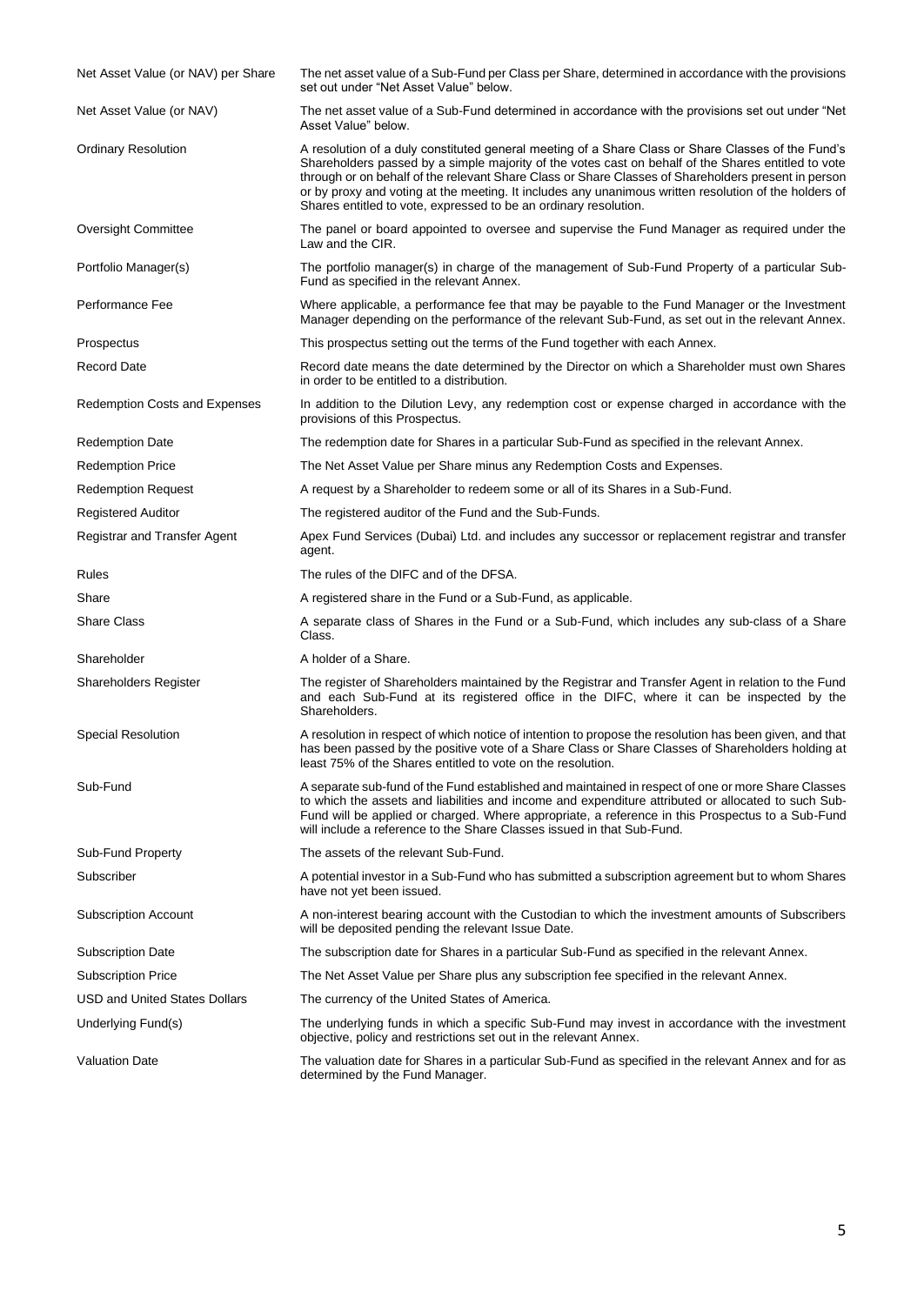## <span id="page-5-0"></span>**The Fund**

The Fund is a DFSA Public Fund and a DFSA Domestic Fund (both as defined in the Rules) and was registered with the DFSA on  $5<sup>th</sup>$ September 2017. The Fund effectively commenced operations as of 1<sup>st</sup> October 2017.

The Fund is constituted as an open-ended investment company established in the DIFC on 4<sup>th</sup> September 2017 under the DIFC Companies Law No. 2 of 2009 (which has now been replaced by the DIFC Companies Law No. 5 of 2018). The Articles of Association of the Fund are governed by the laws of the DIFC. **The Fund is organised as an Umbrella Fund and each Sub-Fund created by the Fund comprises or will comprise a separate Sub-Fund. The Fund is not constituted as a Protected Cell Company in accordance with the provisions of the Regulations made under the DIFC Companies Law No. 5 of 2018. Therefore, in case the Fund is unable to meet liabilities attributable to any particular Sub-Fund out of the assets attributable to that particular Sub-Fund, the remaining liabilities may have to be met out of the assets attributable to other Sub-Funds (the Sub-Funds are not ring-fenced).** Each Sub-Fund will, in turn, be subdivided into one or more separate Share Classes. As of the date of this Prospectus, the Fund has seven Sub-Funds operating, the **Mashreq Global Balanced Fund**, currently comprising the Class "GB A USD" Shares, Class GB A AED" Shares, Class "GB B USD" Shares, Class "GB B AED" Shares, Class "GB C USD" Shares, Class "GB I USD" Shares and Class "GB I AED" Shares of the Fund, the **Mashreq Global Conservative Fund**, currently comprising the Class "GC A USD" Shares, Class "GC A AED" Shares,.Class "GC B USD" Shares, Class "GC B AED" Shares, Class "GC I USD" Shares and Class "GC I AED" Shares of the Fund, the **Mashreq Global Growth Fund** currently comprising the Class "GG A USD" Shares, Class "GG A AED" Shares, Class GG I USD" Shares and Class "GG I AED" Shares of the Fund, the **Mashreq Alternative Opportunities Fund** currently comprising the Class "AO A USD" Shares and the Class "AO B USD" Shares of the Fund, the **Mashreq MENA Equity Fund** currently comprising the Class "ME AA USD" Shares, Class "ME AA AED" Shares, Class "ME BA USD" Shares, Class "ME BA AED" Shares, Class "ME BI USD" Shares, Class "ME BI AED" Shares, Class ME CA USD" Shares and Class "ME CA AED" Shares of the Fund, the **Mashreq MENA Fixed Income Fund** currently comprising the Class "MFI AA USD" Shares, Class "MFI AA AED" Shares, Class "MFI BA USD" Shares, Class "MFI BA AED" Shares, Class "MFI BI USD" Shares, Class "MFI BI AED" Shares, Class "MFI CA USD" Shares and Class "MFI CA AED" Shares of the Fund, and the **Mashreq Global Emerging Markets Bond Fund** currently comprising the Class "MGEMB AA USD" Shares, Class "MGEMB AA AED" Shares, Class "MGEMB BA USD" Shares, Class "MGEMB BA AED" Shares, Class "MGEMB BI USD" Shares, Class "MGEMB BI AED" Shares, Class "MGEMB CA USD" Shares and Class "MGEMB CA AED" Shares of the Fund. The Fund Manager has as sole Director the ability within the authorised share capital of the Fund to establish further Sub-Funds and establish further Share Classes in relation to each of its Sub-Funds. Such further Sub-Funds or Share Classes may also be denominated in currencies other than the United States Dollar.

**The current authorised share capital of the Fund is twenty million one hundred United States Dollars (USD 20,000,100) and seventeen million United Arab Emirates dirhams (AED 17,000,000) and is divided into:**

| Name of Management Share Class                                                                  | <b>Number of Authorised USD Shares</b> | <b>Share Capital (USD)</b> |
|-------------------------------------------------------------------------------------------------|----------------------------------------|----------------------------|
| Class "M" Share with a nominal par value of<br>one hundred United States Dollars (USD<br>100.00 |                                        | 100.00                     |
| <b>Total Authorised Management Shares</b><br>and Share Capital                                  |                                        | 100.00                     |

| <b>Mashreg Global Conservative Fund</b>                                              | <b>Number of Authorised Shares</b> |             | <b>Share Capital</b> |            |
|--------------------------------------------------------------------------------------|------------------------------------|-------------|----------------------|------------|
| <b>Name of Share Class</b>                                                           | <b>USD</b>                         | <b>AED</b>  | <b>USD</b>           | <b>AED</b> |
| Class "GC A USD" Shares with a nominal<br>par value of one Cent (USD 0.01) per Share | 100,000,000                        |             | 1,000,000            |            |
| Class "GC A AED" Shares with a nominal par<br>value of one fil (AED 0.01) per Share  |                                    | 100,000,000 |                      | 1,000,000  |
| Class "GC B USD" Shares with a nominal par<br>value of one Cent (USD 0.01) per Share | 100,000,000                        |             | 1,000,000            |            |
| Class "GC B AED" Shares with a nominal par<br>value of one fil (AED 0.01) per Share  |                                    | 100,000,000 |                      | 1,000,000  |
| Class "GC I USD" Shares with a nominal par<br>value of one Cent (USD 0.01) per Share | 100,000,000                        |             | 1,000,000            |            |
| Class "GC I AED" Shares with a nominal par<br>value of one fil (AED 0.01) per Share  |                                    | 100.000.000 |                      | 1.000.000  |
| <b>Total Authorised Shares and Share Capital</b>                                     | 300,000,000                        | 300,000,000 | 3,000,000            | 3.000.000  |

| <b>Mashreg Global Balanced Fund</b>                                                           | <b>Number of Authorised Shares</b> |             |           | <b>Share Capital</b> |
|-----------------------------------------------------------------------------------------------|------------------------------------|-------------|-----------|----------------------|
| <b>Name of Share Class</b>                                                                    | USD                                | <b>AED</b>  | USD       | <b>AED</b>           |
| Class "GB A USD" Shares with a nominal par<br>value of one Cent (USD 0.01) per Share          | 100,000,000                        |             | 1,000,000 |                      |
| Class "GB A AED" Shares with a nominal par<br>value of one fil (AED 0.01) per Share           |                                    | 100,000,000 |           | 1,000,000            |
| Class "GB B USD" Shares with a nominal par<br>value of on Cent (USD 0.01) per Share           | 100,000,000                        |             | 1,000,000 |                      |
| Class "GB B AED" Shares with a nominal par<br>value of one fil (AED 0.01) per Share           |                                    | 100,000,000 |           | 1,000.000            |
| Class "GB C USD" Shares with a nominal par<br>value of one Cent (USD 0.01) per Share          | 100,000,000                        |             |           |                      |
| Class "GB I USD" Shares with a nominal par<br>of one Cent (USD 0.01)<br>value<br>per<br>Share | 100,000,000                        |             | 1,000,000 |                      |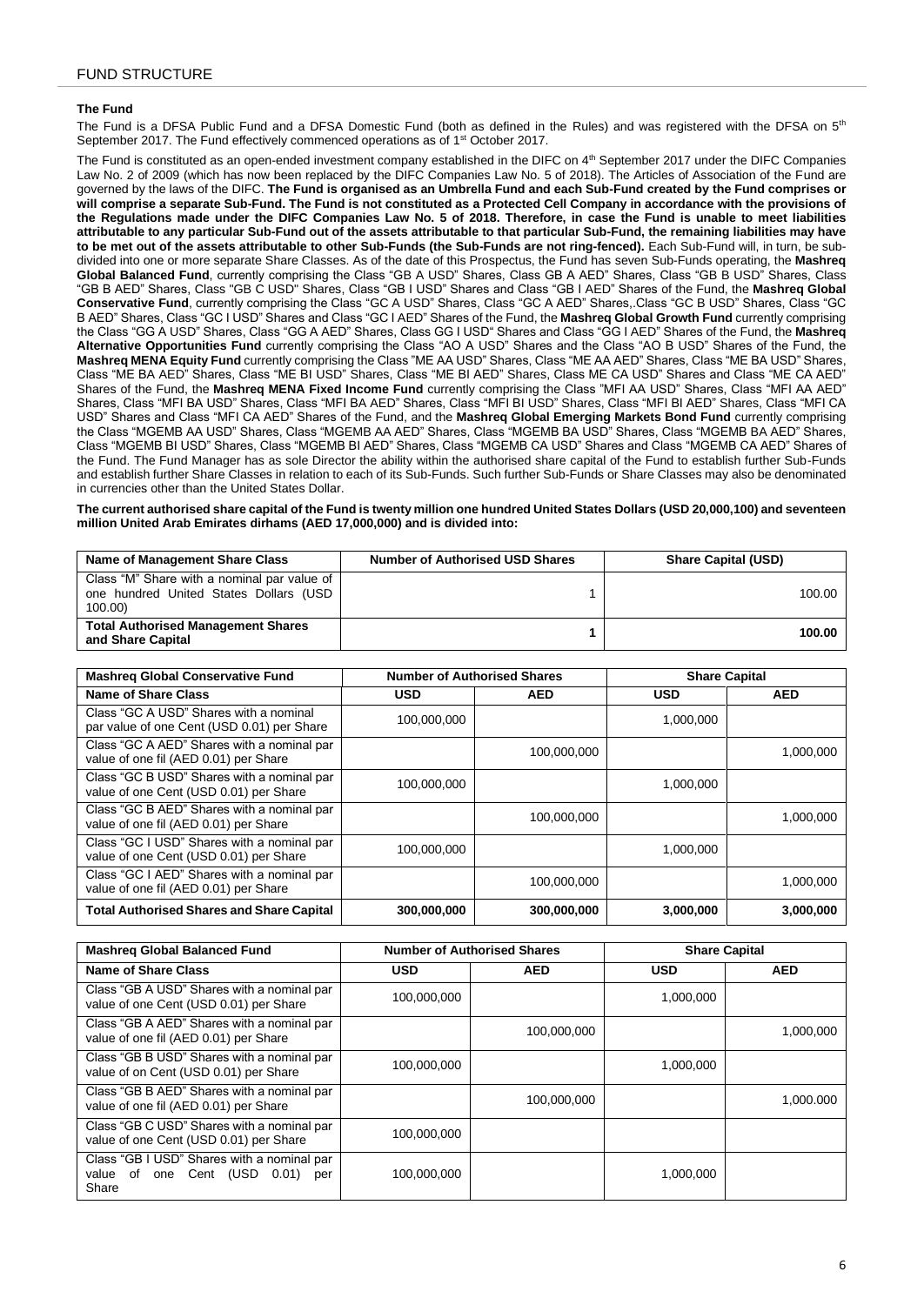| Class "GB I AED" Shares with a nominal par<br>vlue of one fil (AED 0.01) per Share |             | 100,000,000 |           | .000.000  |
|------------------------------------------------------------------------------------|-------------|-------------|-----------|-----------|
| <b>Total Authorised Shares</b>                                                     | 400.000.000 | 300,000,000 | 4.000.000 | 3.000.000 |

| <b>Mashreg Global Growth Fund</b>                                                    | <b>Number of Authorised Shares</b> |             |            | <b>Share Capital</b> |
|--------------------------------------------------------------------------------------|------------------------------------|-------------|------------|----------------------|
| <b>Name of Share Class</b>                                                           | <b>USD</b>                         | <b>AED</b>  | <b>USD</b> | <b>AED</b>           |
| Class "GG A USD" Shares with a nominal par<br>value of one Cent (USD 0.01) per Share | 100,000,000                        |             | 1,000,000  |                      |
| Class "GG A AED" Shares with a nominal par<br>value of one fil (AED 0.01) per Share  |                                    | 100,000,000 |            | 1,000,000            |
| Class "GG I USD" Shares with a nominal par<br>value of on Cent (USD 0.01) per Share  | 100.000.000                        |             | 1.000.000  |                      |
| Class "GG I AED" Shares with a nominal par<br>value of one fil (AED 0.01) per Share  |                                    | 100,000,000 |            | 1.000.000            |
| <b>Total Authorised Shares</b>                                                       | 200,000,000                        | 200,000,000 | 2,000,000  | 2,000,000            |

| <b>Mashreg Alternative Opportunities Fund</b>                                        | <b>Number of Authorised Shares</b> |            | <b>Share Capital</b> |            |
|--------------------------------------------------------------------------------------|------------------------------------|------------|----------------------|------------|
| <b>Name of Share Class</b>                                                           | <b>USD</b>                         | <b>AED</b> | <b>USD</b>           | <b>AED</b> |
| Class "AO A USD" Shares with a nominal par<br>value of one Cent (USD 0.01) per Share | 100.000.000                        |            | 1.000.000            |            |
| Class "AO B USD" Shares with a nominal par<br>value of on Cent (USD 0.01) per Share  | 100,000,000                        |            | 1,000,000            |            |
| <b>Total Authorised Shares</b>                                                       | 200,000,000                        |            | 2,000,000            |            |

| <b>Mashreg MENA Equity Fund</b>                                                       | <b>Number of Authorised Shares</b> |             |           | <b>Share Capital</b> |
|---------------------------------------------------------------------------------------|------------------------------------|-------------|-----------|----------------------|
| <b>Name of Share Class</b>                                                            | <b>USD</b>                         | <b>AED</b>  | USD       | <b>AED</b>           |
| Class "ME AA USD" Shares with a nominal<br>par value of one Cent (USD 0.01) per Share | 100,000,000                        |             | 1,000,000 |                      |
| Class "ME AA AED" Shares with a nominal<br>par value of one fil (AED 0.01) per Share  |                                    | 100,000,000 |           | 1,000,000            |
| Class "ME BA USD" Shares with a nominal<br>par value of on Cent (USD 0.01) per Share  | 50,000,000                         |             | 500,000   |                      |
| Class "ME BA AED" Shares with a nominal<br>par value of one fil (AED 0.01) per Share  |                                    | 50,000,000  |           | 500,000              |
| Class "ME BI USD" Shares with a nominal par<br>value of one Cent (USD 0.01) per Share | 50,000,000                         |             | 500,000   |                      |
| Class "ME BI AED" Shares with a nominal par<br>value of one fil (AED 0.01) per Share  |                                    | 50,000,000  |           | 500,000              |
| Class "ME CA USD" Shares with a nominal<br>par value of one Cent (USD 0.01) per Share | 100,000,000                        |             | 1,000,000 |                      |
| Class "ME CA AED" Shares with a nominal<br>par value of one fil (AED 0.01) per Share  |                                    | 100,000,000 |           | 1,000,000            |
| <b>Total Authorised Shares</b>                                                        | 300,000,000                        | 300,000,000 | 3,000,000 | 3,000,000            |

| <b>Mashreg MENA Fixed Income Fund</b>                                                  | <b>Number of Authorised Shares</b> |             | <b>Share Capital</b> |            |
|----------------------------------------------------------------------------------------|------------------------------------|-------------|----------------------|------------|
| Name of Share Class                                                                    | USD                                | <b>AED</b>  | <b>USD</b>           | <b>AED</b> |
| Class "MFI AA USD" Shares with a nominal<br>par value of one Cent (USD 0.01) per Share | 100,000,000                        |             | 1,000,000            |            |
| Class "MFI AA AED" Shares with a nominal<br>par value of one fil (AED 0.01) per Share  |                                    | 100,000,000 |                      | 1,000,000  |
| Class "MFI BA USD" Shares with a nominal<br>par value of on Cent (USD 0.01) per Share  | 50,000,000                         |             | 500,000              |            |
| Class "MFI BA AED" Shares with a nominal<br>par value of one fil (AED 0.01) per Share  |                                    | 50,000,000  |                      | 500.000    |
| Class "MFI BI USD" Shares with a nominal<br>par value of one Cent (USD 0.01) per Share | 50,000,000                         |             | 500,000              |            |
| Class "MFI BI AED" Shares with a nominal<br>par value of one fil (AED 0.01) per Share  |                                    | 50,000,000  |                      | 500,000    |
| Class "MFI CA USD" Shares with a nominal<br>par value of one Cent (USD 0.01) per Share | 100,000,000                        |             | 1,000,000            |            |
| Class "MFI CA AED" Shares with a nominal<br>par value of one fil (AED 0.01) per Share  |                                    | 100,000,000 |                      | 1,000,000  |
| <b>Total Authorised Shares</b>                                                         | 300,000,000                        | 300,000,000 | 3,000,000            | 3,000,000  |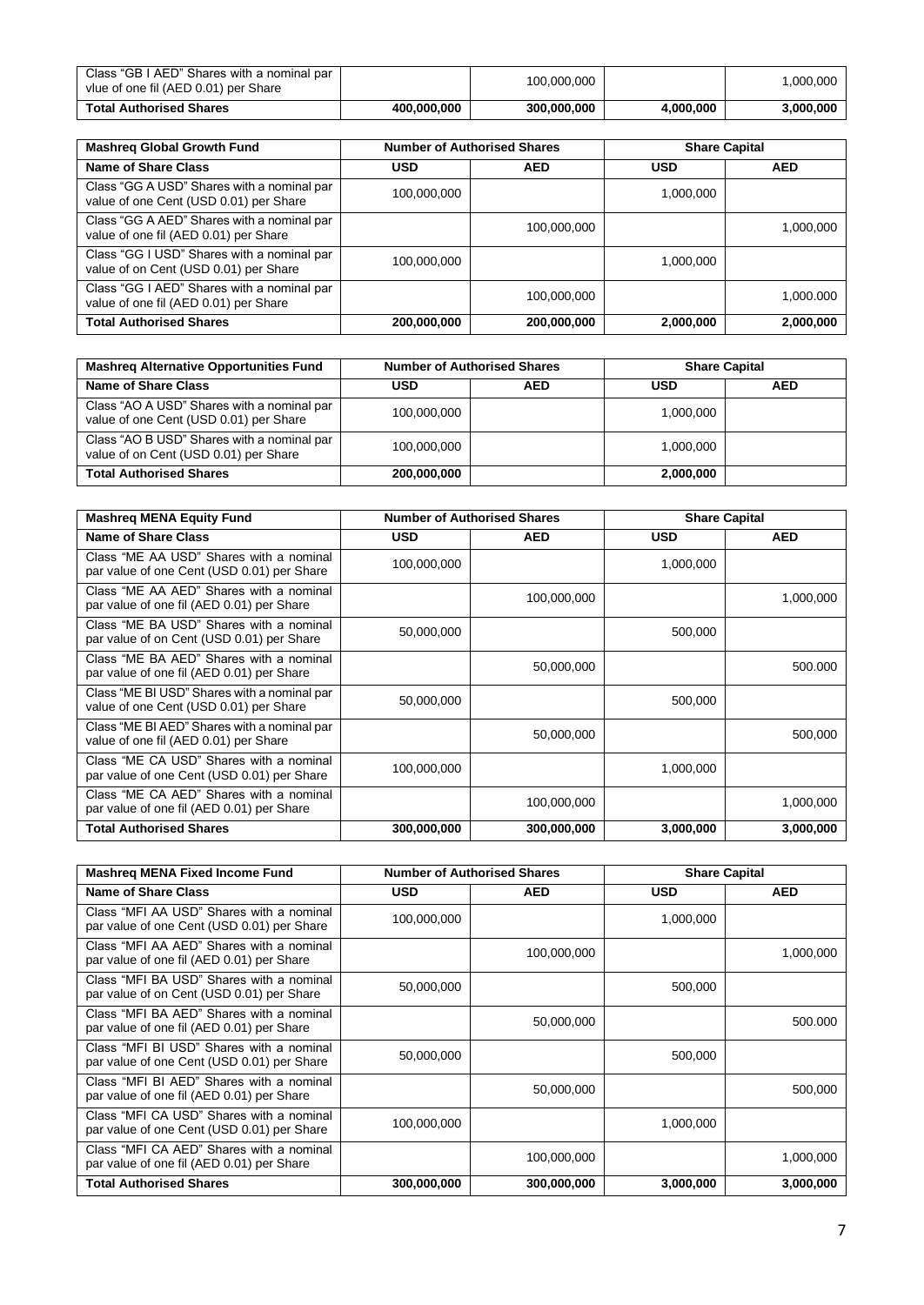| <b>Mashreg Global Emerging Markets Fund</b>                                                 |             | <b>Number of Authorised Shares</b> |            | <b>Share Capital</b> |
|---------------------------------------------------------------------------------------------|-------------|------------------------------------|------------|----------------------|
| <b>Name of Share Class</b>                                                                  | <b>USD</b>  | <b>AED</b>                         | <b>USD</b> | <b>AED</b>           |
| Class "MGEMB AA USD" Shares with a<br>nominal par value of one Cent (USD 0.01) per<br>Share | 100,000,000 |                                    | 1,000,000  |                      |
| Class "MGEMB AA AED" Shares with a<br>nominal par value of one fil (AED 0.01) per<br>Share  |             | 100,000,000                        |            | 1,000,000            |
| Class "MGEMB BA USD" Shares with a<br>nominal par value of on Cent (USD 0.01) per<br>Share  | 50,000,000  |                                    | 500,000    |                      |
| Class "MGEMB BA AED" Shares with a<br>nominal par value of one fil (AED 0.01) per<br>Share  |             | 50,000,000                         |            | 500.000              |
| Class "MGEMB BI USD" Shares with a<br>nominal par value of one Cent (USD 0.01) per<br>Share | 50,000,000  |                                    | 500,000    |                      |
| Class "MGEMB BI AED" Shares with a<br>nominal par value of one fil (AED 0.01) per<br>Share  |             | 50,000,000                         |            | 500,000              |
| Class "MGEMB CA USD" Shares with a<br>nominal par value of one Cent (USD 0.01) per<br>Share | 100,000,000 |                                    | 1,000,000  |                      |
| Class "MGEMB CA AED" Shares with a<br>nominal par value of one fil (AED 0.01) per<br>Share  |             | 100,000,000                        |            | 1,000,000            |
| <b>Total Authorised Shares</b>                                                              | 300,000,000 | 300,000,000                        | 3.000.000  | 3,000,000            |

The Class "M" Share in the Fund is the non-participating non-redeemable founder Share in the Fund. The Class "M" Share has a nominal par value of USD 100 and a subscription price of USD 100, fully paid up. The Class "M" Share is held by the Fund Manager.

All Shares from Share Classes other than the Class "M" Share class, are participating, redeemable shares but shall not confer any voting rights on a Shareholder, provided however that a Shareholder shall be permitted to vote in those circumstances specifically stated in the Articles of Association or otherwise in accordance with the Law, the CIR and the Rules. This includes the right to vote on any matters (or amendments) which would affect the rights or entitlements of a Shareholder, such as a fundamental change requiring a Special Resolution or a materially significant change requiring an Ordinary Resolution.

Each Sub-Fund will have its own investment objective and policies and may be subject to different terms and conditions and, amongst other things, may have a different base currency, minimum subscription amount, fee structure or distribution policy. The terms and conditions of each Sub- Fund are specified in the relevant Annex.

No application has been made for the listing of the Fund or any Sub-Fund on any stock exchange but an application for any such listing(s) may be made on (an) exchange(s) in the future at the sole discretion of the Fund Manager.

There is no limit on the number of investors who may invest in the Fund.

# **Investment Objective and Policies**

The investment objective and policies of each Sub-Fund will be set out in the Annex for that Sub-Fund.

## **Duration of the Fund**

The duration of the Fund and each Sub-Fund shall be unlimited and shall continue until terminated in accordance with the provisions of this Prospectus, the Articles of Association and, in relation to a Sub-Fund, the relevant Annex.

## **Subscriptions**

Investors may subscribe for Shares during the relevant Initial Offer Period at the Initial Issue Price plus the applicable subscription fee, if any, specified in the relevant Annex, and thereafter on each Subscription Date at the relevant Subscription Price upon such number of days' notice or by such time and/ or day as specified in the relevant Annex.

#### **Minimum Subscription and holding**

The minimum initial subscription amount and the minimum ongoing holding amount for each Sub-Fund or Class are specified in the relevant Annex.

#### **Redemptions**

Shares are redeemable at the option of the Shareholder on each Redemption Date upon such number of days' notice or by such time and/or day as specified in the relevant Annex. Shares will be redeemed at the relevant Redemption Price. The Fund Manager may decide that no redemptions will be accepted before the end of a minimum holding period, if any, specified in the relevant Annex.

## **Distribution Policy**

The Fund's distribution policy may vary for each Sub-Fund and each Share Class (or sub-class) of Shares, as is set out in the relevant Annex; however the decision to make a distribution in relation to any Sub-Fund or Share Class will be made solely by the Director. All Shareholders recorded in the Shareholders Register maintained by the Registrar and Transfer Agent at the end of the Record Date (including the Record Date transactions) shall be eligible for such distribution.

If a distribution is declared or made by the Fund in relation to any Sub-Fund or Share Class, it will generally be paid to each eligible Shareholder by electronic transfer (net of the electronic transfer fee) to the account instructed by that Shareholder except if provided otherwise in the relevant Annex.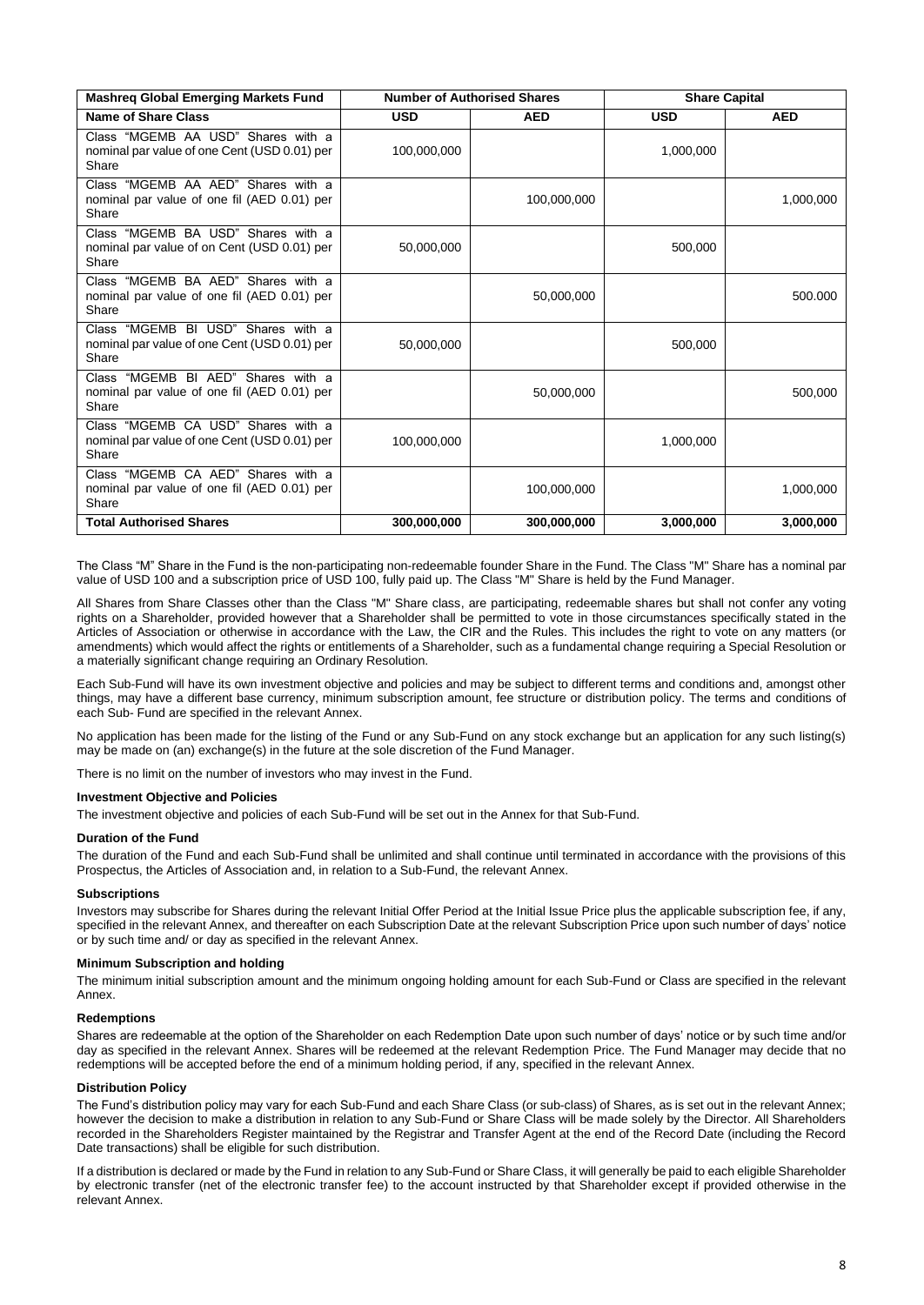In the event that a distribution is declared or made and remains unclaimed after a period of twelve months from the date of distribution, such distribution will be automatically forfeited and will become the property of the relevant Sub-Fund.

## **Taxation and Reporting**

On the basis of current law and practice, the Fund will not be subject to any income or capital gains tax in the DIFC or the United Arab Emirates. Prospective Subscribers for Shares should consult their own advisers as to the effect on their own particular tax circumstances of an investment in the Fund.

The Fund is required under the regulations and guidance notes made pursuant to treaties, law and intergovernmental agreements entered into by the United Arab Emirates to which the Fund Manager and the Fund is subject, to comply in relation to the (automatic) exchange of information for tax matters (collectively "**AEOI**"). The applicable intergovernmental agreements relates to both U.S. Foreign Account Tax Compliance Act ("**FATCA**") and OECD Standard for Automatic Exchange of Financial Information in Tax Matters – Common Reporting Standard ("**CRS**") requirements. Further details are set out in the relevant Subscription Agreement relating to AEOI.

## **Limited Liability**

Investors invest in the Fund with limited liability and cannot lose more than the amount of their investment. Shareholders will have no further liability for the debts of the Fund.

# <span id="page-8-0"></span>FUND MANAGEMENT

## **Fund Manager & Investment Manager**

Mashreq Capital has been appointed as the Fund Manager of the Fund and, subject to the contrary in any relevant Annex for a specific Sub-Fund, also acts as the Investment Manager of the Fund and the Sub-Funds and will act in accordance with:

- (a) The Management Agreement
- (b) The Articles of Association
- (c) The Prospectus
- (d) The Law and the CIR

As Fund Manager, Mashreq Capital is also the Director (see further under "Director" below).

Mashreq Capital (which is a wholly owned subsidiary of MashreqBank PSC incorporated in Dubai, United Arab Emirates) is a private company incorporated in the DIFC on 07 February 2006 and is licensed by the DFSA to undertake the following financial services:

- (a) Advising on Financial Products
- (b) Dealing in Investments as Principal;
- (c) Managing a Collective Investment Fund;
- (d) Managing Assets;
- (e) Providing Custody;
- (f) Dealing in Investments as Agent;
- (g) Arranging Credit and advising on credit; and
- (h) Arranging Deals in Investments.

At the date of this Prospectus, the issued share capital of the Fund Manager is USD 2.5 Million, all of which is paid up.

Robert Hahm, Senior Executive Officer of Mashreq Capital, started his career in banking in 1999 with Dresdner Bank Latainamerica AG where he gained experience in the bank's treasury with a focus on managing emerging market fixed income investments. After finishing his Master's degree in Economics from University of Hamburg in 2008 and while gaining his CFA designation in 2009, he served in various risk management functions until joining Mashreq Capital's asset management team in 2011. At Mashreq Capital, Robert moved from research into portfolio management, then headed the fixed income team and was finally promoted to serve as Head of Asset Management as well as Chief Executive Officer.

Further, Mashreq Capital has on its board members of MashreqBank senior management team who actively sit on the boards of various funds that the group operates, and hence have extensive experience in monitoring fund management activities.

Details of the Registered Office and directors of Mashreq Capital are available to the public at its office in the DIFC.

#### **The Fund Manager must, amongst other things:**

- a) carry out such duties and functions in relation to the Fund as are necessary to ensure compliance with the Law and the Rules that impose obligations on a Fund Manager;
- b) carry out its duty to make, and ensure that, decisions as to the composition of the Sub-Fund Property are in accordance with the Investment Objective and Policies of such Sub-Fund;
- c) take all steps and execute all documents to ensure that transactions are properly entered into for the account of the Fund/each Sub-Fund;
- d) establish and maintain risk management controls and controls to enable it to identify, assess, mitigate, control and monitor risks in relation to the Fund/each Sub-Fund;
- e) take all reasonable steps and exercise due diligence to ensure that the Sub-Fund Property is valued in accordance with the Law, the CIR and the Articles of Association;
- f) ensure that any transaction in respect of the Sub-Fund Property undertaken with a Related Party (as defined in the CIR) is on terms at least as favourable to the Sub-Fund as any comparable arrangement on normal commercial terms negotiated at arm's length with an independent third party and is effected in accordance with the CIR; and
- g) make and retain accounting and other records that are necessary to enable it to comply with the CIR and to demonstrate at any time that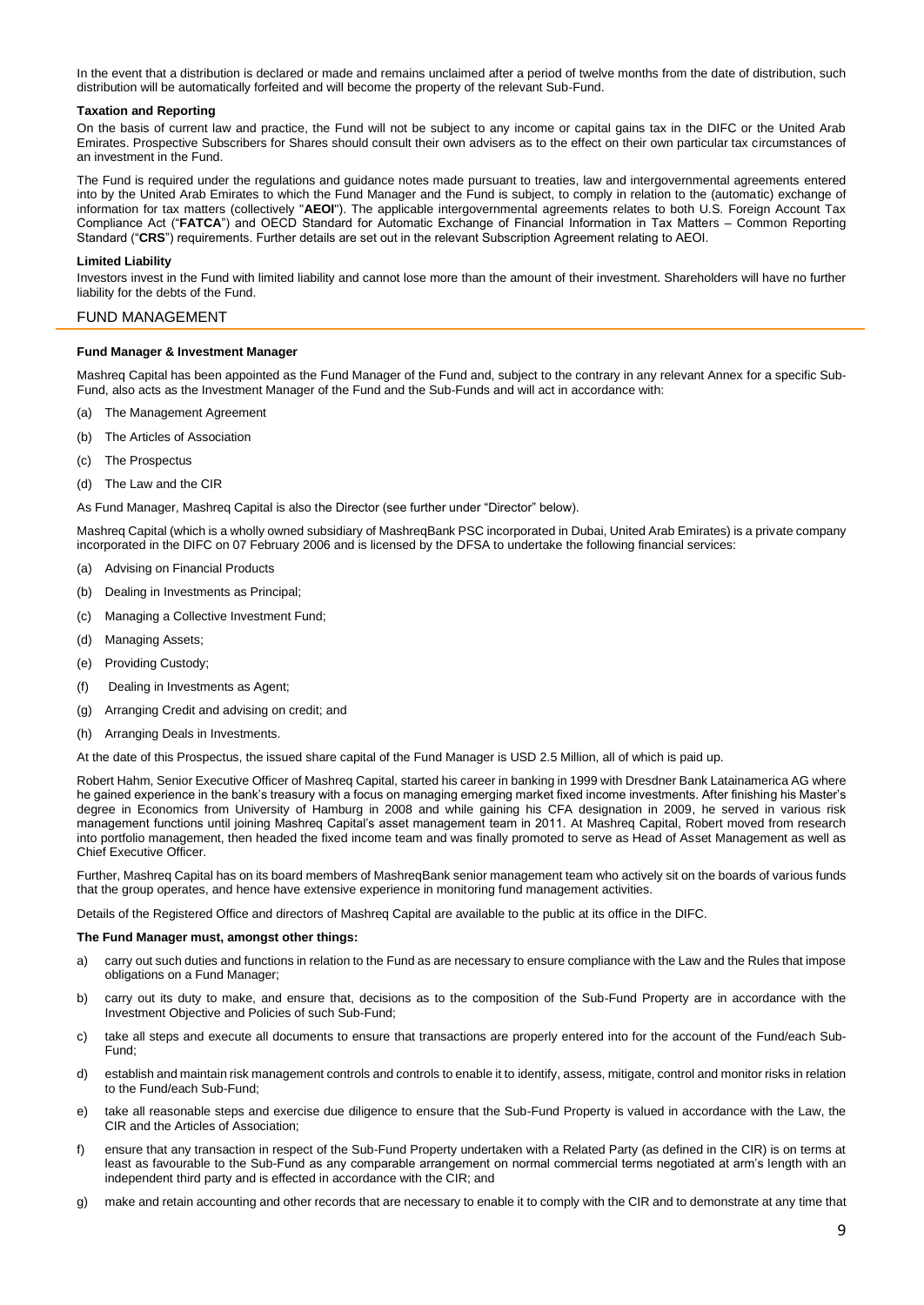such compliance has been achieved.

The Fund Manager is responsible to the Shareholders for the safe-keeping of the Sub-Fund Property. The Fund Manager is also responsible for managing the Fund and monitoring its performance on a daily basis.

The Fund Manager is responsible, in compliance with all relevant laws, for all operations concerning the Fund and each Sub-Fund and shall be permitted from time to time to delegate certain activities, or outsource certain functions, in accordance with the CIR. Notwithstanding such delegation, the Fund Manager remains responsible to the Fund and the Shareholders in accordance with the Law and the Rules.

The Fund will ratify all actions taken by the Fund Manager in accordance with the terms of the Articles of Association and this Prospectus and shall indemnify each of the Fund Manager, its officers and employees (each an "indemnified party") to the fullest extent permitted by the laws of the DIFC against any liability, actions, proceedings, claims, demands, costs or expenses reasonably incurred or sustained by it in connection with any debt, claim, action, demand, suit, proceeding, judgment, decree, liability or obligation of any kind in which it becomes involved as a party or otherwise, by virtue of its being or having been the Fund Manager, an officer or employee of the Fund except where such debt, claim, action, demand, suit, proceeding, judgment, decree, liability or obligation arises as a result of any fraud, gross negligence or wilful default on the part of the relevant indemnified party. Subject to any provision of the laws of the DIFC to the contrary, no indemnified party shall be liable for any damage, loss, costs or expenses to or of the Fund at any time unless caused by the indemnified party's fraud, gross negligence or wilful default.

Subject always to the provisions of the Law and the Rules, the Fund Manager may be removed or may resign pursuant to the provisions of the Fund Management Agreement and the Articles of Association.

# <span id="page-9-0"></span>DIRECTOR(S) AND OVERSIGHT COMMITTEE

The Fund has appointed Mashreq Capital (DIFC) Limited as sole (and executive) Director.

The Director of the Fund will receive no remuneration in respect of its role.

In accordance with the CIR, an 'Oversight Committee' comprising three individuals has been appointed by the Fund Manager who shall supervise the activities of the Fund Manager in accordance with the Law and the CIR. This committee comprises the following persons who are authorised by the DFSA:

#### **Sharon Ditchburn**

Sharon Ditchburn is a Certified Practicing Accountant, Chartered Secretary, and holds legal qualifications from Australia, as well as an MBA specializing in Corporate Governance, Entrepreneurship and Strategy. Sharon has wide ranging experience at Senior Management and Director level on a variety of public and private companies in Australia and the UAE. Overall, her experience ranges across advisory and management of compliance and corporate governance programs, mergers and acquisitions to investor relations programs.

#### **Ece Briscoe**

Ms Briscoe is an experienced Lawyer and Compliance Manager. Ece has more than 10 years of legal experience, in the Middle East, UK and Turkey, including roles as senior lawyer, in-house legal counsel, Anti-Money Laundering and Compliance Officer. Ece is a DFSA regulated Compliance / AML Officer for a range of companies including asset managers, insurance platforms, and general advisors. Her work includes updating client registration applications, compliance/AML/risk manuals based on DFSA requirements and changes, performing risk-rating and KYC analysis on potential investors, drafting quarterly/annual compliance and MLRO reports for client senior management, conducting AML and KYC training based on DFSA rulebooks, and preparing and assisting clients with DFSA Risk assessments.

#### **Lotte Nielsen**

Lotte Nielsen has more than 20 years of experience in the fields of financial services, legal services, compliance, AML, corporate governance, company secretarial, tax auditing and internal control. She is a dedicated professional with a proven track record in compliance, corporate governance, money laundering, anti-bribery, corruption and fraud systems, controls and practices. She has built technical capacity within compliance, risk and governance and undertaken support, guidance, implementation and training in the Middle East mainly to financial services firms, but also to non-financial industries.

#### **Information regarding Capital Advantage Consultants**

Established in 2004, Capital Advantage Consultants was one of the first companies established in the UAE dedicated to compliance and corporate governance and has worked with the DIFC and DFSA since their inception. Capital Advantage Consultants covers both conventional and Islamic financial services, and has significant experience in the onshore GCC markets, Africa and Asia.

Capital Advantage Consultants has a broad range of clients including compliance outsource companies and DFSA regulated entities including Category 2 Investment Banks and Underwriters, Category 3 Asset and Fund Managers, Brokerage firms and Trust companies and Category 4 Fund Administrators and Advisors/Arrangers.

#### The Oversight Committee must:

- a) monitor whether the Fund Manager:
	- i. is managing the Fund and each Sub-Fund in accordance with the Articles of Association and the most recent Prospectus, including in particular, any investment and borrowing limitations, requirements relating to the valuation of Sub-Fund Property and any other requirements or restrictions imposed on the Fund under the Law or the CIR; and
	- ii. is complying with any terms and conditions on the Fund Manager's DFSA licence, particularly with respect to the management of the Fund.
- b) assess whether the Fund Manager's systems and controls, particularly those relating to risk management and compliance, operate as intended and remain adequate;
- c) report to the Fund Manager on its findings, including any actual or potential breaches or inadequacies in relation to the matters specified in (a) and (b), as soon as such breaches or inadequacies are identified or suspected; and
- d) report to the DFSA if:
	- i. the Fund Manager has failed, or is reasonably likely to fail, to take appropriate action to rectify or remedy a matter reported to it within 30 days of that matter being so reported; and
	- ii. the Oversight Committee believes on reasonable grounds that the matter has had, or is likely to have, a materially adverse impact on the interests of the Shareholders.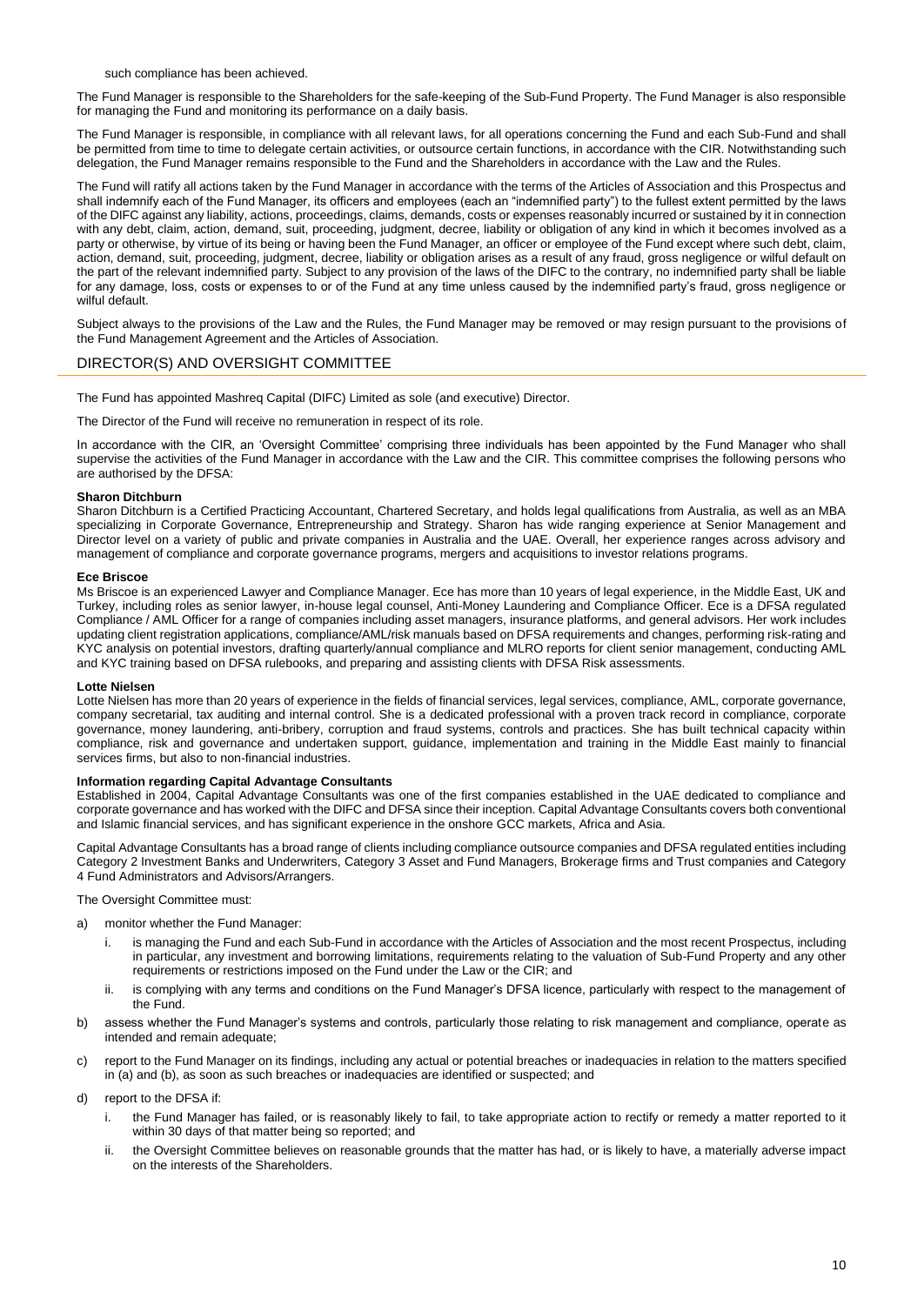The Oversight Committee must furthermore, amongst other things:

- a) carry out such duties and functions in relation to the Fund as are necessary to ensure compliance with the Law and the CIR that impose obligations on an Oversight Committee;
- b) ensure (on a continuing basis) proper management of the Fund by the Fund Manager in accordance with CIR relating to single pricing and dealing, income, investment, borrowing and reporting;
- c) ensure (on a continuing basis) that (i) the fund property is being used or invested by the Fund Manager in accordance with CIR covering investment & borrowing; and (ii) the Fund Manager is taking steps to ensure compliance with CIR covering investment and borrowing with reference to the interest of Shareholders;
- d) report to the Fund Manager on the appropriateness and effectiveness of the systems and controls agreed for the oversight function, at least quarterly, unless circumstances require more frequent meetings; and
- e) prepare a report for the Shareholders each year, to be included in the annual report. Such report must contain:
	- I. a description of the Oversight Committee's oversight duties;
	- II. a statement as to whether or not the issue, sale, redemption, cancellation, calculation of the price of Shares and the application of the Fund's income have been carried out in accordance with the CIR and this Prospectus; and
	- III. a statement as to whether or not the investment and borrowing powers and other restrictions applicable to the Fund have been exceeded.

The Fund will ratify all actions taken by the Oversight Committee members in accordance with the terms of the Articles of Association and this Prospectus and shall indemnify the Oversight Committee members (each an "indemnified party") to the fullest extent permitted by the laws of the DIFC against any liability, actions, proceedings, claims, demands, costs or expenses reasonably incurred or sustained by it in connection with any debt, claim, action, demand, suit, proceeding, judgment, decree, liability or obligation of any kind in which it becomes involved as a party or otherwise, by virtue of its being or having been an Oversight Committee member except where such debt, claim, action, demand, suit, proceeding, judgment, decree, liability or obligation arises as a result of any fraud, negligence or wilful default on the part of the relevant indemnified party. Subject to any provision of the of the laws of the DIFC to the contrary, no indemnified party shall be liable for any damage, loss, costs or expenses to or of the Fund at any time unless caused by the indemnified party's fraud, negligence or wilful default.

Subject always to the provisions of the Law and the Rules, the Oversight Committee members may be removed or may resign pursuant to the provisions of the Articles of Association.

# FUND ADMINISTRATOR, REGISTRAR AND TRANSFER AGENT AND CUSTODIAN

## **Fund Administrator and Registrar and Transfer Agent**

The Fund has appointed **Apex Fund Services (Dubai) Ltd.** ("**Apex**") to act as its Fund Administrator and Registrar and Transfer Agent, pursuant to the Administration Agreement dated 10<sup>th</sup> February 2019 with an effective date of 9<sup>th</sup> December 2018 and entered into between Apex and the Fund.

The Fund Administrator is a company incorporated in the DIFC and having its registered office at Office 101, Level 1, Building 5, Gate Village, DIFC, PO Box 506534, Dubai, United Arab Emirates. The Fund Administrator is authorised by the DFSA to provide administrative services to collective investment schemes and other portfolios.

Apex may delegate any of its duties to any subsidiary thereof. Apex is part of the Apex Group, a global provider of fund administration services with 50 offices worldwide, independently owned with around US\$1 Trillion in combined assets across administration, custody, depository and under management. Apex Group provides specialist fund administration, share registrar, corporate secretarial services and directors to funds and collective investment schemes globally. All references to "Apex" herein, shall include any such subsidiaries as delegates of Apex provided that Apex shall remain to be the principal responsible in respect of any obligations hereunder.

Apex will perform all general administrative tasks for the Fund, including the preparation of valuations, keeping of financial records and acting as registrar and transfer agent. Apex shall receive an annual fee calculated in accordance with its customary schedule of fees and is also entitled to be reimbursed for all out of pocket expenses properly incurred in performing its duties as Fund Administrator, Registrar and Transfer Agent of the Fund.

Under the Administration Agreement, Apex will be responsible for, among other things, maintaining the accounting records of the Fund; calculating the Net Asset Value of the Fund; processing the subscriptions, redemptions, conversions and transfers in relation to the Fund; assisting the Fund in performing all applicable anti-money laundering / Shareholder identification checks; and performing various administrative, registrar and transfer agency and other services in respect of the Fund more fully described in the Administration Agreement. In calculating the Net Asset Value of the Fund, Apex may rely, without further inquiry, investigation or verification, upon information and communications received by Apex from any source, including the Fund Manager, or any other person, firm or corporation whatsoever, and Apex shall not (in the absence of fraud, gross negligence or wilful default on the part of Apex) be liable for any loss suffered by the Fund, the Fund Manager or any Shareholders by reason of any error in such calculations by Apex resulting from any inaccuracy in any such information.

Under the Administration Agreement, Apex will not, in the absence of gross negligence, wilful misconduct, fraud, or material breach of the Administration Agreement on the part of Apex, be liable to the Fund or to any Shareholder for any act or omission, in the course of, or in connection with providing services to the company or for any losses, claims, damages, liabilities and expenses or damage which the Fund may sustain or suffer as a result of, or in the course of, the discharge by Apex of its duties pursuant to the Administration Agreement.

Under the Administration Agreement, the Fund will indemnify Apex from and against all liabilities, damages, costs, claims and expenses (including without limitation reasonable legal fees and amounts reasonably in settlement with the agreement of the Fund, such agreement not to be unreasonably withheld) incurred by Apex, its directors, officers, employees, servants, or agents in the performance of any of their individual obligations or duties under the Administration Agreement save where such liabilities, damages, costs, claims and expenses arise from Apex's own gross negligence, wilful misconduct or fraud or material breach of the Administration Agreement.

Neither Apex nor the officers, directors, members, employees or agents of Apex are directly involved in the business affairs, organisation, sponsorship or management of the Fund nor will they be responsible for the preparation or issue of this Prospectus other than in respect of the description of Apex and the services it will provide.

Apex shall not be responsible for the monitoring of the investments made by the Fund Manager or the Fund Manager's compliance with the investment policies and the investment restrictions contained in this Prospectus or other documents of the Fund. Apex will not review or control the valuation of the assets as may be held in the Fund's account from time to time. Apex has no decision-making discretion in relation to the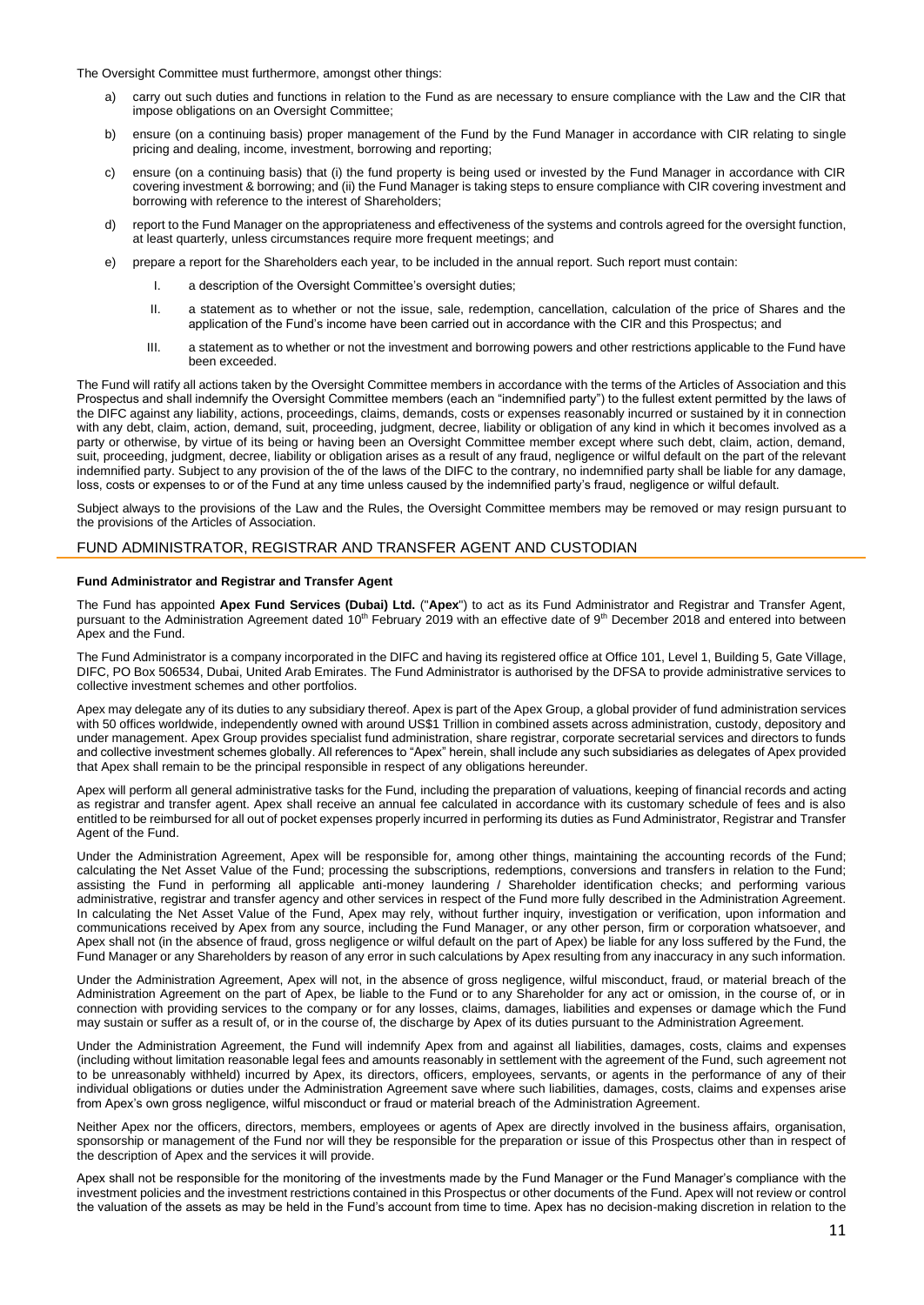Fund's investments. Apex is a service provider to the Fund and is not responsible for the preparation of this Prospectus and therefore accepts no responsibility for the accuracy of any information contained in this Prospectus.

In accordance with the terms of the Administration Agreement, the services of Apex may be terminated by at least 90 days written notice from either the Fund or Apex (or such shorter notice period as the parties may agree to accept) or earlier on the liquidation of either the Fund or Apex.

## **Custodian**

First Abu Dhabi Bank PJSC has been appointed as the Custodian of the Fund's assets, which will be held directly by the Custodian or through its agents, sub-custodians, or delegates pursuant to the Custodian Agreement.

The Custodian has responsibility for custody of the Fund's assets as they relate to the Sub-Fund Property. The Custodian provides custody services to the Fund in relation to the Sub-Fund Property under the terms and conditions of the Custodian Agreement. The Custodian is regulated by the UAE Central Bank in the conduct of its custody business. First Abu Dhabi Bank PJSC qualifies as an Eligible Custodian in accordance with the CIR.

In performing its duties, the Custodian is, subject to the Fund Manager's prior consent, authorised to delegate from time to time any of its duties under the Custodian Agreement to such sub-custodians, nominees and agents as the Custodian may think fit including, without limitation, the safe keeping, deposit, transfer or delivery of Sub-Fund Property to a sub-custodian, nominee or agent whereby the subcustodian, nominee or agent will hold such Sub-Fund Property in accordance with its standard terms and conditions and subject to any applicable laws, regulations and usages in the jurisdiction where the sub-custodian, nominee or agent is located; and the Custodian may only have contractual rights against a sub-custodian, nominee or agent.

The Custodian will carry out its duties under the Custodian Agreement with the skill and care reasonably expected of a professional custodian. The Custodian will be liable to the Fund for losses, liabilities, costs, expenses and demands arising directly from the performance of its duties and obligations under the Custodian Agreement and the exercise or non exercise of any discretions granted to the Custodian under the Custodian Agreement, which are suffered by or occasioned to the Fund but only to the extent that the Custodian has been negligent, fraudulent or in wilful default in respect of its duties under the Custodian Agreement. Negligence, fraud or wilful default will be judged by reference to standards prevailing in the jurisdiction of the Custodian.

The Custodian will also be responsible for any claim resulting from the insolvency of any sub-custodian which is a subsidiary of the Custodian or the negligence, wilful misconduct or fraud of any sub-custodian which is a subsidiary of the Custodian.

Notwithstanding the appointment of the Custodian and the fact that the Custodian will hold the legal title to the Sub-Fund Property, the Fund Manager shall remain responsible for the Sub-Fund Property.

The Custodian Agreement entered into with the Custodian, to the extent permitted by the laws of the DIFC, provides, amongst other things, that except insofar as the same may result from the negligence, wilful default or fraud of the Custodian, its sub-custodians and their respective nominees, directors, officers, agents and employees, the Fund will indemnify the Custodian, its sub-custodians and their respective nominees, directors, officers, agents and employees in respect of all actions, claims, losses, liabilities, costs, charges, fees (including but not limited to legal fees), expenses, demands, taxes, levies, imposts or duties (including but not limited to value added tax and stamp duties) and all income or other taxes or duties of any kind levied or assessed in respect of the Sub-Fund Property on the Custodian, its sub-custodians and their respective nominees, directors, officers, agents and employees arising directly or indirectly from (a) the performance of their duties under the Custodian Agreement or (b) in consequence of any breach by the Fund of the Custodian Agreement.

The appointment of the Custodian may generally be terminated by the Fund by giving not less than 60 days' notice to the Custodian and by the Custodian giving not less than 90 days' notice to the Fund. The Custodian Agreement may also be terminated in other circumstances.

## **Registered Auditor**

Deloitte & Touche (ME) has been appointed as the Registered Auditor of the Fund and will audit the Fund's annual financial statements. The Registered Auditor is registered with the DFSA as a Registered Auditor (as defined in the CIR).

## **Placing Agents**

The Fund Manager may appoint one or more placing agents to place and or distribute Shares.

# **Legal Advisors**

Herbert Smith Freehills LLP has been engaged by the Fund Manager to provide legal advice as to certain limited matters of the Law, the CIR and the Rules and to certain issues relating to the offering and promotion of the Shares in or from the DIFC only. Herbert Smith Freehills LLP has issued a legal certification to the DIFC Authority and to the DFSA confirming the compliance of this Prospectus with the laws of the DIFC and the DFSA on the date of this Prospectus, including the Law. Herbert Smith Freehills LLP is not otherwise, and has not otherwise been responsible for, nor has it verified, any information in this Prospectus. The Fund Manager subsequently engaged Al Tamimi and Company to assist it with providing legal advice as to certaim matters of the Law, the CIR and the Rules and restricted to amending the share capital of the Fund to redesignate some of the classes of shares and to create new classes of shares and with respect to adding a new Sub-Fund offering shares called the Mashreq Global Emerging Markets Bond Fund to the Fund. Al Tamimi and Company has issued a legal certification to the DFSA confirming compliance with this Amended and Restated Prospectus pursuant to CIR 10.2.1(3).

# <span id="page-11-0"></span>FEES AND CHARGES

## **Management Fee**

The Fund Manager will receive from the Fund a management fee in respect of each Sub-Fund or Class as specified in the relevant Annex.

## **Distribution Fee**

The Fund Manager may receive from the Fund a distribution fee in respect of each Sub-Fund or Class as specified in the relevant Annex.

#### **Set-Up Payment**

The Fund Administrator, Registrar and Custodian may receive a set-up payment in respect of each Sub-Fund as specified in the relevant Annex.

#### **Performance Fee**

In addition to its management fee and distribution fee, the Fund Manager may also be entitled to receive a Performance Fee from the Fund in respect of each Sub-Fund or Class as specified in the relevant Annex.

#### **Administration Fee and Registrar and Transfer Agent Fee**

The Fund Administrator will receive an administration fee and a registrar and transfer agency fee for providing administrator and registrar and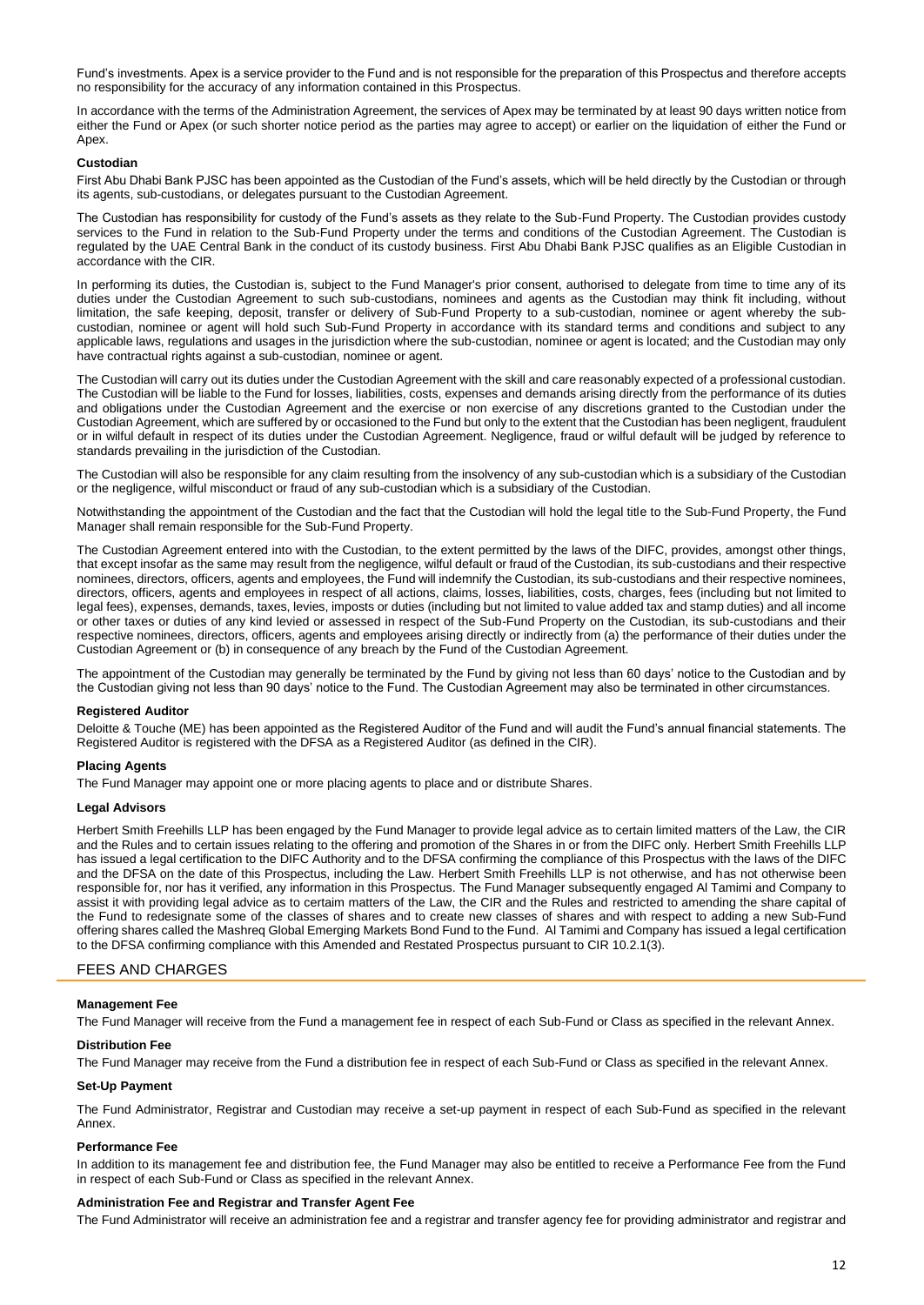transfer agency fees to the Fund and in respect of each Sub-Fund in accordance with customary practice and usual market rates prevailing in the DIFC.

The Fund Administrator, Registrar and Transfer Agent will receive from the Fund an annual administration fee calculated in accordance with its customary schedule of fees. The Fund Administrator is also entitled to receive from the assets of the Fund (or of the relevant Sub-Fund) reimbursement of out-of-pocket and third party expenses properly incurred in performing its duties as Fund Administrator, Registrar and Transfer Agent of the Fund.

The costs and fees of the Fund Administrator attributable to an individual Sub-Fund shall be allocated directly to such Sub-Fund. Otherwise these costs shall be allocated across the Sub-Funds on a pro-rata basis based upon the proportion of the Net Asset Value of each Sub-Fund to the total Net Asset Value of the Fund.

The Administrator's fees are 07 to 08 basis points of the NAV depending on the size of the fund, subject to a minimum of USD 159,600 per annum. The Administrator is also entitled to additional fees and expenses for the ancillary services that it provides to the Fund in accordance with market standard rates as well as out of pocket expenses.

## **Custodian Fee**

The Custodian will receive fees for providing custody services to the Fund and in respect of each Sub-Fund in accordance with customary practice and usual market rates prevailing in the DIFC.

The Custodian will receive from the Fund a fee for providing custody services not more than 0.50 basis points of the Net Asset Value of the Fund per annum subject to a minimum fee of USD 30,000 per annum in respect of the Mashreq Global Balanced Fund, the Mashreq Global Conservative Fund, the Mashreq Global Growth Fund and the Mashreq Alternative Opportunities Fund (all Sub-Funds in aggregate), a fee of 1.75 basis points per annum subject to a minimum of USD 20,000 per annum in respect of the Mashreq MENA Fixed Income Fund, a fee of 08 to 25 basis points (depending on the jurisdiction in which the assets are held) of the NAV per annum subject to a minimum of USD 20,000 per annum in respect of Mashreq MENA Equity Fund and settlement costs which range from USD 10 to USD 50 per transaction, a fee of 1.75 basis points per annum subject to a minimum of USD 20,000 per annum in respecxt of the Mashreq Global Emerging Market Bond Fund. The Custodian fee shall accrue monthly as at each month end and be payable monthly in arrears. The Custodian is also entitled to receive from the assets of the Fund (or of the relevant Sub-Fund) reimbursement of out-of-pocket and third party expenses where these occur.

The costs and fees of the Custodian attributable to an individual Sub-Fund shall be allocated directly to such Sub-Fund. Otherwise these costs shall be allocated across the Sub-Funds on a pro-rata basis based upon the proportion of the Net Asset Value of each Sub-Fund to the total Net Asset Value of the Fund.

# **Oversight Fee**

The Oversight Committee will receive fees for providing oversight services to the Fund and in respect of each Sub-Fund in accordance with customary practice and usual market rates prevailing in the DIFC. The Oversight Committee will receive an oversight fee of USD 22,000 per annum paid quarterly in advance. The Oversight Committee is also entitled to receive from the assets of the Fund (or of the relevant Sub-Fund) reimbursement of out-of-pocket and third party expenses where these occur.

The costs and fees of the Oversight Committee attributable to an individual Sub-Fund shall be allocated directly to such Sub-Fund. Otherwise these costs shall be allocated across the Sub-Funds on a pro-rata basis based upon the proportion of the Net Asset Value of each Sub-Fund to the total Net Asset Value of the Fund.

## **Set-Up Payment Service Providers**

The Fund Administrator, the Registrar and Transfer Agent and the Custodian may be entitled to a one-time set-up payment from the assets of the Fund or the relevant Sub-Fund in accordance with the relevant agreement and standard market practice.

## **Other Fees and Expenses**

The Fund will also pay the cost and expenses, including, but not limited to: (i) of all transactions carried out by it or on its behalf and (ii) of the administration of the Fund, including (a) the charges and expenses of legal advisers and the Registered Auditor, (b) brokers' commissions and charges and any issue, stamp or transfer taxes (if any) chargeable in connection with any securities transactions, (c) bank charges, transfer fees, registration fees, and any transaction or registration fees, (d) all taxes and corporate fees payable to governments or agencies (including to the DIFC and the DFSA), (e) any Value added Tax ("VAT") added to services provided to the Fund or any relevant Sub-Fund and generally any VAT that becomes payable on any payments made by the Fund or on behalf of the relevant Sub-Fund may be grossed up, deducted and or accounted for, as applicable, and will as a consequence, be at the expense of the Fund and or the relevant Sub-Fund; (f) financing charges, (g) communication expenses with respect to investor services and all expenses of meetings of Shareholders and of preparing, printing and distributing financial and other reports, proxy forms, prospectuses and similar documents, (h) the cost of insurances (if any), (i) the costs for the issue and sale of Shares and of the creation of new Share Classes or sub-classes, (j) litigation and indemnification expenses and extraordinary expenses not incurred in the ordinary course of business, (k) marketing and promotional expenses, (l) all other organisational and operating expenses, and all costs, charges and expenses properly incurred by the Fund Administrator, Custodian, Registrar and Transfer Agent, Oversight Committee members in the performance of their respective duties and all reasonable out-of-pocket expenses incurred by the Fund Administrator, Custodian, Registrar and Transfer Agent, Oversight Committee members or non-executive directors (if any) wholly and exclusively in the performance of its/their respective duties.

The total cost and expenses of establishing the Fund and the initial Sub-Funds were USD 52,000 which have been paid by the Fund out of proceeds of the initial issue of Shares. These cost and expenses will be allocated to the Sub-Funds in accordance with allocation rules set forth under "Net Asset Value" below. These costs and expenses will, at the discretion of the Fund Manager, be amortised on a straight-line basis over 5 years from the date on which the Fund commenced business. The Fund Manager may, in its absolute discretion, shorten the period over which such costs and expenses are amortised.

If further Sub-Funds are created in the future, these Sub-Funds will bear, in principle, their own formation expenses.

The Director of the Fund will receive no remuneration or reimbursement of expenses in respect of its role. All of the above charges are subject to review from time to time. However, the Fund Manager shall be required to give Shareholders at least 90 days' notice of any proposed increase or other change to its Management Fee, its Performance Fee, if applicable, or change to Redemption Costs and Expenses set out below in relation to a particular Sub-Fund or Class. Where the Fund Manager intends to introduce a new category of remuneration for its services or make any increase in the current rate or amount of its remuneration payable out of the property held for or within the Fund, in addition to the 90 days' notice, it will need to obtain Special Resolution approval of the Shareholders of the relevant Share Class.

## **Redemption Costs and Expenses**

If the Fund incurs any costs, expenses or losses in respect of any redemption of Shares, including any interest paid or payable or any loss, premium, penalty or expense that may be incurred in liquidating or employing securities, deposits or borrowings to fund the redemption amount, these may be recovered from the redemption amount payable to the redeeming Shareholder. In addition, a redemption fee equal to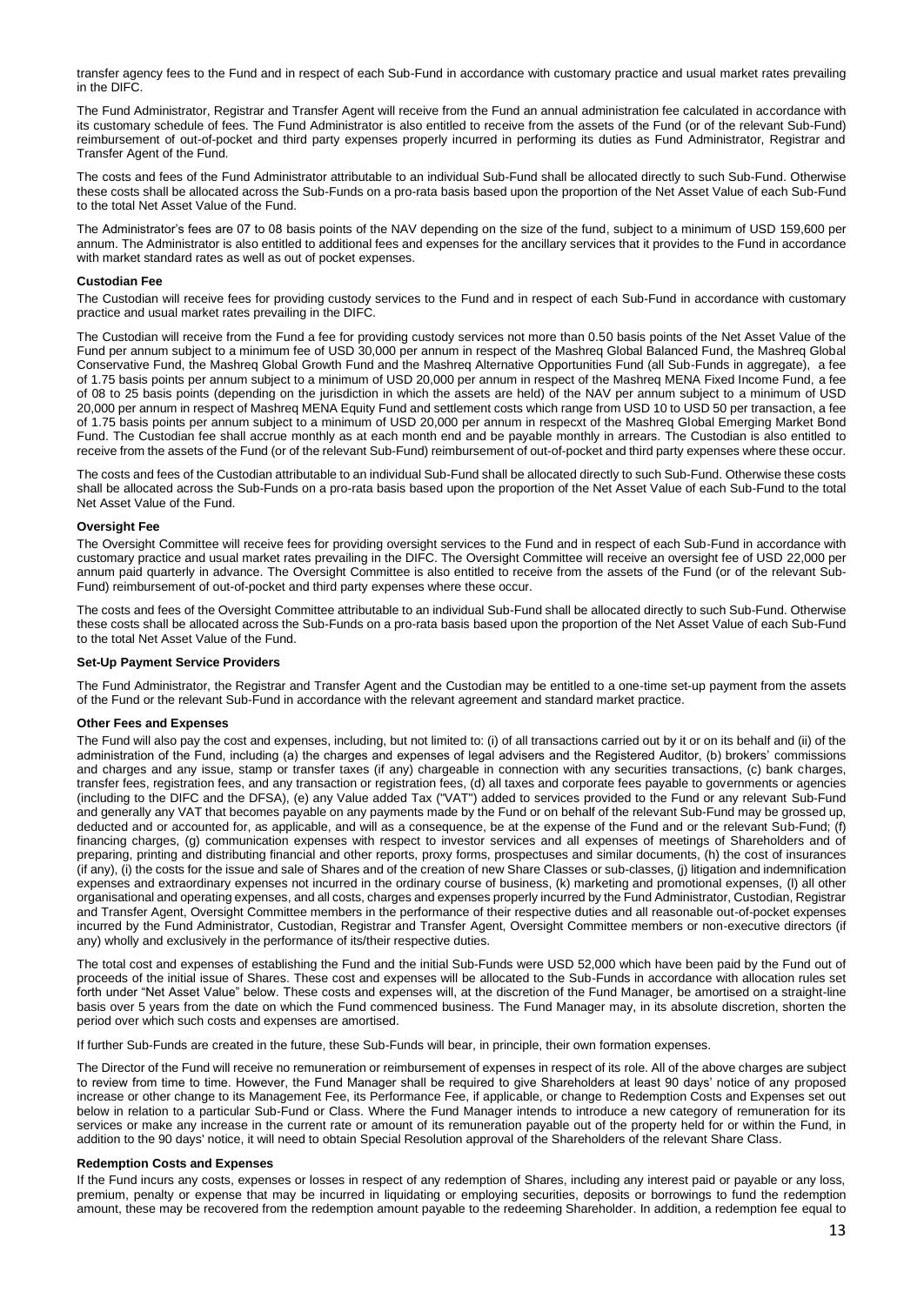a percentage of the aggregate redemption amount requested by a Shareholder may be charged to such Shareholder or waived in whole or in part at the discretion of the Fund Manager. Redemption fees (if any) are detailed in the relevant Annex.

## **Dilution Levy**

In certain circumstances, the value of the Sub-Fund Property may be reduced as a result of charges incurred in dealings in the Sub-Fund's investments or through dealing in those investments at prices other than the mid-market price (including the cost of professional fees incurred, or expected to be incurred). In order to off-set this effect, known as "dilution", and the consequent potential adverse effect on the existing or remaining Shareholders in the relevant Sub-Fund, the Fund Manager has the power to charge a "Dilution Levy" when Shares are bought or sold. It is not, however, possible to predict accurately whether dilution will occur at any future point in time.

Any Dilution Levy charged must be fair to all Shareholders and potential Shareholders within the relevant Sub-Fund. The charging of a Dilution Levy will effectively reduce the Redemption Price or increase the purchase price of the relevant Shares. If charged, the Dilution Levy will be paid to the Fund and will become the property of the relevant Sub-Fund thus protecting the value of the Shares of the remaining Shareholders holding Shares in that Sub-Fund. On occasions when the Dilution Levy is not charged there may be an adverse impact on the total assets of the relevant Sub-Fund. Notifications of the amount of the dilution levy will usually be sent to Shareholders by registered post or by email.

# <span id="page-13-0"></span>SUBSCRIPTION FOR SHARES

#### **Initial Offer Period**

Application for subscription may be made during the Initial Offer Period specified in the relevant Annex. Any Initial Offer Period may be extended or terminated earlier by the Fund Manager in its discretion.

#### **Initial Issue Price – Initial Offer Period**

During any Initial Offer Period, the Initial Issue Price is specified in the relevant Annex plus any additional subscription fee (if any).

## **Minimum Initial Subscription and Holding Amounts**

Subject to any applicable Rules, the Fund Manager will set and waive, in its discretion, a minimum subscription amount and a minimum ongoing holding amount for each Sub-Fund or Class, to be specified in the relevant Annex.

## **Subsequent Subscriptions**

If the Fund Manager determines that it is in the interest of Shareholders of the Sub-Fund to accept subscriptions after the Initial Offer Period, applications for subscription may be made on or prior to any day that is a Subscription Date for the Sub-Fund concerned (or on such other days as the Fund Manager may from time to time determine), subject to any prior notice requirements specified in the relevant Annex. Subscriptions may only be made for a fixed amount and not for a specified number of Shares. The Fund Manager may discontinue the issue of new Shares in any Sub-Fund or Share Class at any time in its discretion.

#### **Subscription Price - after Initial Offer Period**

After the Initial Offer Period, the Subscription Price is the Net Asset Value per Share determined as at the relevant Subscription Date, increased by any applicable subscription fee.

#### **Minimum Subsequent Subscription Amount**

Subject to any applicable Rules, the Fund Manager will set and waive in its discretion a minimum subsequent subscription amount, to be specified in the relevant Annex.

## **Prior Notice Requirements**

The Fund Manager may in its discretion refuse to accept any application for subscription received after the first day of any prior notice period specified in the relevant Annex.

#### **Subscription Fee**

A subscription fee equal to a percentage of the aggregate subscription amount may be charged or waived in whole or in part at the discretion of the Fund Manager. Subscription fees (if any) are detailed in the relevant Annex.

#### **Payment of Subscription Price**

The Fund Manager, the Fund Administrator or its agent must receive the full Subscription Price of the Shares (and subscription fee, if any) subscribed for in immediately available funds in the base currency of the relevant Share Class (or sub-class) concerned not later than the date or time and/or day specified in the relevant Annex. No interest will be paid on payments received prior to the closing date of any Initial Offer Period or prior to any Subscription Date or Valuation Date. Except in specific circumstances, no third party payments will be accepted, subject to the sole discretion of the Fund Administrator and the Fund Manager.

#### **Eligible Shareholders**

Specific Shareholder eligibility requirements may apply to a particular Sub-Fund, Share Class or sub-class and, if so, will be specified in the relevant Annex. The following eligibility requirements apply to all Sub-Funds irrespective of the Share Class or sub-class:

The subscription agreement requires each prospective Subscriber for Shares to represent and warrant to the Fund that, amongst other things, he is able to acquire and hold Shares without violating applicable laws or regulations.

The Shares will also not be offered, issued or transferred to any person in circumstances which, in the opinion of the Fund Manager, might result in the Fund incurring any liability to taxation or suffering any other disadvantage which the Fund might not otherwise incur or suffer, or would result in the Fund being required to register under any applicable US Securities Laws.

Shares may generally not be issued or transferred to any US Person (as defined in the US Securities Laws), except that the Fund Manager may authorise the issue or transfer of Shares to or for the account of a US Person provided that:

- a) such issue or transfer does not result in a violation of the US Securities Act of 1933 (as amended) or the securities laws of any of the States of the United States;
- b) such issue or transfer will not require the Fund to register under the US Securities Act of 1940 (as amended);
- c) such issue or transfer will not cause any assets of the Fund to be "plan assets" for the purposes of US Employee Retirement Income Security Act of 1974 (as amended); and
- d) such issue or transfer will not result in any adverse regulatory or tax consequences to the Fund or its Shareholders.

Each Subscriber for and transferee of Shares who is a US Person will be required to provide such representations, warranties or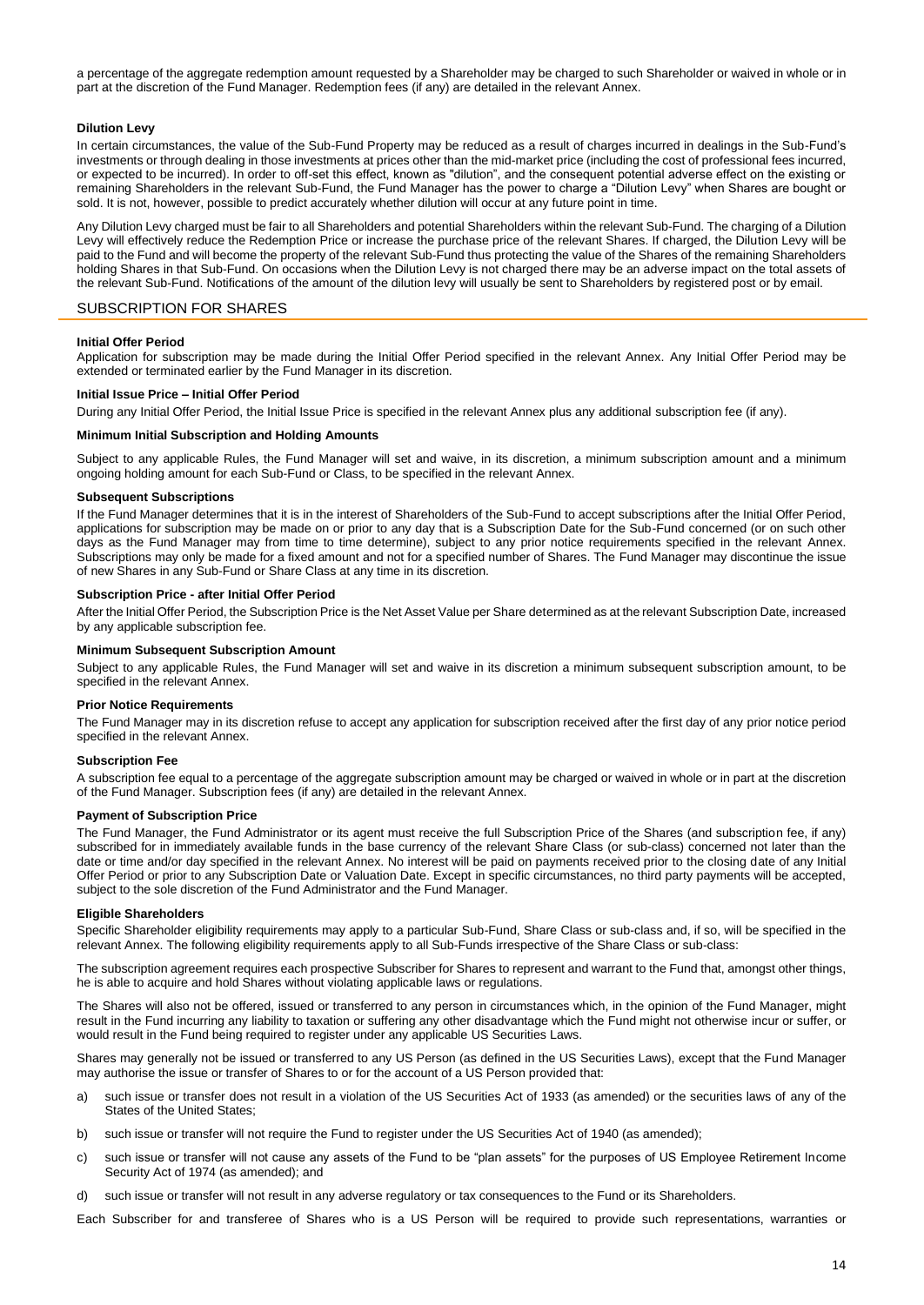documentation as may be required to ensure that these requirements are met prior to the issue, or the registration of any transfer, of Shares.

The Fund will require from each Shareholder acting on behalf of other investors confirmation that any assignment of rights to Shares will be made in compliance with applicable securities laws in the jurisdictions where such assignment is made and that in unregulated jurisdictions such assignments will be made in compliance with the minimum holding requirement.

#### **Anti-Money Laundering**

For the purpose of prevention of money laundering, the Fund Manager (or the Fund Administrator) will require to conduct due diligence/enhanced due diligence, along with a detailed verification of the background of any Subscriber applying to purchase Shares, including the Subscriber's identity, any beneficial owner underlying such Subscriber, the account, and the source of funds for the purpose of Know Your Client ("KYC").

The Fund Manager and the Fund Administrator reserve the right to request such information/documents as is necessary to verify the identity of a Subscriber or prospective Subscriber and the underlying beneficial owner(s) of the Shares at any time.

The Fund Manager may also suspend the redemption rights of any Shareholder if the Fund Manager deems it necessary to do so to comply with any anti-money laundering laws or regulations applicable to the Fund, the Fund Manager or any of the Fund's service providers.

The Fund, the Fund Manager, the Fund's service providers and their respective directors, employees and agents shall be held harmless by all Shareholders against any loss arising as a result of any failure or delay in processing any subscription or redemption requests if so doing is likely to cause any of them to breach any applicable laws or regulations.

Each Subscriber and Shareholder shall, upon request to supply such information or make such representation to the Fund, the Fund Manager and the Fund's service providers in connection with such anti-money laundering measures or procedures adopted by the Fund and the Fund Manager from time to time.

#### **Subscription Procedure.**

Prospective Subscribers will be required to complete a subscription agreement. Subscription agreements may be requested from the Fund Manager.

#### **Acceptance of Subscriptions**

The Fund Manager reserves the right to accept or refuse any subscription agreement for Shares in whole or in part.

## **Suspension of Subscriptions**

The Fund Manager will suspend the issue of Shares of any Sub-Fund whenever the determination of the Net Asset Value of such Sub-Fund is suspended (see "Net Asset Value" section of this Prospectus).

#### **Irrevocability of Subscriptions**

Any subscription agreement submitted shall be irrevocable and may not be withdrawn by any Subscriber in any circumstances, even in the event of a suspension of the determination of the Net Asset Value of the relevant Sub-Fund. In the event of a suspension, the Fund will process the subscription request on the first applicable Valuation Date following the end of the period of suspension.

## **Confirmation of Subscription**

Written confirmation of completed subscriptions (indicating the total number of full and fractional Shares (up to four decimals) issued to the Subscriber as of the applicable Subscription Date) will be sent to the Subscriber at the address provided in the subscription agreement as soon as reasonably practicable and in no event later than the last calendar day of the month following the Subscription Date as of which such Shares have been issued. Shares are issued in dematerialised form and no Share certificates will be issued.

## <span id="page-14-0"></span>REDEMPTION OF SHARES

#### **Redemption Rights**

Subject to the restrictions provided in this Prospectus and the relevant Annex, the Fund Manager may redeem Shares in accordance with the terms of the relevant Annex or any Shareholder may apply for the redemption of some or all of his Shares or of a fixed amount. Shares will be redeemed at the Redemption Price i.e. the Net Asset Value per Share determined as at the Redemption Date less any Redemption Costs and Expenses. If the value of a Shareholder's holding on the relevant Redemption Date is less than the fixed amount which the Shareholder has applied to redeem, the Shareholder will be deemed to have requested the redemption of all of his Shares.

#### **Prior Notice Requirements**

The Fund Manager may in its discretion refuse to accept any Redemption Request received after the first day of any prior notice period specified in the relevant Annex.

## **Minimum Holding Period**

The Fund Manager may in its discretion determine that no Redemption Request will be accepted before the expiration of a minimum holding period specified in the relevant Annex. The Fund Manager may, subject to observing the principle of equal treatment of Shareholders, waive or reduce any minimum holding period requirement at any time in their discretion or if required by applicable law or regulation.

#### **Minimum Holding Amount**

If as a result of a Redemption Request, the value of a Shareholder's holding would become less than the minimum holding amount specified in the relevant Annex, the Fund Manager may decide to compulsorily redeem all Shares from that Shareholder. Before any such compulsory redemption, each Shareholder concerned will receive one month's prior notice to increase his holding above the applicable minimum holding amount at the applicable Net Asset Value per Share.

#### **Redemption Price per Share**

Shares may not be redeemed during any Initial Offer Period. After any Initial Offer Period, the Redemption Price per Share of each Class is the Net Asset Value per Share of the relevant Sub-Fund and Share Class determined as at the Redemption Date, reduced by any applicable Redemption Costs and Expenses.

#### **Payment of Redemption Proceeds**

Redemption proceeds are paid in the base currency of the relevant Sub-Fund or Class. Unless otherwise provided in the relevant Annex, the net redemption proceeds will be paid as soon as reasonably practicable and normally within five Business Days after the relevant Net Asset Value per Share as at the relevant Redemption Date has been calculated and is available and the original Redemption Request has been received by the Fund Manager. Redemption proceeds will only be paid in favour of the relevant Shareholder and will be paid by electronic transfer (net of the electronic transfer fee) to the account instructed by that Shareholder.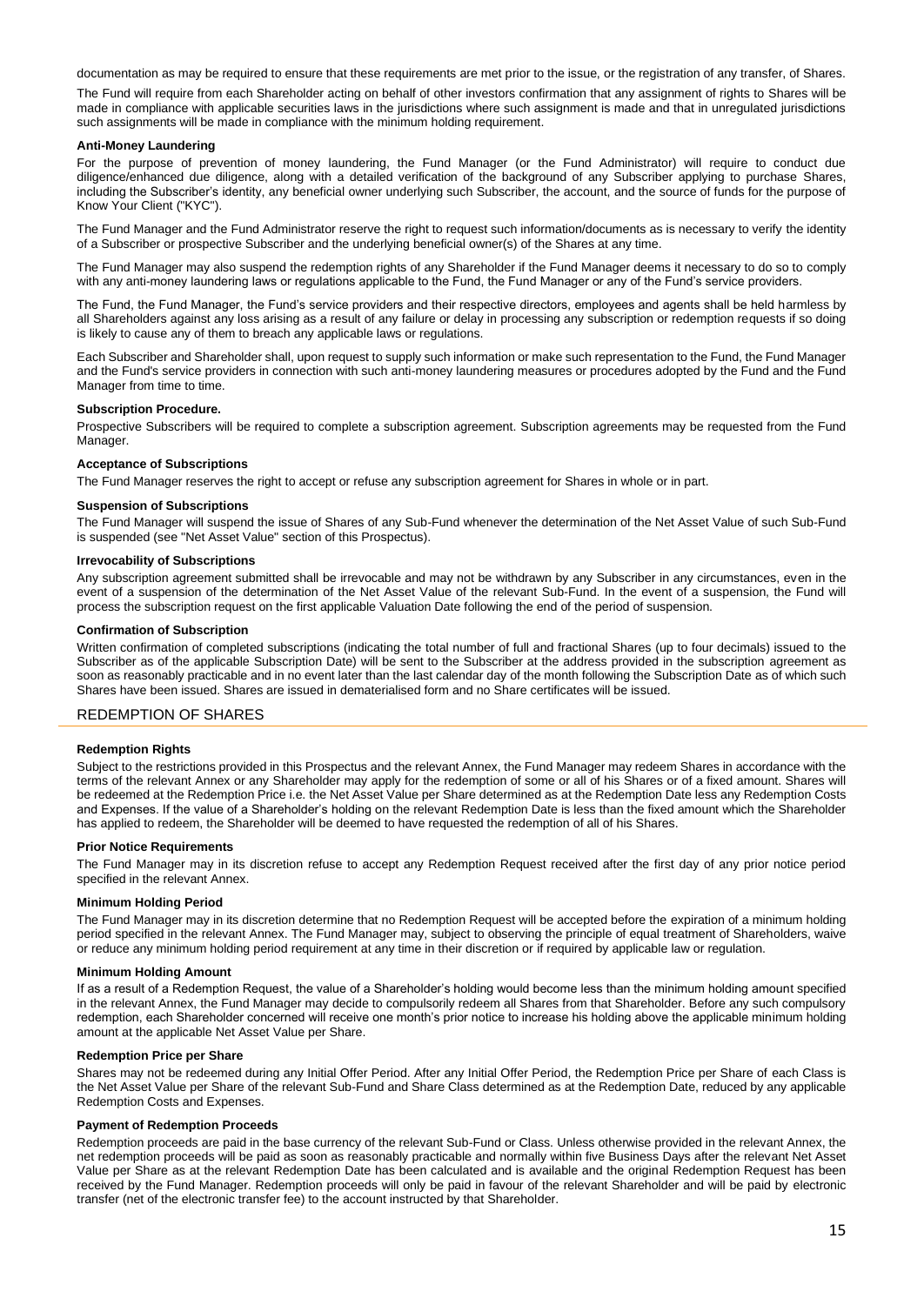Whilst the Fund intends to make all redemptions in cash, if requested by a Shareholder, redemptions may be made in kind (in specie) at the discretion of the Fund Manager. In order to satisfy payment of the redemption proceeds to such Shareholder in kind, the Fund Manager will allocate to the Shareholder investments from the portfolio of assets of the relevant Sub-Fund equal to the value of the Shares to be redeemed. The nature and type of assets to be transferred in such case shall be determined on a fair and reasonable basis and without prejudicing the interests of the other Shareholders. The valuation used shall be determined in accordance with the rules and principles set out in the "Net Asset Value" section of this Prospectus, and shall be confirmed by a special report of the Registered Auditor. The costs of any such redemptions in kind shall be borne by the redeeming Shareholder.

#### **Compulsory Redemption of Shares**

If the Fund Manager becomes aware that a Shareholder of record is holding Shares for the account of a person who does not meet the Shareholder eligibility requirements specified in "Subscription For Shares" above and in the relevant Annex, or is holding Shares in breach of any law or regulation or otherwise in circumstances having, or which may have, adverse regulatory, tax or fiscal consequences for the Fund or a Sub-Fund or a majority of its Shareholders, or otherwise be detrimental to the interests of the Fund or a Sub-Fund or a majority of its Shareholders, the Fund Manager may compulsorily redeem such Shares in accordance with the provisions of the Articles of Association at the prevailing Redemption Price of the relevant Sub-Fund. Shareholders are required to notify the Fund and the Registrar and Transfer Agent immediately if they cease to meet the Shareholder eligibility requirements specified in "Subscription For Shares" above or in the relevant Annex, or hold Shares in breach of any law or regulation or otherwise in circumstances having, or which may have, adverse regulatory, tax or fiscal consequences for the Fund or a majority of its Shareholders or be detrimental to the interests of the Fund or a majority of its Shareholders.

#### **Large Redemptions**

If Redemption Requests of more than 10% of the total number of Shares outstanding of any Sub-Fund or a Share Class are received in respect of any Redemption Date, the Fund Manager may decide to defer any redemption request in whole or in part, so that the 10% limit is not exceeded. Under these circumstances, redemptions may be deferred to the next following Redemption Date, as the Fund Manager may decide. Any redemption requests in respect of the relevant Redemption Date so reduced will be given priority over subsequent redemption requests received for the succeeding Redemption Date, subject always to the 10% limit. The limitation will be applied pro rata to all Shareholders who have requested redemptions to be effected on or as at such Redemption Date so that the proportion redeemed of each holding so requested is the same for all such Shareholders.

#### **Suspension of Redemptions**

Redemption of Shares of any Sub-Fund will be suspended whenever the determination of the Net Asset Value of such Sub-Fund is suspended (see "Net Asset Value" section of this Prospectus).

#### **Irrevocability of Redemption Requests**

Redemption Requests of Shares are irrevocable and may not be withdrawn by any Shareholder in any circumstances, except in the event of a suspension of the determination of the Net Asset Value of the relevant Sub-Fund. In the event of such a suspension, the Shareholders of the relevant Sub-Fund, who have made a Redemption Request, may give written notice to the Fund that they wish to withdraw their Redemption Request.

## **Exchanges between Sub-Funds**

Shareholders may exchange Shares in one Sub-Fund for Shares in any other Sub-Fund established and any such exchange will be treated as two transactions, namely, a redemption of the Shares held in the relevant Sub-Fund and a subscription for Shares in the other Sub-Fund and the provisions in relation to redemptions and subscriptions as stated in this Prospectus (including in relation to charges) will apply to both transactions.

#### **Exchanges between Share Classes**

Shareholders may exchange Shares in one Share Class ("Switch-Out") for Shares in any other Share Class ("Switch-In") free of charge. Any such exchange will be treated as two transactions, namely, a Switch-Out effected by a redemption of the Shares held in the relevant Share Class and a Switch-In effected by a subscription for Shares in the other Share Class. Both the Switch-Out and the Switch-In shall have the same settlement date and occur at the relevant Net Asset Value per Share of the respective Share Class. The provisions in relation to redemptions and subscriptions as stated in this Prospectus, except in relation to charges, will apply to both the Switch-Out and the Switch-In.

## <span id="page-15-0"></span>GENERAL

## **Meetings of the Director(s)**

The Director(s) will hold at least two meetings every twelve months commencing from the date of registration of the Fund with the DFSA and at such other intervals as required for the proper management and operation of the Fund. At each of the two mandatory meetings the periodic reports specified under "Reports to Shareholders" below will be presented.

#### **Meetings of Shareholders**

An annual meeting of Shareholders will be held at least every twelve months commencing from the date of registration of the Fund with the DFSA. The convening of each annual general meeting shall be made in accordance with the Law, the CIR and the Articles of Association, and each Shareholder shall receive a procedures manual in respect of such meeting setting out and covering the position with regard to, amongst other things, voting rights, proxies, minutes and variation of Share Class rights and Share Class meetings. The annual report specified under "Reports to Shareholders" below will be presented at each meeting.

The Fund Manager, on receipt of a valid request in writing from a Shareholder or Shareholders entitled to request such a meeting, shall immediately call an extraordinary general meeting of Shareholders. Such request must be signed by a Shareholder or Shareholders who, at the date of such request, is or are registered as a Shareholder or Shareholders representing not less than 10% of the value of all the Shares in the Fund then in issue. The calling of such extraordinary general meeting shall be made in accordance with the Law, the CIR and the Articles of Association, and each Shareholder shall receive a procedures manual in respect of such meeting setting out and covering the position with regard to, among other things, voting rights, proxies, minutes and variation of Share Class rights and Share Class meetings.

An extraordinary general meeting of Shareholders duly convened and held in accordance with the Law and the CIR shall, by the passing of a Special Resolution, require, authorise or approve any act, matter or document in respect of which any such a resolution is required. Such a resolution shall have no other powers or effect. A Special Resolution is a resolution in respect of which notice of intention to propose the resolution has been given, and that has been passed by the positive vote of a Share Class or Share Classes of Shareholders holding at least 75% of the Shares entitled to vote on the resolution. Where no Special Resolution is specifically required or permitted by the Law or the CIR, any resolution of the Shareholders eligible to vote shall be passed by an Ordinary Resolution. An Ordinary Resolution is a resolution of a duly constituted general meeting of a Share Class or Share Classes of the Fund's Shareholders passed by a simple majority of the votes cast on behalf of the Shares entitled to vote through or on behalf of the relevant Share Class or Share Classes of Shareholders present in person or by proxy and voting at the meeting.

The Shares (other than the Class "M" Share) shall not entitle the holders of such Shares to vote upon any resolutions of or to attend any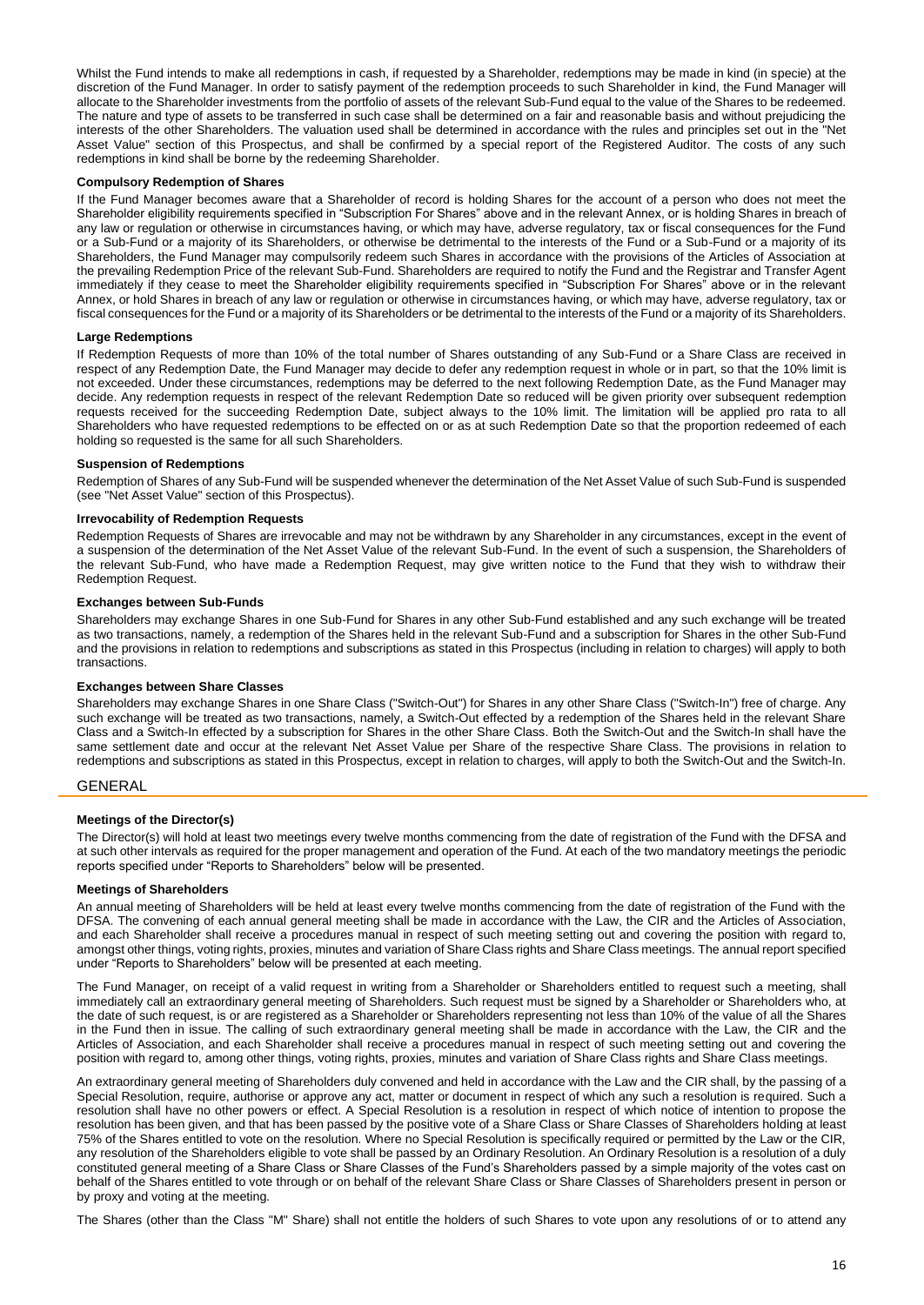general meeting, except as expressly provided in the Articles of Association or this Prospectus. The holder of the Class "M" Share shall not be entitled to any capital or income (except the repayment of their nominal value) but shall have the right to receive notice of, attend and vote at any general meeting.

## **Alterations to the Fund Generally**

1. Matters requiring a Special Resolution

If the Fund Manager considers that any proposed change to the Fund, a Sub-Fund or Share Class constitutes a fundamental change (as described in the Law and in the CIR), a Special Resolution approving such proposal must be passed by the Shareholders affected by such a fundamental change at a meeting of those Shareholders convened solely for that purpose.

2. Matters requiring an Ordinary Resolution

If the Fund Manager considers that any proposed change to the Fund, a Sub-Fund or Share Class constitutes a materially significant change (as described in the Law), an Ordinary Resolution approving such proposal must be passed by the Shareholders affected by such a materially significant change at a meeting of those Shareholders convened solely for that purpose.

3. Matters merely requiring pre-event notification to Shareholders

If the Fund Manager considers that any proposed change to the Fund, a Sub-Fund or a Share Class constitutes a significant change (as described in the CIR), the Fund Manager will give the relevant Shareholders affected by such a significant change reasonable notice of the proposed change before the change is effected.

4. Matters merely requiring post-event notification to Shareholders If the Fund Manager considers on reasonable grounds that any proposed change to the Fund, a Sub-Fund or a Share Class will not adversely affect certain Shareholders' rights, then any such change may be made by the Fund Manager and the Fund Manager shall notify the relevant Shareholders after the change has been effected.

## **Dissolution and Amalgamation of Sub-Funds**

- 1. A Sub-Fund (or a Share Class) may be dissolved by compulsory redemption of such Shares of the relevant Sub-Fund (or Share Class), at the discretion of the Fund Manager:
	- a) if the Net Asset Value of the relevant Sub-Fund has decreased below USD 1 million;
	- b) if the Sub-Fund shall cease to be authorised or otherwise officially approved;
	- c) if any law shall be passed or otherwise enacted which renders it illegal or, in the opinion of the Fund Manager, impractical or inadvisable to continue the relevant Sub-Fund;
	- d) if required by the DFSA to terminate the Fund or the relevant Sub-Fund; or
	- e) if the Fund Manager, at any time, determines that it is in the best interests of the Fund, the Sub-Fund, the relevant Shareholders or the Fund Manager that the Sub-Fund be dissolved.
- 2. The Redemption Price for the relevant Shares will be the Net Asset Value per Share (taking into account actual realisation prices of the investments and realisation expenses), calculated as of the Valuation Date at which such a decision took effect.
- 3. The Fund Manager shall serve a written notice to the holders of the relevant Shares prior to the effective date of the compulsory redemption, which will indicate the reasons for, and the procedure of the redemption operations. Unless it is otherwise decided in the interest of, or to keep equal treatment between the Shareholders, the Shareholders of the Sub-Fund concerned may continue to request redemption of their Shares free of charge (but taking into account actual realisation prices of investments and realisation expenses) prior to the effective date of the compulsory redemption.
- 4. Notwithstanding the powers conferred to the Fund Manager by the preceding paragraph, a general meeting of Shareholders of any Sub-Fund may, upon proposal from the Fund Manager, redeem all the Shares of such Sub-Fund and refund to the Shareholders the Net Asset Value of their Shares (taking into account actual realisation prices of investments and realisation expenses) calculated as of the Valuation Date at which such decision shall take effect. There shall be no quorum requirements for such a general meeting of Shareholders at which resolutions shall be adopted by simple majority of those present or represented, if such a decision does not result in the liquidation of the Fund.
- 5. Any asset which has remained unclaimed shall be dealt with in accordance with the applicable CIR.
- 6. All redeemed Shares shall be cancelled.
- 7. Under the circumstances provided for under paragraph 1 above, the Fund Manager may decide to allocate the assets of any Sub-Fund to those of another existing Sub-Fund within the Fund and to re-designate the Shares of the Sub-Fund concerned as Shares of another Sub-Fund (following a split or consolidation, if necessary, and the payment of the amount corresponding to any fractional entitlement to Shareholders). Such decision will be notified to the Shareholders concerned (and, in addition, the notification will contain information in relation to the new Sub- Fund), one month before the date on which the amalgamation becomes effective in order to enable Shareholders to request redemption of their Shares, free of charge, during such period.
- 8. Notwithstanding the powers conferred on the Fund Manager by the preceding paragraph, a contribution of all assets and liabilities attributable to any Sub-Fund to another Sub-Fund may be decided upon by a general meeting of the Shareholders of the contributing Sub-Fund for which there shall be no quorum requirements and which shall decide upon such an amalgamation by resolution adopted by simple majority of those present or represented, if the amalgamation does not result in the liquidation of the Fund.
- 9. A contribution of the assets and liabilities attributable to any Sub-Fund to a sub-fund of a third party entity shall be decided by a general meeting of Shareholders and shall require a resolution of the Shareholders of the contributing Sub-Fund where no quorum is required and adopted by a simple majority of the Shares represented at such meeting.
- 10. All the provisions relating to the dissolution and amalgamation of Sub-Funds shall, with any necessary modifications, apply to the dissolution and amalgamation of any Share Class or sub-class.

## **Winding-up or Dissolution**

The Fund may be wound up at any time:

a) by the Fund Manager determining that it is in the best interests of the Fund, the Shareholders or the Fund Manager that the Fund be wound up;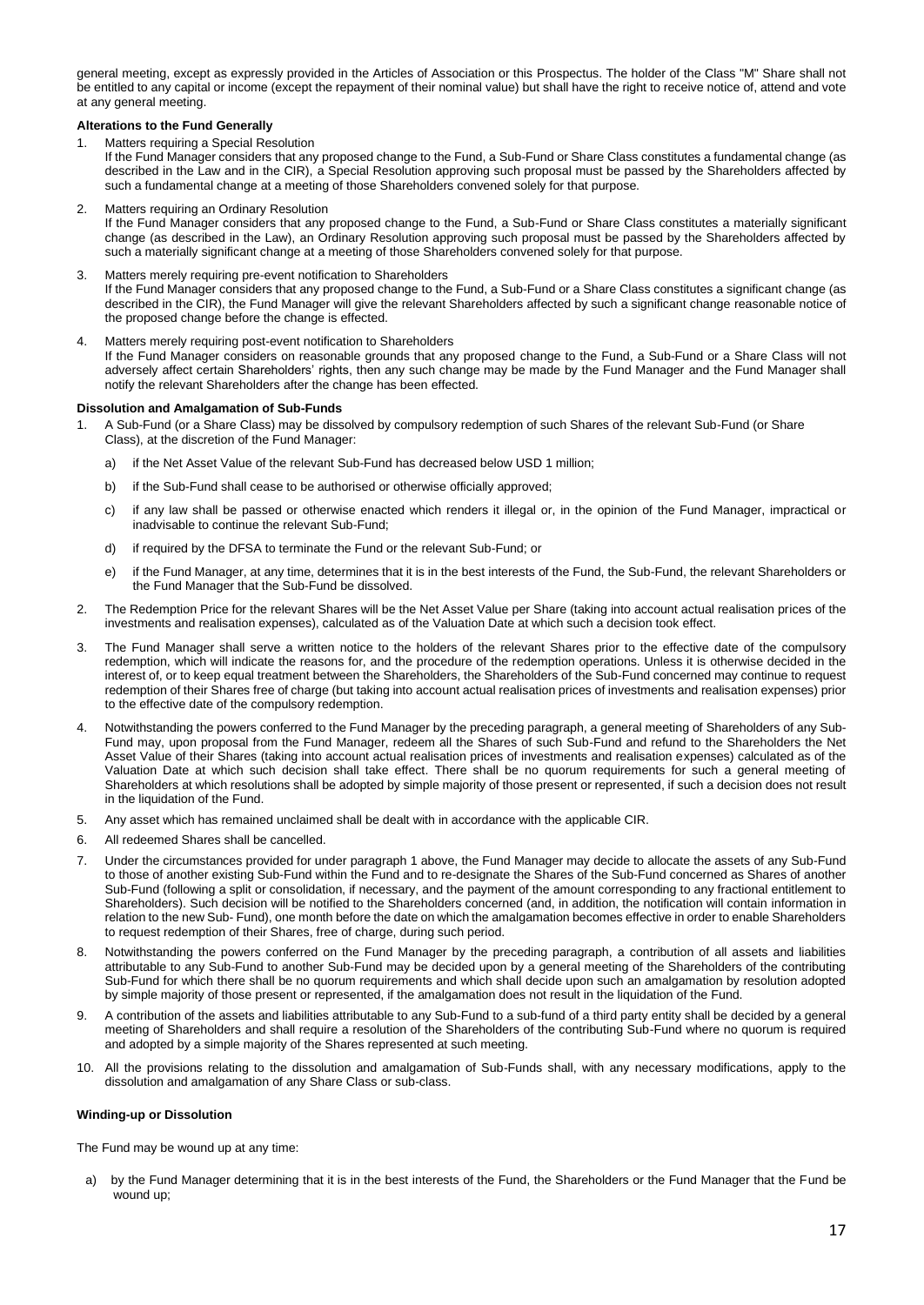- b) by the Shareholders by the passing of a Special Resolution at an extraordinary general meeting directing the Fund Manager to wind up the Fund; or
- c) otherwise in accordance with the Law and/or the CIR.

Upon such determination being made the Fund Manager will advise the Shareholders in writing that such determination has been made and will set out the Fund Manager's plans for the liquidation of the assets of the Fund and distribution of the Fund assets to the Shareholders.

Upon a winding-up of the Fund, the proceeds from the liquidation of the assets of each Sub-Fund shall be applied:

- a) first, in paying to any party any unpaid fees, costs or expenses payable by the Sub-Fund and then unpaid (and retaining adequate provision for all liabilities properly so payable and for the cost of the winding up); and
- b) second, in paying to the relevant Shareholders of that Sub-Fund the balance of the proceeds, which balance shall be apportioned between such Shareholders pro rata to the number of Shares in the Sub-Fund held by each of them.

## **Restrictions on Sale, Transfer and Assignment**

Subject to the restrictions mentioned under "Eligible Shareholders" above and the consent of the Fund Manager, the restrictions set out below and to any additional restrictions specified in the relevant Annex and the Articles of Association, Shares are freely transferable.

## **United States**

The Fund Manager will not consent to a transfer of Shares and the Shares may not be transferred, directly or indirectly, to any person in circumstances which, in the opinion of the Fund Manager, might result in the Fund incurring any liability to taxation or suffering any other disadvantage which the Fund might not otherwise incur or suffer, or would result in the Fund being required to register under any applicable United States ("**US**") securities laws ("**US Securities Laws**"). The Fund Manager will also not consent to a transfer of Shares and the Shares may not be transferred, sold or assigned (legally or beneficially), directly or indirectly, to any US Person (as defined in the US Securities Laws) except in the circumstances specified under "Eligible Shareholders" above and subject to the consent of the Fund Manager. The Fund has and intends to exercise, the right of mandatory redemption of any Shares sold or acquired in contravention of the foregoing prohibitions.

## **Net Asset Value**

The Fund constitutes a single legal entity, but the assets of each Sub-Fund shall be invested for the exclusive benefit of the Shareholders of the corresponding Sub-Fund and the assets of a specific Sub-Fund are solely accountable for the liabilities, commitments and obligations of that Sub-Fund.

The Fund will establish a separate pool of assets and liabilities in respect of each Sub-Fund and the assets and liabilities shall be allocated in the following manner:

- a) the net proceeds from the issue of Shares in a Sub-Fund are to be applied in the books of the Fund to that Sub-Fund and the assets and liabilities and income and expenditure attributable thereto are applied to such Sub-Fund subject to the provisions set forth below;
- b) where any income or asset is derived from another asset, such income or asset is applied in the books of the Fund to the same Sub-Fund as the asset from which it was derived and on each revaluation of an asset, the increase or diminution in value is applied to the relevant Sub-Fund;
- c) where the Fund incurs a liability which relates to any asset of a particular Sub-Fund or to any action taken in connection with an asset of a particular Sub-Fund, such liability is allocated to the relevant Sub-Fund.
- d) if any asset or liability of the Fund cannot be considered as being attributable to a particular Sub-Fund, such asset or liability will be allocated to all the Sub-Funds pro rata to their respective Net Asset Values, or in such other manner as the Fund Manager, acting in good faith, may decide; and
- e) upon the payment of distributions to the Shareholders of any Sub-Fund, the Net Asset Value of such Sub-Fund shall be reduced by the amount of such distributions.

In respect of each Sub-Fund, the Net Asset Value per Share of the relevant Sub-Fund is determined up to four decimal points in the base currency of such Sub-Fund as at each Valuation Date by dividing the net assets attributable to that Sub-Fund by the total number of Shares of that Sub-Fund then outstanding. The Net Asset Value per Share of each Sub-Fund as at a Valuation Date will be calculated and available no later than 20 Business Days after the relevant Valuation Date.

In respect of each Sub-Fund that has more than one Share Class, the Net Asset Value per Share Class is determined up to four decimal points in the relevant currency of each Class as at each Valuation Date by multiplying the Net Asset Value per Share for that Sub-Fund by the number of Shares outstanding in the relevant Share Class expressed to four decimal places. The Net Asset Value per Share Class for each Sub-Fund that has more than one Share Class will be calculated and available no later than 20 Business Days after the relevant Valuation Date.

As the Net Asset Value per Share, and where relevant, the Net Asset Value per Share Class will be determined after the day on which subscription, redemption or exchange requests are made, investors will not know the total number of whole and fractional Shares which they will be issued, nor the net redemption value of their Shares as at the day on which their request for subscription, redemption or exchange is made.

The net assets of each Sub-Fund consist of the value of the total assets attributable to such Sub-Fund less the total liabilities (including any fees, charges and expense payable and or accrued or estimated that are payable out of the assets of the Sub-Fund) attributable to such Sub-Fund, calculated at such time as the Fund Manager shall have set for such purpose. The Fund Administrator, acting independently and based on the information received from the Fund Manager, shall determine the value of the assets of the Fund as follows:

- a) the value of any cash on hand or on deposit, bills and demand notes and accounts receivable, prepaid expenses or distributions declared or made and interest accrued, and not yet received shall be deemed to be the full amount thereof, unless, however, the same is unlikely to be paid or received in full, in which case the value thereof shall be determined after making such discount as the Fund Manager may consider appropriate to reflect the true value thereof;
- b) the value of securities which are quoted, traded or dealt in on any stock exchange shall be based on the latest available bid price for a long position or the last available offer price for a short position on the stock exchange which is normally the principal market of such securities, and each security traded on any other regulated market shall be valued in a manner as similar as possible to that provided for quoted securities;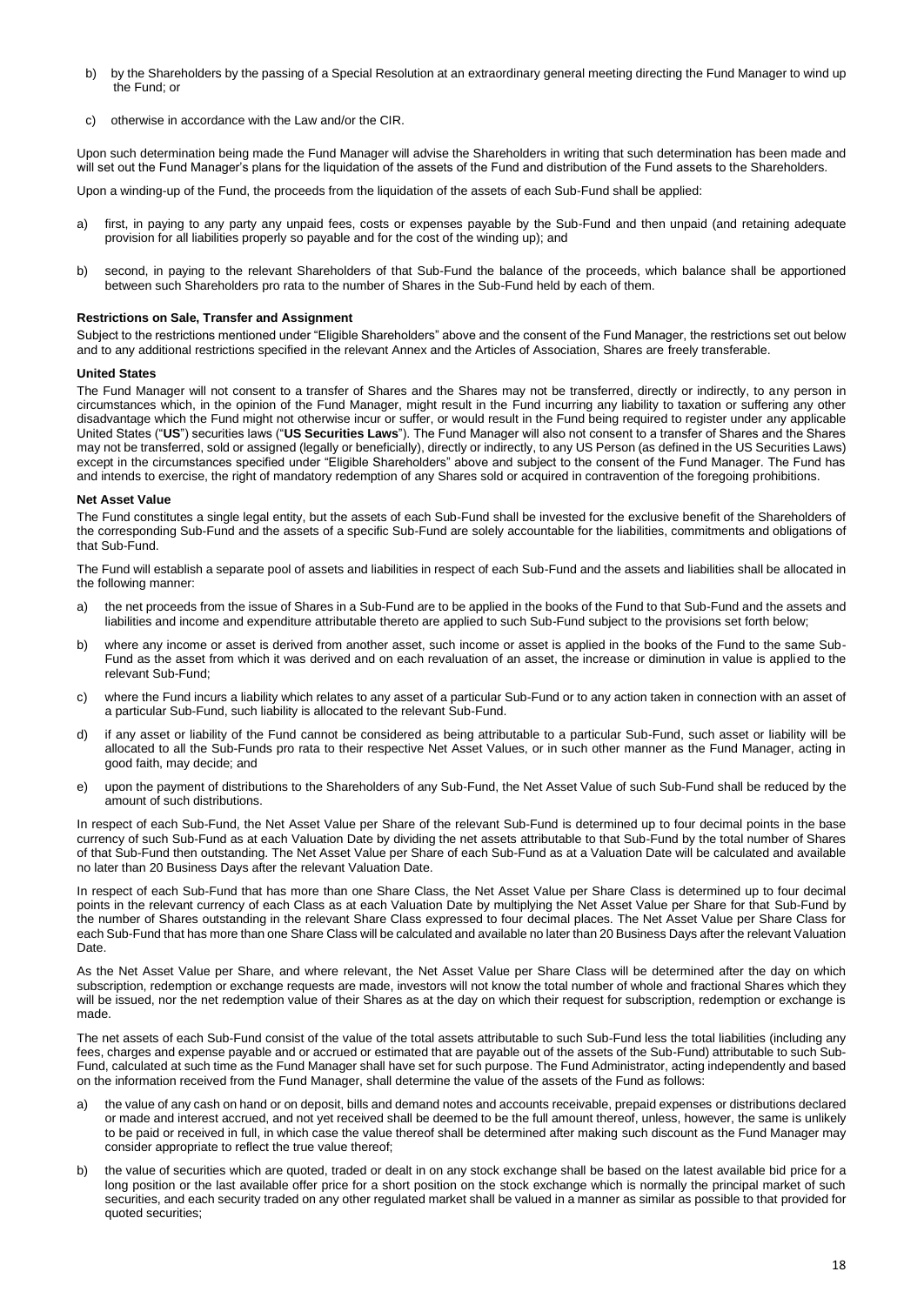- c) for non-quoted securities or securities not traded or dealt in on any stock exchange or other regulated market, as well as quoted or nonquoted securities on such other market for which no valuation price is available, or securities for which the quoted prices are, in the opinion of the Fund Manager, not representative of the fair market value, the value thereof shall be determined prudently and in good faith by the Fund Manager on the basis of cost or on the valuations from counterparties, issuers or brokers;
- d) securities issued by any open-ended collective investment fund shall be valued at their last available price or net asset value as reported or provided by such funds or their agents (to be confirmed in writing by a director of the Fund Manager);
- e) liquid assets and money market instruments may be valued at nominal value plus any accrued interest or on an amortised cost basis; and
- f) all other securities and assets will be valued at fair market value as determined in good faith pursuant to procedures established by the Fund Manager.

The Fund Manager is authorised to apply other valuation principles for the assets of the Fund and/or any Sub-Fund if the valuation principles set forth above appear impossible to apply in the circumstances or inappropriate for the asset concerned. Any Sub-Fund investing in a collective investment fund will determine its Net Asset Value primarily on the basis of the value of its interests in such collective investment fund, as reported or provided by such collective investment fund. The Fund and the Fund Administrator, acting upon the recommendations provided by the Fund Manager, will make all reasonable efforts to correctly asses the value of all portfolio securities based on the information made available to them, and such valuations will be binding upon the Fund and its Shareholders absent manifest error. Neither the Fund, nor the Fund Administrator nor the Fund Manager has any control over the valuation methods and accounting rules adopted by the collective investment funds in which the Sub-Fund may invest and no assurance can be given that such methods and rules will at all times allow the Fund to correctly assess the value of its assets and investments. If the value of a Sub-Fund's assets is adjusted after any Valuation Date (as a consequence, for instance, of any adjustment made by a collective investment fund to the value of its own assets), the Fund Manager will not be required to revise or re-calculate the Net Asset Value on the basis of which subscriptions, redemptions or exchanges of Shares of that Sub-Fund may have been previously accepted. In any Sub-Fund, the Fund Manager may determine to establish reserves, which may be caused by revaluation of assets and make provisions for contingencies. The value of assets denominated in a currency other than the base currency of a given or Class Sub-Fund shall be determined by taking into account the rate of exchange prevailing at the relevant Valuation Date. The Net Asset Value per Share, and where relevant, the Net Asset Value per Share Class, of each Sub-Fund and the Subscription Price per Share and Redemption Price per Share will be available from the registered office of the Fund and at the DIFC office of the Fund Administrator as soon as practicable after each Valuation Date in accordance with the requirements of the CIR. The Fund will also publish the Net Asset Value per Share, and where relevant, the Net Asset Value per Share Class, of each Sub-Fund as soon as practicable after each Valuation Date in accordance with the requirements of the CIR. The Net Asset Value per Share, and where relevant, the Net Asset Value per Share Class, of each Sub-Fund will in particular be published on the websites of Mashreq Capital and on such other forums as may be determined by the Fund Manager from time to time and notified to the Shareholders.

The Fund may where exceptional circumstances arise, at any time, suspend the calculation of the Net Asset Value of any Sub-Fund or Share Class (and the Net Asset Value per Share), whereupon the issue and redemption of Shares in that Sub-Fund will be suspended, under any one or more of the following circumstances:

- a) Where there is a closure of or suspension of trading on any market on which any assets of that Sub-Fund are traded.
- b) Where a breakdown occurs in any of the means normally employed by the Fund Administrator or the Fund Manager to ascertain the value of the assets of that Sub-Fund or when for any other reason the value of the assets of that Sub-Fund cannot reasonably be ascertained.
- c) Where circumstances exist as a result of which in the opinion of the Fund Administrator or the Fund Manager it is not reasonably practicable for the Sub-Fund to realise any assets, which together constitute a material proportion of the overall assets of that Sub-Fund.
- d) Where, for any other reason, the Fund Manager determines on reasonable grounds that it is in the best interests of the Sub-Fund and/or the relevant Shareholders.

Any such suspension (and the reason therefore) will be notified to the relevant Shareholders and the DFSA as soon as practicable after such suspension has been declared. Suspensions will generally require to cease within 28 days of the effective date of suspension. However, the Fund Manager is entitled to apply to the DFSA for an extension of such suspension. The Fund Manager will notify the relevant Shareholders of any extension granted as soon as practicable. The Fund Manager will notify the Shareholders and the DFSA as soon as practicable after such suspension has been lifted.

## **Reports to Shareholders**

In accordance with the requirements of the Law and the CIR, the Fund Manager will provide to the Shareholders:

- an annual report within four months of the end of the Financial Year;
- an interim report in respect of the relevant Sub-Fund within two months of the six month anniversary of the date of registration of the Fund with the DFSA and thereafter within two months of each six month anniversary of the Financial Year; and
- an oversight report (which will be included in the annual report above).

Each such report will contain the information, comparisons, statements and third party reports required pursuant to the Law and the CIR. Each report will be supplied, as appropriate, to the Shareholders free of charge and will also be available free of charge during ordinary office hours at the offices of the Fund Administrator and of the Fund Manager.

In addition, reports, notices and information in relation to the Fund may be found at the Fund Manager's website for this Fund being http://www.mashreqcapital.ae/capital/home and on such other mediums as may be determined by the Fund Manager from time to time and as notified to the Shareholders.

## **Fund Financial Statements**

The financial statements of the Fund and each Sub-Fund will be prepared in accordance with International Financial Reporting Standards (IFRS) and will be audited annually by a Registered Auditor appointed by the Fund Manager.

The Fund Manager will ensure that the Registered Auditor provides a report which will be included in the annual report to the Shareholders in accordance with the requirements of the CIR.

## **Communications to Shareholders**

Communications to Shareholders will be sent to their registered addresses recorded in the Shareholders Register by registered post or by email.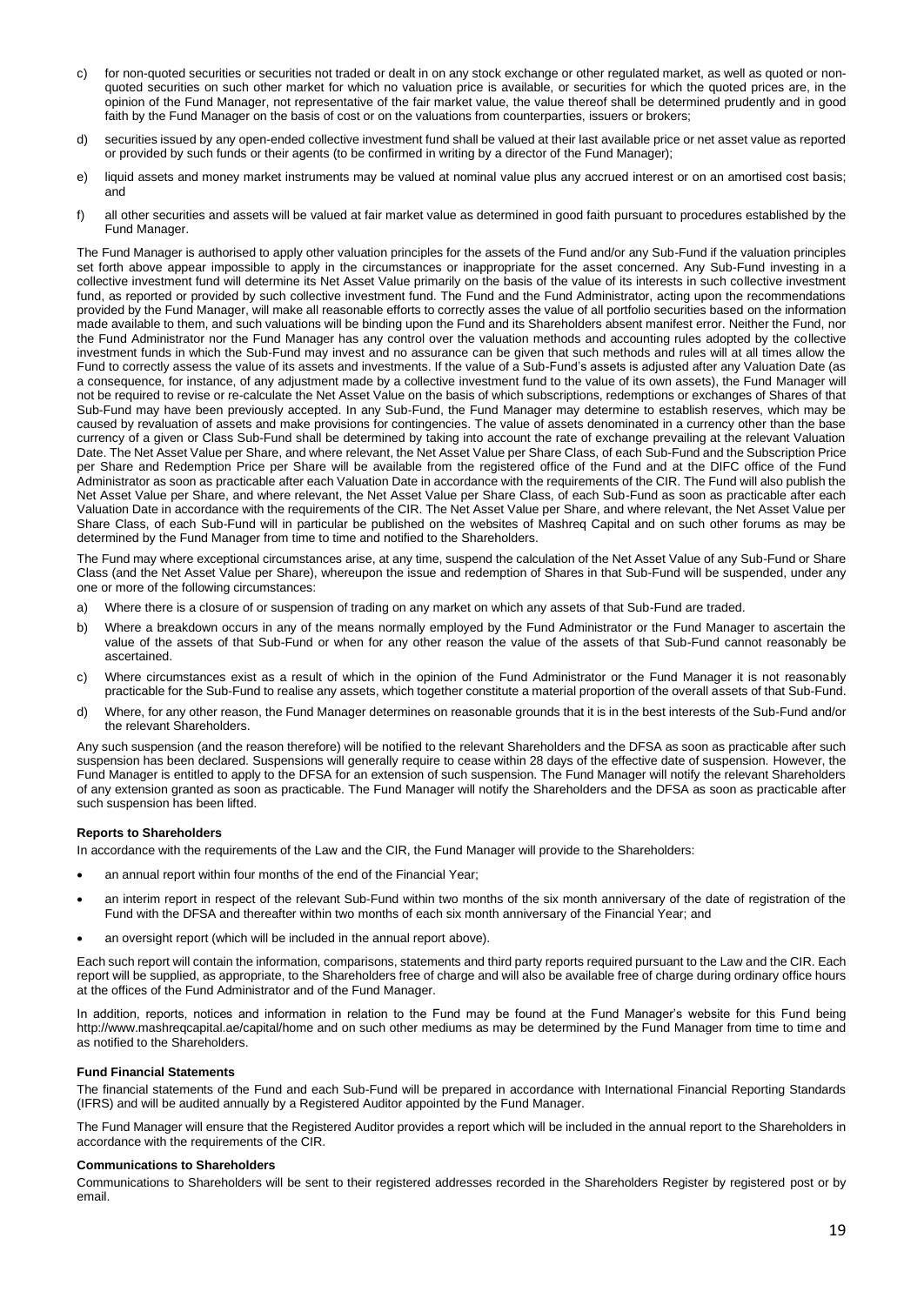## **Communications to the Fund**

Communications to the Fund should be addressed to the Fund Manager.

#### **Conflicts of Interest**

The following inherent or potential conflicts of interest should be considered by prospective Subscribers before investing in the Fund and or the relevant Sub-Fund. Where any potential conflict of interest arises, the Fund Manager will endeavour to ensure that any such conflict is resolved in a fair and equitable manner and without prejudice to the Shareholders.

#### Other Clients and Allocation

The Fund Manager may act as investment manager or advisor to other clients (including investment vehicles such as the Fund and or the relevant Sub-Fund, other investment vehicles which issue securities which the Fund and or the relevant Sub-Fund may invest in, other investment vehicles, managed accounts and funds generally) now or in the future.

#### Service Providers and the Fund Manager

The Fund Manager, the Custodian, the Fund Administrator and any distributor or other financial intermediary appointed and any of their directors, officers, employees, agents, and affiliates and any person or company with whom they are affiliated or by whom they are employed may be involved in other financial, investment or other professional activities which may cause conflicts of interest with the Fund and or the relevant Sub-Fund. In particular, they may provide services similar to those provided to the Fund or the relevant Sub-Fund to other entities including entities in which the Fund or the relevant Sub-Fund may invest, and may not be liable to account for any profit earned from such services. They are not required to refrain from any other activity, to account for any profits from any such activity, whether as partner of additional investment companies or otherwise or to devote all or any particular part of the time and effort of any of its partners, officers, directors or employees to the Fund and or the relevant Sub-Fund, and their affairs. To the extent that there are other conflicts of interest on the part of the service providers, the Fund Manager will endeavour to treat all of such persons equitably.

#### Material Interests

Members of the Mashreq Group or any employee, officer, director or consultant to any of them or any other fund or client which appoints Mashreq Capital as its investment manager or advisor (an "**Interested Party**") may become the owner of Shares and may hold, dispose of or otherwise deal with the same and with the same rights which it would have had if Mashreq Capital were not a party to the Fund Management Agreement and the Interested Party may buy, hold and deal in any investments upon its own account notwithstanding that the same or similar investments may be held by or for the account of or otherwise connected with the Fund and or the relevant Sub-Fund and no person so interested shall be liable to account for any benefit to any other party solely by reason of such interest.

#### Mashreq Group

Mashreq Capital, as part of the Mashreq Group has wide ranging financial services operations in different jurisdictions and in which different parts of the operations act independently of each other. Accordingly, conflicts of interest may arise but any investment team at Mashreq Capital appointed pursuant to the obligations of Mashreq Capital, in its capacity as Fund Manager under the Fund Management Agreement will always seek to act in the best interests of the Fund and or the relevant Sub-Fund and in accordance with all applicable laws and regulation. Members of the Mashreq Group, including Mashreq Capital outside of acting in its capacity as Fund Manager, shall be at liberty in any capacity whatsoever to provide services to other Mashreq Capital clients of a like nature to those provided by it to the Fund and or the relevant Sub-Fund and to enter into any financial, banking, commercial or advisory contract or other transaction with any other person.

#### **Material Contracts**

The following contracts, not being contracts entered into in the ordinary course of business, have been entered into by the Fund and are, or may be, material:

- 1 Administration Agreement
- 2 Custodian Agreement
- 3 The agreement between the Registered Auditor and the Fund
- 4 The Fund Management Agreement

Any of the above agreements may be amended by the mutual consent of the parties, consent on behalf of the Fund being given by the Fund Manager.

## **Documents available for Inspection**

Copies of the following documents are available for inspection during business hours on each Business Day at the registered office of the Fund in the DIFC:

- the Articles of Association;
- the current Prospectus;
- the material contracts referred to above;
- the relevant Shareholders entry in the Shareholders Register; and
- the latest annual and interim reports of the Fund.

#### **Governing Law**

The governing law of the Fund and this Prospectus shall be the laws of the DIFC.

## <span id="page-19-0"></span>RISK FACTORS

An investment in the Fund involves significant risks which prospective Subscribers should consider before participating in the Fund. There can be no assurance that any rate of return will be realised or that significant capital losses will not occur. The Fund's returns may be unpredictable and, accordingly, its investment programme is not suitable as the sole investment vehicle for an investor. An investor should only invest in the Fund as part of an overall investment strategy, and only if the investor is able to withstand a total loss of its investment. Prospective Subscribers should carefully consider each and every risk involved herein, and all other information contained in this Prospectus. In considering participation in the Fund, an investor should be aware of certain considerations which include, but are not limited to, the following: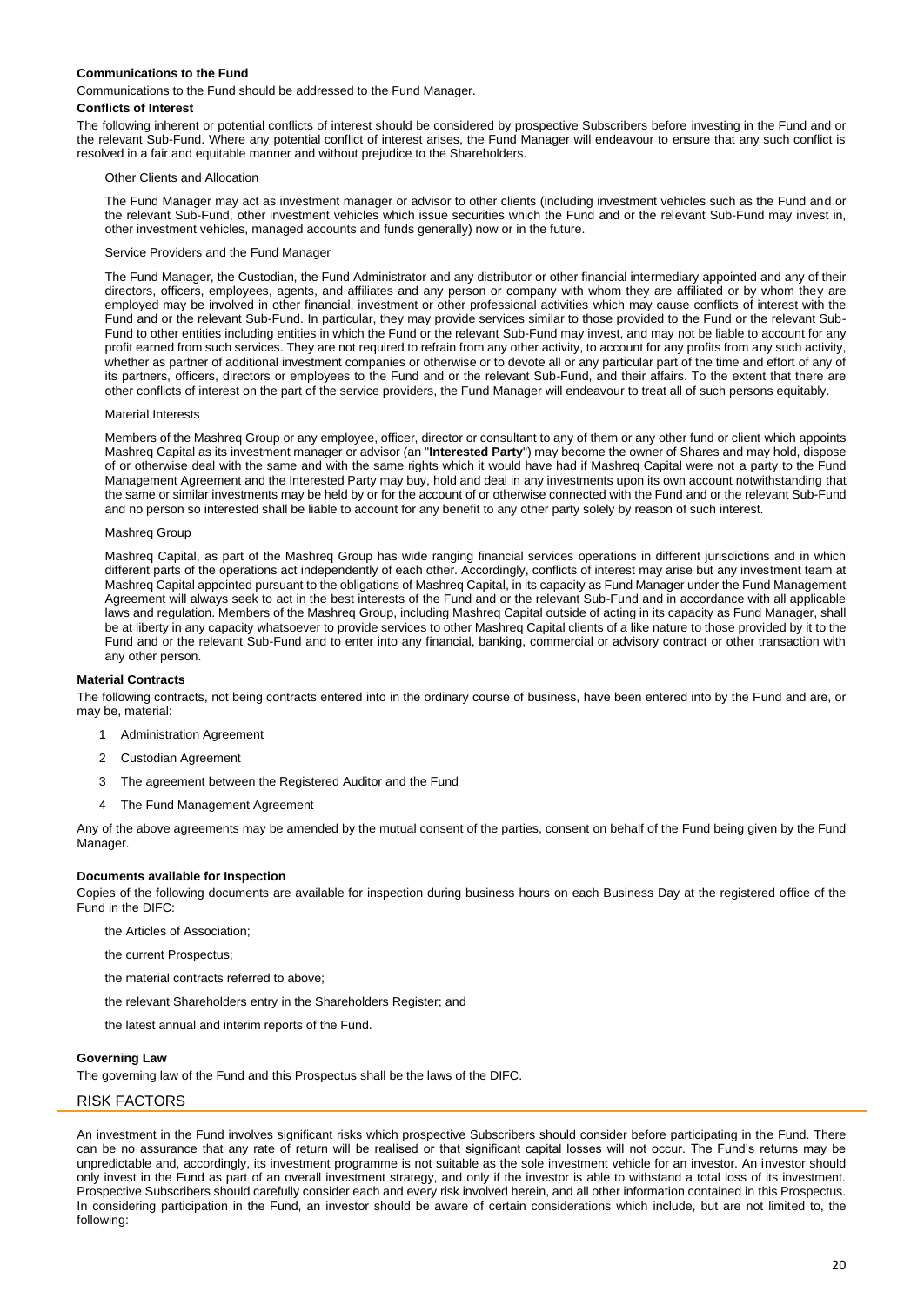#### General

The value of an investment in the Fund may fluctuate. There is no guarantee nor can any assurance be given that the targeted returns of the Fund will be met, that any other strategic objectives of the Fund will be achieved, or that investors will receive a return of all or any part of their investment. An investment in the Fund could result in a loss for an investor of part or whole of the investment.

# Market Risks

**Financial Condition.** The value of specific investments may decline due to developments in the trends of particular industries and/or the financial conditions of credit parties. In particular, the Fund could lose money if the issuer or guarantor of a fixed income security, or the counterparty to a derivatives contract, repurchase agreement or a loan of portfolio securities, is unable or unwilling to make timely principal and/or interest payments, or to otherwise honour its obligations. The Fund will be subject to the possibility of the insolvency, bankruptcy or default of a counterparty with which the Fund trades such instruments, which could result in substantial losses to the Fund. These conditions may result in the Fund sustaining loss on certain investments, particularly if the Fund is required to liquidate investments during adverse markets conditions.

**Investment in Emerging Countries and Markets.** Investment in securities and markets in emerging countries and markets, may be subject to different and greater risks than investments in more developed countries and markets because of a variety of factors, including currency controls and the fluctuation of currency exchange rates, changes in governmental administration or economic or monetary policy or changed circumstances in dealings between nations. Other factors include high rates of inflation and the potential for substantial depreciation in the value of local currencies.

In many cases, the economies of emerging countries are heavily dependent upon international trade and, accordingly, have been, and may continue to be, adversely affected by trade barriers, exchange controls, managed adjustments in relative currency values and other protectionist measures imposed or negotiated by the countries with which they trade. These economies also may have been, and may continue to be, adversely affected by economic conditions in the countries with which they trade.

There may be less publicly available information about emerging countries and markets, and issuers in these countries and markets may not be subject to uniform accounting, auditing, and financial reporting standards and requirements comparable to those for issuers in more developed countries and markets. Securities of some issuers in emerging countries and markets are less liquid and more volatile than securities of comparable issuers in more developed countries and markets and brokerage commissions may be higher. Securities markets in emerging countries may also be less liquid and more volatile than those in more developed countries. Moreover, there may be less governmental supervision and regulation of securities markets, brokers, and securities issuers than in more developed countries and markets.

**Liquidity Risks.** Liquidity risk exists when particular investments (such as those in private placements) are difficult to purchase or sell. The Fund's investments in illiquid securities may reduce the returns of the Fund because it may be unable to sell the illiquid securities at an advantageous time or price.

Securities in which the Fund (or any Sub-Fund) may invest may include those that are either listed on one or more stock exchanges or traded over the counter, as well as those that are not publicly traded. In the case of securities that are listed or traded on organised exchanges or other markets, there may be less market liquidity than would typically be available for companies of comparable size that are traded in the securities markets of developed countries. This reduced liquidity may diminish the Fund's ability to act on investment information and research in both buying and selling securities. In addition, it may limit the size of investments and increase the cost of transacting in such markets.

Securities that are not publicly traded may be resold in privately negotiated transactions, but they may be less liquid than publicly traded securities and the prices realised upon their resale may be less than those that could be realised if the securities were publicly traded. Furthermore, companies whose securities are not publicly traded may be in early stages of development, which may involve substantial business and financial risks. Such companies may not be subject to the disclosure and other investor protection requirements that may apply in the case of publicly traded securities. If such securities are required to be registered under the securities laws of one or more jurisdictions before being sold, the expenses of such registration may be chargeable against the proceeds of the sale.

**Political and Legal Factors.** The Fund may invest in emerging countries where there is a high potential return on invested capital but also a high degree of either political or economic risk, or both, or where existing regulations may impede repatriation of investment capital or earnings. In such cases, the potential return may be offset, or more than offset, as a result of adverse political or other developments. In that regard, it is generally the case that investments in any emerging country could be affected by factors such as nationalisation, expropriation without just compensation, exchange control, confiscatory taxation, political changes, governmental regulation, social, political, or diplomatic instability (including military or other internal political coups, insurrections and wars), and potential difficulties in enforcing contractual obligations.

In addition, the legal systems in emerging countries are often not as sophisticated as those in developed nations and it may be difficult to predict with any degree of assurance the resolution of legal questions presented in adjudications or other governmental proceedings. In addition, the availability of judicial and other remedies may, as a practical matter as well as a legal matter, be far more restricted than in developed countries. These factors may adversely affect the companies in which the Fund (or any Sub-Fund) invests as well as the enforceability of the rights of the Fund as a security-holder in such companies.

**Investment and Repatriation Restrictions.** Some emerging countries have laws and regulations that preclude direct foreign investment in the securities of their companies. In certain emerging countries, however, indirect foreign investment in the securities of companies listed and traded on the stock exchanges in those countries is permitted through investment funds that have been specifically authorised. The Fund may invest in these investment funds and, in such a case, the Fund will bear its proportionate share of the expenses of the investment fund.

In addition, in some emerging countries, prior governmental approval for foreign investments may be required under certain circumstances. Moreover, the extent of foreign investment in domestic companies may be limited. Foreign ownership limitations also may be imposed by the charters of individual companies in emerging countries to prevent, among other concerns, violation of foreign investment limitations.

Repatriation of investment income, capital, and the proceeds of sales by foreign investors may require governmental registration and/or approval in some emerging countries. The Fund could be adversely affected by delays in or a refusal to grant required governmental registration or approval for such repatriation or by withholding taxes imposed by emerging countries on interest, profit or distributions made on securities purchased by the Fund or gains from the disposition of such securities.

**Substantial Fees and Expenses.** The operating expenses of the Fund which include, amongst other items, brokerage commissions and other trading expenses, valuation fees, investment expenses, as well as administrative, custodial, legal, accounting, audit and reporting expenses, are expected to equal a substantial percentage of the Fund's assets each year. These expenses are in addition to the management fees payable by the Fund, and the amounts of each expense will be set out in the Fund's annual report available from the Fund Manager.

**Trading Strategy of the Fund.** The Fund will purchase securities on a primarily buy and hold basis. Prior to purchase a full review of the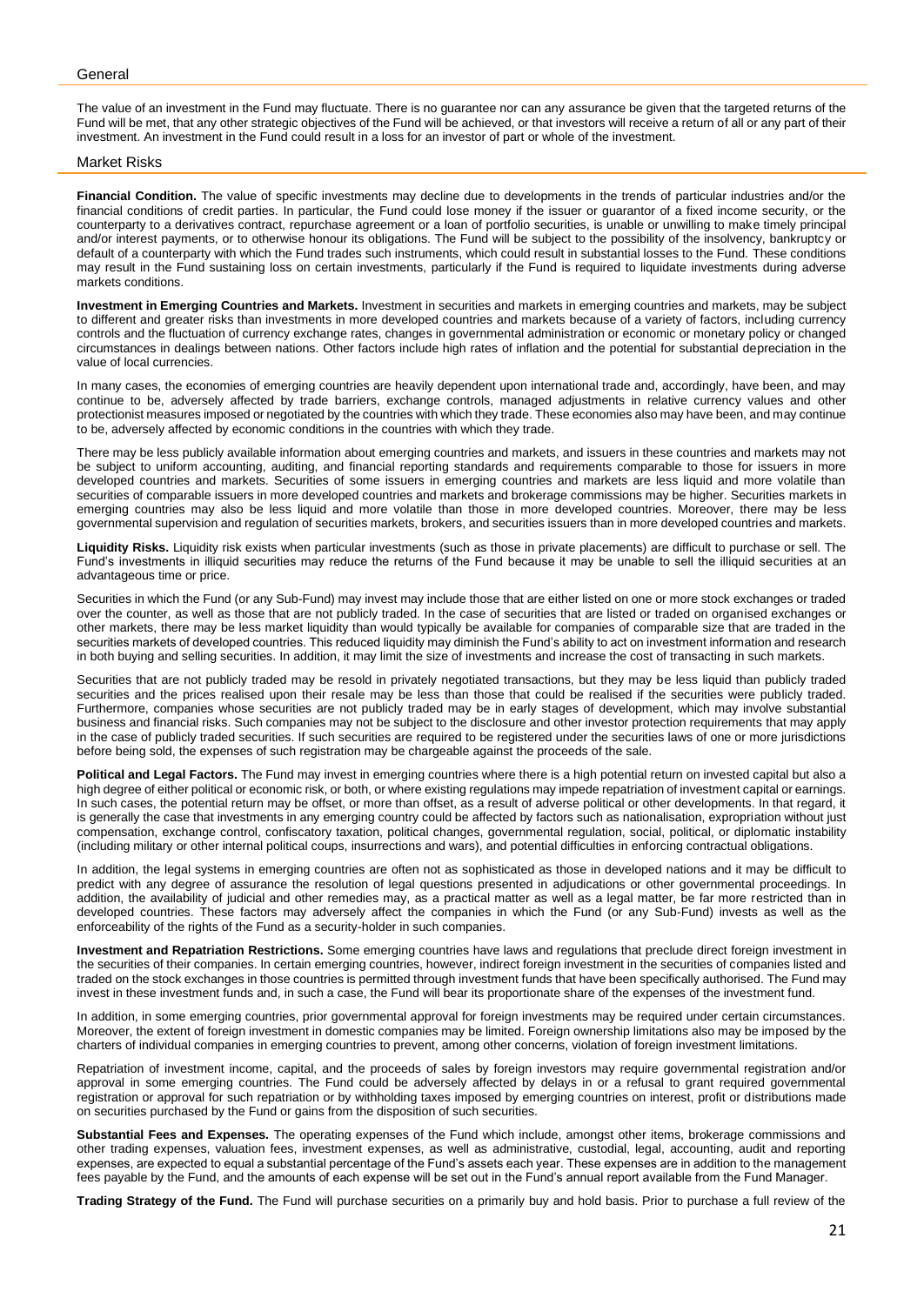value of these investments will be made. Trading in the securities will only occur when value targets have been achieved.

**Other Activities of the Fund Manager.** The Fund Manager currently manages and intends to manage other customer accounts in the future. Orders for such accounts similar to those of the Fund may occur contemporaneously. There is no specific limit as to the number of accounts which may be managed by the Fund Manager. The performance of the Fund's investments could be adversely affected by the manner in which particular orders are entered for all such accounts.

**Nature of an Investment Fund.** The investments in this Fund are not deposits or other obligations of any bank or other financial institution, and are not guaranteed by any bank or other financial institution. Any investment in this Fund is therefore subject to investment risks, including the possible loss of the amount invested.

The Shares cannot be assigned, transferred, pledged, or otherwise encumbered except on the terms and conditions set forth in the Prospectus, and there is and will be no public market for the Shares prior to any listing which is at the sole discretion of the Fund Manager. Subject to certain conditions and restrictions, Shareholders may require the Fund to redeem all or part of their Shares as of each Redemption Date.

Leverage. The Fund may borrow cash, securities and other instruments. The use of leverage creates special risks and may significantly increase the Fund's investment risk. Leverage creates an opportunity for greater yield and total return but, at the same time, will increase the Fund's exposure to capital risk and interest costs. Any investment income and gains earned on investments made through the use of leverage that are in excess of the interest costs associated therewith may cause the Net Asset Value to increase more rapidly than would otherwise be the case. Conversely, where the associated interest costs are greater than such income and gains, the Net Asset Value may decrease more rapidly than would otherwise be the case.

**Redemptions.** Limits apply to the timing of redemption of Shares and redemptions generally. Additionally, the Fund Manager has the discretion to satisfy redemptions in kind (in specie). Accordingly, Shareholders, on such redemptions, may be allocated assets and not cash, the value of which may go up and down until such assets are ultimately realised.

**Execution Risks and Fund Manager Error.** In order to seek positive returns in global markets, the Fund Manager's trading and investment for the Fund involves multiple portfolio managers, multiple instruments, multiple brokers and counter-parties, and multiple strategies. As a result, the execution of the trading and investment strategies employed by the Fund Manager for the Fund may often require rapid execution of trades, high volume of trades, complex trades, difficult to execute trades, use of negotiated terms with counter-parties such as in the use of derivatives and the execution of trades involving less common or novel instruments. In each case, the Fund Manager seeks best execution and has trained execution and operational staff devoted to executing, settling, and clearing such trades. However, in light of the high volumes, complexity, and global diversity involved, some slippage, errors, and miscommunications with brokers and counter-parties are inevitable and may result in losses to the Fund. Such losses may be caused by the Fund's brokers and counter-parties or by the Fund Manager or by a combination of the broker or counter-party and the Fund Manager.

The Fund Manager may but is not required to attempt to recover losses from brokers or counter-parties. The Fund Manager is not liable to the Fund for losses caused by brokers or counter-parties unless caused by the Fund Manager's own gross negligence or wilful default, or by a combination of gross negligence or wilful default of the broker or counter-party and the Fund Manager. The Fund Manager will be liable to the Fund for acts that constitute gross negligence or wilful default, in the event that the Fund Manager failed to act in good faith in the reasonable belief that such actions were in, or not opposed to, the best interests of the Fund, or if the Fund Manager is liable to the Fund for damages under the securities laws of the UAE. Shares in the Fund are only available for subscription by investors who understand that they and the Fund are waiving potential claims for damages arising from the operation of the Fund and expect some execution losses to the Fund.

**Reliance on Fund Manager Expertise.** The success of the Fund, and its ability to generate profits, depends on the management and the financial and managerial expertise of the Fund Manager. Investors will not be permitted to evaluate investment opportunities or relevant business, economic, financial or other information that will be used by the Fund Manager in making investment decisions.

Investors are required to conduct their own due diligence before committing themselves to this investment opportunity.

**Past Performance.** The past investment performance of the Fund Manager and any of the principals and or the investment team responsible for the implementation of the investment objective and investment policies of the relevant Sub-Fund and/or any entities with which it has been associated, should not be construed as an indication of the future results of an investment in the relevant Sub-Fund. The relevant Sub-Fund's investment programme should be evaluated on the basis that there can be no assurance that the Fund Manager's assessments of the shortterm or long-term prospects of investments will prove accurate.

**Attraction and Retention of Key Personnel.** The failure to attract and retain key personnel could significantly affect the business. The success of companies in the private investment and investment banking industry depends to a considerable extent on the skills and knowledge of the key personnel.

**Regulations.** Future developments in relevant government or central bank regulations and supervision may adversely affect securities markets in the region, by imposing restrictions on trading or transferring securities. Restrictions may also be imposed by relevant securities authorities and stock exchanges.

Additionally, despite legislation to encourage foreign investment, the legal systems in some emerging markets are undergoing rapid change and in others remains underdeveloped, leading to significant risks for investors, including risks relating to the ownership and transferability of assets and the enforcement of proprietary rights.

**Term of Investment.** The Fund's and the relevant Sub-Fund Property will be concentrated in securities with a view to medium to long-term capital increases. Accordingly, an investor should consider the investment to be a medium to long-term commitment.

**Non-Participation in Management.** Shareholders will have no right or power to participate in the management of the Fund or of any of its assets. All aspects of management of investments are entrusted to the Fund Manager. Investors will have no opportunity to control the dayto-day operation of the Fund, including the investment and disposition decisions.

**Taxation.** Prospective Subscribers should consult legal advisors in the countries of their citizenship, residence and domicile to determine the possible tax or other consequences of purchasing, holding and redeeming Shares under the laws of their respective jurisdictions.

Although currently no tax will be levied on the income or capital gain earned by the Fund in the DIFC, any change in tax laws and subsequent levying of tax on income or capital gains will impact the performance of the Fund. VAT was introduced in the UAE on 1 January 2018 and, accordingly, VAT may be added to services provided to the Fund or any relevant Sub-Fund. Any VAT that becomes payable on any payments by the Fund or on behalf of the relevant Sub-Fund may be grossed up, deducted or accounted for, as applicable, and will, as a consequence, be at the expense of the Fund and/or the relevant Sub-Fund.

**Cross Sub-Funds Liability.** As at the date of this Prospectus, the Fund has six Sub-Funds operating. The Fund may launch further Sub-Funds in the future. Notwithstanding this, the Fund is a single legal entity and, as a matter of the laws of the DIFC and the DFSA, all of the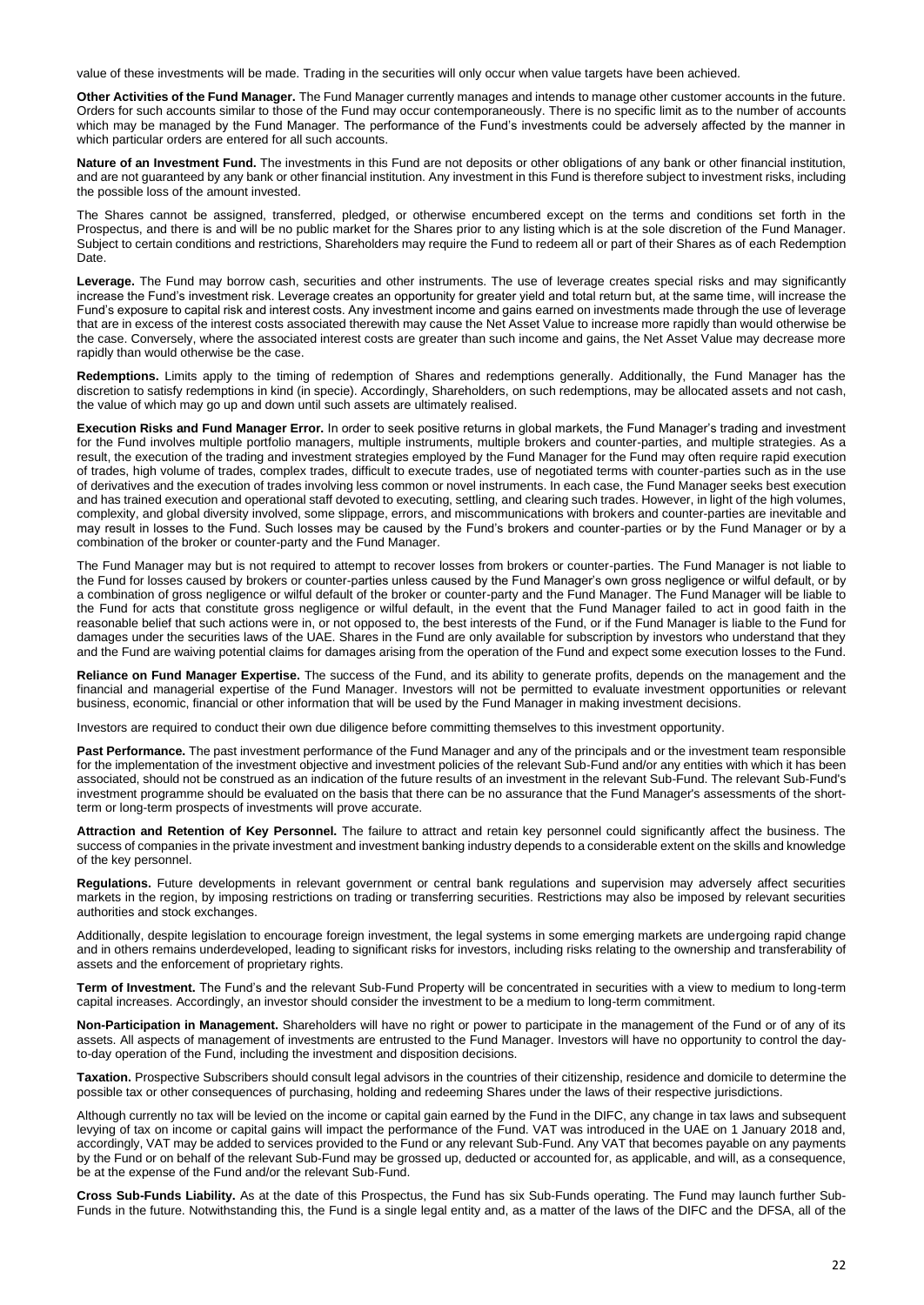assets of the Fund may be available to meet any of its liabilities, regardless of whether these are attributable to a particular Sub-Fund (in other words, the Sub-Funds are not statutorily or constitutionally "ring-fenced"). In practice, cross class liability will usually only arise where a particular Sub-Fund becomes insolvent or exhausts its assets and is unable to meet all of its liabilities. In this case, some or all of the assets of the Fund attributable to the other Sub-Funds may be applied to cover the liabilities of the insolvent Sub-Fund.

**Cyber Security Risk.** Failures or breaches of the electronic systems of the Fund, the Fund's adviser, distributor, and other service providers, or the issuers of securities in which the Fund invests have the ability to cause disruptions and negatively impact the Fund's business operations, potentially resulting in financial losses to the Fund and its shareholders, interfere with the Fund's ability to calculate its NAV, impede trading, disrupt the ability of investors to subscribe for, exchange or redeem their units, violate privacy and other laws and incur regulatory fines, penalties, reputational damage, reimbursement or other compensation costs, or additional compliance costs. While the Fund has established business continuity plans and risk management systems seeking to address system breaches or failures, there are inherent limitations in such plans and systems. Furthermore, the Fund cannot control the cyber security plans and systems of the Fund's service providers or issuers of securities in which the Fund invests.

**Counterparty Risk.** The Fund may enter into financial instruments or transactions with a counterparty. A counterparty may become bankrupt or otherwise fail to perform its obligations due to financial difficulties, jeopardizing the value of the Fund's investment.

**Derivative Risk.** A small investment in a derivative could have a large potential impact on the performance of the Fund. The Fund could experience a loss if derivatives do not perform as anticipated or if the Fund is unable to liquidate a position because of an illiquid secondary market.

**Risks relating to unforeseen or catastrophic events.** The occurrence of unforeseen or catastrophic events, including the emergence of a pandemic, or other widespread health emergency (or concerns over the possibility of such an emergency), terrorist attacks, extreme terrestrial or solar weather events or other natural disasters, could create economic and financial disruptions, and could lead to operational difficulties (including travel limitations) that could adversely affect the Fund.

**THE FOREGOING INVESTMENT CONSIDERATIONS DO NOT PURPORT TO BE A COMPLETE SUMMARY OF ALL OF THE RISKS INVOLVED IN THIS OFFERING. PROSPECTIVE SUBSCRIBERS SHOULD READ ANY SUPPLEMENTAL DOCUMENTATION PROVIDED, IF ANY, IN THEIR ENTIRETY BEFORE DETERMINING WHETHER TO COMMIT TO THE FUND.**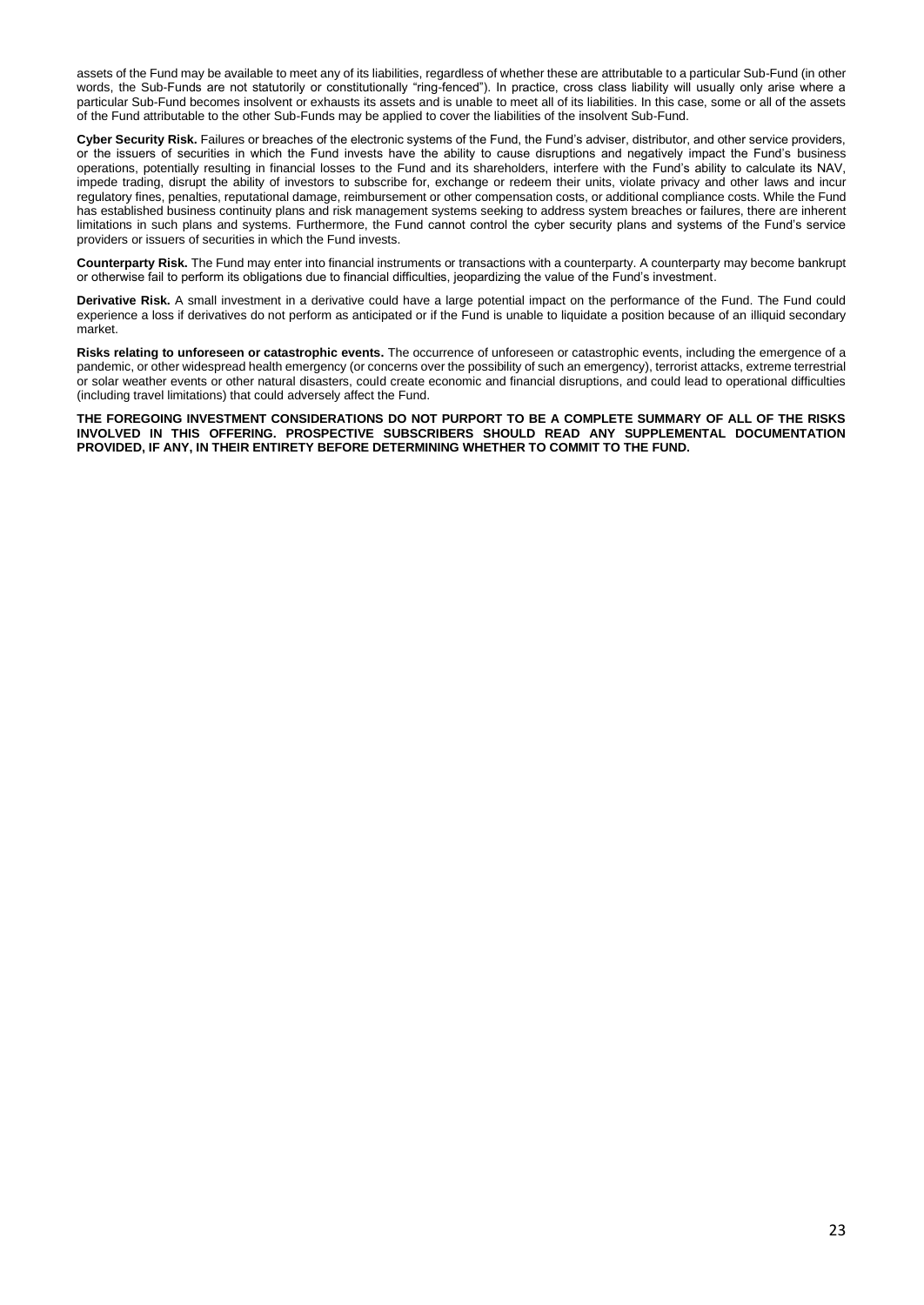# <span id="page-23-0"></span>**Fund Manager & Investment Manager**

Mashreq Capital (DIFC) Ltd Al Fattan Currency House Tower 1, Office number 111, Level 1 DIFC PO Box 1250 Dubai United Arab Emirates Tel: +971 4 4244618 Fax: +971 4 3954496

# **Fund Administrator, Registrar and Transfer Agent**

Apex Fund Services (Dubai) Ltd. Office 101, Level 1 Gate Village Building 5 DIFC PO Box 506534 Dubai United Arab Emirates Tel: +971 4 4289221 Fax: +971 4 4289220

# **Registered Auditor**

Deloitte & Touche (M.E.) Building 3, Level 6,Emaar Square, Downtown Sheikh Zayed Road, PO Box 4254 Dubai United Arab Emirates Tel: +971 4 3768888 Fax: +971 4 3768899

# **Legal Advisors**

Herbert Smith Freehills LLP Gate Village 7 Level 4 DIFC PO Box 506631 Dubai United Arab Emirates Tel: +971 4 428 6300 Fax: +9714 365 3171

Effective 28 September 2021 Al Tamimi and Company Level 7 Central Park Towers DIFC p.o Box 9275 Dubai United Arab Emirates Tel: +971 4 364 1641 Fax: +971 4 364 1777

# **Director(s)**

Executive (as Fund Manager): Mashreq Capital (DIFC) Ltd Al Fattan Currency House Tower 1, Office number 111, Level 1 DIFC, PO Box 1250 Dubai United Arab Emirates

# **Custodian**

First Abu Dhabi Bank FAB Building Khalifa Business Park, Al Qurm District PO Box 6316 Abu Dhabi United Arab Emirates Tel: +971 2 3053952

# **Audit Principal**

Ms. Julie Kassab

# **Oversight Committee**

Sharon Ditchburn, Ece Briscoe, Lotte Nielsen Capital Advantage Al Saqr Business Tower Office 1102 Sheikh Zayed Road P.O. 72401 Dubai United Arab Emirates T: +971 4 321 9781 F: +971 4 321 9783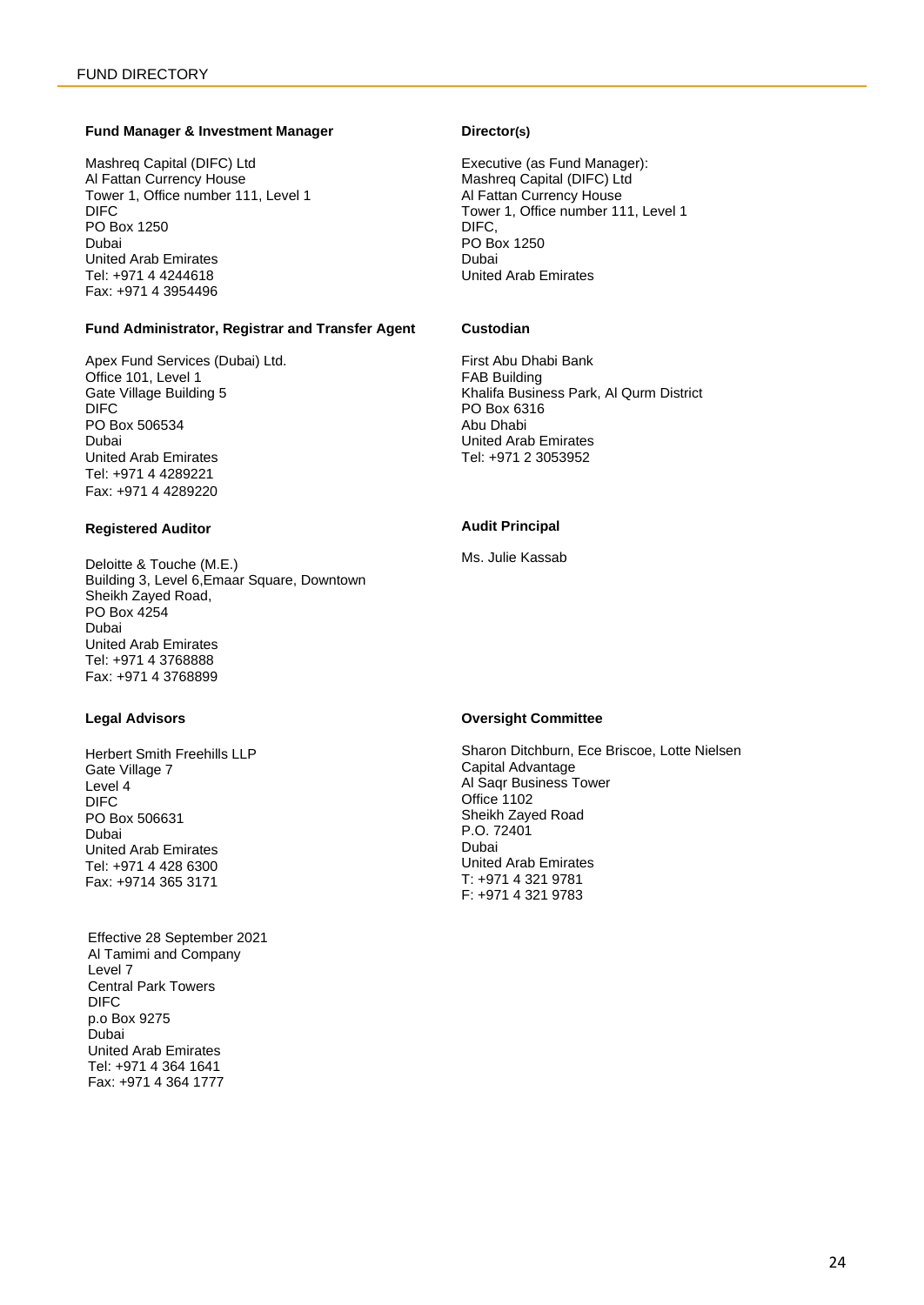<span id="page-24-0"></span>This Annex is valid only if accompanied by the currently valid Prospectus.

#### Investment Objective and Benchmarks

#### **Investment Objective**

The Mashreq Global Conservative Fund is a "Fund of Funds" (as defined in the CIR) and as such the investment objective of the Mashreq Global Conservative Fund is to deliver moderate levels of income by investing in a broad range of globally diversified investment funds ("**Underlying Fund(s)**"), the majority of which will be yield-generating. The Underlying Funds will primarily invest in the asset classes of fixed income and alternative strategies (as described below) and will be geographically diversified. The Mashreq Global Conservative Fund does not have a benchmark, but has an annual absolute return target of 4% net of fees.

#### Investment Process

#### **Investment Process - Team**

Prior to any investment being made by the Mashreq Global Conservative Fund a detailed analysis of the investment will be made by the fund management team. This team will always have a lead Portfolio Manager who is dedicated to the fund and accountable for the performance. any changes to investment policies, investment limits and restrictions, etc. will have to be approved by the Fund's Board prior to being proposed/notified to the Shareholders of the Mashreq Global Conservative Fund.

#### **Investment Process - Overview**

The investment policy is built to deliver a globally diversified portfolio through investment in Underlying Funds and has two main building blocks. The first is asset allocation, which is where the Investment Manager allocates capital across global fixed income markets. The second is fund selection where Underlying Funds are used to gain exposure to the relevant asset classes as determined by the Investment Manager.

#### **Investment Process - Asset Allocation**

Asset allocation is the process whereby the Investment Manager selects assets for investment in order to produce the best risk-adjusted returns for investors. Sub-Fund Property allocation decisions are determined based on past returns, volatility of returns, in addition to the Investment Manager's forward-looking views on the markets. For example, the Investment Manager analyses growth rates and geopolitical risk when deciding the allocation to a particular fixed income market. All decisions on Sub-Fund Property allocation are based on research and data taken from well-known, independent third-party sources.

#### **Investment Process - Underlying Fund Selection**

The fund management team conduct meetings with asset managers of the Underlying Funds before making buy/sell recommendations. The fund management team then target their own research only on highly-rated funds where they focus on an Underlying Fund manager's experience, investment process, portfolio holdings, fund fees, returns and volatility.

The Mashreq Global Conservative Fund will only invest in Underlying Funds that (i) are subject to an independent annual audit conducted in accordance with IFRS or US GAAP; (ii) have mechanisms in place to enable the Mashreq Global Conservative Fund to redeem its units in such Underlying Fund within a reasonable time if it is an open-ended fund; (iii) are prohibited from having more than 25% of their respective value in the units of other funds; and (iv) have a proper and disclosed basis for their asset valuation and the pricing of their units.

#### **Monitoring**

Underlying Fund selections are only changed in the event of a significant negative impact on the Underlying Fund's future prospects such as:

- (a) downgrade of the Underlying Fund from a major ratings agency;
- (b) fund manager departure or widespread instability in the underlying analyst team;
- (c) investment process of the Underlying Fund manager is significantly altered;
- (d) portfolio dramatically shifts away from the stated style for which the Underlying Fund was initially selected;
- (e) returns of the Underlying Fund underperform peers for a prolonged period of time or during a market environment in which better performance would be expected given the Underlying Fund's stated style;
- (f) capacity issues cause problems managing the Underlying Fund in the optimal manner due to significantly large assets under management curtailing trading of the fund manager's underlying securities;
- (g) corporate uncertainty brought about by a sale, merger or regulatory action against a fund manager; or
- (h) fees being increased to levels which are deemed difficult to overcome for the Underlying Fund manager.

# Investment Policies and Restrictions

# **Investment Process – Investable universe**

Underlying Funds' investments comprise the asset classes of fixed income and alternatives. Fixed income Underlying Funds provide exposure to fixed or floating rate fixed income instruments, including debt issued by any sovereign, agency, government sponsored entity, supra-national or corporate issuer; asset-backed debt securities; commercial mortgage backed securities and preferred stock. Underlying Funds may also invest in "alternative strategies", which may consist of commodities, property and long / short and market-neutral investment strategies. Commodity fund exposure typically involves the Underlying Fund investing in large-cap, listed oil-and-gas stocks. Property fund exposure typically involves Underlying Funds investing in listed real estate investment trusts (REITs). There are no direct investments in illiquid physical commodities such as gold bullion or direct purchases of real estate. Typical exposure to alternatives would be long/short or market-neutral funds intended to lower the overall volatility of the Mashreq Global Conservative Fund. There will be no bias towards any single asset management group. The Investment Manager seeks to reduce single asset manager risk by sourcing funds from multiple asset managers.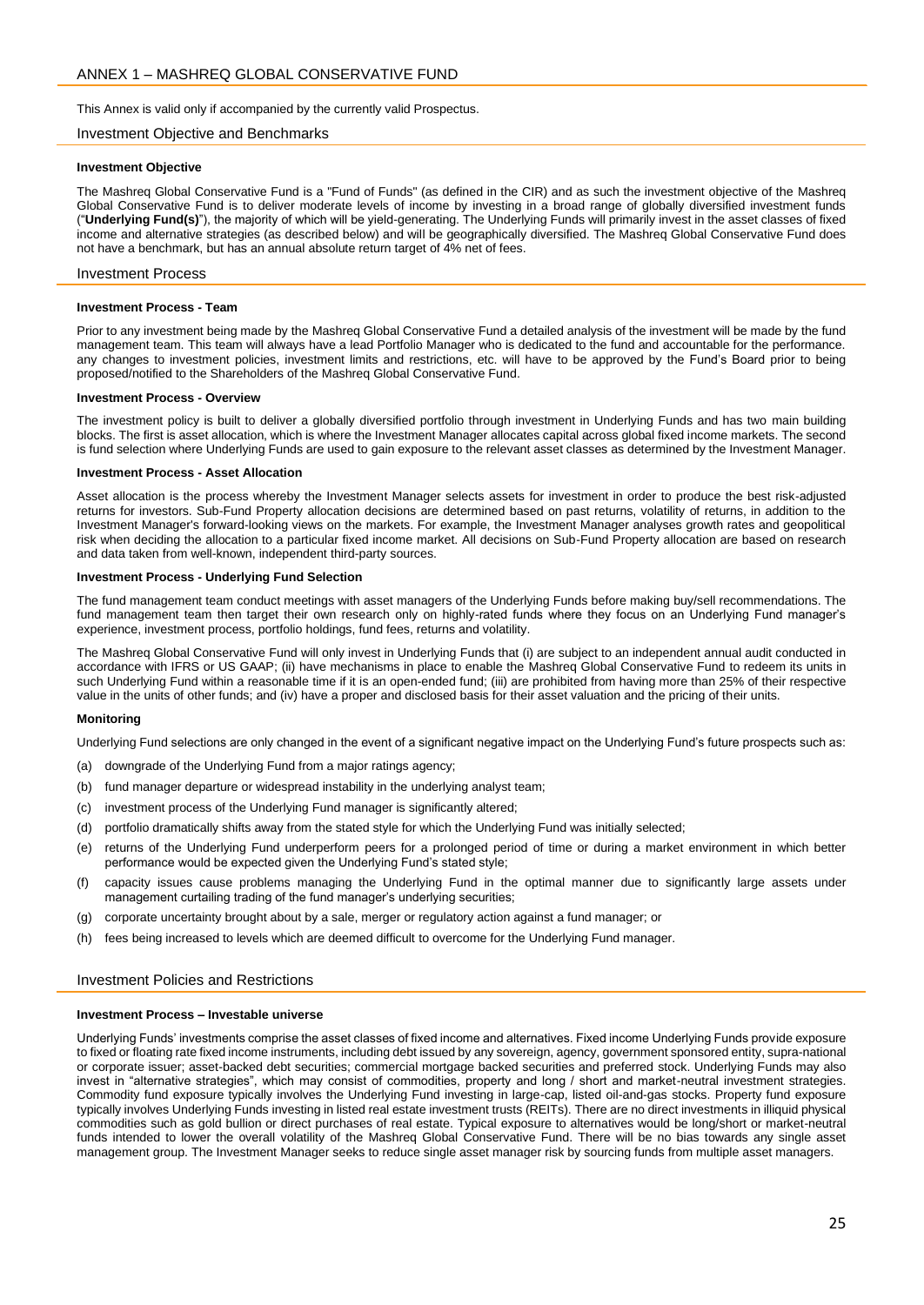# **The Policy of Spreading Risk**

In making investments on behalf of the Mashreq Global Conservative Fund, the Investment Manager shall adhere to the following investment guidelines and restrictions:

- (a) Asset Classes: The Investment Manager will always invest the majority of the Sub-Fund Property of the Mashreq Global Conservative Fund in the core asset class of fixed income.
- (b) Fixed Income: No more than 50% of the Sub-Fund Property of the Mashreq Global Conservative Fund's allocation can be in subinvestment grade quality, i.e. high-yield rated below BBB as defined by S&P, Fitch or Moody's.
- (c) Mutual Funds: The Sub-Fund Property of the Mashreq Global Conservative Fund will only be invested in mutual funds and ETFs. The Sub-Fund Property of the Mashreq Global Conservative Fund cannot be invested in Underlying Funds which are feeder funds or themselves fund of funds.
- (d) Position sizing: Investment in any single Underlying Fund cannot exceed 25% of the Mashreq Global Conservative Fund's Net Asset Value.
- (e) Liquidity: The majority of the Sub-Fund Property of the Mashreq Global Conservative Fund must contain daily-dealing mutual funds. However, up to 25% of the Sub-Fund Property of the Mashreq Global Conservative Fund can be invested in weekly-dealing Underlying Funds, monthly-dealing Underlying Funds, quarterly-dealing Underlying Funds and/or semi-annual dealing Underlying Funds.
- Alternatives: The Investment Manager can invest up to 10% of the Sub-Fund Property of the Mashreq Global Conservative Fund in alternative investment funds as described in the section "Underlying Fund Selection".
- (g) Single-line securities: The Sub-Fund Property of the Mashreq Global Conservative Fund will not be invested in the following types of securities: single-name stocks, bonds, structured products or private placements.

# **Leverage/Borrowing**

The Mashreq Global Conservative Fund will not use leverage.

# **Derivatives**

The Mashreq Global Conservative Fund will not use derivatives, but Underlying Funds may utilise derivatives in order to achieve their investment objective. Mashreq Capital's Portfolio Managers will ensure that any use of derivatives in the Underlying Funds is limited and used appropriately in order to achieve the investment objective of the Mashreq Global Conservative Fund. Examples of typical uses of derivatives by the Underlying Funds includes hedging non-USD exposure, shorting stocks to limit the volatility of equity returns, and short/negative duration positioning to protect capital during a rising rate environment.

# **Stock Lending**

The Mashreq Global Conservative Fund will not engage in stock lending.

## **Investment horizon**

The Mashreq Global Conservative Fund is not an appropriate vehicle for short-term investment, as its investment objectives are set on a medium to long-term basis.

## **Investment risks**

There can be no assurance that the Mashreq Global Conservative Fund's investments will be successful or that the investment objectives of the Mashreq Global Conservative Fund will be achieved. Investors should be aware of the risks of the Mashreq Global Conservative Fund including, but not limited to, the risks described in the "Investment Considerations" section of the Prospectus. An investment in the Mashreq Global Conservative Fund is suitable only for persons who are in a position to take such risks. These risks are not intended to be exhaustive and potential investors should review the Prospectus and this Annex carefully and consult with their professional advisers before purchasing Shares.

## **Base Currency**

The base currency of the Mashreq Global Conservative Fund is the United States Dollar. Share Classes in the Mashreq Global Conservative Fund may be denominated in currencies other than the United States Dollar.

The Mashreq Global Conservative Fund's assets may be invested in securities and other investments that are denominated in currencies other than United States Dollars. Accordingly, the value of an investment may be affected favourably or unfavourably by fluctuations in exchange rates. In addition, prospective Subscribers whose assets and liabilities are primarily denominated in currencies other than the United States Dollar should take into account the potential risk of loss arising from fluctuations in the rate of exchange between the United States Dollar and such other currency, which rate may be obtained from third party providers of exchange rate information such as Bloomberg.

## **Monitoring**

The Fund Manager shall monitor the Fund's compliance with the investment policies and restrictions set out above.

# Share Classes

| <b>Share</b><br><b>Class</b>     | <b>Distributing</b> | <b>Currency</b> | <b>Subscription</b><br><b>Fee</b> | <b>Management</b><br>Fee | <b>Distribution</b><br>Fee | <b>Redemption</b><br>Fee | <b>Minimum</b><br>holding &<br>initial<br>investment | <b>Minimum</b><br>incremental<br>investment |
|----------------------------------|---------------------|-----------------|-----------------------------------|--------------------------|----------------------------|--------------------------|------------------------------------------------------|---------------------------------------------|
| <b>Class</b><br>"GC<br>A<br>USD" | <b>No</b>           | USD             | Up to $5%$                        | 0.2%                     | $0\%$                      | Up to $2\%$              | USD <sub>1</sub>                                     | USD <sub>1</sub>                            |
| <b>Class</b><br>"GC<br>A<br>AED" | <b>No</b>           | <b>AED</b>      | Up to $5%$                        | 0.2%                     | $0\%$                      | Up to $2\%$              | AED100                                               | AED <sub>10</sub>                           |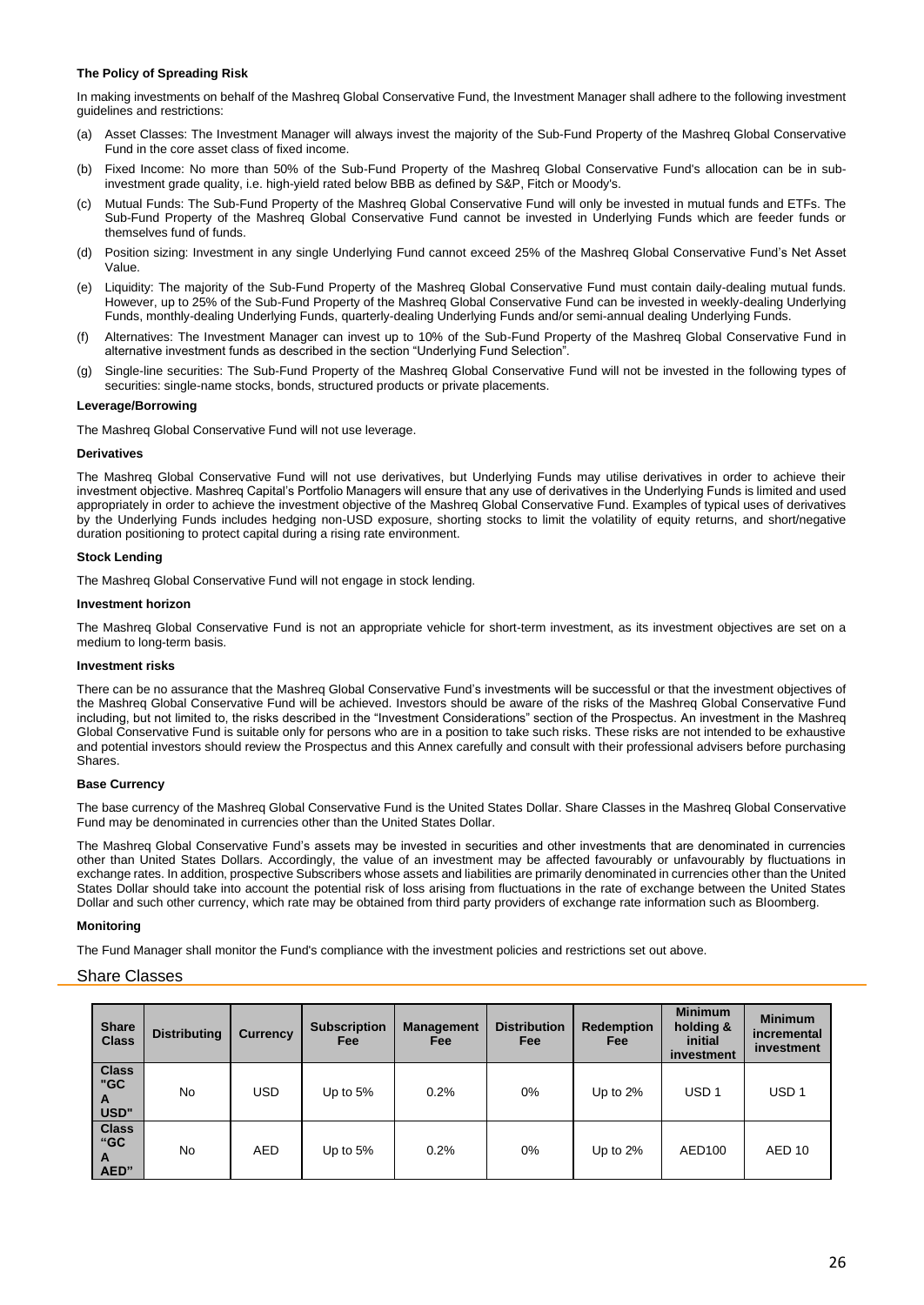| <b>Class</b><br>"GC<br>B<br>USD" | Yes       | <b>USD</b> | Up to $5%$ | 1.2% | 0%   | Up to 2%    | USD <sub>1</sub> | USD <sub>1</sub> |
|----------------------------------|-----------|------------|------------|------|------|-------------|------------------|------------------|
| <b>Class</b><br>"GC<br>B<br>AED" | Yes       | <b>AED</b> | Up to $5%$ | 1.2% | 0%   | Up to $2\%$ | AED100           | AED 10           |
| <b>Class</b><br>"GC I<br>USD"    | <b>No</b> | <b>USD</b> | Up to $5%$ | 0.5% | 0.5% | Up to 2%    | USD <sub>1</sub> | USD <sub>1</sub> |
| <b>Class</b><br>"GC I<br>AED"    | <b>No</b> | <b>AED</b> | Up to $5%$ | 0.5% | 0.5% | Up to $2\%$ | AED100           | AED 10           |

## Fees

#### **Subscription Fee**

A subscription fee of up to 5% of the amount subscribed for will be paid (in addition to the Subscription Price or Initial Issue Price) to the Fund Manager from each subscription to the Mashreq Global Conservative Fund. The Fund Manager may waive a portion of such fee or decide to transfer part or all of such fee to the relevant distributor, in its discretion.

#### **Management Fee**

The Fund Manager will receive a management fee from the Mashreq Global Conservative Fund, payable out of assets attributable to the Mashreq Global Conservative Fund of:

0.2% per annum of the Net Asset Value per Share Class in respect of the Class "GC A USD" Shares and Class "GC A AED" Shares, 1.2% per annum of the Net Asset Value per Share Class in respect of the Class "GC B USD" Shares and Class "GC B AED" Shares and 0.5% per annum of the Net Asset Value per Share Class in respect of the Class "GC I USD" Shares and the Class "GC I AED" Shares.

(calculated before payment of accrued fees) to be accrued on a daily basis and payable quarterly in arrears.

The Fund Manager will also be entitled to be reimbursed by the Fund out of the assets of the Mashreq Global Conservative Fund for all reasonable and vouched out-of-pocket expenses incurred by it for the benefit of the Mashreq Global Conservative Fund in the performance of its duties to the Mashreq Global Conservative Fund.

## **Fees Charged by the Underlying Funds to the Mashreq Global Conservative Fund**

The Investment Manager always seeks the best-value Underlying Fund when gaining exposure to asset classes. The maximum level of management fees that may be charged by the Underlying Funds is 2% per annum of such Underlying Fund's net asset value. In practice the aggregate management fees of the Underlying Funds are expected to be much lower due to the inclusion of passive funds where fees of only a few basis points are usually charged. Additionally, the Investment Manager will seek to invest in clean share class funds (institutional share classes). Clean share class funds exhibit lower fees because there is no trail commission built into the management fee. The Investment Manager does not intend to receive any personal rebate, trail commission or any other form of payment from any Underlying Fund manager in respect of the Mashreq Global Conservative Fund's investments in an asset manager's funds. This structure ensures that the interests of the Investment Manager are aligned with those of the Shareholders of the Mashreq Global Conservative Fund.

#### **Administration and Registrar and Transfer Agent Fee**

The Fund Administrator, Registrar and Transfer Agent will receive from the assets attributable to the Mashreq Global Conservative Fund an administration fee calculated in accordance with the provisions of section "Fees and Charges" of the Prospectus.

#### **Custodian Fee**

The Custodian will receive from the assets attributable to the Mashreq Global Conservative Fund a fee for providing custody services calculated in accordance with the provisions of section "Fees and Charges" of the Prospectus.

#### **Oversight Committee Fee**

The Oversight Committee will receive from the Mashreq Global Conservative Fund an oversight fee calculated in accordance with the provisions of section "Fees and Charges" of the Prospectus.

## **Performance Fee**

No performance fee will be payable in respect of the Mashreq Global Conservative Fund.

#### **Redemption Fee**

A redemption fee of up to 2% of the Redemption Price can be charged to Shareholders requesting the redemption of part or all of their Shares in the Mashreq Global Balanced Fund. The Fund Manager may waive part or all of such redemption fee or decide to transfer part or all of such redemption fee to the relevant distributor, in its discretion.

#### **Distribution Fee**

The Fund Manager will receive a distribution fee from the Mashreq Global Conservative Fund to cover distribution expenses, payable out of assets attributable to the Class "GC I USD" Shares and the Class GC I AED Shares of 0.5% per annum of the Net Asset Value per Share Class in respect of the Class "GC I" Shares.

The Fund Manager will not receive a distribution fee in respect of the Class "GC A USD" Shares, Class "GC A AED" Shares, Class "GC B USD" Shares and Class "GC B AED" Shares.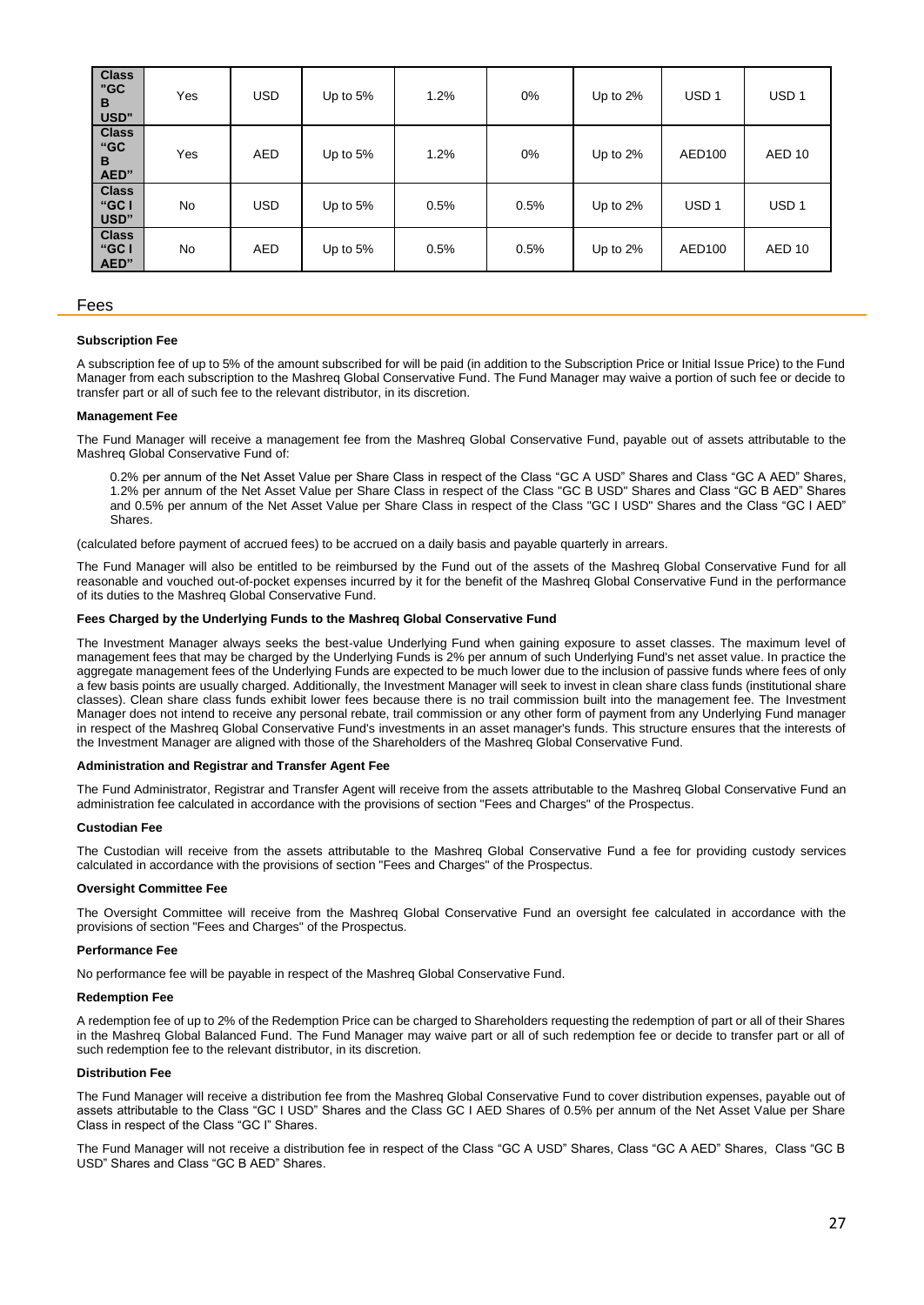# Valuation

## **Valuation Date**

The Valuation Date for the Mashreq Global Conservative Fund will be the close of business (UAE time) at each Business Day.

#### **Subscription**

#### **Minimum Initial Fund Size**

The minimum initial Fund size for the Mashreq Global Conservative Fund will be USD one million.

# **Minimum Initial and Subsequent Subscription Amount**

The minimum initial and subsequent subscription amount that any one person can hold is one US dollar for the USD denominated Shares. The minimum initial subscription amount that any one person can hold is AED100 and AED10 for any subsequent subscription amount for the AED denominated Shares.

# **Issue of Shares**

The Fund will issue Class "GC A USD" Shares, Class "GC A AED" Shares, Class "GC B USD" Shares, Class "GC B AED" Shares, Class "GC I USD" Shares and Class "GC I AED" Shares in respect of the Mashreq Global Conservative Fund to existing and new investors effective as of each Issue Date in accordance with the provisions set out below. Up to one hundred million Class "GC A USD" Shares, up to one hundred million Class "GC A AED" Shares, up to one hundred million Class "GC B USD" Shares, up to one hundred million Class "GC B AED" Shares, up to one hundred million Class "GC I USD" Shares and up to one hundred million Class "GC I AED" Shares are initially available for issue. Distributions will be made for the Class "GC B USD" Shares and Class "GC B AED" Shares only (and not for the Class "GC A USD" Shares, Class "GC A AED" Shares, Class "GC I USD" Shares or the Class "GC I AED" Shares).

The Issue Date for Shares issued in respect of the Mashreq Global Conservative Fund shall be the Business Day following the relevant Initial Closing Date and thereafter the Business Day following each Subscription Date.

## **Initial Offer Period**

The Initial Offer Period for the Mashreq Global Conservative Fund in respect of the Class "GC A USD" Shares and Class "GC B USD" Shares was from 1<sup>st</sup> October 2017 to 31<sup>st</sup> October 2017. During the Initial Offer Period, the Initial Issue Price was USD 100.

The Initial Offer Period for the Mashreq Global Conservative Fund in respect of the Class GC A AED" Shares, Class "GC B AED" Shares, Class "GC I USD" Shares and the Class "GC I AED" Shares will be communicated by the Fund Manager to prospect investors. During the Initial Offer Period, the Initial Issue Price will be USD 10 for US denominated shares and AED 10 for the AED denominated shares..

#### **Subscriptions**

The Fund Manager may alter the minimum initial subscription, holding amount or additional subscription thresholds in relation to the Mashreq Global Conservative Fund in its absolute discretion without the conflict of applicable rules pertain to the minimum subscription.

Subscriptions are used to purchase the largest number of Shares of the relevant Share Class or sub-class in the Mashreq Global Conservative Fund possible after deduction of the subscription fee. Fractional Shares may be issued up to four decimal places.

Mashreq Global Conservative Fund Shares are offered on a continuous basis on each Subscription Date at the applicable Subscription Price, i.e. the Net Asset Value per Share applicable on the Subscription Date plus the applicable subscription fee.

#### **Subscription Date**

The Subscription Date for the Mashreq Global Conservative Fund will be each Business Day.

#### **Subscription Procedure**

Prospective Subscribers who wish to subscribe for Shares in the Mashreq Global Conservative Fund must send the subscription agreement to the Fund Manager. For the purpose of the prior notice requirements set out below, all applications for subscriptions shall be deemed to be received at the time they are received by the Fund Manager.

# **Prior Notice for Subscriptions**

No application for subscription will be accepted unless the subscription agreement and payment of the full Subscription Price (and applicable subscription fee) in immediately available funds (as detailed below) are received at least two Business Days prior to the desired Subscription Date. Applications for subscriptions received after such deadline will be dealt with on the next Subscription Date after the desired Subscription Date. The Fund Manager may in its discretion waive this requirement.

#### **Payment of Subscription Price**

The full Subscription Price (including any applicable subscription fee) must be received in immediately available funds by the Custodian or its agent at least two business days prior to the desired Subscription Date. Applications for subscriptions for which funds are received after such deadline will be dealt with on the next Subscription Date after the desired Subscription Date. The Fund Manager may in its discretion waive this requirement.

## Redemption

#### **Redemption Date**

The Redemption Date for the Mashreq Global Conservative Fund will be each Business Day.

# **Redemptions**

Each Shareholder may apply for the redemption of all or part of his Shares or of a fixed United States Dollar amount for the USD denominated Shares and dirham amount for the AED denominated Shares as of each Redemption Date at the applicable Redemption Price i.e. Net Asset Value per Share applicable on the Redemption Date less any Redemption Costs and Expenses. If the value of a Shareholder's holding on the relevant Redemption Date is less than the fixed USD/AED amount which the Shareholder has applied to redeem or if, following the requested redemption a Shareholder will hold Shares in the Mashreq Global Conservative Fund worth less than the minimum holding, the Shareholder will be deemed to have requested the redemption of all his Shares.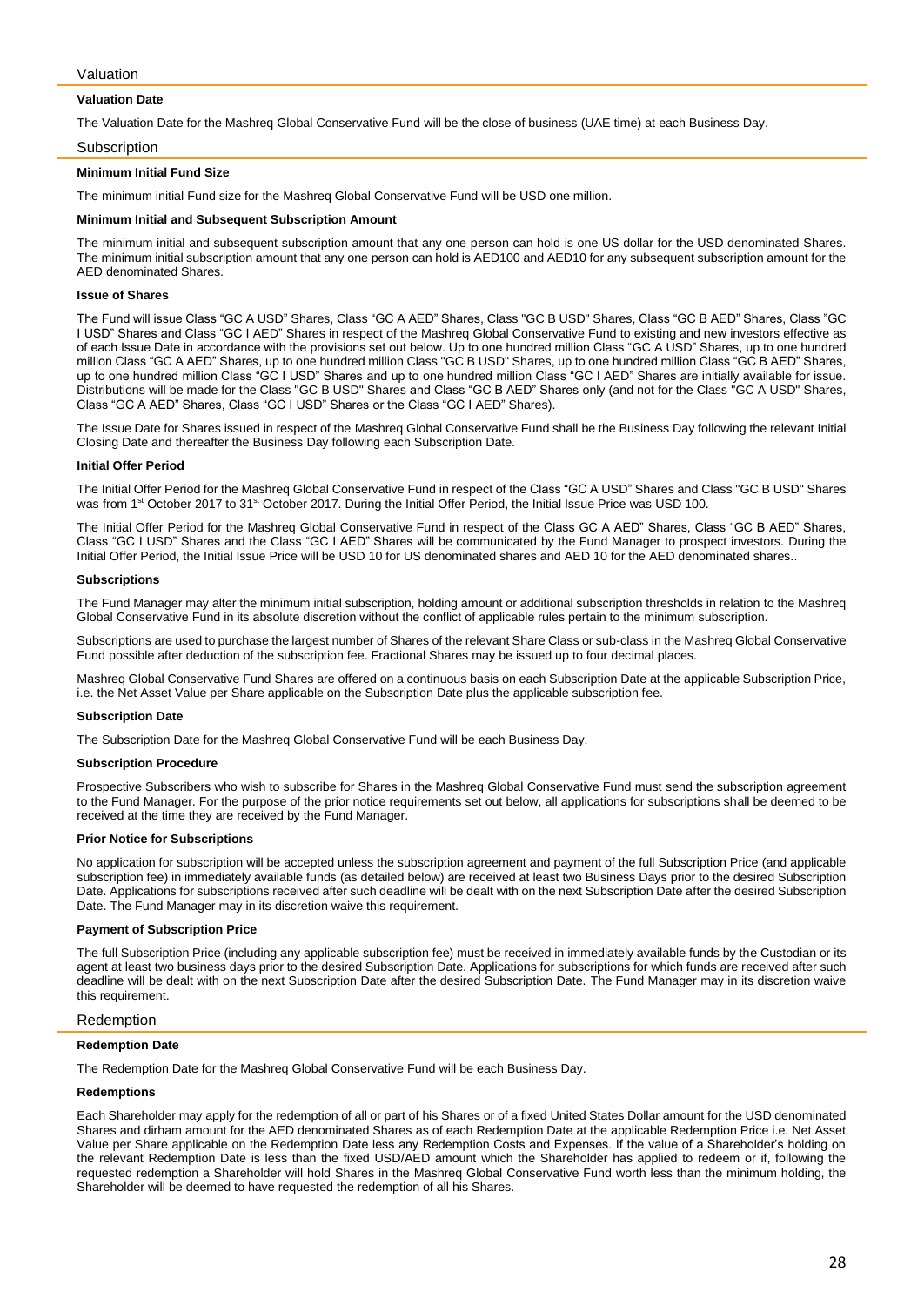# **Prior Notice Requirement for Redemptions**

No Redemption Request will be accepted unless the application is received at least two Business Days prior to the desired Redemption Date. Redemption Requests received after such deadline will be dealt with on the next Redemption Date after the desired Redemption Date. The Fund Manager may in its discretion waive this requirement.

## **Payment of Redemption Proceeds**

Redemption proceeds will be paid in United States Dollars (USD) for the USD denominated Shares and in UAE dirhams for the AED denominated Shares as soon as reasonably practicable and normally within five Business Days after the Redemption Date. Redemption proceeds will only be paid in favour of the relevant Shareholder and will be paid by electronic transfer (net of the electronic transfer fee) to the account instructed by that Shareholder.

Whilst the Fund intends to make all redemptions in cash, if requested by a Shareholder, redemptions may be made in kind (in specie) at the discretion of the Fund Manager. In order to satisfy payment of the redemption proceeds to such Shareholder in kind, the Fund Manager will allocate to the Shareholder investments from the Sub-Fund Property of the Mashreq Global Conservative Fund equal to the value of the Shares to be redeemed. The nature and type of assets to be transferred in such case shall be determined on a fair and reasonable basis and without prejudicing the interests of the other Shareholders in Mashreq Global Conservative Fund. The valuation used shall be confirmed by a special report of the Registered Auditor. The costs of any such redemptions in kind shall be borne by the redeeming Shareholder.

## **Transaction Charges and Redemption Costs and Expenses.**

If the Mashreq Global Conservative Fund incurs any Redemption Costs and Expenses in respect of any redemption of Shares, including any interest paid or payable or any loss, premium, penalty or expense that may be incurred in liquidating or employing securities, deposits or financing to fund the redemption amount, or Dilution Levy, these may be recovered from the redemption amount payable to the redeeming Shareholder.

# **Voting Rights**

The Shares offered in this Sub-Fund shall not confer any voting rights on a Shareholder, provided however that a Shareholder shall be permitted to vote in those circumstances specifically stated in the Articles of Association or otherwise in accordance with the Law, the CIR and the Rules. This includes the right to vote on any matters (or amendments) which would affect the rights or entitlements of a Shareholder, such as a fundamental change requiring a Special Resolution or a materially significant change requiring an Ordinary Resolution.

## **Distributions**

The Board intends to declare distributions in respect of the Class "GC B USD" Shares and the Class "GC B AED" Shares. The Fund Manager in its capacity as Board Director of the Company shall at its discretion decide the amount of any distributions to be made. Any such distribution can, at the discretion of the Fund Manager, be made out of all sources (without being exhaustive, profit, realized or unrealized gains, whether or not net of realized or unrealized losses, any distributions received from the underlying funds, interest earned, any other cash receipts, capital and generally any surpluses) and will be paid to the Shareholders of record within 20 Business Days. Upon the declaration of any distributions to the Shareholders of the relevant Share Classes of the Mashreq Global Conservative Fund, the Net Asset Value per Share of the relevant Share Class of the Mashreq Global Conservative Fund will be reduced by the amount of such distributions. Payment of the distributions will be made as indicated on a Shareholder's subscription application form, as amended from time to time, to the account indicated on the Shareholder Register or via the issuance of additional Shares.

Any distribution unclaimed after a period of twelve months from the date of declaration of such distribution will be automatically forfeited and will become the property of the Mashreq Global Conservative Fund.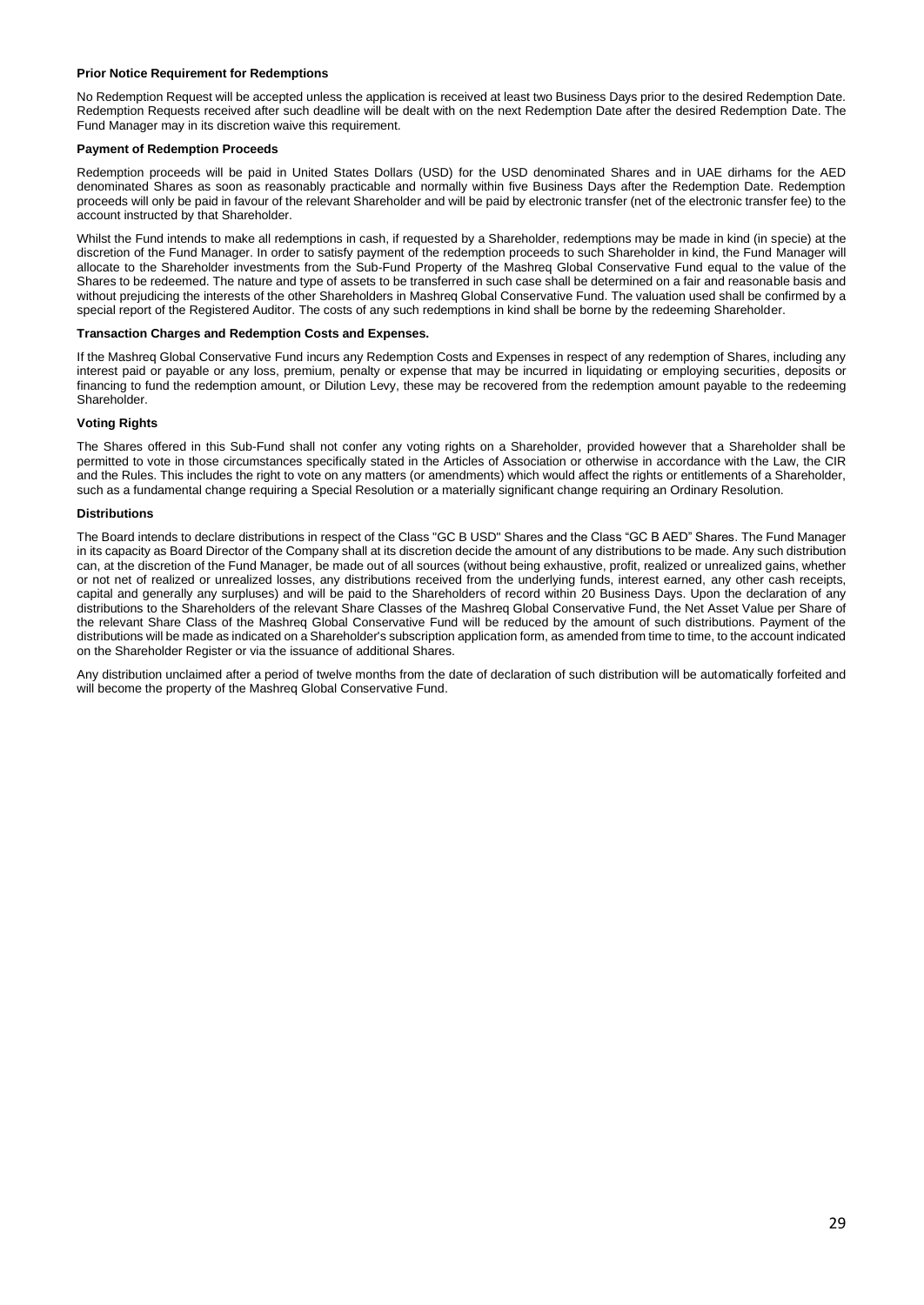<span id="page-29-0"></span>This Annex is valid only if accompanied by the currently valid Prospectus.

# Investment Objective and Benchmarks

#### **Investment Objective**

The Mashreq Global Balanced Fund is a "Fund of Funds" (as defined in the CIR) and as such the investment objective of the Mashreq Global Balanced Fund is to deliver current high income by investing in a broad range of globally diversified investment funds ("**Underlying Fund(s)**"). The Underlying Funds will invest in the asset classes of equity, fixed income and alternative strategies (as described below) and will be geographically diversified. The Mashreq Global Balanced Fund does not have a benchmark, but has an annual absolute return target of 5% net of fees.

# Investment Process

#### **Investment Process - Team**

Prior to any investment being made by the Mashreq Global Balanced Fund a detailed analysis of the investment will be made by the fund management team. This team will always have a lead Portfolio Manager who is dedicated to the fund and accountable for the performance. any changes to investment policies, investment limits and restrictions, etc. will have to be approved by the Fund's Board prior to being proposed/notified to the Shareholders of the Mashreq Global Balanced Fund Shareholders.

#### **Investment Process - Overview**

The investment policy is built to deliver a globally diversified portfolio through investment in Underlying Funds and has two main building blocks. The first is asset allocation, which is where the Investment Manager allocates capital across global fixed income and equity markets. The second is fund selection where Underlying Funds are used to gain exposure to the relevant asset classes as determined by the Investment Manager.

#### **Investment Process - Asset Allocation**

Asset allocation is the process whereby the Investment Manager selects assets for investment in order to produce the best risk-adjusted returns for investors. The Investment Manager blends equities and fixed income together to form the optimal mix of investments dependent on the market environment. For example, the starting point for the optimal mix between fixed income and equities is the benchmark allocation of 50% in each asset class. The Investment Manager is likely to allocate more capital to fixed income in an environment of low growth, low inflation and rising geopolitical risk. Higher allocation to equity is likely in periods of rising growth rates, higher distribution yields and a positive financial market backdrop. All asset class decisions are based on research and data taken from well-known, independent third-party sources.

## **Investment Process - Underlying Fund Selection**

The fund management team conduct meetings with asset managers of the Underlying Funds before making buy/sell recommendations. The fund management team then target their own research only on highly-rated funds where they focus on an Underlying Fund manager's experience, investment process, portfolio holdings, fund fees, returns and volatility.

The Mashreq Global Balanced Fund will only invest in Underlying Funds that (i) are subject to an independent annual audit conducted in accordance with IFRS or US GAAP; (ii) have mechanisms in place to enable the Mashreq Global Balanced Fund to redeem its units in such Underlying Fund within a reasonable time if it is an open-ended fund; (iii) are prohibited from having more than 25% of their respective value in the units of other funds; and (iv) have a proper and disclosed basis for their asset valuation and the pricing of their units.

## **Monitoring**

Underlying Fund selections are only changed in the event of a significant negative impact on the Underlying Fund's future prospects such as:

- (a) downgrade of the Underlying Fund from a major ratings agency;
- (b) fund manager departure or widespread instability in the underlying analyst team;
- (c) investment process of the Underlying Fund manager is significantly altered;
- (d) portfolio dramatically shifts away from the stated style for which the Underlying Fund was initially selected;
- (e) returns of the Underlying Fund underperform peers for a prolonged period of time or during a market environment in which better performance would be expected given the Underlying Fund's stated style;
- (f) capacity issues cause problems managing the Underlying Fund in the optimal manner due to significantly large assets under management curtailing trading of the fund manager's underlying securities;
- (g) corporate uncertainty brought about by a sale, merger or regulatory action against a fund manager; or
- (h) fees being increased to levels which are deemed difficult to overcome for the Underlying Fund manager.

## Investment Policies and Restrictions

#### **Investment Process – Investable universe**

Underlying Funds' investments comprise the asset classes of fixed income, equity and alternatives. Fixed income Underlying Funds provide exposure to fixed and floating rate fixed income instruments, including debt issued by any sovereign, agency, government sponsored entity, supra-national or corporate issuer; asset-backed debt securities; commercial mortgage backed securities and preferred stock; Equity Underlying Funds include those investing in the US, Europe and Asia-Pacific. Underlying Funds may also invest in "alternative strategies", which may consist of commodities, property and long / short and market-neutral investment strategies. Commodity fund exposure typically involves the Underlying Fund investing in large-cap, listed oil-and-gas stocks. Property fund exposure typically involves Underlying Funds investing in listed real estate investment trusts (REITs). There are no direct investments in illiquid physical commodities such as gold bullion or direct purchases of real estate. Typical exposure to alternatives would be long/short or market-neutral funds intended to lower the overall volatility of the Mashreq Global Balanced Fund. There will be no bias towards any single asset management group. The Investment Manager seeks to reduce single asset manager risk by sourcing funds from multiple asset managers.

## **The Policy of Spreading Risk**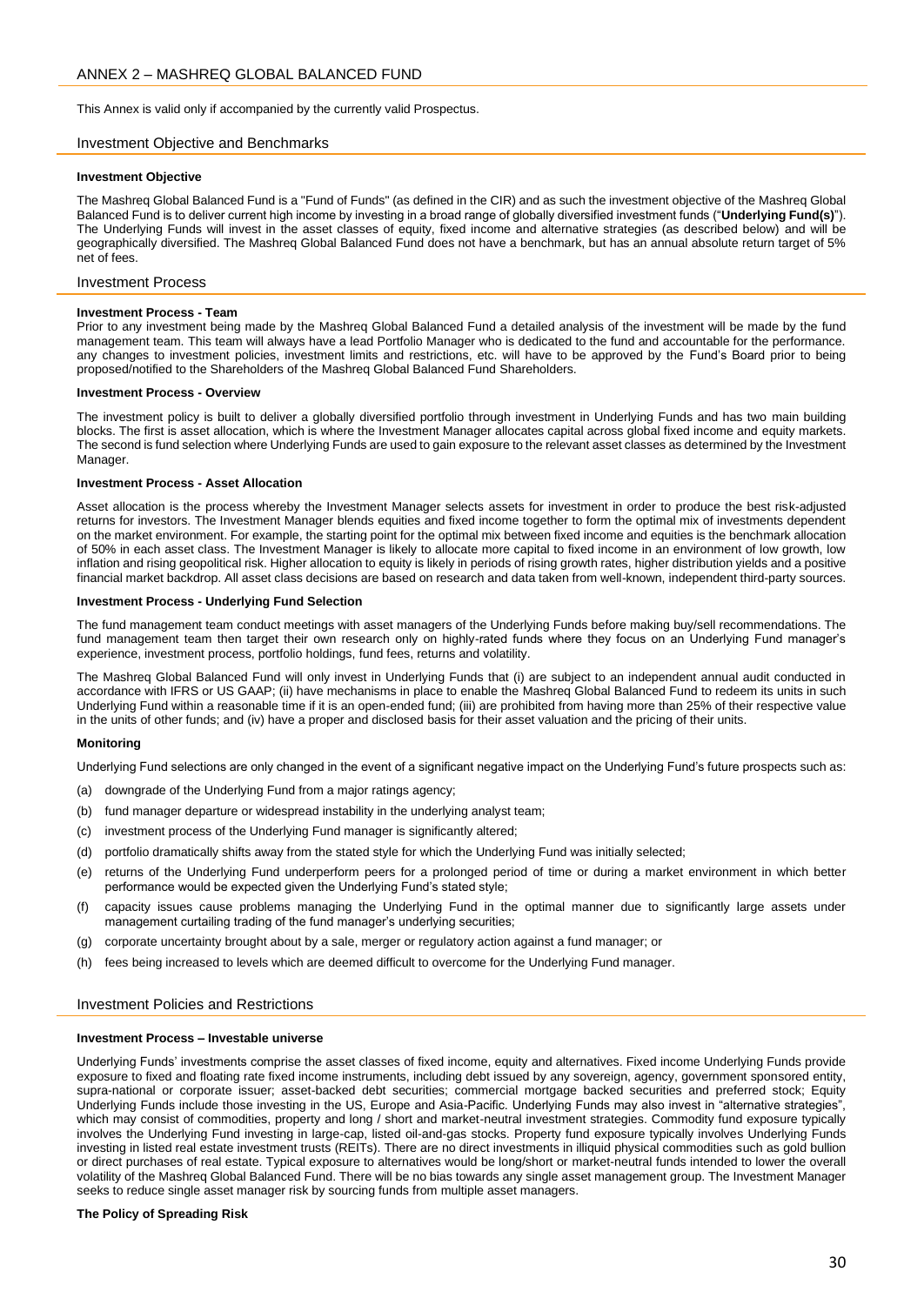In making investments on behalf of the Mashreq Global Balanced Fund, the Investment Manager shall adhere to the following investment guidelines and restrictions:

Asset Classes: The Investment Manager will always invest the majority of the Sub-Fund Property of the Mashreq Global Balanced Fund in the two core asset classes of fixed income and equity.

- (a) Fixed Income: No more than 50% of the Sub-Fund Property of the Mashreq Global Balanced Fund's allocation can be in sub-investment grade quality, i.e. high-yield rated below BBB as defined by S&P, Fitch or Moody's.
- (b) Equity: No more than 50% of the Sub-Fund Property of the Mashreq Global Balanced Fund can be invested in emerging-market equities as defined by the MSCI benchmark classification system.
- (c) Mutual Funds: The Sub-Fund Property of the Mashreq Global Balanced Fund will only be invested in mutual funds and ETFs. The Sub-Fund Property of the Mashreq Global Balanced Fund cannot be invested in Underlying Funds which are feeder funds or themselves fund of funds.
- (d) Position sizing: Investment in any single Underlying Fund cannot exceed 25% of the Mashreq Global Balanced Fund's Net Asset Value.
- (e) Liquidity: The majority of the Sub-Fund Property of the Mashreq Global Balanced Fund must contain daily-dealing mutual funds. However, up to 25% of the Sub-Fund Property of the Mashreq Global Balanced Fund can be invested in weekly-dealing Underlying Funds, monthlydealing Underlying Funds, quarterly-dealing Underlying Funds and/or semi-annual dealing Underlying Funds.
- (f) Alternatives: The Investment Manager can invest up to 25% of the Sub-Fund Property of the Mashreq Global Balanced Fund in alternative investment funds as described in the section "Underlying Fund Selection".
- (g) Single-line securities: The Sub-Fund Property of the Mashreq Global Balanced Fund will not be invested in the following types of securities: single-name stocks, bonds, structured products or private placements.

# **Leverage/Borrowing**

The Mashreq Global Balanced Fund will not use leverage.

# **Derivatives**

The Mashreq Global Balanced Fund will not use derivatives, but Underlying Funds may utilise derivatives in order to achieve their investment objective. Mashreq Capital's Portfolio Managers will ensure that any use of derivatives in the Underlying Funds is limited and used appropriately in order to achieve the investment objective of the Mashreq Global Balanced Fund. Examples of typical uses of derivatives by the Underlying Funds includes hedging non-USD exposure, shorting stocks to limit the volatility of equity returns, and short/negative duration positioning to protect capital during a rising rate environment.

# **Stock Lending**

The Mashreq Global Balanced Fund will not engage in stock lending.

# **Investment horizon**

The Mashreq Global Balanced Fund is not an appropriate vehicle for short-term investment, as its investment objectives are set on a medium to long-term basis.

# **Investment risks**

There can be no assurance that the Mashreq Global Balanced Fund's investments will be successful or that the investment objectives of the Mashreq Global Balanced Fund will be achieved. Investors should be aware of the risks of the Mashreq Global Balanced Fund including, but not limited to, the risks described in the "Investment Considerations" section of the Prospectus. An investment in the Mashreq Global Balanced Fund is suitable only for persons who are in a position to take such risks. These risks are not intended to be exhaustive and potential investors should review the Prospectus and this Annex carefully and consult with their professional advisers before purchasing Shares.

# **Base Currency**

The base currency of the Mashreq Global Balanced Fund is the United States Dollar. Share Classes in the Mashreq Global Balanced Fund may be denominated in currencies other than the United States Dollar.

The Mashreq Global Balanced Fund's assets may be invested in securities and other investments that are denominated in currencies other than United States Dollars. Accordingly, the value of an investment may be affected favourably or unfavourably by fluctuations in exchange rates. In addition, prospective Subscribers whose assets and liabilities are primarily denominated in currencies other than the United States Dollar should take into account the potential risk of loss arising from fluctuations in the rate of exchange between the United States Dollar and such other currency, which rate may be obtained from third party providers of exchange rate information such as Bloomberg.

# **Monitoring**

The Fund Manager shall monitor the Fund's compliance with the investment policies and restrictions set out above.

# Share Classes

| <b>Share</b><br><b>Class</b>    | <b>Distributing</b> | <b>Currency</b> | <b>Subscription</b><br><b>Fee</b> | <b>Management</b><br><b>Fee</b> | <b>Distribution</b><br>Fee | <b>Redemption</b><br>Fee | <b>Minimum</b><br>holding &<br>initial<br>investment | <b>Minimum</b><br>incremental<br>investment |
|---------------------------------|---------------------|-----------------|-----------------------------------|---------------------------------|----------------------------|--------------------------|------------------------------------------------------|---------------------------------------------|
| <b>Class</b><br>"GB A<br>USD"   | No.                 | USD             | Up to $5%$                        | 0.2%                            | $0\%$                      | Up to $2\%$              | USD 1                                                | USD 1                                       |
| <b>Class</b><br>" $GBA$<br>AED" | No.                 | <b>AED</b>      | Up to $5%$                        | 0.2%                            | 0%                         | Up to $2\%$              | AED100                                               | AED <sub>10</sub>                           |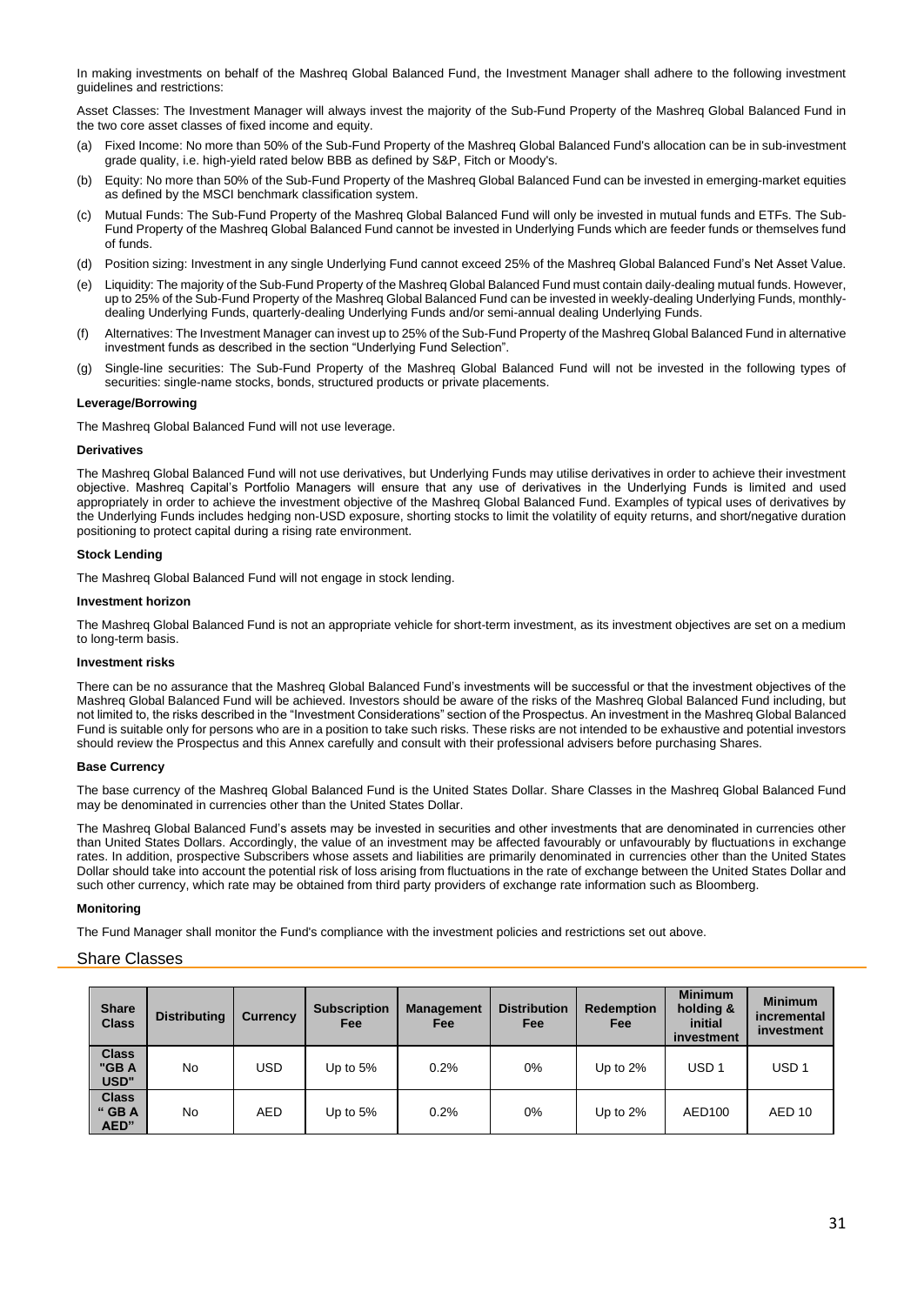| <b>Class</b><br>"GBB<br>USD"                  | Yes | <b>USD</b> | Up to 5%   | 1%   | 0.2% | Up to 2%    | USD <sub>1</sub> | USD <sub>1</sub>  |
|-----------------------------------------------|-----|------------|------------|------|------|-------------|------------------|-------------------|
| <b>Class</b><br>"GBB<br>AED"<br><b>Shares</b> | Yes | <b>AED</b> | Up to 5%   | 1%   | 0.2% | Up to 2%    | AED100           | AED <sub>10</sub> |
| <b>Class</b><br>"GBC<br>USD"                  | Yes | <b>USD</b> | Up to $5%$ | 1.2% | 0%   | Up to $2\%$ | USD <sub>1</sub> | USD <sub>1</sub>  |
| <b>Class</b><br>"GB<br>USD"                   | No  | <b>USD</b> | Up to 5%   | 0.5% | 0.5% | Up to 2%    | USD <sub>1</sub> | USD <sub>1</sub>  |
| <b>Class</b><br>"GB<br>AED"<br><b>Shares</b>  | No  | <b>AED</b> | Up to 5%   | 0.5% | 0.5% | Up to 2%    | <b>AED 100</b>   | AED <sub>10</sub> |

# Fees

#### **Subscription Fee**

A subscription fee of up to 5% of the amount subscribed for will be paid (in addition to the Subscription Price or Initial Issue Price) to the Fund Manager from each subscription to the Mashreq Global Balanced Fund. The Fund Manager may waive a portion of such fee or decide to transfer part or all of such fee to the relevant distributor, in its discretion.

## **Management Fee**

The Fund Manager will receive a management fee from the Mashreq Global Balanced Fund, payable out of assets attributable to the Mashreq Global Balanced Fund of:

0.20% per annum of the Net Asset Value per Share Class in respect of the Class "GB A USD" Shares and Class "GB A AED" Shares, 1% per annum of the Net Asset Value per Share Class in respect of the Class "GB B USD" Shares and the Class "GB B AED" Shares, 1.2% per annum of the Net Asset Value per Share Class in respect of the Class "GB C" Shares and 0.5% per annum of the Net Asset Value per Share Class in respect of the Class "GB I USD" Shares and the Class "GB I AED" Shares.

(calculated before payment of accrued fees) to be accrued on a daily basis and payable quarterly in arrears.

The Fund Manager will also be entitled to be reimbursed by the Fund out of the assets of the Mashreq Global Balanced Fund for all reasonable and vouched out-of-pocket expenses incurred by it for the benefit of the Mashreq Global Balanced Fund in the performance of its duties to the Mashreq Global Balanced Fund.

## **Fees Charged by the Underlying Funds to the Mashreq Global Balanced Fund**

The Investment Manager always seeks the best-value Underlying Fund when gaining exposure to asset classes. The maximum level of management fees that may be charged by the Underlying Funds is 2% per annum of such Underlying Fund's net asset value. In practice the aggregate management fees of the Underlying Funds are expected to be much lower due to the inclusion of passive funds where fees of only a few basis points are usually charged. Additionally, the Investment Manager will seek to invest in clean share class funds (institutional share classes). Clean share class funds exhibit lower fees because there is no trail commission built into the management fee. The Investment Manager does not intend to receive any personal rebate, trail commission or any other form of payment from any Underlying Fund manager in respect of the Mashreq Global Balanced Fund's investments in an asset manager's funds. This structure ensures that the interests of the Investment Manager are aligned with those of the Shareholders of the Mashreq Global Balanced Fund.

#### **Administration and Registrar and Transfer Agent Fee**

The Fund Administrator, Registrar and Transfer Agent will receive from the assets attributable to the Mashreq Global Balanced Fund an administration fee calculated in accordance with the provisions of section "Fees and Charges" of the Prospectus.

#### **Custodian Fee**

The Custodian will receive from the assets attributable to the Mashreq Global Balanced Fund a fee for providing custody services calculated in accordance with the provisions of section "Fees and Charges" of the Prospectus.

#### **Oversight Committee Fee**

The Oversight Committee will receive from the Mashreq Global Balanced Fund an oversight fee calculated in accordance with the provisions of section "Fees and Charges" of the Prospectus.

#### **Performance Fee**

No performance fee will be payable in respect of the Mashreq Global Balanced Fund.

#### **Redemption Fee**

A redemption fee of up to 2% of the Redemption Price can be charged to Shareholders requesting the redemption of part or all of their Shares in the Mashreq Global Balanced Fund. The Fund Manager may waive part or all of such redemption fee or decide to transfer part or all of such redemption fee to the relevant distributor, in its discretion.

#### **Distribution Fee**

The Fund Manager will receive a distribution fee from the Mashreq Global Balanced Fund to cover distribution expenses, payable out of assets attributable to the Class "GB B USD" Shares and the Class "GB B AED" Shares of 0.2% per annum and the Class "GB I USD" Shares and Class "GB I AED" Shares of 0.5% per annum of the Net Asset Value per Share Class in respect of the Class "GB B USD" Shares, Class "GB AED" Shares, Class "GB I USD" Shares and Class "GB I AED" Shares.

The Fund Manager will not receive a distribution fee in respect of the Class "GB A USD" Shares, Class "GB A AED" Shares and Class "GB C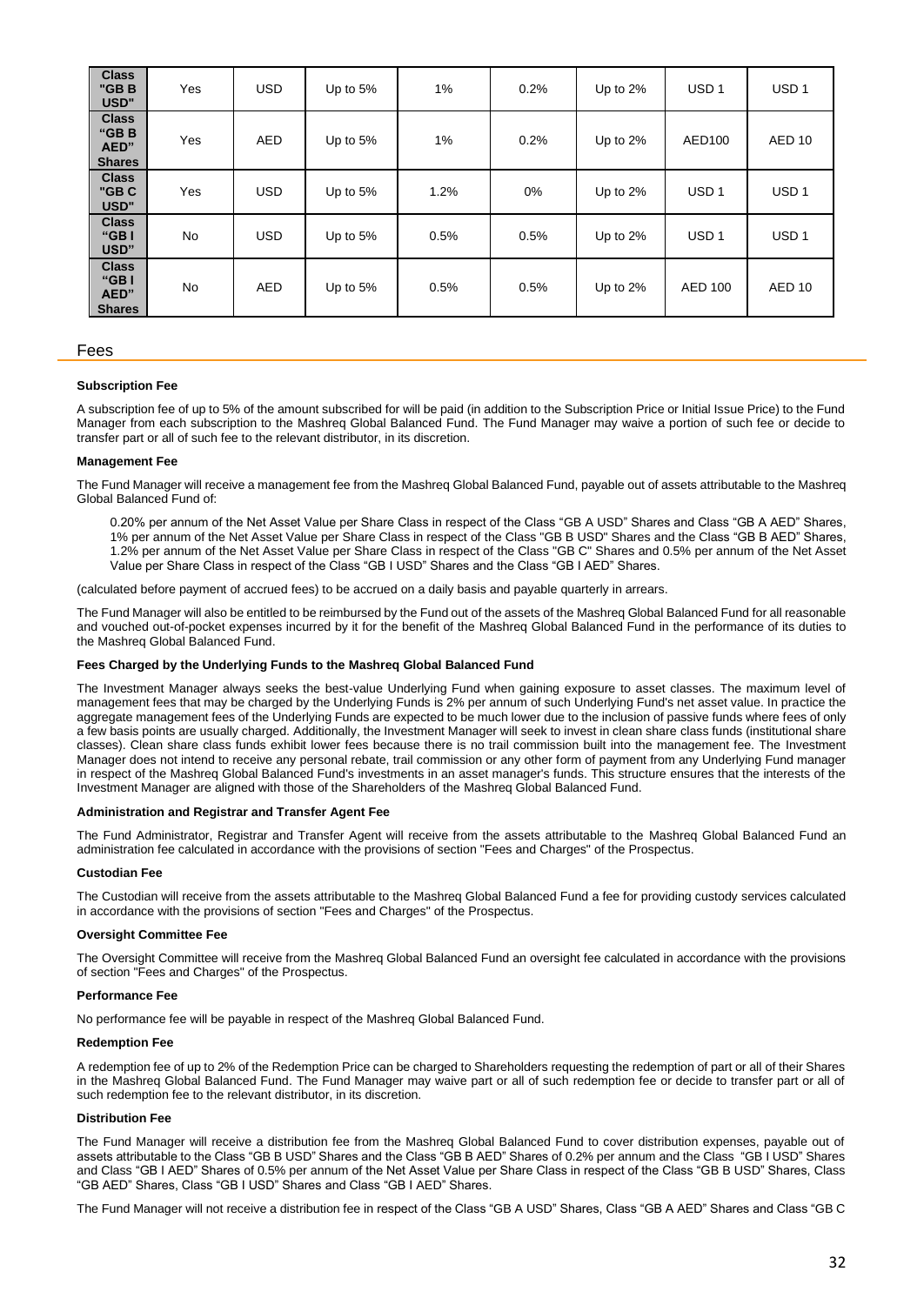Valuation

#### **Valuation Date**

The Valuation Date for the Mashreq Global Balanced Fund will be the close of business (UAE time) at each Business Day.

#### Subscription

## **Minimum Initial Fund Size**

The minimum initial Fund size for the Mashreq Global Balanced Fund will be USD one million.

#### **Minimum Initial and Subsequent Subscription Amount**

The minimum initial and subsequent subscription amount that any one person can hold is one US dollar for USD denominated Shares. The minimum initial subscription amount that any one person can hold is AED100 and AED10 for any subsequent subscription amount for the AED denominated Shares.

## **Issue of Shares**

The Fund will issue Class "GB A USD" Shares, Class "GB A AED" Shares, Class "GB B USD" Shares, Class "GB B AED" Shares, Class "GB C" Shares, Class "GB I USD" Shares and Class "GB I AED" Shares in respect of the Mashreq Global Balanced Fund to existing and new investors effective as of each Issue Date in accordance with the provisions set out below. Up to one hundred million Class "GB A USD" Shares, up to one hundred million Class "GB A AED" Shares, up to one hundred million Class "GB B USD" Shares, up to one hundred million Class "GB B AED" Shares, up to one hundred million Class "GB C USD" Shares, up to one hundred million Class "GB I USD" Shares and up to one hundred million Class "GB I AED" Shares are initially available for issue. Distributions will be made for the Class "GB B USD" Shares, Class "GB B AED" Shares and Class "GB C" Shares only (and not for the Class "GB A USD" Shares, Class "GB A AED" Shares. Class "GB I USD" Shares or Class "GB I AED" Shares).

The Issue Date for Shares issued in respect of the Mashreq Global Balanced Fund shall be the Business Day following the relevant Initial Closing Date and thereafter the Business Day following each Subscription Date.

#### **Initial Offer Period**

The Initial Offer Period for the Mashreq Global Balanced Fund in respect of the Class "GB A USD" Shares and Class "GB B USD" Shares was from 1<sup>st</sup> October 2017 to 31<sup>st</sup> October 2017. During that Initial Offer Period, the Initial Issue Price was USD 100.

The Initial Offer Period for the Mashreq Global Balanced Fund in respect of the Class "GB C USD" Shares was from 6<sup>th</sup> March 2018 to 25<sup>th</sup> March 2018. During that Initial Offer Period, the Initial Issue Price was USD 100.

The Initial Offer Period for the Mashreq Global Balanced Fund in respect of the Class "GB A AED" Shares, Class "GB B AED" Shares, Class "GB I USD" Shares and Class "GB I AED" Shares will be communicated by the Fund Manager to prospect investors. During that Initial Offer Period, the Initial Issue Price will be USD 10 for USD denominated Shares and AED 10 for AED denominated Shares.

#### **Subscriptions**

The Fund Manager may alter the minimum initial subscription, holding amount or additional subscription thresholds in relation to the Mashreq Global Balanced Fund in its absolute discretion without the conflict of applicable rules pertain to the minimum subscription.

Subscriptions are used to purchase the largest number of Shares of the relevant Share Class or sub-class in the Mashreq Global Balanced Fund possible after deduction of the subscription fee. Fractional Shares may be issued up to four decimal places.

Mashreq Global Balanced Fund Shares are offered on a continuous basis on each Subscription Date at the applicable Subscription Price, i.e. the Net Asset Value per Share applicable on the Subscription Date plus the applicable subscription fee.

#### **Subscription Date**

The Subscription Date for the Mashreq Global Balanced Fund will be each Business Day.

## **Subscription Procedure**

Prospective Subscribers who wish to subscribe for Shares in the Mashreq Global Balanced Fund must send the subscription agreement to the Fund Manager. For the purpose of the prior notice requirements set out below, all applications for subscriptions shall be deemed to be received at the time they are received by the Fund Manager.

## **Prior Notice for Subscriptions**

No application for subscription will be accepted unless the subscription agreement and payment of the full Subscription Price (and applicable subscription fee) in immediately available funds (as detailed below) are received at least two Business Days prior to the desired Subscription Date. Applications for subscriptions received after such deadline will be dealt with on the next Subscription Date after the desired Subscription Date. The Fund Manager may in its discretion waive this requirement.

#### **Payment of Subscription Price**

The full Subscription Price (including any applicable subscription fee) must be received in immediately available funds by the Custodian or its agent at least two business days prior to the desired Subscription Date. Applications for subscriptions for which funds are received after such deadline will be dealt with on the next Subscription Date after the desired Subscription Date. The Fund Manager may in its discretion waive this requirement.

## Redemption

#### **Redemption Date**

The Redemption Date for the Mashreq Global Balanced Fund will be each Business Day.

#### **Redemptions**

Each Shareholder may apply for the redemption of all or part of his Shares or of a fixed United States Dollar amount as of each Redemption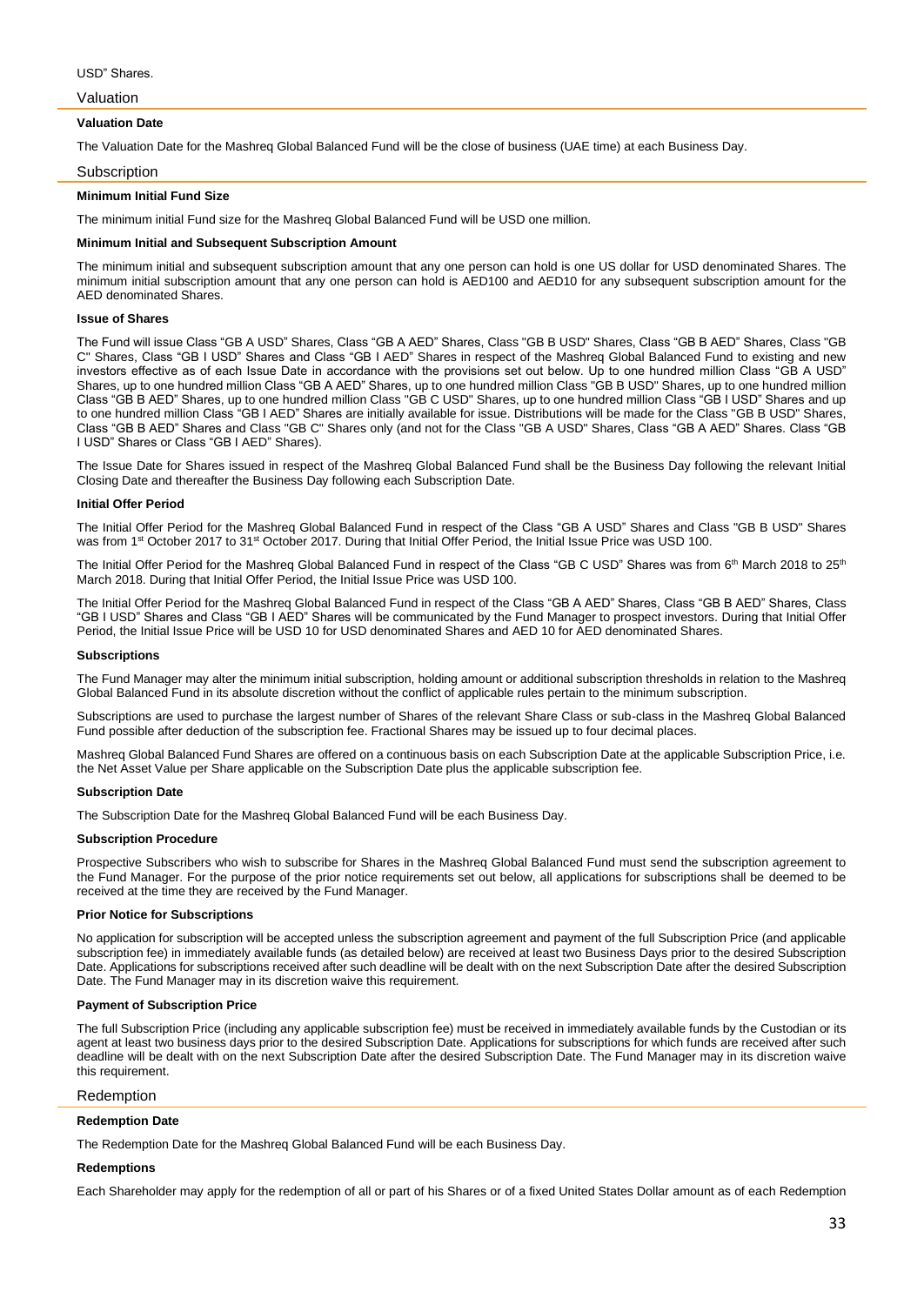Date at the applicable Redemption Price i.e. Net Asset Value per Share applicable on the Redemption Date less any Redemption Costs and Expenses. If the value of a Shareholder's holding on the relevant Redemption Date is less than the fixed USD amount which the Shareholder has applied to redeem or if, following the requested redemption a Shareholder will hold Shares in the Mashreq Global Balanced Fund worth less than the minimum holding, the Shareholder will be deemed to have requested the redemption of all his Shares.

## **Prior Notice Requirement for Redemptions**

No Redemption Request will be accepted unless the application is received at least two Business Days prior to the desired Redemption Date. Redemption Requests received after such deadline will be dealt with on the next Redemption Date after the desired Redemption Date. The Fund Manager may in its discretion waive this requirement.

## **Payment of Redemption Proceeds**

Redemption proceeds will be paid in United States Dollars (USD) for USD denominated Shares and in UAE dirhams for AED denominated Shares as soon as reasonably practicable and normally within five Business Days after the Redemption Date. Redemption proceeds will only be paid in favour of the relevant Shareholder and will be paid by electronic transfer (net of the electronic transfer fee) to the account instructed by that Shareholder.

Whilst the Fund intends to make all redemptions in cash, if requested by a Shareholder, redemptions may be made in kind (in specie) at the discretion of the Fund Manager. In order to satisfy payment of the redemption proceeds to such Shareholder in kind, the Fund Manager will allocate to the Shareholder investments from the Sub-Fund Property of the Mashreq Global Balanced Fund equal to the value of the Shares to be redeemed. The nature and type of assets to be transferred in such case shall be determined on a fair and reasonable basis and without prejudicing the interests of the other Shareholders in Mashreq Global Balanced Fund. The valuation used shall be confirmed by a special report of the Registered Auditor. The costs of any such redemptions in kind shall be borne by the redeeming Shareholder.

# **Transaction Charges and Redemption Costs and Expenses.**

If the Mashreq Global Balanced Fund incurs any Redemption Costs and Expenses in respect of any redemption of Shares, including any interest paid or payable or any loss, premium, penalty or expense that may be incurred in liquidating or employing securities, deposits or financing to fund the redemption amount, or Dilution Levy, these may be recovered from the redemption amount payable to the redeeming Shareholder.

# **Voting Rights**

No Share Classes offered in this Sub-Fund shall not confer any voting rights on a Shareholder, provided however that a Shareholder shall be permitted to vote in those circumstances specifically stated in the Articles of Association or otherwise in accordance with the Law, the CIR and the Rules. This includes the right to vote on any matters (or amendments) which would affect the rights or entitlements of a Shareholder, such as a fundamental change requiring a Special Resolution or a materially significant change requiring an Ordinary Resolution.

# **Distributions**

The Board intends to declare distributions in respect of the Class "GB B USD" Shares, Class "GB B AED" Shares and Class "GB C USD" Shares at any time in its discretion. The Fund Manager in its capacity as Board Director of the Company shall at its discretion decide the amount of any distributions to be made. . Any such distribution can, at the discretion of the Fund Manager, be made out of all sources (without being exhaustive, profit, realized or unrealized gains, whether or not net of realized or unrealized losses, any distributions received from the underlying funds, interest earned, any other cash receipts, capital and generally any surpluses) and will be paid to the Shareholders of record within 20 Business Days. Upon the declaration of any distributions to the Shareholders of the relevant Share Classes of the Mashreq Global Balanced Fund, the Net Asset Value per Share of the relevant Share Class of the Mashreq Global Balanced Fund will be reduced by the amount of such distributions. Payment of the distributions will be made as indicated on a Shareholder's subscription application form, as amended from time to time, to the account indicated on the Shareholder Register or via the issuance of additional Shares.

Any distribution unclaimed after a period of twelve months from the date of declaration of such distribution will be automatically forfeited and will become the property of the Mashreq Global Balanced Fund.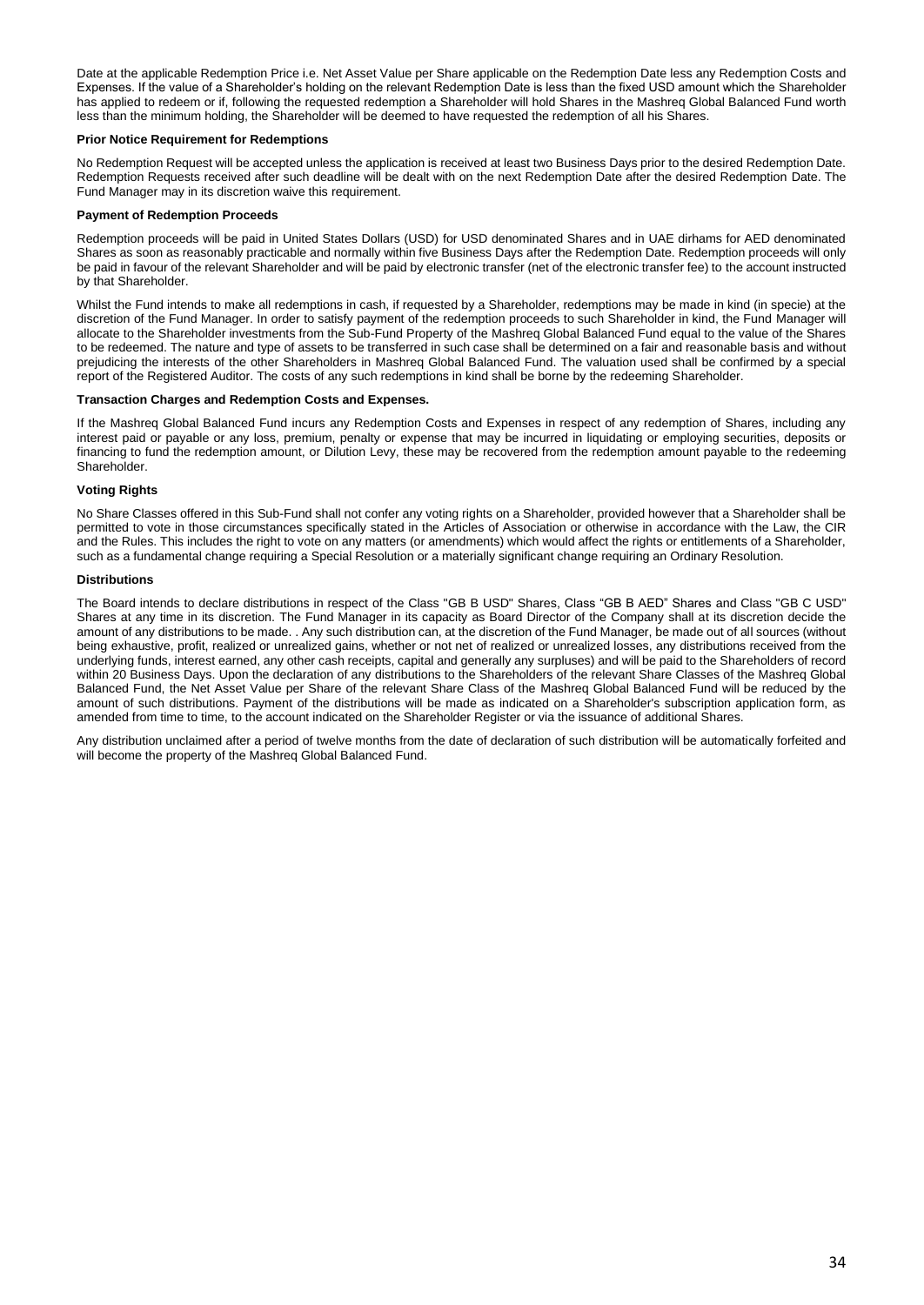<span id="page-34-0"></span>This Annex is valid only if accompanied by the currently valid Prospectus.

## Investment Objective and Benchmarks

#### **Investment Objective**

The Mashreq Global Growth Fund is a "Fund of Funds" (as defined in the CIR) and as such the investment objective of the Mashreq Global Growth Fund is to deliver high growth by investing in a broad range of globally diversified investment funds ("**Underlying Fund(s)**"). The Underlying Funds will invest in the asset classes of equity, fixed income and alternative strategies (as described below) and will be geographically diversified. The Mashreq Global Growth Fund does not have a benchmark, but has an annual absolute return target of 6% net of fees.

#### Investment Process

#### **Investment Process – Team**

Prior to any investment being made by the Mashreq Global Growth Fund a detailed analysis of the investment will be made by the fund management team. This team will always have a lead Portfolio Manager who is dedicated to the fund and accountable for the performance. any changes to investment policies, investment limits and restrictions, etc. will have to be approved by the Fund's Board prior to being proposed/notified to the Shareholders of the Mashreq Global Growth Fund Shareholders.

#### **Investment Process - Overview**

The investment policy is built to deliver a globally diversified portfolio through investment in Underlying Funds and has two main building blocks. The first is asset allocation, which is where the Investment Manager allocates capital across global fixed income and equity markets. The second is fund selection where Underlying Funds are used to gain exposure to the relevant asset classes as determined by the Investment Manager.

#### **Investment Process - Asset Allocation**

Asset allocation is the process whereby the Investment Manager selects assets for investment in order to produce the best risk-adjusted returns for investors. The Investment Manager blends equities and fixed income together to form the optimal mix of investments dependent on the market environment. For example, the starting point for the optimal mix between fixed income and equities is the benchmark allocation set out in the section Investment Objective above. The Investment Manager is likely to allocate more capital to fixed income in an environment of low growth, low inflation and rising geopolitical risk. Higher allocation to equity is likely in periods of rising growth rates, higher distribution yields and a positive financial market backdrop. All asset class decisions are based on research and data taken from well-known, independent third-party sources.

#### **Investment Process - Underlying Fund Selection**

The fund management team will meet with asset managers of the Underlying Funds before making buy/sell recommendations. The Portfolio Managers then target their own research only on highly-rated funds where they focus on an Underlying Fund manager's experience, investment process, portfolio holdings, fund fees, returns and volatility.

The Mashreq Global Growth Fund will only invest in Underlying Funds that (i) are subject to an independent annual audit conducted in accordance with IFRS or US GAAP; (ii) have mechanisms in place to enable the Mashreq Global Growth Fund to redeem its units in such Underlying Fund within a reasonable time if it is an open-ended fund; (iii) are prohibited from having more than 25% of their respective value in the units of other funds; and (iv) have a proper and disclosed basis for their asset valuation and the pricing of their units.

#### **Monitoring**

Underlying Fund selections are only changed in the event of a significant negative impact on the Underlying Fund's future prospects such as:

- (a) downgrade of the Underlying Fund from a major ratings agency;
- (b) fund manager departure or widespread instability in the underlying analyst team;
- (c) investment process of the Underlying Fund manager is significantly altered;
- (d) portfolio dramatically shifts away from the stated style for which the Underlying Fund was initially selected;
- (e) returns of the Underlying Fund underperform peers for a prolonged period of time or during a market environment in which better performance would be expected given the Underlying Fund's stated style;
- (f) capacity issues cause problems managing the Underlying Fund in the optimal manner due to significantly large assets under management curtailing trading of the fund manager's underlying securities;
- (g) corporate uncertainty brought about by a sale, merger or regulatory action against a fund manager; or
- (h) fees being increased to levels which are deemed difficult to overcome for the Underlying Fund manager.

## Investment Policies and Restrictions

## **Investment Process – Investable universe**

Underlying Funds' investments comprise the asset classes of fixed income, equity and alternatives. Fixed income Underlying Funds provide exposure to fixed and floating rate fixed income instruments, including debt issued by any sovereign, agency, government sponsored entity, supra-national or corporate issuer; asset-backed debt securities; commercial mortgage backed securities and preferred stock; Equity Underlying Funds include those investing in the US, Europe and Asia-Pacific. Underlying Funds may also invest in "alternative strategies", which may consist of commodities, property and long / short and market-neutral investment strategies. Commodity fund exposure typically involves the Underlying Fund investing in large-cap, listed oil-and-gas stocks. Property fund exposure typically involves Underlying Funds investing in listed real estate investment trusts (REITs). There are no direct investments in illiquid physical commodities such as gold bullion or direct purchases of real estate. Typical exposure to alternatives would be long/short or market-neutral funds intended to lower the overall volatility of the Mashreq Global Growth Fund. There will be no bias towards any single asset management group. The Investment Manager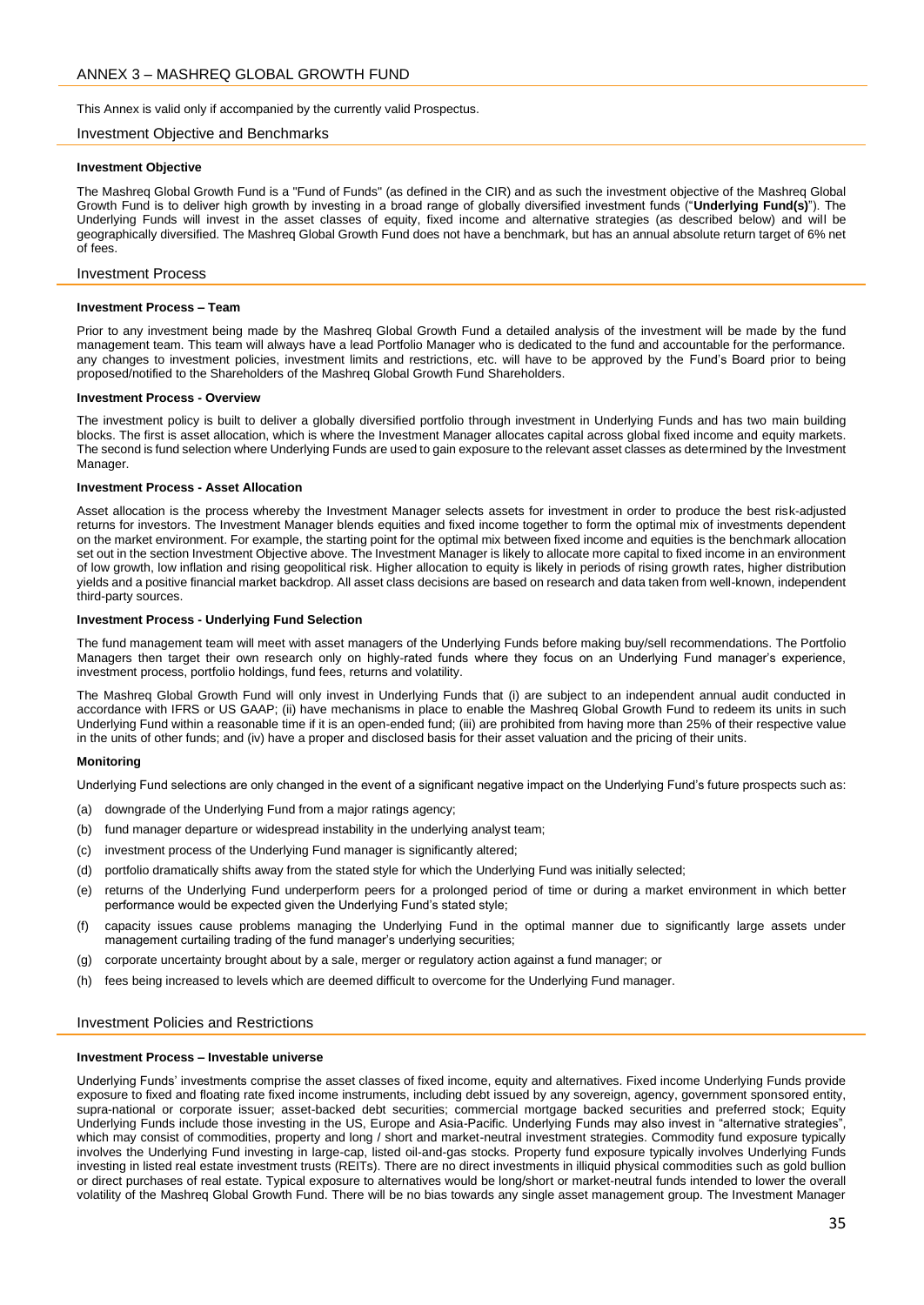seeks to reduce single asset manager risk by sourcing funds from multiple asset managers.

# **The Policy of Spreading Risk**

In making investments on behalf of the Mashreq Global Growth Fund, the Investment Manager shall adhere to the following investment guidelines and restrictions:

- (a) Asset Classes: The Investment Manager will always invest the majority of the Sub-Fund Property of the Mashreq Global Growth Fund in the two core asset classes of fixed income and equity.
- (b) Equity: No more than 50% of the Sub-Fund Property of the Mashreq Global Growth Fund can be invested in emerging-market equities as defined by the MSCI benchmark classification system.
- (c) Mutual Funds: The Sub-Fund Property of the Mashreq Global Growth Fund will only be invested in mutual funds and ETFs. The Sub-Fund Property of the Mashreq Global Growth Fund cannot be invested in Underlying Funds which are feeder funds or themselves fund of funds.
- (d) Position sizing: Investment in any single Underlying Fund cannot exceed 25% of the Mashreq Global Growth Fund's Net Asset Value.
- (e) Liquidity: The majority of the Sub-Fund Property of the Mashreq Global Growth Fund must contain daily-dealing mutual funds. However, up to 25% of the Sub-Fund Property of the Mashreq Global Growth Fund can be invested in weekly-dealing Underlying Funds, monthlydealing Underlying Funds, ,quarterly-dealing Underlying Funds and/or semi-annual dealing Underlying Funds.
- Alternatives: The Investment Manager can invest up to 25% of the Sub-Fund Property of the Mashreq Global Growth Fund in alternative investment funds as described in the section "Underlying Fund Selection".
- (g) Single-line securities: The Sub-Fund Property of the Mashreq Global Growth Fund will not be invested in the following types of securities: single-name stocks, bonds, structured products or private placements.

## **Leverage/Borrowing**

The Mashreq Global Growth Fund will not use leverage.

#### **Derivatives**

The Mashreq Global Growth Fund will not use derivatives, but Underlying Funds may utilise derivatives in order to achieve their investment objective. Mashreq Capital's Portfolio Managers will ensure that any use of derivatives in the Underlying Funds is limited and used appropriately in order to achieve the investment objective of the Mashreq Global Growth Fund. Examples of typical uses of derivatives by the Underlying Funds includes hedging non-USD exposure, shorting stocks to limit the volatility of equity returns, and short/negative duration positioning to protect capital during a rising rate environment.

## **Stock Lending**

The Mashreq Global Growth Fund will not engage in stock lending.

#### **Investment horizon**

The Mashreq Global Growth Fund is not an appropriate vehicle for short-term investment, as its investment objectives are set on a medium to long-term basis.

## **Investment risks**

There can be no assurance that the Mashreq Global Growth Fund's investments will be successful or that the investment objectives of the Mashreq Global Growth Fund will be achieved. Investors should be aware of the risks of the Mashreq Global Growth Fund including, but not limited to, the risks described in the "Investment Considerations" section of the Prospectus. An investment in the Mashreq Global Growth Fund is suitable only for persons who are in a position to take such risks. These risks are not intended to be exhaustive and potential investors should review the Prospectus and this Annex carefully and consult with their professional advisers before purchasing Shares.

#### **Base Currency**

The base currency of the Mashreq Global Growth Fund is the United States Dollar. Share Classes in the Mashreq Global Growth Fund may be denominated in currencies other than the United States Dollar.

The Mashreq Global Growth Fund's assets may be invested in securities and other investments that are denominated in currencies other than United States Dollars. Accordingly, the value of an investment may be affected favourably or unfavourably by fluctuations in exchange rates. In addition, prospective Subscribers whose assets and liabilities are primarily denominated in currencies other than the United States Dollar should take into account the potential risk of loss arising from fluctuations in the rate of exchange between the United States Dollar and such other currency, which rate may be obtained from third party providers of exchange rate information such as Bloomberg.

## **Monitoring**

The Fund Manager shall monitor the Fund's compliance with the investment policies and restrictions set out above.

# Share Classes

| <b>Share</b><br><b>Class</b>     | <b>Distributing</b> | <b>Currency</b> | <b>Subscription</b><br><b>Fee</b> | <b>Management</b><br><b>Fee</b> | <b>Distribution</b><br>Fee | <b>Redemption</b><br><b>Fee</b> | <b>Minimum</b><br>holding &<br>initial<br>investment | <b>Minimum</b><br>incremental<br>investment |
|----------------------------------|---------------------|-----------------|-----------------------------------|---------------------------------|----------------------------|---------------------------------|------------------------------------------------------|---------------------------------------------|
| <b>Class</b><br>"GG<br>A<br>USD" | <b>No</b>           | <b>USD</b>      | Up to $5%$                        | 0.2%                            | $0\%$                      | Up to $2\%$                     | USD <sub>1</sub>                                     | USD <sub>1</sub>                            |
| <b>Class</b><br>"GG<br>A<br>AED" | <b>No</b>           | <b>AED</b>      | Up to $5%$                        | 0.2%                            | $0\%$                      | Up to $2\%$                     | AED100                                               | AED <sub>10</sub>                           |
| <b>Class</b><br>"GG I<br>USD"    | <b>No</b>           | <b>USD</b>      | Up to $5%$                        | 0.5%                            | 0.5%                       | Up to $2\%$                     | USD <sub>1</sub>                                     | USD <sub>1</sub>                            |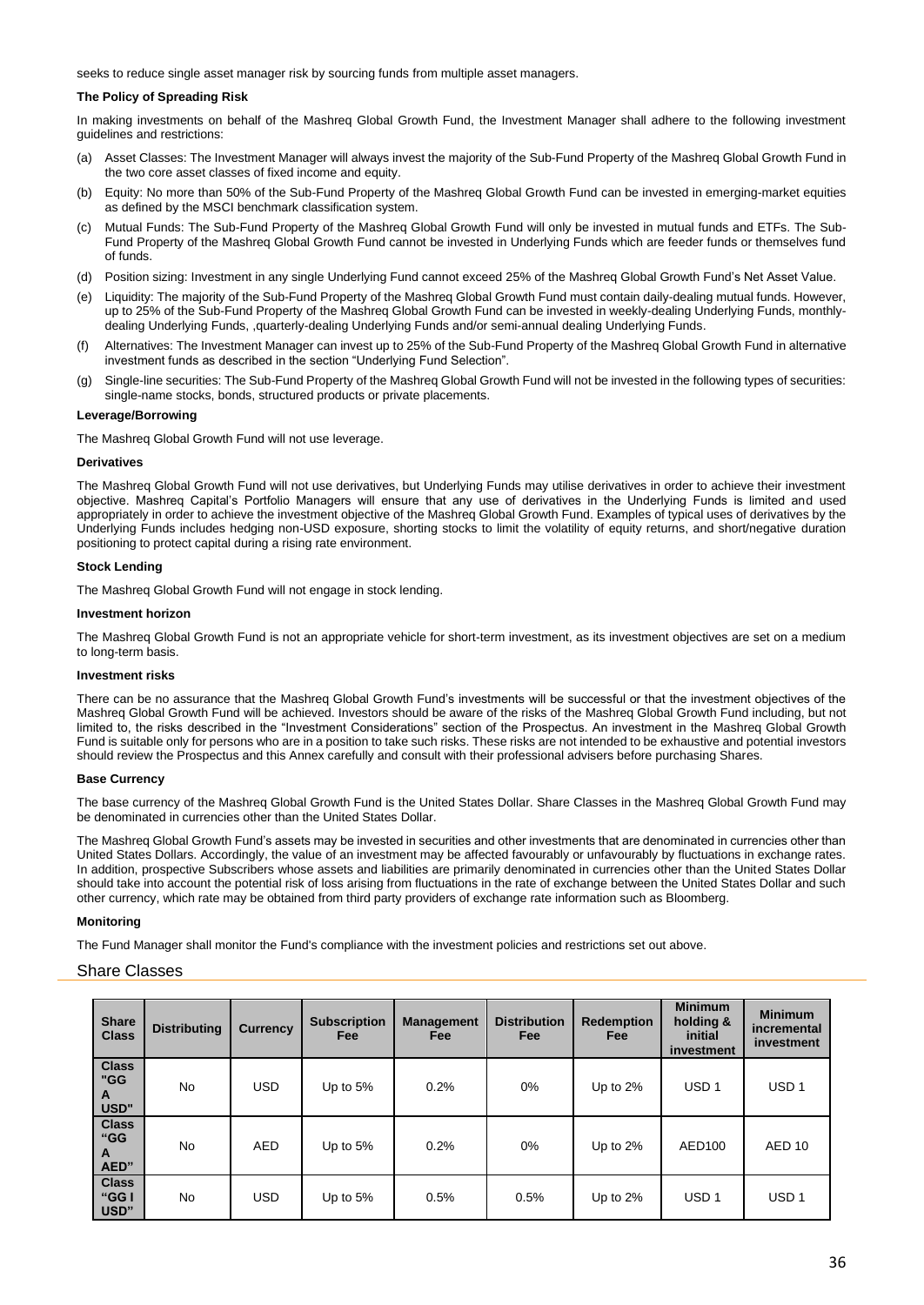| <b>Class</b><br>"GG I<br>AED" | No | <b>AED</b> | Up to $5%$ | 0.5% | 0.5% | Up to 2% | AED100 | <b>AED 10</b> |
|-------------------------------|----|------------|------------|------|------|----------|--------|---------------|
|-------------------------------|----|------------|------------|------|------|----------|--------|---------------|

## Fees

#### **Subscription Fee**

A subscription fee of up to 5% of the amount subscribed for will be paid (in addition to the Subscription Price or Initial Issue Price) to the Fund Manager from each subscription to the Mashreq Global Growth Fund. The Fund Manager may waive a portion of such fee or decide to transfer part or all of such fee to the relevant distributor, in its discretion.

#### **Management Fee**

The Fund Manager will receive a management fee from the Mashreq Global Growth Fund, payable out of assets attributable to the Mashreq Global Growth Fund of:

0.20% per annum of the Net Asset Value per Share Class in respect of the Class "GG A USD" Shares and the Class "GG A AED" Shares and 0.5% per annum of the Net Asset Value per Share Class in respect of the Class "GG I USD" Shares and the Class "GG I AED" Shares

(calculated before payment of accrued fees) to be accrued on a daily basis and payable quarterly in arrears.

The Fund Manager will also be entitled to be reimbursed by the Fund out of the assets of the Mashreq Global Growth Fund for all reasonable and vouched out-of-pocket expenses incurred by it for the benefit of the Mashreq Global Growth Fund in the performance of its duties to the Mashreq Global Growth Fund.

#### **Fees Charged by the Underlying Funds to the Mashreq Global Growth Fund**

The Investment Manager always seeks the best-value Underlying Fund when gaining exposure to asset classes. The maximum level of management fees that may be charged by the Underlying Funds is 2% per annum of such Underlying Fund's net asset value. In practice the aggregate management fees of the Underlying Funds are expected to be much lower due to the inclusion of passive funds where fees of only a few basis points are usually charged. Additionally, the Investment Manager will seek to invest in clean share class funds (institutional share classes). Clean share class funds exhibit lower fees because there is no trail commission built into the management fee. The Investment Manager does not intend to receive any personal rebate, trail commission or any other form of payment from any Underlying Fund manager in respect of the Mashreq Global Growth Fund's investments in an asset manager's funds. This structure ensures that the interests of the Investment Manager are aligned with those of the Shareholders of the Mashreq Global Growth Fund.

#### **Administration and Registrar and Transfer Agent Fee**

The Fund Administrator, Registrar and Transfer Agent will receive from the assets attributable to the Mashreq Global Growth Fund an administration fee calculated in accordance with the provisions of section "Fees and Charges" of the Prospectus.

#### **Custodian Fee**

The Custodian will receive from the assets attributable to the Mashreq Global Growth Fund a fee for providing custody services calculated in accordance with the provisions of section "Fees and Charges" of the Prospectus.

#### **Oversight Committee Fee**

The Oversight Committee will receive from the Mashreq Global Growth Fund an oversight fee calculated in accordance with the provisions of section "Fees and Charges" of the Prospectus.

#### **Performance Fee**

No performance fee will be payable in respect of the Mashreq Global Growth Fund.

#### **Redemption Fee**

A redemption fee of up to 2% of the Redemption Price can be charged to Shareholders requesting the redemption of part or all of their Shares in the Mashreq Global Balanced Fund. The Fund Manager may waive part or all of such redemption fee or decide to transfer part or all of such redemption fee to the relevant distributor, in its discretion.

#### **Distribution Fee**

The Fund Manager will receive a distribution fee from the Mashreq Global Growth Fund to cover distribution expenses, payable out of assets attributable to the Class "GG I USD" Shares and Class "GG I AED" Shares of 0.5% per annum of the Net Asset Value per Share Class in respect of the Class "GG I USD" Shares and Class "GG I AED" Shares.

The Fund Manager will not receive a distribution fee in respect of the Class "GG A USD" Shares and Class "GG A AED" Shares.

#### Valuation

## **Valuation Date**

The Valuation Date for the Mashreq Global Growth Fund will be the close of business (UAE time) at each Business Day.

#### **Subscription**

## **Minimum Initial Fund Size**

The minimum initial Fund size for the Mashreq Global Growth Fund will be USD one million.

# **Minimum Initial and Subsequent Subscription Amount**

The minimum initial and subsequent subscription amount that any one person can hold is one US dollar for USD denominated Shares. The minimum initial subscription amount that any one person can hold is AED100 and AED10 for any subsequent subscription amount, for the AED denominated Shares. .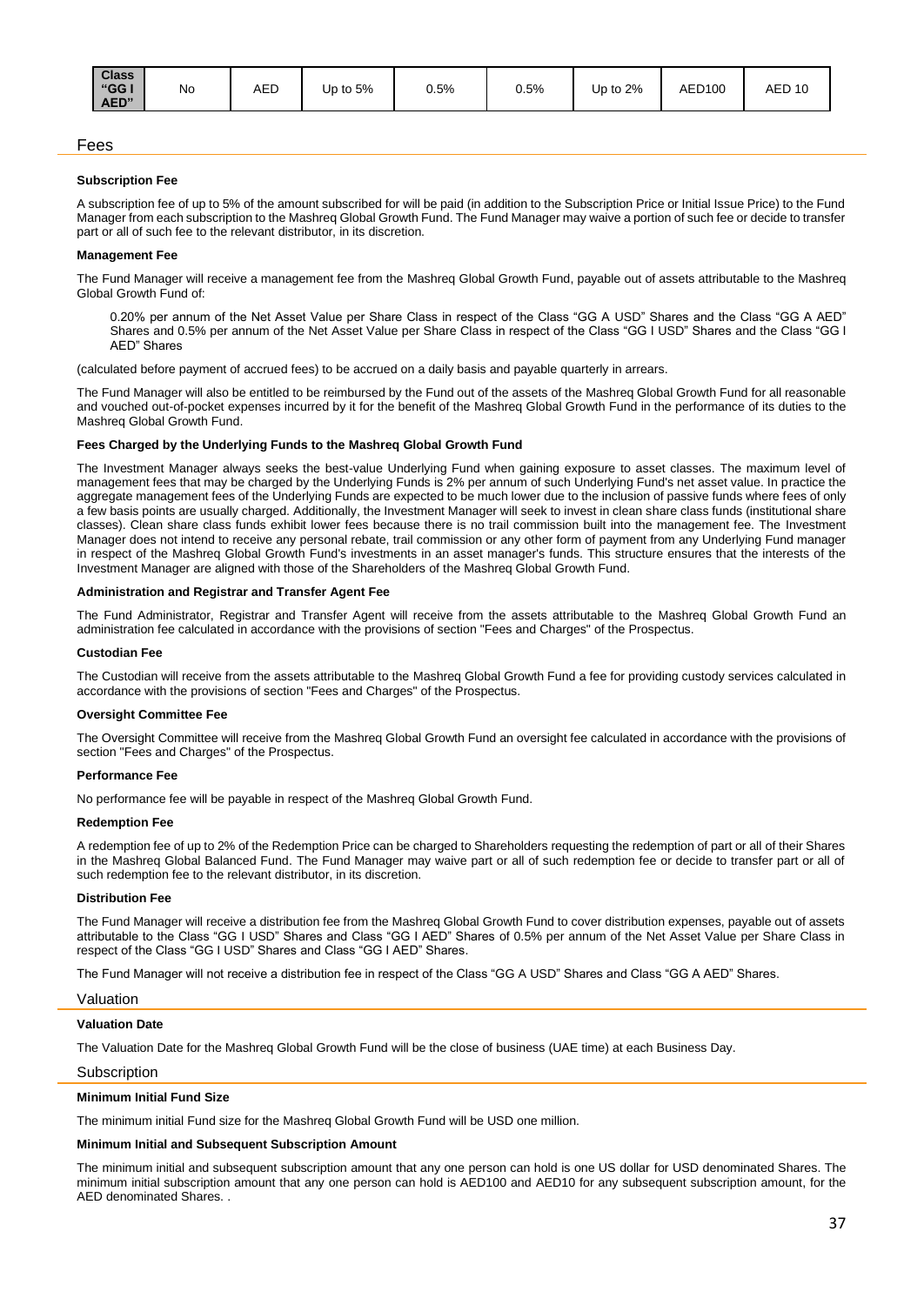## **Issue of Shares**

The Fund will issue Class "GG A USD" Shares, Class "GG A AED" Shares, Class "GG I USD" Shares and Class "GG I AED" Shares in respect of the Mashreq Global Growth Fund to existing and new investors effective as of each Issue Date in accordance with the provisions set out below. Up to one hundred million Class "GG A USD" Shares, up to one hundred million Class "GG A AED" Shares, up to one hundred million Class "GG I USD" Shares and up to one hundred million Class "GG I AED" Shares are initially available for issue.

The Issue Date for Shares issued in respect of the Mashreq Global Growth Fund shall be the Business Day following the relevant Initial Closing Date and thereafter the Business Day following each Subscription Date.

#### **Initial Offer Period**

The Initial Offer Period for the Mashreq Global Growth Fund in respect of the Class "GG A USD" Shares was from 1<sup>st</sup> October 2017 to 31<sup>st</sup> October 2017. During the Initial Offer Period, the Initial Issue Price was USD 100.

The Initial Offer Period for the Mashreq Global Growth Fund in respect of the Class GG A AED" Shares, Class "GG I USD" Shares and Class "GG I AED" Shares will be communicated by the Fund Manager to prospect investors. During that Initial Offer Period, the Initial Issue Price will be USD 10 for the Class "GG I USD" Shares, AED 10 for the Class "GG A AED" Shares and AED 10 for the Class "GG I AED" Shares..

#### **Subscriptions**

The Fund Manager may alter the minimum initial subscription, holding amount or additional subscription thresholds in relation to the Mashreq Global Growth Fund in its absolute discretion without the conflict of applicable rules pertain to the minimum subscription.

Subscriptions are used to purchase the largest number of Shares of the relevant Share Class or sub-class in the Mashreq Global Growth Fund possible after deduction of the subscription fee. Fractional Shares may be issued up to four decimal places.

Mashreq Global Growth Fund Shares are offered on a continuous basis on each Subscription Date at the applicable Subscription Price, i.e. the Net Asset Value per Share applicable on the Subscription Date plus the applicable subscription fee.

#### **Subscription Date**

The Subscription Date for the Mashreq Global Growth Fund will be each Business Day.

#### **Subscription Procedure**

Prospective Subscribers who wish to subscribe for Shares in the Mashreq Global Growth Fund must send the subscription agreement to the Fund Manager. For the purpose of the prior notice requirements set out below, all applications for subscriptions shall be deemed to be received at the time they are received by the Fund Manager.

#### **Prior Notice for Subscriptions**

No application for subscription will be accepted unless the subscription agreement and payment of the full Subscription Price (and applicable subscription fee) in immediately available funds (as detailed below) are received at least two Business Days prior to the desired Subscription Date. Applications for subscriptions received after such deadline will be dealt with on the next Subscription Date after the desired Subscription Date. The Fund Manager may in its discretion waive this requirement.

# **Payment of Subscription Price**

The full Subscription Price (including any applicable subscription fee) must be received in immediately available funds by the Custodian or its agent at least two business days prior to the desired Subscription Date. Applications for subscriptions for which funds are received after such deadline will be dealt with on the next Subscription Date after the desired Subscription Date. The Fund Manager may in its discretion waive this requirement.

## Redemption

#### **Redemption Date**

The Redemption Date for the Mashreq Global Growth Fund will be each Business Day.

#### **Redemptions**

Each Shareholder may apply for the redemption of all or part of his Shares or of a fixed United States Dollar amount as of each Redemption Date at the applicable Redemption Price i.e. Net Asset Value per Share applicable on the Redemption Date less any Redemption Costs and Expenses. If the value of a Shareholder's holding on the relevant Redemption Date is less than the fixed USD amount for USD denominated Shares and AED for AED denominated Shares which the Shareholder has applied to redeem or if, following the requested redemption a Shareholder will hold Shares in the Mashreq Global Growth Fund worth less than the minimum holding, the Shareholder will be deemed to have requested the redemption of all his Shares.

#### **Prior Notice Requirement for Redemptions**

No Redemption Request will be accepted unless the application is received at least two Business Days prior to the desired Redemption Date. Redemption Requests received after such deadline will be dealt with on the next Redemption Date after the desired Redemption Date. The Fund Manager may in its discretion waive this requirement.

#### **Payment of Redemption Proceeds**

Redemption proceeds will be paid in United States Dollars (USD) for USD denominated Shares and United Arab Emirates dirhams (AED) for AED denominated Shares as soon as reasonably practicable and normally within five Business Days after the Redemption Date. Redemption proceeds will only be paid in favour of the relevant Shareholder and will be paid by electronic transfer (net of the electronic transfer fee) to the account instructed by that Shareholder.

Whilst the Fund intends to make all redemptions in cash, if requested by a Shareholder, redemptions may be made in kind (in specie) at the discretion of the Fund Manager. In order to satisfy payment of the redemption proceeds to such Shareholder in kind, the Fund Manager will allocate to the Shareholder investments from the Sub-Fund Property of the Mashreq Global Growth Fund equal to the value of the Shares to be redeemed. The nature and type of assets to be transferred in such case shall be determined on a fair and reasonable basis and without prejudicing the interests of the other Shareholders in Mashreq Global Growth Fund. The valuation used shall be confirmed by a special report of the Registered Auditor. The costs of any such redemptions in kind shall be borne by the redeeming Shareholder.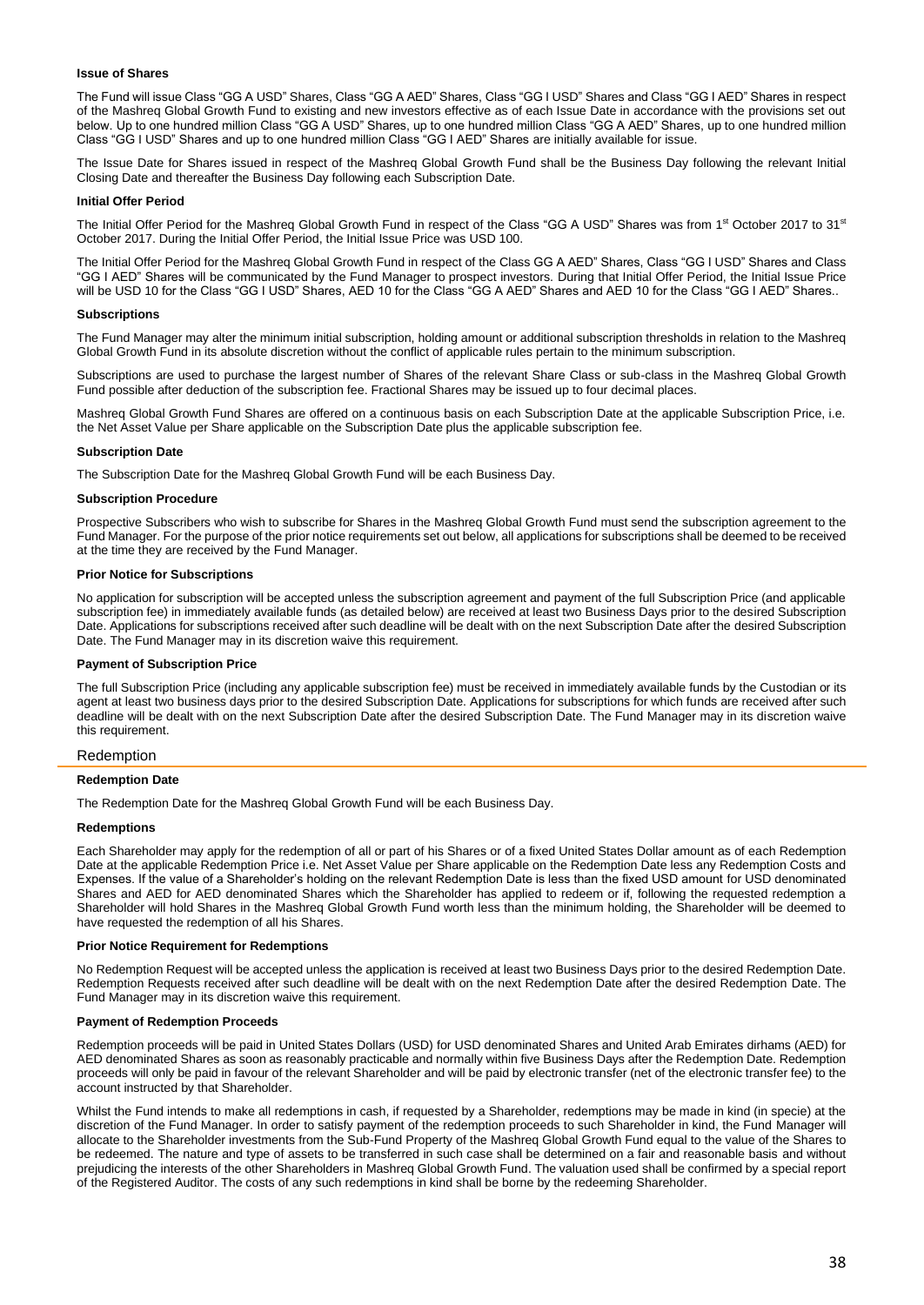# **Transaction Charges and Redemption Costs and Expenses.**

If the Mashreq Global Growth Fund incurs any Redemption Costs and Expenses in respect of any redemption of Shares, including any interest paid or payable or any loss, premium, penalty or expense that may be incurred in liquidating or employing securities, deposits or financing to fund the redemption amount, or Dilution Levy, these may be recovered from the redemption amount payable to the redeeming Shareholder.

# **Voting Rights**

Shares issued under this Sub-Fund shall not confer any voting rights on a Shareholder, provided however that a Shareholder shall be permitted to vote in those circumstances specifically stated in the Articles of Association or otherwise in accordance with the Law, the CIR and the Rules. This includes the right to vote on any matters (or amendments) which would affect the rights or entitlements of a Shareholder, such as a fundamental change requiring a Special Resolution or a materially significant change requiring an Ordinary Resolution.

## **Distributions**

The Board does not intend to make distributions in respect of any Shares offered under this Sub-Fund..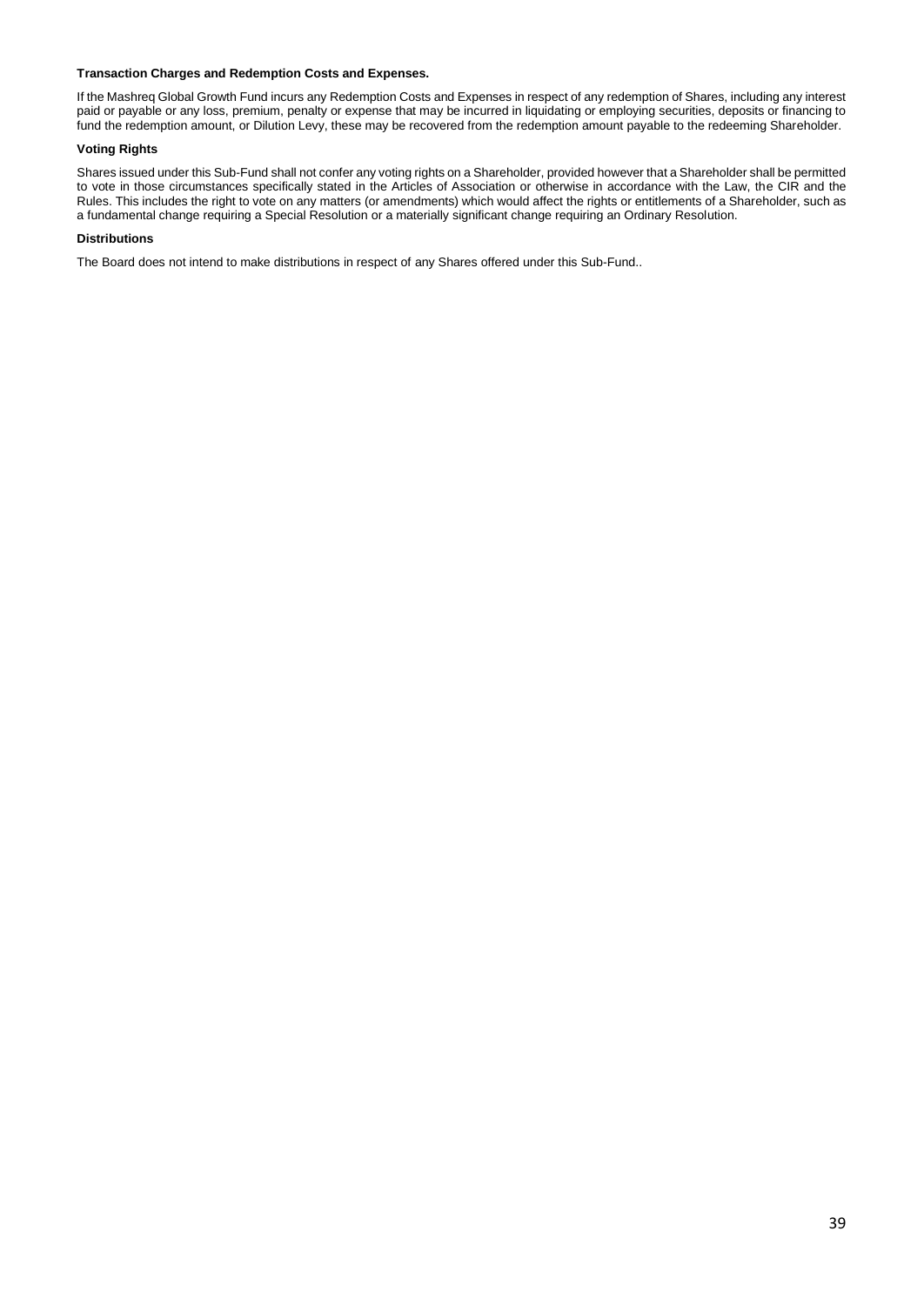<span id="page-39-0"></span>This Annex is valid only if accompanied by the currently valid Prospectus.

#### Investment Objective and Benchmarks

#### **Investment Objective**

The Mashreq Alternative Opportunities Fund is a "Fund of Funds" (as defined in the CIR) and as such the investment objective of the Mashreq Alternative Opportunities Fund is to deliver long-term total return through capital growth and income distributions by investing in a broad range of diversified investment funds ("**Underlying Fund(s)**"). The Underlying Funds will invest in alternative strategies (as described below) and will be geographically diversified. The Mashreq Alternative Opportunities Fund does not have a benchmark, but has an annual absolute return target of 6-10% net of fees.

#### Investment Process

#### **Investment Process - Team**

Prior to any investment being made by the Mashreq Alternative Opportunities Fund, a detailed analysis of the investment will be made by the fund management team. This team will always have a Lead Portfolio Manager who is dedicated to the fund and accountable for the performance. Any changes to investment policies, investment limits and restrictions, etc. will have to be approved by the Fund's Board prior to being proposed/notified to the Shareholders of the Mashreq Alternative Opportunities Fund Shareholders.

#### **Investment Process - Overview**

The investment policy is built to deliver a diversified portfolio through investment in Underlying Funds and has two main building blocks. The first is asset allocation, which is where the Investment Manager allocates capital across alternative market strategies. The second is fund selection where Underlying Funds are used to gain exposure to the relevant asset classes as determined by the Investment Manager.

#### **Investment Process - Asset Allocation**

Asset allocation is the process whereby the Investment Manager selects assets for investment in order to produce the best risk-adjusted returns for investors. The Investment Manager blends alternative asset classes together to form the optimal mix of investments dependent on the market environment. Examples of alternative asset classes to be invested in are listed in the section "Investment Policy and Restrictions – Investment Process – Investable Universe". All asset class decisions are based on research and data taken from well-known, independent third-party sources.

#### **Investment Process - Underlying Fund Selection**

The fund management team meet with asset managers of the Underlying Funds before making buy/sell recommendations. The fund managers then target their own research on the Underlying Fund manager's experience, investment process, portfolio holdings, fund fees, returns and volatility.

The Mashreq Alternative Opportunities Fund will only invest in Underlying Funds that (i) are subject to an independent annual audit conducted in accordance with IFRS or US GAAP; (ii) have mechanisms in place to enable the Mashreq Alternative Opportunities Fund to redeem its units in such Underlying Fund within a reasonable time if it is an open-ended fund; (iii) are prohibited from having more than 25% of their respective value in the units of other funds; and (iv) have a proper and disclosed basis for their asset valuation and the pricing of their units.

#### **Monitoring**

Underlying Fund selections are only changed in the event of a significant negative impact on the Underlying Fund's future prospects such as:

- (a) downgrade of the Underlying Fund from a major ratings agency, (if rated);
- (b) fund manager departure or widespread instability in the underlying analyst team;
- (c) investment process of the Underlying Fund manager is significantly altered;
- (d) portfolio dramatically shifts away from the stated style for which the Underlying Fund was initially selected;
- (e) returns of the Underlying Fund underperform peers for a prolonged period of time or during a market environment in which better performance would be expected given the Underlying Fund's stated style;
- (f) capacity issues cause problems managing the Underlying Fund in the optimal manner due to significantly large assets under management curtailing trading of the fund manager's underlying securities;
- (g) corporate uncertainty brought about by a sale, merger or regulatory action against a fund manager; or
- (h) fees being increased to levels which are deemed difficult to overcome for the Underlying Fund manager.

#### **Liquidity Management**

An appropriate liquidity management system will be employed for the Fund and procedures which enable the monitoring of the liquidity risk of the Funds will be adopted to ensure that the liquidity profile of the investments of the Underlying Funds comply with their underlying obligations and to ensure that, for the Fund, the investment strategy, liquidity profile and redemption policy are all consistent.

## Investment Policies and Restrictions

#### **Investment Process – Investable universe**

Underlying Funds' investments comprise the asset classes of private equity, private debt, real estate, insurance-linked securities, life settlement, trade finance, hedge funds, bank loans and commodities. There will be no bias towards any single asset management group. The Investment Manager fund management team seeks to reduce single asset manager risk by sourcing funds from multiple asset managers.

## **The Policy of Spreading Risk**

In making investments on behalf of the Mashreq Alternative Opportunities Fund, the Investment Manager shall adhere to the following investment guidelines and restrictions: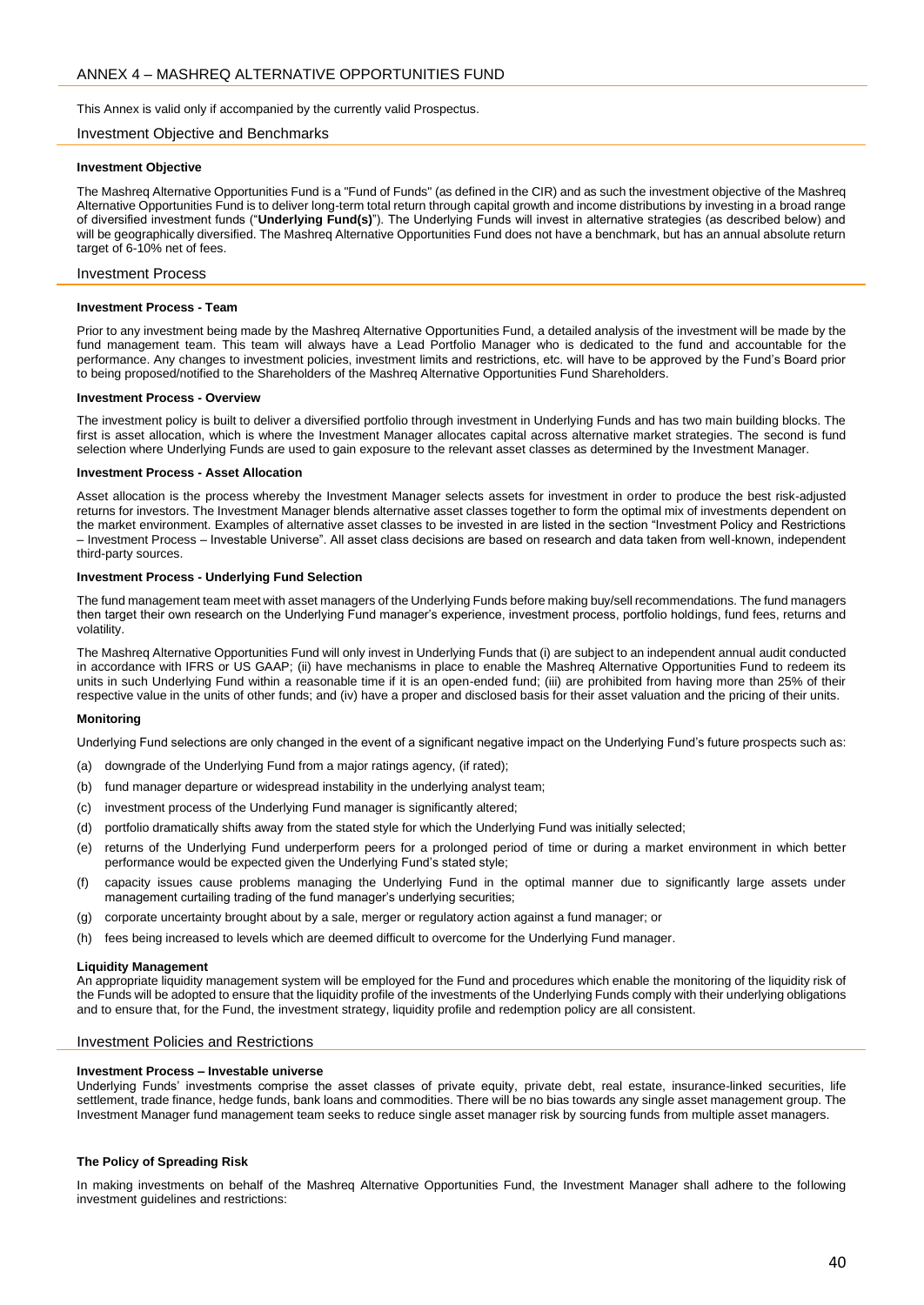- (a) Asset Classes: The Investment Manager will always invest the majority of the Sub-Fund Property of the Mashreq Alternative Opportunities Fund in the main alternatives asset classes as listed above in the Investment Process - Investable Universe.
- (b) Securities: The Sub-Fund Property of the Mashreq Alternative Opportunities Fund will only be invested in mutual funds, ETFs and securities acquired through private placements. The Sub-Fund Property of the Mashreq Alternative Opportunities Fund cannot be invested in Underlying Funds which are feeder funds or themselves fund of funds.
- (c) Position sizing: Investment in any single Underlying Fund cannot exceed 25% of the Mashreq Alternative Opportunities Fund Net Asset Value.
- (d) Liquidity: The majority of the Sub-Fund Property of the Mashreq Alternative Opportunities Fund is spread across Underlying Funds offering daily, weekly, monthly, quarterly, semi-annual and annual liquidity. However, a minority of the Sub-Fund Property can be invested in illiquid investments such as private placements which may only be able to be fully liquidated over a period of several years.

## **Leverage/Borrowing**

The Mashreq Alternative Opportunities Fund will not use leverage, but the underlying funds may utilize limited leverage in order to achieve their investment objective.

## **Derivatives**

The Mashreq Alternative Opportunities Fund will not use derivatives, but Underlying Funds may utilise derivatives in order to achieve their investment objective. Mashreq Capital's Portfolio Managers will ensure that any use of derivatives in the Underlying Funds is limited and used appropriately in order to achieve the investment objective of the Mashreq Alternative Opportunities Fund. Examples of typical uses of derivatives by the Underlying Funds includes hedging non-USD exposure, shorting stocks to limit the volatility of equity returns, and short/negative duration positioning to protect capital during a rising rate environment.

## **Stock Lending**

The Mashreq Alternative Opportunities Fund will not engage in stock lending.

## **Investment horizon**

The Mashreq Alternative Opportunities Fund is not an appropriate vehicle for short-term investment horizons, as its investment objectives are set on a medium to long-term basis.

## **Investment risks**

There can be no assurance that the Mashreq Alternative Opportunities Fund's investments will be successful or that the investment objectives of the Mashreq Alternative Opportunities Fund will be achieved. Investors should be aware of the risks of the Mashreq Alternative Opportunities Fund including, but not limited to, the risks described in the "Investment Considerations" section of the Prospectus. An investment in the Mashreq Alternative Opportunities Fund is suitable only for persons who are in a position to take such risks. These risks are not intended to be exhaustive and potential investors should review the Prospectus and this Annex carefully and consult with their professional advisers before purchasing Shares.

## **Base Currency**

The base currency of the Mashreq Alternative Opportunities Fund is the United States Dollar (USD). Share Classes in the Mashreq Alternative Opportunities Fund may be denominated in currencies other than the United States Dollar (USD).

The Mashreq Alternative Opportunities Fund's assets may be invested in securities and other investments that are denominated in currencies other than United States Dollars. Accordingly, the value of an investment may be affected favourably or unfavourably by fluctuations in exchange rates. In addition, prospective Subscribers whose assets and liabilities are primarily denominated in currencies other than the United States Dollar should take into account the potential risk of loss arising from fluctuations in the rate of exchange between the United States Dollar and such other currency, which rate may be obtained from third party providers of exchange rate information such as Bloomberg/ **Reuters** 

## **Monitoring**

The Fund Manager shall monitor the Fund's compliance with the investment policies and restrictions set out above.

# Share Classes

| <b>Share</b><br><b>Class</b>  | <b>Distributing</b> | <b>Currency</b> | <b>Subscription</b><br>Fee | <b>Management</b><br>Fee | <b>Distribution</b><br>Fee | <b>Redemption</b><br><b>Fee</b> | <b>Minimum</b><br>holding &<br>initial<br>investment | <b>Minimum</b><br>incremental<br>investment |
|-------------------------------|---------------------|-----------------|----------------------------|--------------------------|----------------------------|---------------------------------|------------------------------------------------------|---------------------------------------------|
| <b>Class</b><br>"AO A<br>USD" | No.                 | <b>USD</b>      | Up to $5%$                 | 0.5%                     | 0.5%                       | Up to $2\%$ <sup>*</sup>        | <b>USD 1000</b>                                      | USD 1000                                    |
| <b>Class</b><br>"AO B<br>USD" | Yes                 | <b>USD</b>      | Up to $5%$                 | 0.5%                     | 0.5%                       | Up to $2\%$ <sup>*</sup>        | <b>USD 1000</b>                                      | <b>USD 1000</b>                             |

## Fees

## **Subscription Fee**

A subscription fee of up to 5% of the amount subscribed for will be paid (in addition to the Subscription Price or Initial Issue Price) to the Fund Manager from each subscription to the Mashreq Alternative Opportunities Fund. The Fund Manager may waive a portion of such fee or decide to transfer part or all of such fee to the relevant distributor, in its discretion.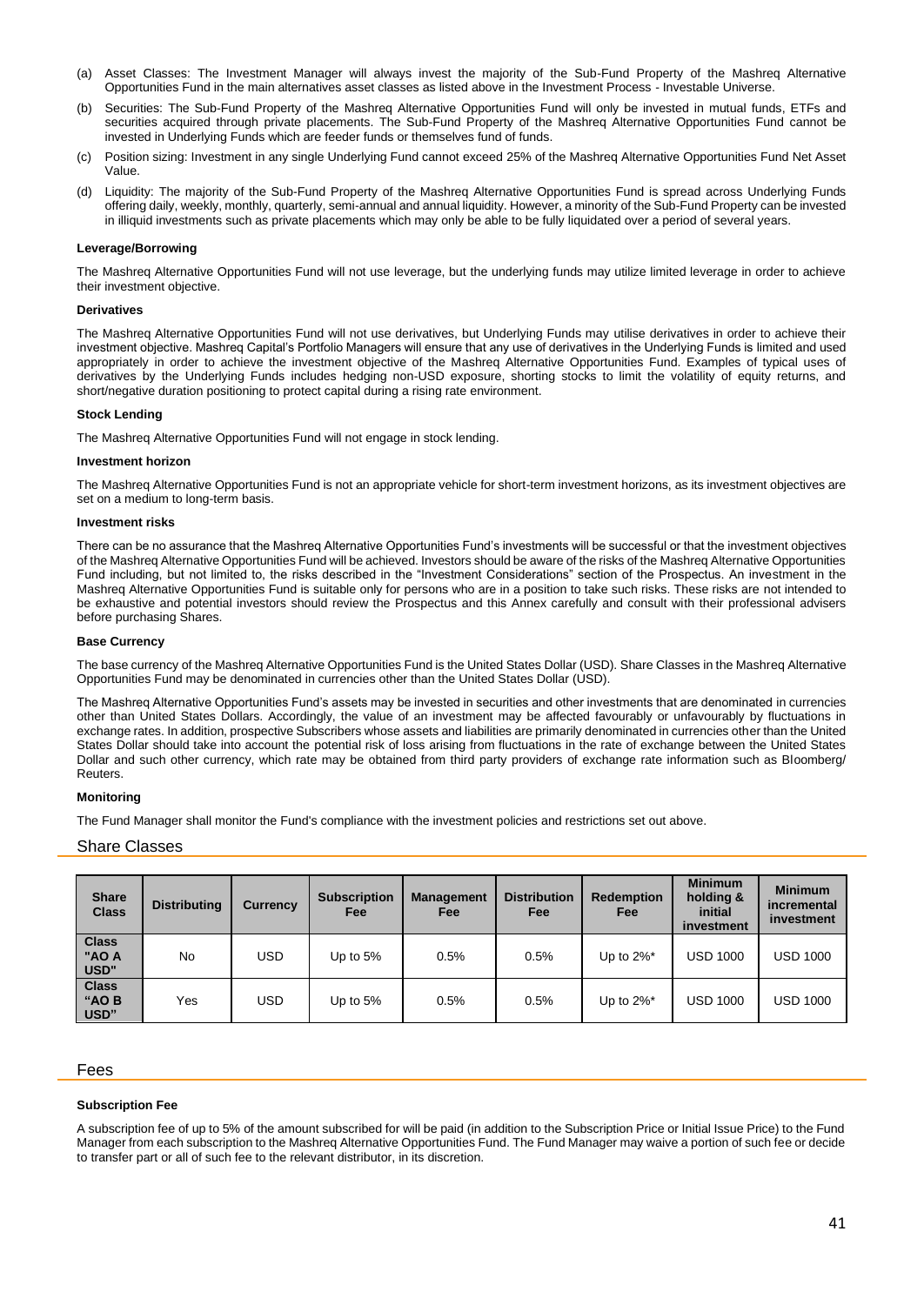## **Management Fee**

The Fund Manager will receive a management fee from the Mashreq Alternative Opportunities Fund, payable out of assets attributable to the Mashreq Alternative Opportunities Fund of:

0.5% per annum of the Net Asset Value per Share Class in respect of the Class "AO A USD" Shares and "AO B USD" Shares

(calculated before payment of accrued fees) to be accrued on a daily basis and payable quarterly in arrears. This fee includes any investment advisory service fee that might be incurred by the Fund.

The Fund Manager will also be entitled to be reimbursed by the Fund out of the assets of the Mashreq Alternative Opportunities Fund for all reasonable and vouched out-of-pocket expenses incurred by it for the benefit of the Mashreq Alternative Opportunities Fund in the performance of its duties to the Mashreq Alternative Opportunities Fund.

## **Fees Charged by the Underlying Funds to the Mashreq Alternative Opportunities Fund**

The Investment Manager always seeks the best-value Underlying Fund when gaining exposure to asset classes. The maximum level of management fees that may be charged by the Underlying Funds is 3% per annum of such Underlying Fund's net asset value. In practice the aggregate management fees of the Underlying Funds are expected to be much lower due to investing in clean share class funds (institutional share classes). Clean share class funds exhibit lower fees because there is no trail commission built into the management fee. The Investment Manager does not intend to receive any personal rebate, trail commission or any other form of payment from any Underlying Fund manager in respect of the Mashreq Alternative Opportunities Fund's investments in an asset manager's funds. This structure ensures that the interests of the Investment Manager are aligned with those of the Shareholders of the Mashreq Alternative Opportunities Fund.

## **Administration and Registrar and Transfer Agent Fee**

The Fund Administrator, Registrar and Transfer Agent will receive from the assets attributable to the Mashreq Alternative Opportunities Fund an administration fee calculated in accordance with the provisions of section "Fees and Charges" of the Prospectus.

#### **Custodian Fee**

The Custodian will receive from the assets attributable to the Mashreq Alternative Opportunities Fund a fee for providing custody services calculated in accordance with the provisions of section "Fees and Charges" of the Prospectus.

## **Oversight Committee Fee**

The Oversight Committee will receive from the Mashreq Alternative Opportunities Fund an oversight fee calculated in accordance with the provisions of section "Fees and Charges" of the Prospectus.

#### **Performance Fee**

No performance fee will be payable in respect of the Mashreq Alternative Opportunities Fund.

#### **Redemption Fee\***

A redemption fee of up to 2% of the Redemption Price can be charged to Shareholders requesting the redemption of part or all of their Shares in the Mashreq Alternative Opportunities Fund for the first 2 years of investment in the fund. The Fund Manager may waive part or all of such redemption fee or decide to transfer part or all of such redemption fee to the relevant distributor, in its discretion.

#### **Distribution Fee**

The Fund Manager will receive a distribution fee from the Mashreq Alternative Opportunities Fund to cover distribution expenses, payable out of assets attributable to the Class "AO A USD" Shares and Class "AO B" Shares of 0.5% per annum of the Net Asset Value per Share Class in respect of the Class "AO A USD" Shares and Class "AO B USD" Shares.

#### Valuation

#### **Valuation Date**

The Valuation Date for the Mashreq Alternative Opportunities Fund will be the close of business (UAE time) on the first Business Day of each calendar month.

## **Subscription**

#### **Minimum Initial Fund Size**

The minimum initial Fund size for the Mashreq Alternative Opportunities Fund will be USD one million.

#### **Minimum Initial and Subsequent Subscription Amount**

The minimum initial and subsequent subscription amount that any one person can hold is one US thousand dollar (USD 1000).

#### **Issue of Shares**

The Fund will issue Class "AO A USD" Shares and "AO B USD" Shares in respect of the Mashreq Alternative Opportunities Fund to existing and new investors effective as of each Issue Date in accordance with the provisions set out below. Up to one hundred million Class "AO A USD" Shares and up to one hundred million Class "AO B USD" Shares are initially available for issue. The Issue Date for Shares issued in respect of the Mashreq Alternative Opportunities Fund shall be the Valuation Day following the relevant Initial Closing Date and thereafter the Valuation Day following each Subscription Date.

## **Initial Offer Period**

The Initial Offer Period for the Mashreq Alternative Opportunities Fund will be communicated by the Fund Manager to prospective investors. During the Initial Offer Period, the Initial Issue Price will be USD 100.

#### **Subscriptions**

The Fund Manager may alter the minimum initial subscription, holding amount or additional subscription thresholds in relation to the Mashreq Alternative Opportunities Fund in its absolute discretion without the conflict of applicable rules pertain to the minimum subscription.

Subscriptions are used to purchase the largest number of Shares of the relevant Share Class or sub-class in the Mashreq Alternative Opportunities Fund possible after deduction of the subscription fee. Fractional Shares may be issued up to four decimal places.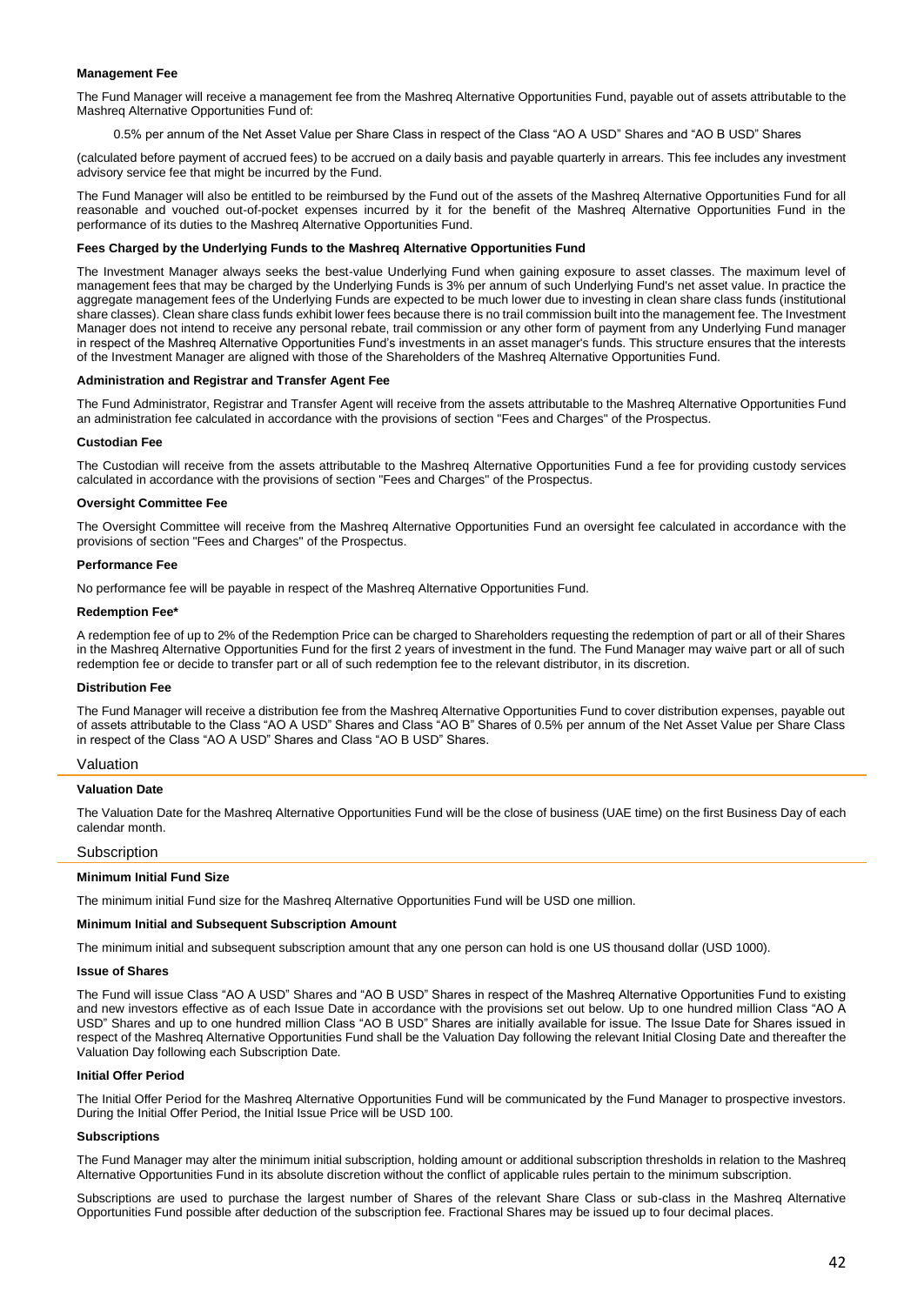Mashreq Alternative Opportunities Fund Shares are offered on each Subscription Date at the applicable Subscription Price, i.e. the Net Asset Value per Share applicable on the next Valuation Date plus the applicable subscription fee.

# **Subscription Date**

The Subscription Date for the Mashreq Alternative Opportunities Fund will be on the 25<sup>th</sup> Calendar Date of each month. If the 25<sup>th</sup> calendar day is not a Business Day then the next Business Day will be the Subscription Date.

## **Subscription Procedure**

Prospective Subscribers who want to subscribe for Shares in the Mashreq Alternative Opportunities Fund must send the subscription agreement to the Fund Manager. For the purpose of the prior notice requirements set out below, all applications for subscriptions shall be deemed to be received at the time they are received by the Fund Manager.

## **Prior Notice for Subscriptions**

No application for subscription will be accepted unless the subscription agreement and payment of the full Subscription Price (and applicable subscription fee) in immediately available funds (as detailed below) are received at least five Business Days prior to the desired Subscription Date. Applications for subscriptions received after such deadline will be dealt with on the next Subscription Date after the desired Subscription Date. The Fund Manager may in its discretion waive this requirement. The fund manager holds the right to reject subscriptions at its discretion.

## **Payment of Subscription Price**

The full Subscription Price (including any applicable subscription fee) must be received in immediately available funds by the Custodian or its agent at least five business days prior to the desired Subscription Date. Applications for subscriptions for which funds are received after such deadline will be dealt with on the next Subscription Date after the desired Subscription Date. The Fund Manager may in its discretion waive this requirement.

# Redemption

## **Redemption Date**

The Redemption Date for the Mashreq Alternative Opportunities Fund will be on the 28<sup>th</sup> Calendar Date, if it is not a Business Day then the next Business Day of each calendar quarter (being March, June, September and December).

## **Redemptions**

Each Shareholder may apply for the redemption of all or part of his Shares or of a fixed United States Dollar amount as of each Redemption Date at the applicable Redemption Price i.e. Net Asset Value per Share applicable on the next Valuation Date less any Redemption Costs and Expenses. If the value of a Shareholder's holding on the relevant Redemption Date is less than the fixed USD amount which the Shareholder has applied to redeem or if, following the requested redemption a Shareholder will hold Shares in the Mashreq Alternative Opportunities Fund worth less than the minimum holding, the Shareholder will be deemed to have requested the redemption of all his Shares.

## **Prior Notice Requirement for Redemptions**

No Redemption Request will be accepted unless the application is received 30 Business Days prior to the desired Redemption Date. Redemption Requests received after such deadline will be dealt with on the next Redemption Date (next quarter) after the desired Redemption Date. The Fund Manager may in its discretion waive this requirement.

## **Payment of Redemption Proceeds**

Redemption proceeds will be paid in United States Dollars (USD) as soon as reasonably practicable and normally within five Business Days after the Valuation Date following the applicable Redemption Date. Redemption proceeds will only be paid in favour of the relevant Shareholder and will be paid by electronic transfer (net of the electronic transfer fee) to the account instructed by that Shareholder.

Whilst the Fund intends to make all redemptions in cash, if requested by a Shareholder, redemptions may be made in kind (in specie) at the discretion of the Fund Manager. In order to satisfy payment of the redemption proceeds to such Shareholder in kind, the Fund Manager will allocate to the Shareholder investments from the Sub-Fund Property of the Mashreq Alternative Opportunities Fund equal to the value of the Shares to be redeemed. The nature and type of assets to be transferred in such case shall be determined on a fair and reasonable basis and without prejudicing the interests of the other Shareholders in Mashreq Alternative Opportunities Fund. The valuation used shall be confirmed by a special report of the Registered Auditor. The costs of any such redemptions in kind shall be borne by the redeeming Shareholder.

## **Transaction Charges and Redemption Costs and Expenses.**

If the Mashreq Alternative Opportunities Fund incurs any Redemption Costs and Expenses in respect of any redemption of Shares, including any interest paid or payable or any loss, premium, penalty or expense that may be incurred in liquidating or employing securities, deposits or financing to fund the redemption amount, or Dilution Levy, these may be recovered from the redemption amount payable to the redeeming Shareholder.

# **Voting Rights**

Class "AO A USD" Shares and Class "AO B USD" Shares shall not confer any voting rights on a Shareholder, provided however that a Shareholder shall be permitted to vote in those circumstances specifically stated in the Articles of Association or otherwise in accordance with the Law, the CIR and the Rules. This includes the right to vote on any matters (or amendments) which would affect the rights or entitlements of a Shareholder, such as a fundamental change requiring a Special Resolution or a materially significant change requiring an Ordinary Resolution.

## **Distributions**

The Board intends to declare distributions in respect of the Class "AO B USD" Shares. The Fund Manager in its capacity as Board Director of the Company shall at its discretion decide the amount of any distributions to be made. The Fund Manager intends to declare distributions in respect of the Class "AO B USD" Shares on a semi-annual basis, but reserves the right not to do so at any time in its discretion. Any such distribution can, at the discretion of the Fund Manager, be made out of all sources (without being exhaustive, profit, realized or unrealized gains, whether or not net of realized or unrealized losses, any distributions received from the underlying funds, interest earned, any other cash receipts, capital and generally any surpluses) and will be paid to the Shareholders of record within 20 Business Days. Upon the declaration of any distributions to the Shareholders of the relevant Share Classes of the Mashreq Alternative Opportunities Fund, the Net Asset Value per Share of the relevant Share Class of the Mashreq Alternative Opportunities Fund will be reduced by the amount of such distributions. Payment of the distributions will be made as indicated on a Shareholder's subscription application form, as amended from time to time, to the account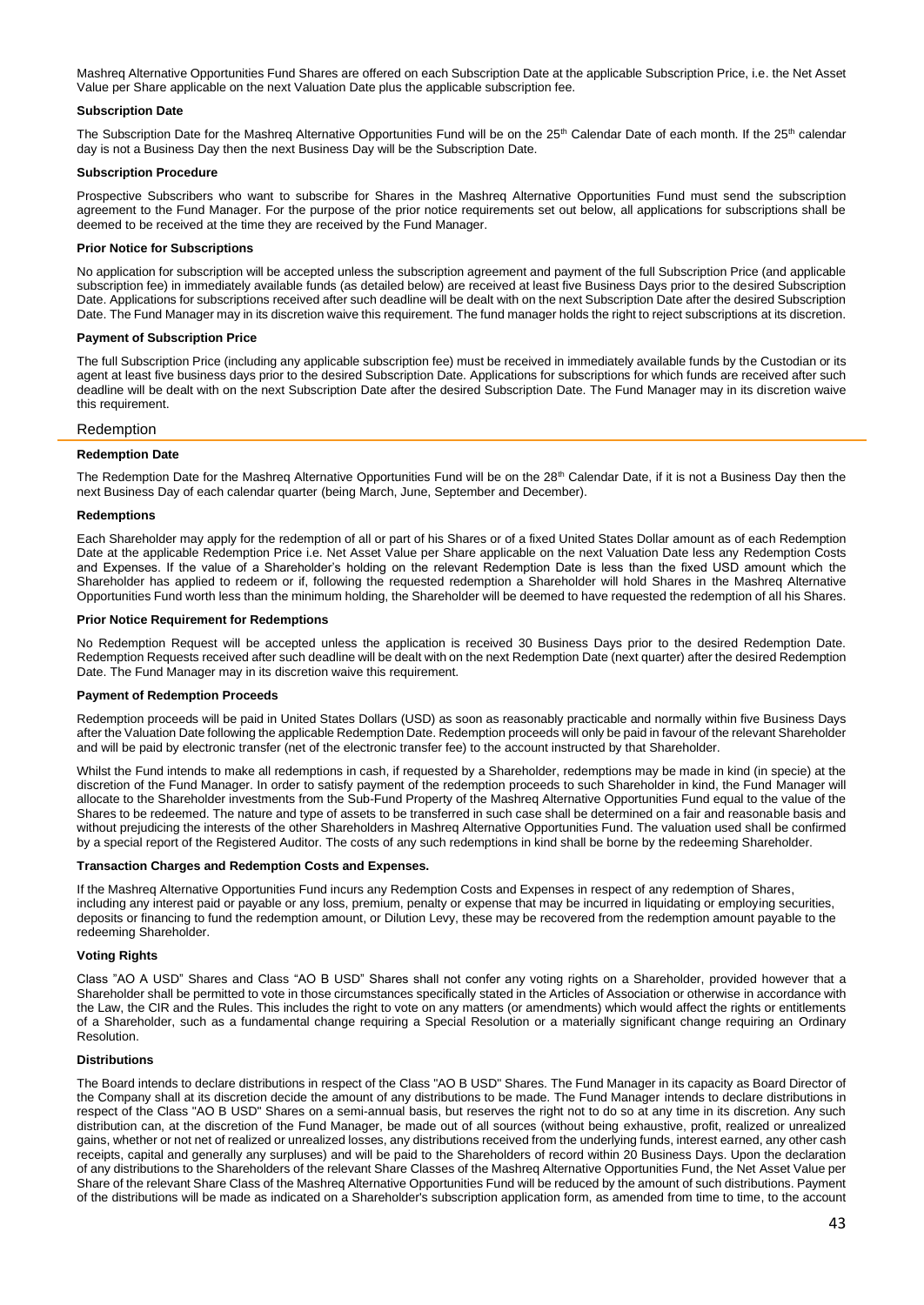indicated on the Shareholder Register or via the issuance of additional Shares.

Any distribution unclaimed after a period of twelve months from the date of declaration of such distribution will be automatically forfeited and will become the property of the Mashreq Alternative Opportunities Fund.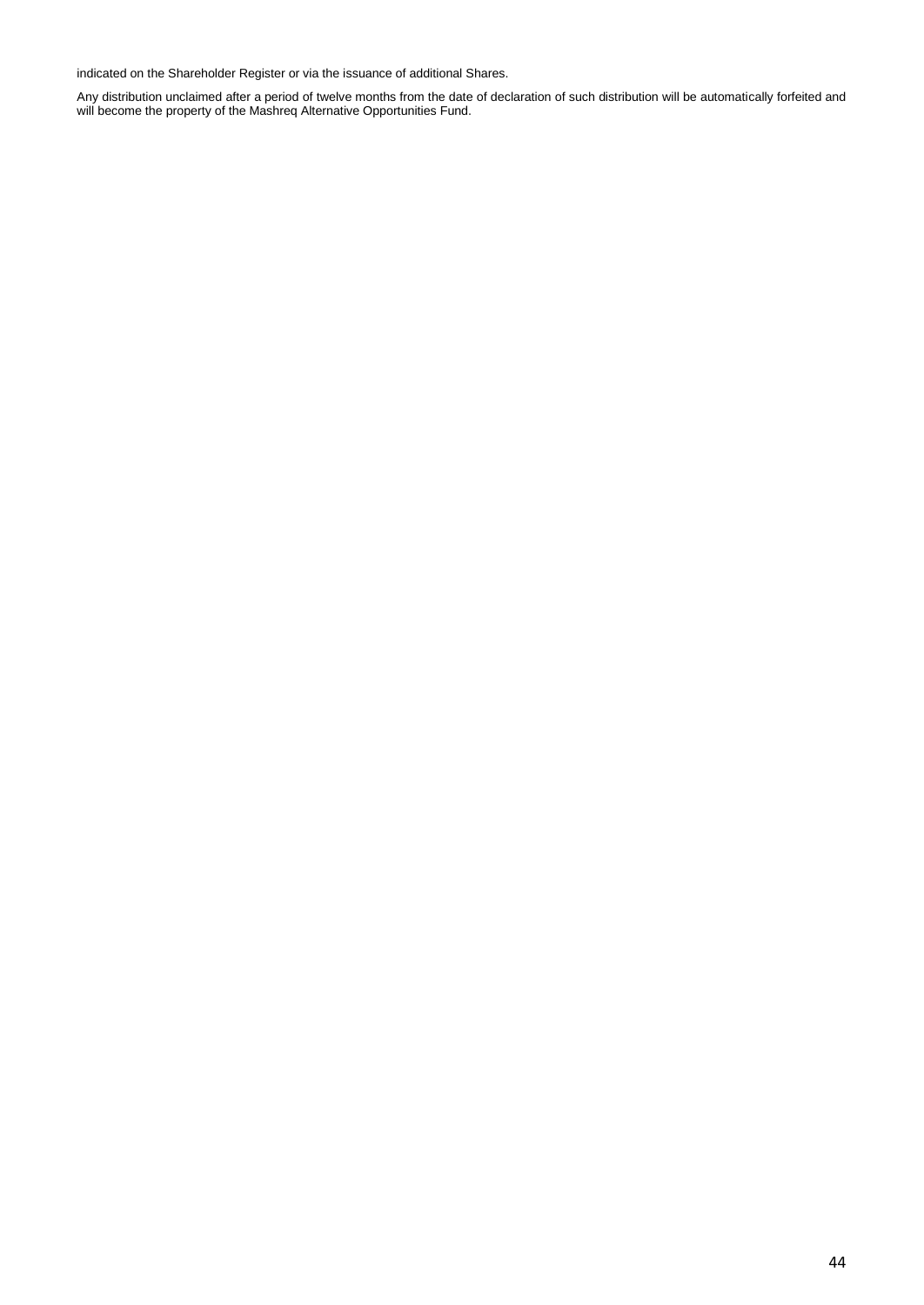<span id="page-44-0"></span>This Annex is valid only if accompanied by the currently valid Prospectus.

## Investment Objective

## **Investment Objective**

The Investment Objective of the Mashreq MENA Equity Fund is to seek long term capital appreciation through investments made primarily in equities listed on the stock exchanges of MENA and emerging markets. The Mashreq MENA Equity Fund will invest primarily in companies listed on MENA stock exchanges. Mashreq MENA Equity Fund will focus primarily on the above exchanges in order to define its investment universe, but may make investments in certain other companies or markets in line with the policies and guidelines outlined in this Annex and the Prospectus.

# Investment Process

## **Investment Process**

The Fund Manager has a well-defined investment process in place to analyse regional economies both at a macro and micro level.

When selecting investments, The Fund Manager will focus primarily on large blue chip companies. Company-specific analysis will be made in the context of a macroeconomic and political framework to determine company allocations within the Mashreq MENA Equity Fund. In top down analysis, focus will be on such macroeconomic factors as inflation, interest and tax rates, and political climate. In bottom-up analysis, focus will be on company-specific variables, such as competitive industry dynamics, market leadership, proprietary products, services, and management expertise financial characteristics, such as returns on sales and equity, debt/equity ratios, earnings and cash flow growth will also be considered in the Fund Manager's analytical framework.

# Investment Policies and Restrictions

# **The Policy of Spreading Risk**

In making investments on behalf of the Mashreq MENA Equity Fund, the Fund Manager shall adhere to the following guidelines and restrictions:

## **General**

- Investments may be made directly or indirectly when deemed appropriate.
- The Mashreq MENA Equity Fund will primarily invest in securities that are approved for listing on an authorised exchange.
- The Mashreg MENA Equity Fund may also on an ancillary basis invest in securities acquired by way of private placements, such as in the case where a company listed on an authorised exchange sells shares to specific shareholders by way of a private placement.
- The Mashreq MENA Equity Fund may also on an occasional / opportunistic basis invest in securities listed on stock exchanges established outside the MENA region in the best interest of the shareholders such as in order to avoid being subject to excessive volatility, subject to a maximum of 40% of the NAV.
- If Mashreq MENA Equity Fund is unable, for any reason, to invest directly in a local market at any time, it may take exposure to the relevant market by investing in equity-linked participation notes, which will not embed or create leverage. These are securities structured to provide a return based on the performance of a single equity security, basket of equity securities or an equity index. There is no limit to investment in such equity-linked participation notes if they constitute transferable securities that are listed or traded on recognised markets.

## Asset Class and Instruments

- The Mashreq MENA Equity Fund may invest in derivative securities, synthetic instruments and over the counter instruments/securities up to a maximum of 15% of the NAV.
- Investments in Fixed Income Securities is permitted up to a maximum level of 20% of the NAV.
- Cash balances in USD and/or other convertible currencies may, for addressing the cyclical nature of MENA markets generally, be invested in fixed return securities including, but not limited to, fixed deposits, treasury bills, certificates of deposit, and money market funds. A maximum of 20% of the NAV may be placed with a single party (or group of connected counterparties) and total holdings in cash and cash equivalents may not exceed 40% of NAV.

## **Diversification**

- The Mashreq MENA Equity Fund will invest at least 60% of its NAV in equities listed in the target markets.
- The Mashreq MENA Equity Fund is permitted to hold up to 40% of its NAV in cash and cash equivalents.
- A maximum of 10% of the Mashreq MENA Equity Fund's total assets may be invested in the shares of a single company and not more than 20% of the total assets of the Mashreq MENA Equity Fund may be invested in a single group of connected parties.
- Investments in Initial Public Offerings for shares of unlisted companies in the target markets, is permitted up to a maximum level of 10% of the NAV.

## Sub-Managers

- Investments may be made directly or indirectly through sub-funds or with sub-managers as the Fund Manager deems appropriate.
- The Fund Manager may appoint sub-managers, subject to the requirements of the DFSA, to manage up to a maximum of 25% of the NAV.
- When appointing a sub-manager to manage part of the assets of the Mashreq MENA Equity Fund, the Fund Manager will remain liable to the Shareholders for any acts or omissions of the sub-manager as if they were the acts or omissions of the Fund Manager.
- The sub-manager's fees will be paid by the Fund Manager out of the management fee charged by the Fund Manager.

# **Investment restrictions**

The Fund Manager may not conduct any of the following transactions for the account of the Mashreq MENA Equity Fund:

- granting loans and extending financings;
- granting collateral and issuing guarantees;
- underwriting the issuance of securities;
- trading in real estate;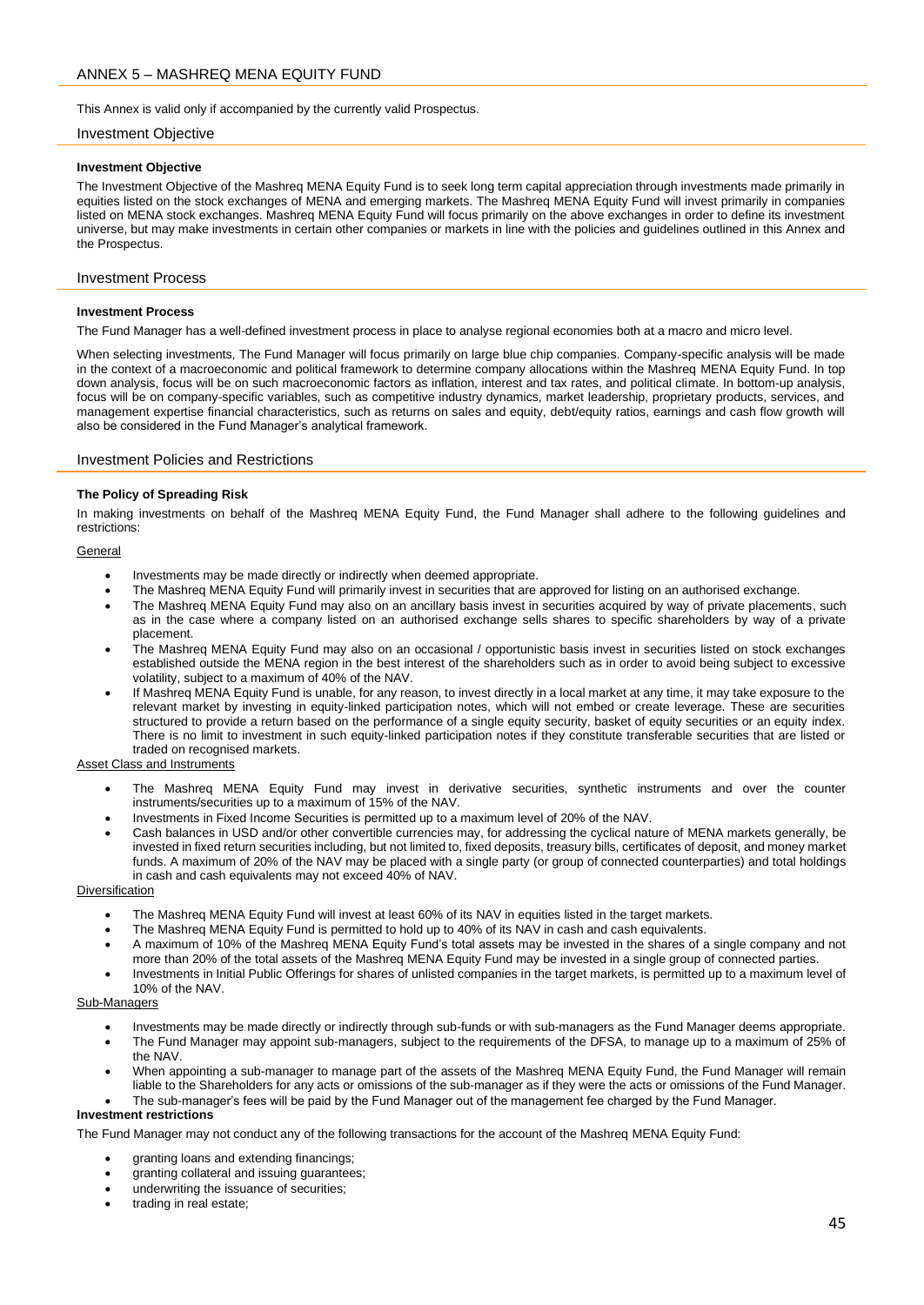- discounting bills of exchange; and
- investing in hedge funds.

# **Breaches and Correction**

If the investment objective, policy and investment restrictions are breached for reasons beyond the control of the Fund Manager or as a result of the exercise of subscription rights (passive breaches), the Fund Manager will adopt as its priority the remedying of such situation, taking due account of the interests of the Shareholders. The Fund Manager will mention any breaches in the next interim or annual report sent to the Shareholders.

# **Leverage/Borrowing**

The Mashreq MENA Equity Fund may only use forms of leverage to meet redemptions, to bridge-finance new investments or for foreign exchange margin purposes but such leverage shall be subject to a maximum of 20% of the NAV. The Mashreq MENA Equity Fund may establish a credit facility for such purpose and will be able to drawdown, repay and again drawdown amounts under that facility. Such leverage facility may be utilised to enable the Mashreq MENA Equity Fund to cover the margin requirements for a currency hedge.

## **Derivatives**

The Mashreq MENA Equity Fund may invest in derivative securities, synthetic instruments and over the counter instruments/securities up to a maximum of 15% of the NAV.

The Mashreq MENA Equity Fund may also take exposure to equity-linked participation notes, which will not embed or create leverage. There is no limit to investment in such equity-linked participation notes if they constitute transferable securities that are listed or traded on recognised markets.

Apart from the above and for the express purposes of hedging interest rates, the Mashreq MENA Equity Fund will not utilise or invest in derivatives.

# **Stock Lending**

The Mashreq MENA Equity Fund will not engage in stock lending.

## **Investment horizon**

The Mashreq MENA Equity Fund is not an appropriate vehicle for short-term investment, as its investment objectives are set on a medium to long-term basis. The typical investor investing in the Mashreq MENA Equity Fund is an investor with an investment timeline of 3 to 5 years looking to achieve long term capital appreciation through investments made primarily in equities listed on the stock exchanges of the MENA region.

# **Investment risks**

There can be no assurance that the Mashreq MENA Equity Fund's investments will be successful or that the investment objectives of the Mashreq MENA Equity Fund will be achieved. Investors should be aware of the risks of the Mashreq MENA Equity Fund including, but not limited to, the risks described in the "Investment Considerations" section of the Prospectus. An investment in the Mashreq MENA Equity Fund is suitable only for persons who are in a position to take such risks. These risks are not intended to be exhaustive and potential investors should review the Prospectus and this Annex carefully and consult with their professional advisers before purchasing Shares.

## **Base Currency**

The base currency of the Mashreq MENA Equity Fund Classes is either the United States Dollar or the UAE dirham. Shares in the Mashreq MENA Equity Fund will be issued and redeemed in United States Dollars or United Arab Emirates dirham ("AED") respectively. However, the Mashreq MENA Equity Fund assets may be invested in securities and other investments that are denominated in currencies other than United States Dollars or AED. Accordingly, the value of an investment may be affected favourably or unfavourably by fluctuations in exchange rates. In addition, prospective Subscribers whose assets and liabilities are primarily denominated in currencies other than the United States Dollar or AED should take into account the potential risk of loss arising from fluctuations in the rate of exchange between the United States Dollar, AED and such other currency which rates may be obtained from third party providers of exchange rate information such as Bloomberg.

## **Monitoring**

The Fund Manager shall monitor the Mashreq MENA Equity Fund's compliance with the investment policies and restrictions set out above.

# Share Classes

| <b>Share</b><br><b>Class</b>   | <b>Distributing</b> | <b>Currency</b> | <b>Subscription</b><br>Fee | <b>Management</b><br><b>Fee</b> | <b>Distribution</b><br>Fee | <b>Redemption</b><br>Fee | <b>Minimum</b><br>holding &<br>initial<br>investment | <b>Minimum</b><br>incremental<br>investment |
|--------------------------------|---------------------|-----------------|----------------------------|---------------------------------|----------------------------|--------------------------|------------------------------------------------------|---------------------------------------------|
| <b>Class</b><br>"ME AA<br>USD" | <b>No</b>           | <b>USD</b>      | Up to 3%                   | 1.5%                            | $0\%$                      | Up to $3%$               | USD 100,000                                          | <b>USD 1,000</b>                            |
| <b>Class</b><br>"ME AA<br>AED" | <b>No</b>           | <b>AED</b>      | Up to 3%                   | 1.5%                            | $0\%$                      | Up to $3%$               | AED 350,000                                          | AED 5,000                                   |
| <b>Class</b><br>"ME BA<br>USD" | <b>No</b>           | <b>USD</b>      | Up to 3%                   | 1.5%                            | 0.5%                       | Up to 3%                 | USD <sub>1</sub>                                     | USD <sub>1</sub>                            |
| <b>Class</b><br>"ME BA<br>AED" | <b>No</b>           | <b>AED</b>      | Up to 3%                   | 1.5%                            | 0.5%                       | Up to 3%                 | AED 100                                              | AED <sub>10</sub>                           |
| <b>Class</b><br>"ME BI<br>USD" | Yes                 | <b>USD</b>      | Up to 3%                   | 1.5%                            | 0.5%                       | Up to 3%                 | USD <sub>1</sub>                                     | USD <sub>1</sub>                            |
| <b>Class</b><br>"ME BI<br>AED" | Yes                 | <b>AED</b>      | Up to 3%                   | 1.5%                            | 0.5%                       | Up to 3%                 | <b>AED 100</b>                                       | AED <sub>10</sub>                           |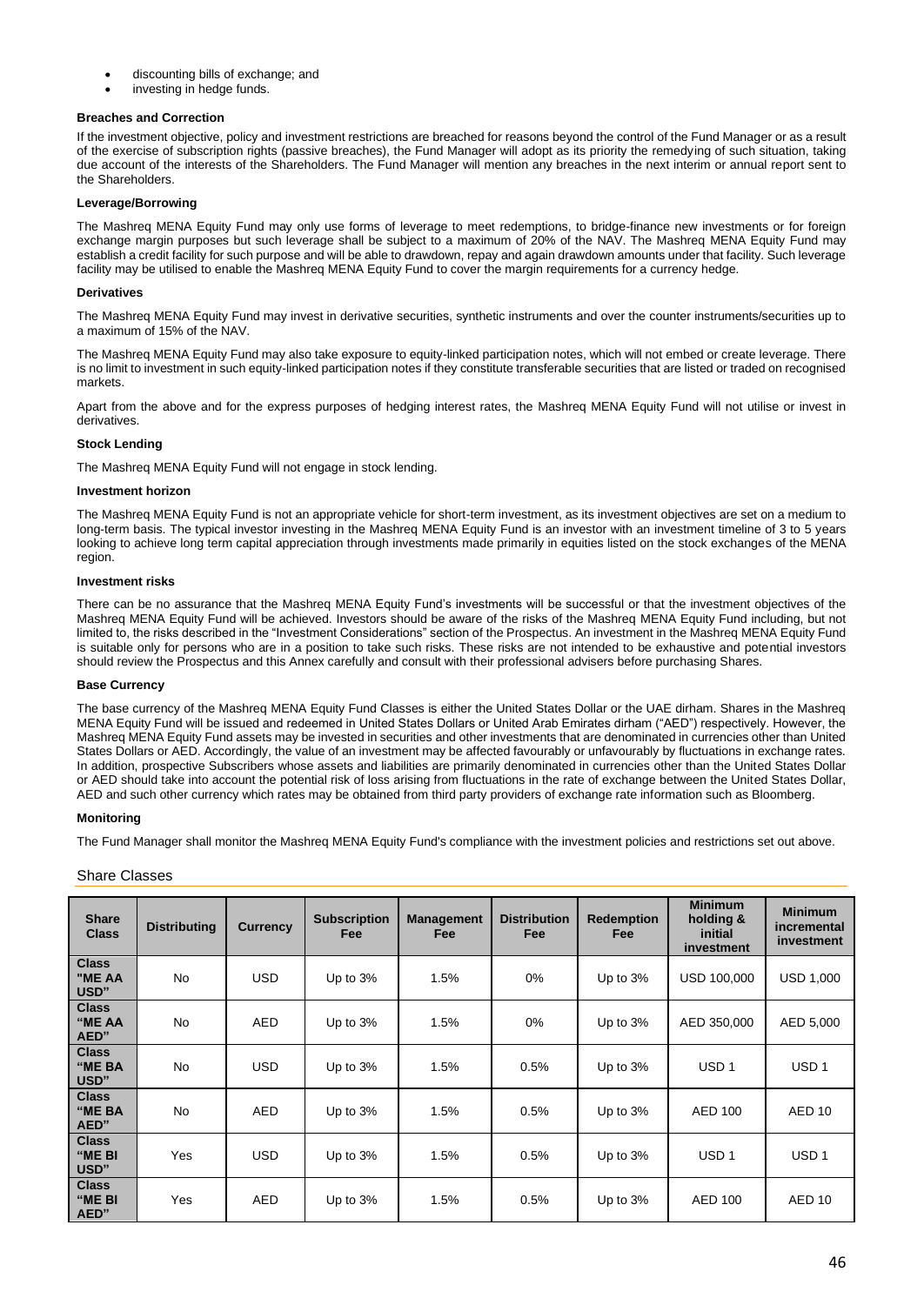| <b>Class</b><br>"ME CA<br>USD" | No | USD        | Up to 2% | 0.70% | 0% | 0% | USD <sub>1</sub> | USD <sub>1</sub> |
|--------------------------------|----|------------|----------|-------|----|----|------------------|------------------|
| <b>Class</b><br>"ME CA<br>AED" | No | <b>AED</b> | Up to 2% | 0.70% | 0% | 0% | <b>AED 100</b>   | AED 10           |

## Fees

## **Subscription Fee**

A subscription fee of up to 3% in respect of Class "ME AA USD" Shares, Class "ME AA AED" Shares, Class "ME BA USD" Shares, Class "ME BA AED" Shares, Class "ME BI USD" Shares, Class "ME BI AED" Shares and up to 2% in respect of Class "ME CA USD" Shares and Class "ME CA AED" Shares of the amount subscribed for will be paid to the Fund Manager from each subscription to the Mashreq MENA Equity Fund. The Fund Manager may waive a portion of such fee or decide to transfer part or all of such fee to the relevant distributor, in its discretion.

#### **Management Fee**

The Fund Manager will receive a management fee from the Mashreq MENA Equity Fund, payable out of assets attributable to the Mashreq MENA Equity Fund of:

- a) 1.5% per annum of the NAV per Class in respect of the Class "ME AA USD" Shares;
- b) 1.5% per annum of the NAV per Class in respect of the Class "ME AA AED" Shares;
- c) 1.5% per annum of the NAV per Class of the Class "ME BA USD" Shares;
- d) 1.5% per annum of the NAV per Class of the Class "ME BA AED" Shares;
- e) 1.5% per annum of the NAV per Class of the Class "ME BI USD" Shares;
- f) 1.5% per annum of the NAV per Class of the Class "ME BI AED" Shares;
- g) 0.70% per annum of the NAV per Class of the Class "ME CA USD" Shares; and
- h) 0.70% per annum of the NAV per Class of the Class "ME CA AED" Shares.

(calculated before payment of accrued Fees) to be calculated and accrued as at each Valuation Date and payable quarterly on the first day of each calendar quarter commencing on the Initial Closing Date.

## **Administration and Registrar and Transfer Agent Fee**

The Fund Administrator, Registrar and Transfer Agent will receive from the assets attributable to the Mashreq MENA Equity Fund an administration fee calculated in accordance with the provisions of section "Fees and Charges" of the Prospectus.

#### **Custodian Fee**

The Custodian will receive from the assets attributable to the Mashreq MENA Equity Fund a fee for providing custody services calculated in accordance with the provisions of section "Fees and Charges" of the Prospectus.

#### **Oversight Committee Fee**

The Oversight Committee will receive from the Mashreq MENA Equity Fund an oversight fee calculated in accordance with the provisions of section "Fees and Charges" of the Prospectus**.** 

#### **Performance Fee**

The Performance Fee in respect of each Class (equal to 15% of appreciation in the NAV above the Hurdle High Water Mark ("**HWM**")) is calculated on each Valuation Day but finally determined and payable as of the end of each Calculation Period, which shall run each year from 1 January (except for the first year in respect of which the Calculation Period shall start on the Initial Issue Date for each Class) until:

- 1. the relevant financial year end;
- 2. the Redemption Date with respect to Shares redeemed before the financial year end; or
- 3. the date of final liquidation of the assets of the Sub Fund,

and the Hurdle Rate of return (equal to 10%) shall be pro-rated (on the basis of the fraction having as numerator the number of days elapsed and as denominator 365) in respect of any such shorter Calculation Period.

If an Investor subscribes for Shares at a time when the NAV per Share is higher or lower than the Hurdle HWM, certain adjustments will be made to reduce inequities that could otherwise result to the investor or to the Fund Manager.

## **Redemption Fee**

A redemption fee of up to 3% of the Redemption Price can be charged to Shareholders requesting the redemption of part or all of their Shares in the Mashreq MENA Equity Fund when the Redemption Date occurs within three months from the Subscription Date for these Shares and 2% of the Redemption Price when the Redemption Date occurs between three and six months from the Subscription Date for these Shares; and 1% of the Redemption Price when the Redemption Date occurs between six and twelve months from the Subscription Date for these Shares. The Fund Manager may waive part or all of such redemption fee or decide to transfer part or all of such redemption fee to the relevant distributor, in its discretion.

#### **Distribution Fee**

The Fund Manager will receive a distribution fee from the Mashreq MENA Equity Fund to cover distribution expenses, payable out of assets attributable to the Class "ME BA USD" Shares, Class "ME BA AED" Shares, Class "ME BI USD" Shares and Class "ME BI AED" Shares of 0.5% per annum of the Net Asset Value per Share Class in respect of the Class "ME BA USD" Shares, Class "ME BA AED" Shares, Class "ME BI USD" Shares and Class "ME BI AED" Shares.

The Fund Manager will not receive a distribution fee in respect of the Class "ME AA USD" Shares, Class "ME AA AED" Shares, Class "ME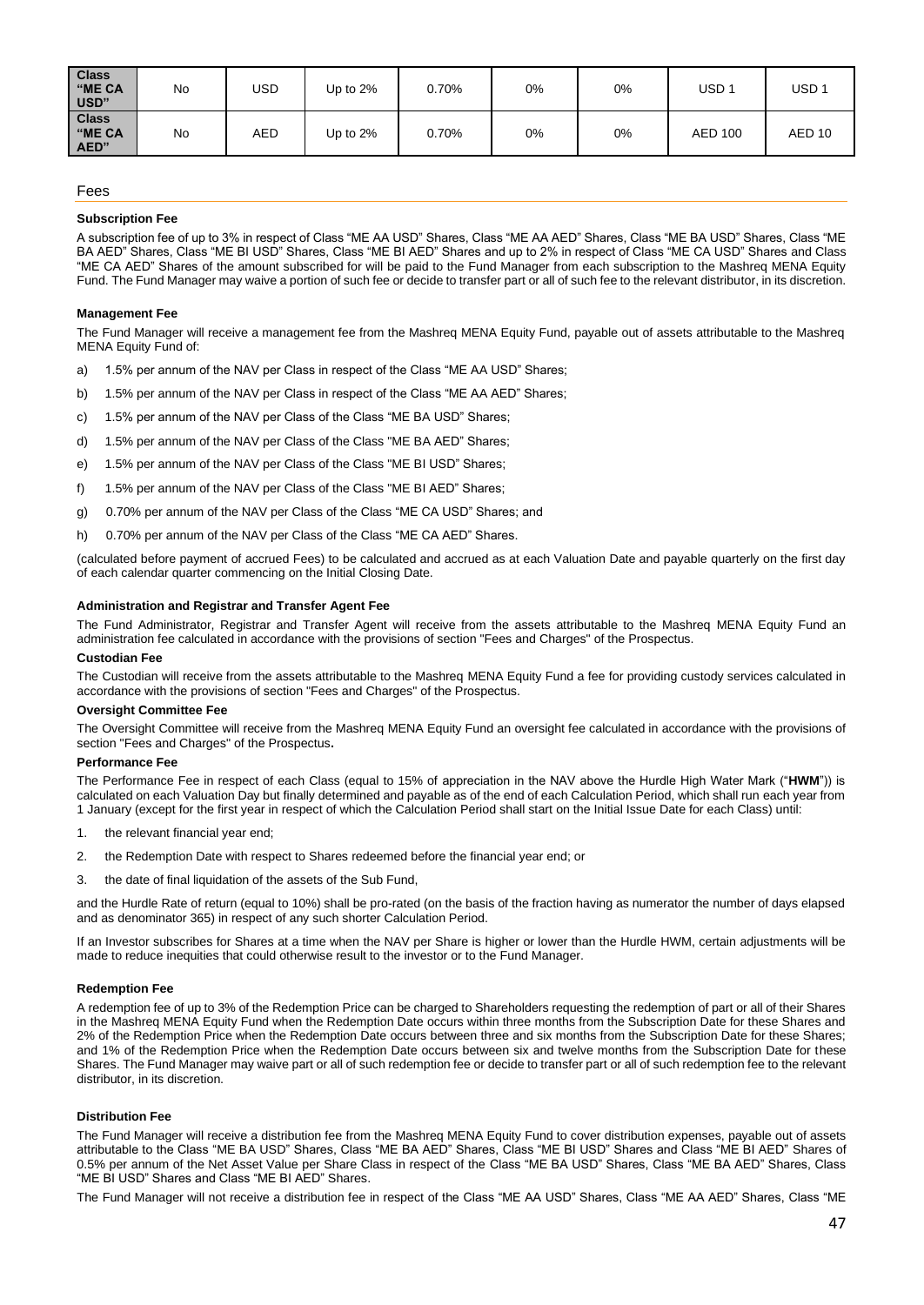#### **Sub-Fund Formation Expenses**

The Sub-fund formation expenses are estimated at USD 20,000 and will be amortised over a period of five years in accordance with IFRS.

#### **Adjustments**

If Shares are subscribed for at a time when the NAV per Share is less than the Hurdle HWM, the Investor will be required to pay a Performance Fee with respect to any subsequent appreciation in the value of those Shares above the Hurdle HWM. With respect to any appreciation in the value of those Shares from the NAV per Share at the date of subscription up to the Hurdle HWM, the Performance Fee will be charged at the end of each year by redeeming at the prevailing NAV per Share such number of the investor's Shares as have an aggregate NAV (after accrual for any Performance Fee) equal to the percentage specified as the Performance Fee of any such appreciation (a "**Performance Fee Redemption**"). The aggregate NAV of the Shares so redeemed will be paid to the Fund Manager as a Performance Fee. The technique of Performance Fee Redemptions is employed to ensure that in each Class of the Mashreq MENA Equity Fund a uniform NAV per Share is maintained. As regards the Investor's remaining Shares, any appreciation in the NAV per Share of those Shares above the Hurdle HWM will be charged a Performance Fee in the normal manner described above.

If Shares are subscribed for at a time when the NAV per Share is greater than the Hurdle HWM, the investor will be required to pay an additional amount in excess of the then current NAV per Share equal to the percentage specified as the relevant Performance Fee of the difference between the then current NAV per Share (before accrual for the Performance Fee) and the Hurdle HWM (an "**Equalisation Credit"**)**.**  At the date of subscription the Equalisation Credit will equal the Performance Fee per Share accrued with respect to the other Shares of such Class (the "**Maximum Equalisation Credit"**).

The Equalisation Credit is payable to account for the fact that the NAV per Share has been reduced to reflect an accrued Performance Fee to be borne by existing Investor's holding Shares of the relevant Class and serves as a credit against Performance Fees that might otherwise be payable by the Fund, but that should not, in equity, be charged against the Investor making the subscription because, as to such Shares, no favourable performance has yet occurred. The Equalisation Credit ensures that all Investors of the relevant Class have the same amount of capital at risk per Share.

The additional amount invested as the Equalisation Credit will be at risk in the Fund and will therefore appreciate or depreciate based on the performance of the Shares subsequent to the issue of the relevant Shares but will never exceed the Maximum Equalisation Credit. In the event of a decline as at any Valuation Day in the NAV per Share, the Equalisation Credit will also be reduced by an amount equal to the percentage specified in the Performance Fee of the difference between the NAV per Share (before accrual for the Performance Fee) at the date of issue and as at that Valuation Day. Any subsequent appreciation in the NAV per Share will result in the recapture of any reduction in the Equalisation Credit but only to the extent of the previously reduced Equalisation Credit up to the Maximum Equalisation Credit.

At the end of each year, if the NAV per Share of the relevant Class (before accrual for the Performance Fee) exceeds the prior Hurdle HWM for that class and series, that portion of the Equalisation Credit equal to the percentage specified in the Performance Fee of the excess, multiplied by the number of Shares subscribed for by the Investor, will be applied to subscribe for additional Shares of the same Class for such Shareholder. Additional Shares will continue to be so subscribed for at the end of each Calculation Period until the Equalisation Credit, as it may have appreciated or depreciated in the Mashreq MENA Equity Fund after the original subscription for Shares was made, has been fully applied. If such Investor redeems his Shares before the Equalisation Credit has been fully applied, such Investor will receive additional redemption proceeds equal to the Equalisation Credit then remaining multiplied by a fraction, the numerator of which is the number of Shares of the relevant Class being redeemed and the denominator of which is the number of Shares of the relevant Class held by the Investor immediately prior to the redemption in respect of which an Equalisation Credit was paid on subscription.

The Director may make such further regulations concerning share issue and redemption as it shall from time to time deem necessary for an equitable treatment of Participating Shareholders as to any performance, incentive or similar fees due from the Fund.

It should be noted that the Management Fees and Performance Fees are based in part upon unrealised gains (as well as unrealised losses) and that such unrealised gains and/or losses may never be realised.

On termination of the Fund Management Agreement, the Fund Manager shall be entitled to receive all fees and other moneys accrued but not yet paid on a pro rata basis up to the date of such termination as provided in the Fund Management Agreement and shall repay on a prorata basis fees and other moneys paid to it in respect of any period after the date of such termination.

#### Valuation

#### **Valuation Date**

The Valuation Dates for the Mashreq MENA Equity Fund will be the close of business (UAE time) at each Business Day.

#### **Subscription**

#### **Minimum Initial Fund Size**

The minimum initial size for the Mashreq MENA Equity Fund will be USD 1,000,000.

#### **Minimum Initial and Subsequent Subscription Amount**

The minimum initial subscription and holding amount in the Mashreq MENA Equity Fund for each investor is USD 100,000 in respect of the Class "ME AA USD" Shares and is AED 350,000 in respect of the Class "ME AA AED" Shares. Additional subscriptions may be made in increments of USD 1,000 in respect of the Class "ME AA USD" Shares and of AED 5,000 in respect of the Class "ME AA AED" Shares.

The minimum initial subscription and holding amount in the Mashreq MENA Equity Fund for each investor is USD 1.00 in respect of the Class "ME BA USD" Shares, Class "ME BI USD" Shares and Class "ME CA USD" Shares and AED 100 in respect of Class "ME BA AED" Shares, Class "ME BI AED" Shares and Class "ME CA AED" Shares. Additional subscriptions may be made in increments of USD 1.00 in respect of the Class "ME BA USD" Shares, Class "ME BI USD" Shares and Class "ME CA USD" Shares and AED 10 in respect of the Class "ME BA AED" Shares, Class "ME BI AED" Shares and Class "ME CA AED" Shares.

#### **Issue of Shares**

The Fund will issue Class "ME AA USD" Shares for the Mashreq MENA Equity Fund to existing and new investors effective as of each Issue Date in accordance with the provisions set out below. Up to 100,000,000 Class "ME AA USD" Shares have been made available for issue.

The Fund will issue Class "ME AA AED" Shares for the Mashreq MENA Equity Fund to existing and new investors effective as of each Issue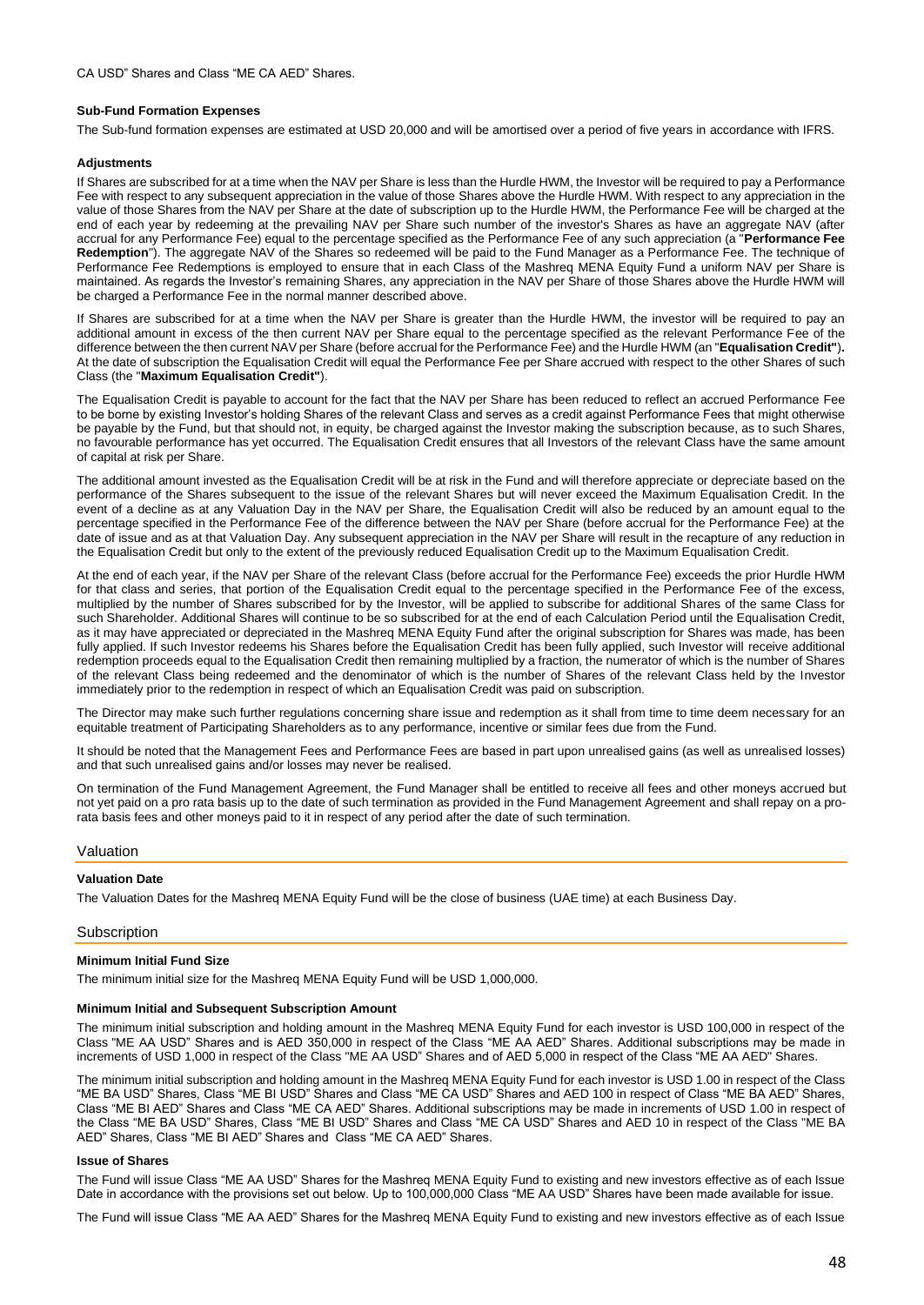Date in accordance with the provisions set out below. Up to 100,000,000 Class "ME AA AED" Shares have been made available for issue

The Fund will issue Class "ME BA USD" Shares and Class "ME BI USD" Shares for the Mashreq MENA Equity Fund to existing and new investors effective as of each Issue Date in accordance with the provisions set out below. Up to 50,000,000 Class "ME BA USD" Shares and up to 50,000,000 Class "ME BI USD" Shares have been made initially available for issue.

The Fund will issue Class "ME BA AED" Shares and Class "ME BI AED" Shares for the Mashreq MENA Equity Fund to existing and new investors effective as of each Issue Date in accordance with the provisions set out below. Up to 50,000,000 Class "ME BA AED" Shares and up to 50,000,000 Class "ME BI AED" Shares have been made initially available for issue as of such date as will be communicated by the Fund Manager to the prospective investors.

The Fund will issue Class "ME CA USD" Shares and Class "ME CA AED" Shares for the Mashreq MENA Equity Fund to existing and new investors effective as of each Issue Date in accordance with the provisions set out below. Class "ME CA USD" Shares and Class "ME CA AED" Shares are only available for subscription by insurance and takaful investors. The Fund Manager may in its discretion waive this requirement for particular subscriptions. Up to 100,000,000 Class "ME CA USD" Shares and up to 100,000,000 Class "ME CA AED" Shares have been made available for issue.

The Issue Date for Shares issued in respect of the Mashreq MENA Equity Fund shall be the Business Day following the relevant Initial Closing Date and thereafter the Business Day following each Subscription Date.

## **Initial Offer Period**

The Initial Offer Period for the each of the Classes will be communicated by the Fund Manager to the prospective Subscribers.

#### **Subscriptions**

The Fund Manager may alter the minimum initial subscription, holding amount or additional subscription thresholds in relation to the Mashreq MENA Equity Fund in its absolute discretion without the conflict of applicable rules pertain to the minimum subscription.

Subscriptions are used to purchase the largest number of Shares of the relevant Class in the Mashreq MENA Equity Fund possible after deduction of charges (see below). Fractional Shares are issued up to four decimal places.

During the Initial Offer Period, Class "ME AA USD" Shares, Class "ME AA AED" Shares, Class ME BA USD" Shares, Class "ME BA AED" Shares, Class "ME BI USD" Shares, Class "ME BI AED" Shares, Class "ME CA USD" Shares and Class "ME CA AED" Shares in the Mashreq MENA Equity Fund will be issued at a Subscription Price of USD 10 and AED 10 per Share (plus the subscription fee) respectively.

After the relevant Initial Offer Period, the Mashreq MENA Equity Fund Shares are offered on a continuous basis on each Subscription Date at the applicable Subscription Price, i.e. the NAV per Share applicable on the Subscription Date plus the applicable subscription fee.

## **Subscription Date**

The Subscription Date for the Mashreq MENA Equity Fund will be each Business Day.

#### **Subscription Procedure**

Applicants who wish to subscribe for Shares in the Mashreq MENA Equity Fund must send the subscription agreement to the Fund Manager. For the purpose of the prior notice requirements set out below, all applications for subscriptions shall be deemed to be received at the time they are received by the Fund Manager.

#### **Prior Notice for Subscriptions**

No application for subscription will be accepted unless the subscription agreement and payment of the full Subscription Price in immediately available funds (as detailed below) are received at least two Business Days prior to the desired Subscription Date. Applications for subscriptions received after such deadline will be dealt with on the next Subscription Date after the desired Subscription Date. The Fund Manager may in its discretion waive this requirement.

#### **Payment of Subscription Price**

The full Subscription Price (including any applicable subscription fee) must be received in immediately available funds by the Custodian or its agent at least two Business Days prior to the desired Subscription Date. Applications for subscriptions for which funds are received after such deadline will be dealt with on the next Subscription Date after the desired Subscription Date. The Fund Manager may in its discretion waive this requirement.

#### Redemption

#### **Redemption Date**

The Redemption Date for the Mashreq MENA Equity Fund will be each Business Day.

#### **Redemptions**

Each Shareholder may apply for the redemption of all or part of his Shares or of a fixed United States Dollar amount as of each Redemption Date at the applicable Redemption Price (which is the NAV per Share applicable on the Redemption Date less any Redemption Costs and Expenses and less the Dilution Levy where applied), subject to a minimum redemption amount of USD 50 and AED 100 respectively depending on the relevant Share Class' currency. If the value of a Shareholder's holding on the relevant Redemption Date is less than the fixed USD or AED amount which the Shareholder has applied to redeem or if, following the requested redemption a Shareholder will hold Shares in the Mashreq MENA Equity Fund worth less than the minimum holding, the Shareholder will be deemed to have requested the redemption of all his Shares.

#### **Prior Notice Requirement for Redemptions**

No Redemption Request will be accepted unless the application is received at least two Business Days prior to the desired Redemption Date. Redemption Requests received after such deadline will be dealt with on the next Redemption Date after the desired Redemption Date. The Fund Manager may in its discretion waive this requirement.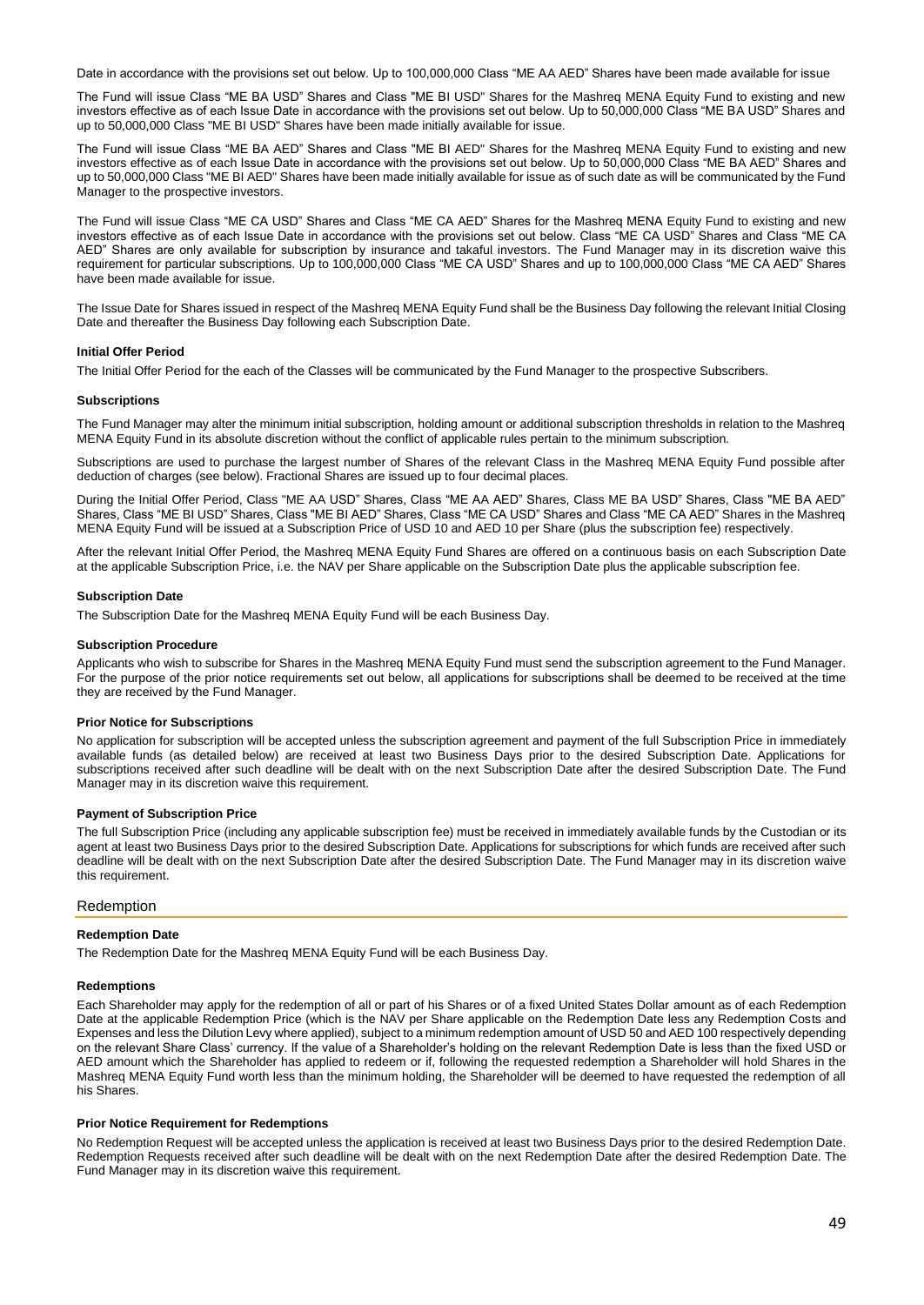# **Payment of Redemption Proceeds**

Redemption proceeds, net of any applicable Dilution Levy, will be paid in United States Dollars (USD) or United Arab Emirates Dirhams (AED) as applicable, as soon as reasonably practicable and normally within five Business Days after the Redemption Date. Redemption proceeds will only be paid in favour of the relevant Shareholder and will be paid by electronic transfer (net of the electronic transfer fee) to the account instructed by that Shareholder.

Whilst the Mashreq MENA Equity Fund intends to make all redemptions in cash, if requested by a Shareholder, redemptions may be made in kind (in specie) at the discretion of the Fund Manager. In order to satisfy payment of the redemption proceeds to such Shareholder in kind, the Fund Manager will allocate to the Shareholder assets of the Mashreq MENA Equity Fund equal to the value of the Shares to be redeemed. The nature and type of assets to be transferred in such case shall be determined on a fair and reasonable basis and without prejudicing the interests of the other Shareholders in the Mashreq MENA Equity Fund. The valuation used shall be confirmed by a special report of the Registered Auditor. The costs of any such redemptions in kind shall be borne by the redeeming Shareholder.

#### **Transaction Charges and Redemption Costs and Expenses.**

If the Mashreq MENA Equity Fund incurs any costs, expenses or losses in respect of any redemption of Shares, including any profit paid or payable or any loss, premium, penalty or expense that may be incurred in liquidating or employing securities, deposits or financing to fund the redemption amount or Dilution Levy, these may be recovered from the redemption amount payable to the redeeming Shareholder.

## **Voting Rights**

Class "ME AA USD" Shares, Class "ME AA AED" Shares, Class "ME BA USD" Shares, Class "ME BA AED" Shares, Class "ME BI USD" Shares, Class "ME BI AED" Shares, Class "ME CA USD" Shares and Class "ME CA AED" Shares shall not confer any voting rights on a Shareholder, provided however that a Shareholder shall be permitted to vote in those circumstances specifically stated in the Articles of Association or otherwise in accordance with the Law, the CIR and the Rules. This includes the right to vote on any matters (or amendments) which would affect the rights or entitlements of a Shareholder, such as a fundamental change requiring a Special Resolution or a materially significant change requiring an Ordinary Resolution.

## **Distribution**

Class "ME AA USD" Shares, Class "ME AA AED" Shares, Class "ME BA USD" Shares, Class "ME BA AED" Shares, Class "ME BI USD" Shares, Class "ME BI AED" Shares, Class "ME CA USD" Shares and Class "ME CA AED" Shares will each develop a distinct NAV per Share. The Director intends to declare distributions in respect of the Class "ME BI USD" Shares and Class "ME BI AED" Shares. The Fund Manager in its capacity as Director of the Company shall at its discretion decide the amount of any distributions to be made. Any such distribution can, at the discretion of the Fund Manager, be made out of all sources (without being exhaustive, profit, realized or unrealized gains, whether or not net of realized or unrealized losses, any dividends or distributions received from the underlying securities, profit earned, any other cash receipts, capital and generally any surpluses) and will be paid to the Shareholders of record within 20 Business Days for the preceding quarter. Upon the declaration of any distributions to the Shareholders of the relevant Share Classes of the "ME BI USD" Shares and the "ME BI AED" Shares, the NAV per Share of the relevant Share Class of the Mashreq MENA Equity Fund will be reduced by the amount of such distributions. Payment of the distributions will be made as indicated on a Shareholder's subscription application form, as amended from time to time, to the account indicated on the Shareholder Register. All Shareholders recorded in the register of the Registrar and Transfer Agent at the end of the Record Date (including the Record Date transactions) of each quarter shall be eligible for such distribution. Distributions will be paid out via bank transfer.

The Director does not currently intend to declare dividends or other distributions in respect of the Class "ME AA USD" Shares, Class "ME AA AED" Shares, Class "ME BA USD" Shares, Class "ME BA AED" Shares, Class "ME CA USD" Shares" or Class "ME CA AED" Shares but reserves the right to do so at any time in its discretion or if such distribution are necessary in light of prevailing market conditions. The declaration of any distributions will be made in accordance with the Law, the CIR and the Articles of Association.

Any distribution unclaimed after a period of twelve months from the date of declaration of such distribution will be automatically forfeited and will become the property of the Mashreq MENA Equity Fund.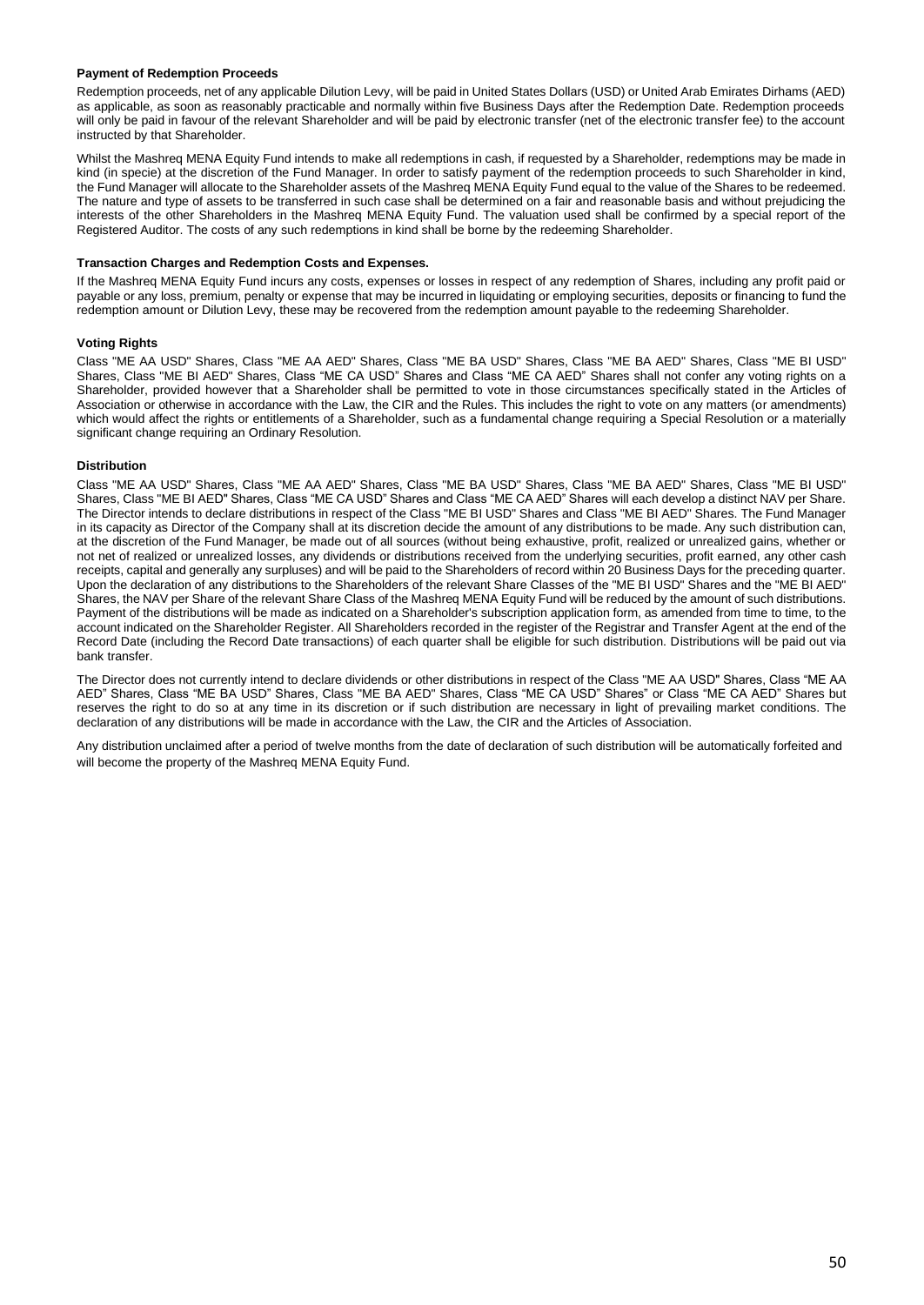<span id="page-50-0"></span>This Annex is valid only if accompanied by the currently valid Prospectus.

# Investment Objective and Benchmark

## **Investment Objective**

The Investment Objective of the Mashreq MENA Fixed Income Fund is to seek to current income primarily through investment in a portfolio of fixed and floating rate income securities. The "total return" sought by the Mashreq MENA Fixed Income Fund consists of income earned on the Mashreq MENA Fixed Income Fund's investments, plus capital appreciation, if any, which generally arises from stronger benchmark valuation, a draw to par on discounted securities or improving credit fundamentals.

## **Target markets**

The Mashreq MENA Fixed Income Fund will invest primarily in MENA markets and selectively outside MENA in other markets. Whether a particular security or investment instrument is considered to be from the MENA markets will be determined on the basis of the definitions ascribed by Bloomberg to "Country Risk" and "Headquarters".

# **Benchmark**

While the fund's return objective is total return, performance will be compared relative to the "JP Morgan Middle East Composite Index" ("MECI") as benchmark.

## Investment Process

## **Investment Process**

The Fund Manager has a well-defined investment process in place to analyse the economies of the target markets both at a macro and micro level. There are substantial opportunities in the target markets which offer:

- key geopolitical position;
- financial and political conducive environment;
- value opportunities and potentially high yields; and
- an opportunity for diversification of risk.

When selecting investments, the Fund Manager will utilise a blended top down and bottom-up approach. Company-specific analysis will be made in the context of a macroeconomic and political framework. In top down analysis, focus will be on such macroeconomic factors as inflation, interest rates, social trends and political climate and identify signs of positive fundamental change, based on economic, political and social factors. In bottom-up analysis, focus will be on company-specific variables, such as competitive industry dynamics, market leadership, proprietary products, services, and management expertise, financial characteristics, such as returns on sales and equity, debt/equity ratios, earnings and cash flow growth will also be considered in the Fund Manager's analytical framework. The Fund Manager will search for the most attractive opportunities within each credit class, analyse credit spreads on instruments and historical spread relationship and each instrument's structure and covenants.

Investment specific research will be combined with a fundamental analysis of sectorial and economic conditions. The Fund Manager will select instruments which match the Mashreq MENA Fixed Income Fund's investment objective and are likely to benefit from rating upgrades, credit spread tightening or increase in value due to corporate events. The Mashreq MENA Fixed Income Fund may also retain large cash balances from time to time, if the outlook for fixed income securities is believed to be negative. The objective is to provide a better risk/return profile compared to single investments with similar profile and actively attune portfolio exposure to market cycles and changing market environments. The Mashreq MENA Fixed Income Fund should be viewed as a medium risk Fund.

# Investment Policies and Restrictions

## **The Policy of Spreading Risk**

In making investments on behalf of the Mashreq MENA Fixed Income Fund, the Fund Manager shall adhere to the following guidelines and restrictions:

## **General**

- The Mashreq MENA Fixed Income Fund may invest in both listed and unlisted instruments.
- The Mashreq MENA Fixed Income Fund may invest in both secured and unsecured instruments at multiple levels of the capital structure.

## Asset Class and Instruments

- The Mashreq MENA Fixed Income Fund will invest on average at least 70% of its NAV in a diversified portfolio of fixed income securities.
- Up to 30% of the NAV may cumulatively be invested in cash, cash equivalent and derivative instruments.
- The Fund Manager may invest cash balances in US Dollars and/or other convertible currencies in fixed return securities including, but not limited to, fixed deposits, treasury notes, certificates of deposit, money market funds, and Islamic securities issued by institutions in the target markets subject to a maximum 30% of its NAV.
- The Mashreq MENA Fixed Income Fund may enter into repurchase and reverse-repurchase agreements with banks and other financial institutions deemed to be creditworthy by The Fund Manager. If the Mashreq MENA Fixed Income Fund enters into such an agreement with an affiliate of the Fund Manager, that agreement will be done on an arm's length basis. The combined value of both types of agreements (with the Fund Manager and with third parties) will not exceed 10% of the NAV.
- The Mashreq MENA Fixed Income Fund can also use derivatives to hedge interest risk associated with the investments of the Mashreq MENA Fixed Income Fund, where applicable.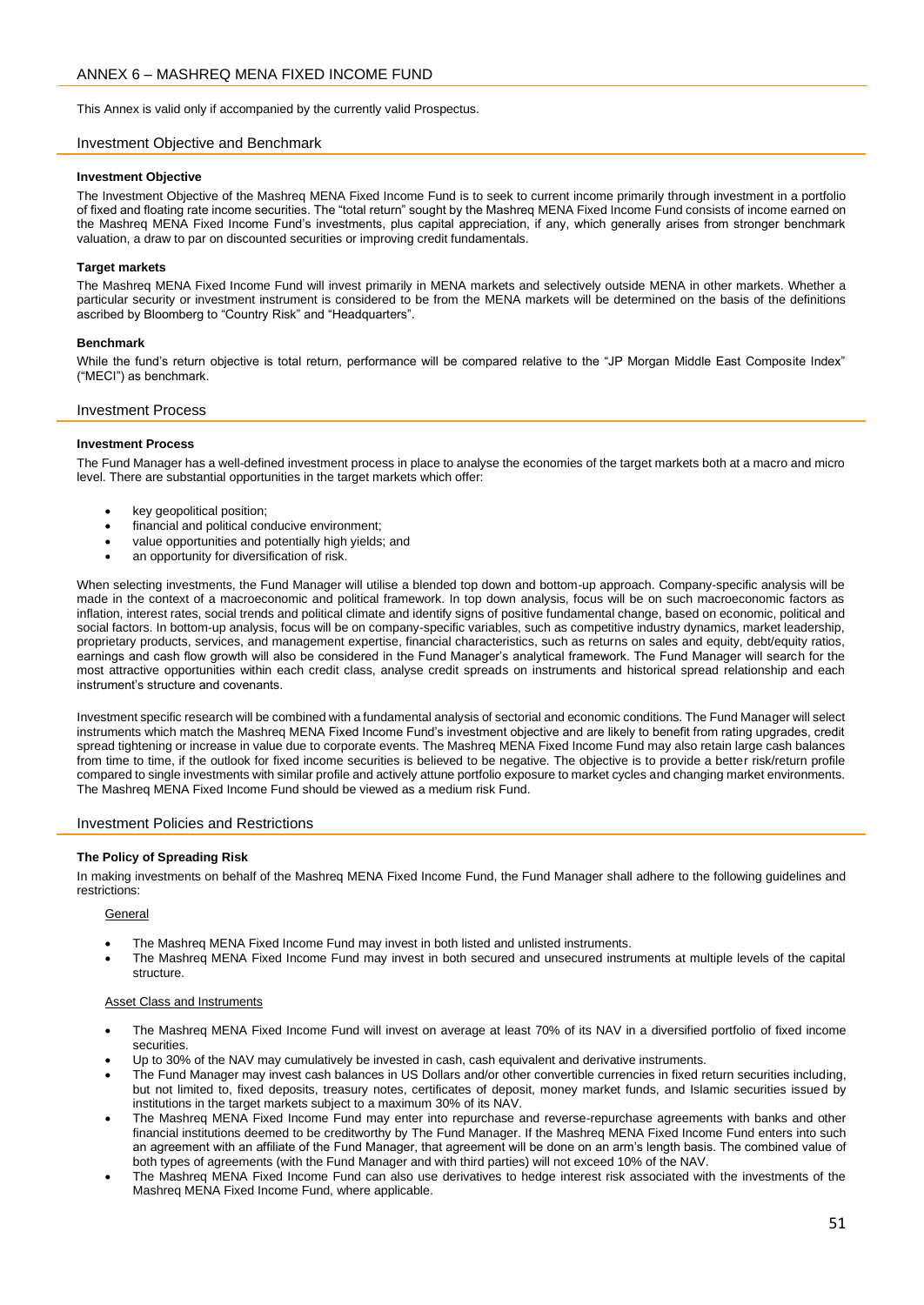## Ratings

- A minimum of 25% of the NAV must be invested in rated instruments with a rating of at least B- assigned by a globally recognised credit rating agency (Moody's, S&P or Fitch).
- Unrated instruments should be determined by The Fund Manager to be of at least comparable B- rating credit quality and investments in such instruments will on average not exceed 25% of the NAV.
- Investments made in fixed income securities which are either non-rated or rated below investment grade (BB+ to B-) will cumulatively not exceed 75% of the NAV.

## Diversification

- The Fund Manager may invest a maximum of 50% of the NAV in the fixed income securities originating from a single country in the target markets.
- The Fund Manager may invest a maximum of 10% of the NAV in the fixed income securities of a single issuer or not more than 20% of the NAV in the fixed income securities of a single group of connected parties.
- Investment in markets other than MENA is permitted on an opportunistic basis up to a maximum level of 20% of the NAV.
- The Mashreq MENA Fixed Income Fund may not invest more than 20% of the NAV in cash and cash equivalent assets.
- Sub-Managers
- The Fund Manager is authorised to employ the services of independent third party investment managers by investing the assets of the Mashreq MENA Fixed Income Fund in other collective investment schemes, subject to a maximum of 20% of the NAV, if it is determined to be in the best interest of the Shareholders and exposure to any single Fund (or group of connected funds) must not exceed 10% of the NAV.
- The Fund Manager is authorised to employ the services of independent third party investment managers, through segregated accounts, up to a maximum of 20% of the NAV, if it is determined to be in the best interest of the Shareholders.
- When appointing a sub-manager to manage part of the assets of the Mashreq MENA Fixed Income Fund, the Fund Manager will remain liable to the Shareholders for any acts or omissions of the sub-manager as if they were the acts or omissions of the Fund Manager.
- The sub-manager's fees will be paid by the Fund Manager out of the Management Fee charged by the Fund Manager.

## **Investment restrictions**

The Fund Manager may not conduct any of the following transactions for the account of the Mashreq MENA Fixed Income Fund:

- granting loans and extending financings;
- granting collateral and issuing guarantees;
- underwriting the issuance of securities;
- trading in real estate:
- discounting bills of exchange; and
- investing in hedge funds.

## **Breaches and Correction**

If the investment objective, policy and investment restrictions are breached for reasons beyond the control of the Fund Manager or as a result of the exercise of subscription rights (passive breaches), the Fund Manager will adopt as its priority the remedying of such situation, taking due account of the interests of the Shareholders. The Fund Manager will mention any breaches in the next interim or annual report sent to the Shareholders.

## **Leverage/Borrowing**

The Mashreq MENA Fixed Income Fund may only use forms of leverage to meet redemptions, to bridge-finance new investments or for foreign exchange margin purposes but such leverage shall be subject to a maximum of 20% of the Net Asset Value. The Mashreq MENA Fixed Income Fund may establish a credit facility for such purpose and will be able to drawdown, repay and again drawdown amounts under that facility. Such leverage facility may be utilised to enable the Mashreq MENA Fixed Income Fund to cover the margin requirements for a currency hedge.

## **Derivatives**

The Mashreq MENA Fixed Income Fund may enter into repurchase and reverse-repurchase agreements, the value of which will not exceed 10% of the NAV.

The Mashreq MENA Fixed Income Fund can also use derivatives, primarily to hedge interest risks associated with the investments of the Mashreq MENA Fixed Income Fund, where applicable.

## **Stock Lending**

The Mashreq MENA Fixed Income Fund will not engage in stock lending.

# **Investment horizon**

The Mashreq MENA Fixed Income Fund is not an appropriate vehicle for short-term investment, as its investment objectives are set on a medium to long-term basis. The typical investor investing in the Mashreq MENA Fixed Income Fund is an investor with an investment timeline of 3 to 5 years looking to achieve long term capital appreciation through investments made primarily in a portfolio of fixed and floating rate income securities of the MENA region.

## **Investment risks**

There can be no assurance that the Mashreq MENA Fixed Income Fund's investments will be successful or that the investment objectives of the Mashreq MENA Fixed Income Fund will be achieved. Investors should be aware of the risks of the Mashreq MENA Fixed Income Fund including, but not limited to, the risks described in the "Investment Considerations" section of the Prospectus. An investment in the Mashreq MENA Fixed Income Fund is suitable only for persons who are in a position to take such risks. These risks are not intended to be exhaustive and potential investors should review the Prospectus and this Annex carefully and consult with their professional advisers before purchasing Shares.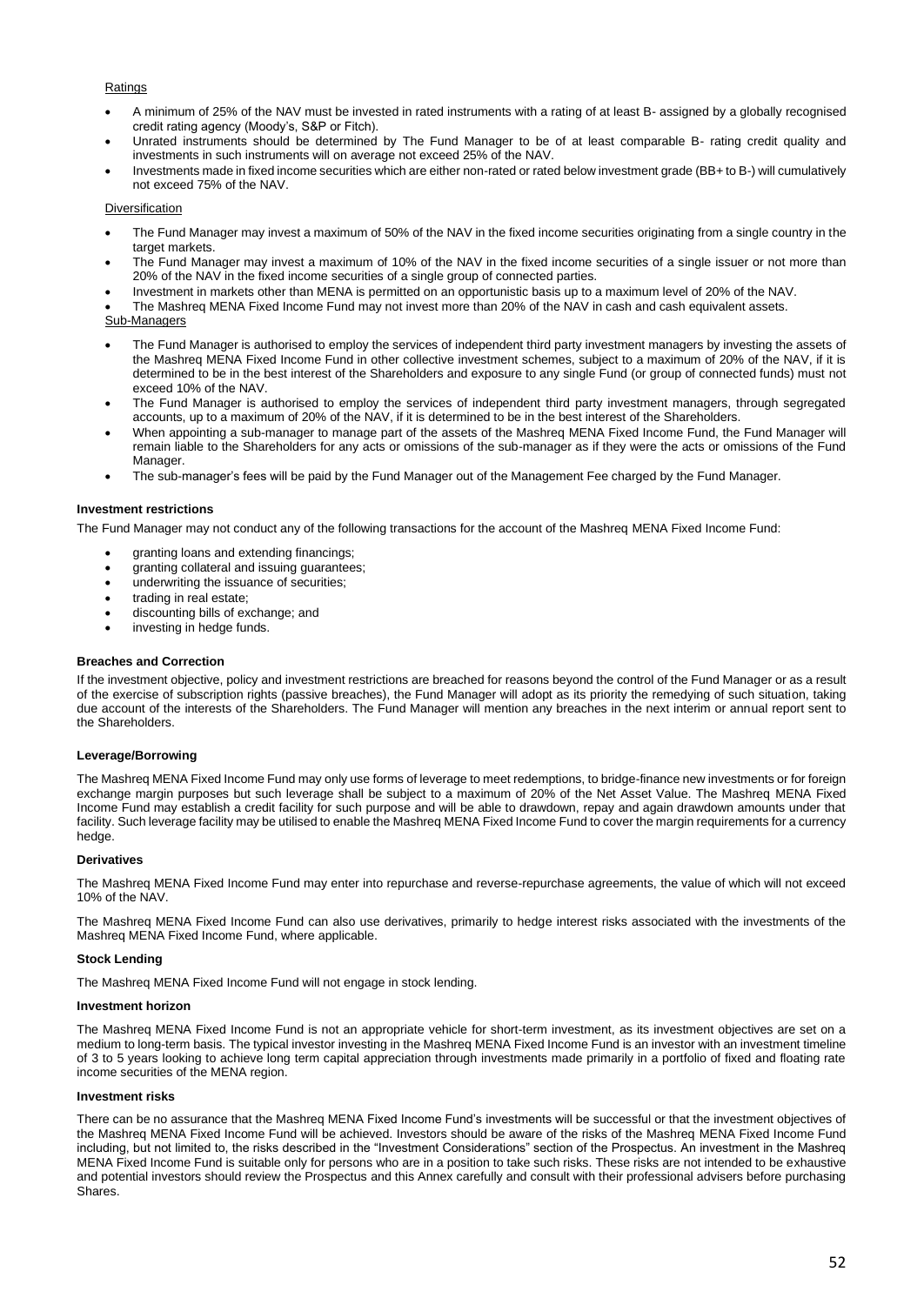# **Base Currency**

The base currency of the Mashreq MENA Fixed Income Fund Classes is either the United States Dollar or the United Arab Emirates dirham ("AED"). Shares in the Mashreq MENA Fixed Income Fund will be issued and redeemed in United States Dollars or AED respectively. However, the Mashreq MENA Fixed Income Fund assets may be invested in securities and other investments that are denominated in currencies other than United States Dollars or AED. Accordingly, the value of an investment may be affected favourably or unfavourably by fluctuations in exchange rates. In addition, prospective Subscribers whose assets and liabilities are primarily denominated in currencies other than the United States Dollar or AED should take into account the potential risk of loss arising from fluctuations in the rate of exchange between the United States Dollar, AED and such other currency which rates may be obtained from third party providers of exchange rate information such as Bloomberg.

## **Monitoring**

The Fund Manager shall monitor the Mashreq MENA Fixed Income Fund's compliance with the investment policies and restrictions set out above.

# Share Classes

| <b>Share</b><br><b>Class</b>    | <b>Distributing</b> | <b>Currency</b> | <b>Subscription</b><br>Fee | <b>Management</b><br>Fee | <b>Distribution</b><br>Fee | <b>Redemption</b><br>Fee | <b>Minimum</b><br>holding &<br>initial<br>investment | <b>Minimum</b><br>incremental<br>investment |
|---------------------------------|---------------------|-----------------|----------------------------|--------------------------|----------------------------|--------------------------|------------------------------------------------------|---------------------------------------------|
| <b>Class</b><br>"MFI AA<br>USD" | <b>No</b>           | <b>USD</b>      | Up to 3%                   | 0.85%                    | $0\%$                      | Up to 3%                 | USD 100,000                                          | <b>USD 1,000</b>                            |
| <b>Class</b><br>"MFI AA<br>AED" | <b>No</b>           | <b>AED</b>      | Up to 3%                   | 0.85%                    | 0%                         | Up to 3%                 | AED 350,000                                          | AED 5,000                                   |
| <b>Class</b><br>"MFI BA<br>USD" | <b>No</b>           | <b>USD</b>      | Up to $3%$                 | $1\%$                    | 0.5%                       | Up to $3%$               | USD <sub>1</sub>                                     | USD <sub>1</sub>                            |
| <b>Class</b><br>"MFI BA<br>AED" | <b>No</b>           | <b>AED</b>      | Up to 3%                   | $1\%$                    | 0.5%                       | Up to 3%                 | <b>AED 100</b>                                       | AED <sub>10</sub>                           |
| <b>Class</b><br>"MFI BI<br>USD" | Yes                 | <b>USD</b>      | Up to 3%                   | 1%                       | 0.5%                       | Up to $3%$               | USD <sub>1</sub>                                     | USD <sub>1</sub>                            |
| <b>Class</b><br>"MFI BI<br>AED" | Yes                 | <b>AED</b>      | Up to 3%                   | 1%                       | 0.5%                       | Up to 3%                 | <b>AED 100</b>                                       | AED <sub>10</sub>                           |
| <b>Class</b><br>"MFI CA<br>USD" | <b>No</b>           | <b>USD</b>      | Up to 2%                   | 0.70%                    | 0%                         | 0%                       | USD <sub>1</sub>                                     | USD <sub>1</sub>                            |
| <b>Class</b><br>"MFI CA<br>AED" | No                  | <b>AED</b>      | Up to 2%                   | 0.70%                    | 0%                         | 0%                       | AED100                                               | AED <sub>10</sub>                           |

## Fees

## **Subscription Fee**

A subscription fee of up to 3% in respect of Class "MFI AA USD"" Shares, Class "MFI AA AED" Shares, Class "MFI BA USD" Shares, Class "MFI BA AED" Shares, Class "MFI BI USD" Shares and Class "MFI BI AED" Shares and up to 2% in respect of Class "MFI CA USD" Shares and Class "MFI CA AED" Shares of the amount subscribed for will be paid to the Fund Manager from each subscription to the Mashreq MENA Fixed Income Fund. The Fund Manager may waive a portion of such fee or decide to transfer part or all of such fee to the relevant distributor, in its discretion.

## **Management Fee**

The Fund Manager will receive a management fee from the Mashreq MENA Fixed Income Fund, payable out of assets attributable to the Mashreq MENA Fixed Income Fund of:

- a) 0.85% per annum of the Net Asset Value per Class in respect of the Class "MFI AA USD" Shares;
- b) 0.85% per annum of the Net Asset Value per Class in respect of the Class "MFI AA AED" Shares;
- c) 1% per annum of the Net Asset Value per Class of the Class "MFI BA USD" Shares;
- d) 1% per annum of the Net Asset Value per Class of the Class "MFI BA AED" Shares;
- e) 1% per annum of the Net Asset Value per Class of the Class "MFI BI USD" Shares;
- f) 1% per annum of the Net Asset Value per Class of the Class "MFI BI AED" Shares;
- g) 0.70% per annum of the Net Asset Value per Class of the Class "MFI CA USD" Shares; and
- h) 0.70% per annum of the Net Asset Value per Class of the Class "MFI CA AED" Shares,

(calculated before payment of accrued Fees) to be calculated and accrued as at each Valuation Date and payable quarterly in advance on the first day of each calendar quarter commencing on the Initial Closing Date.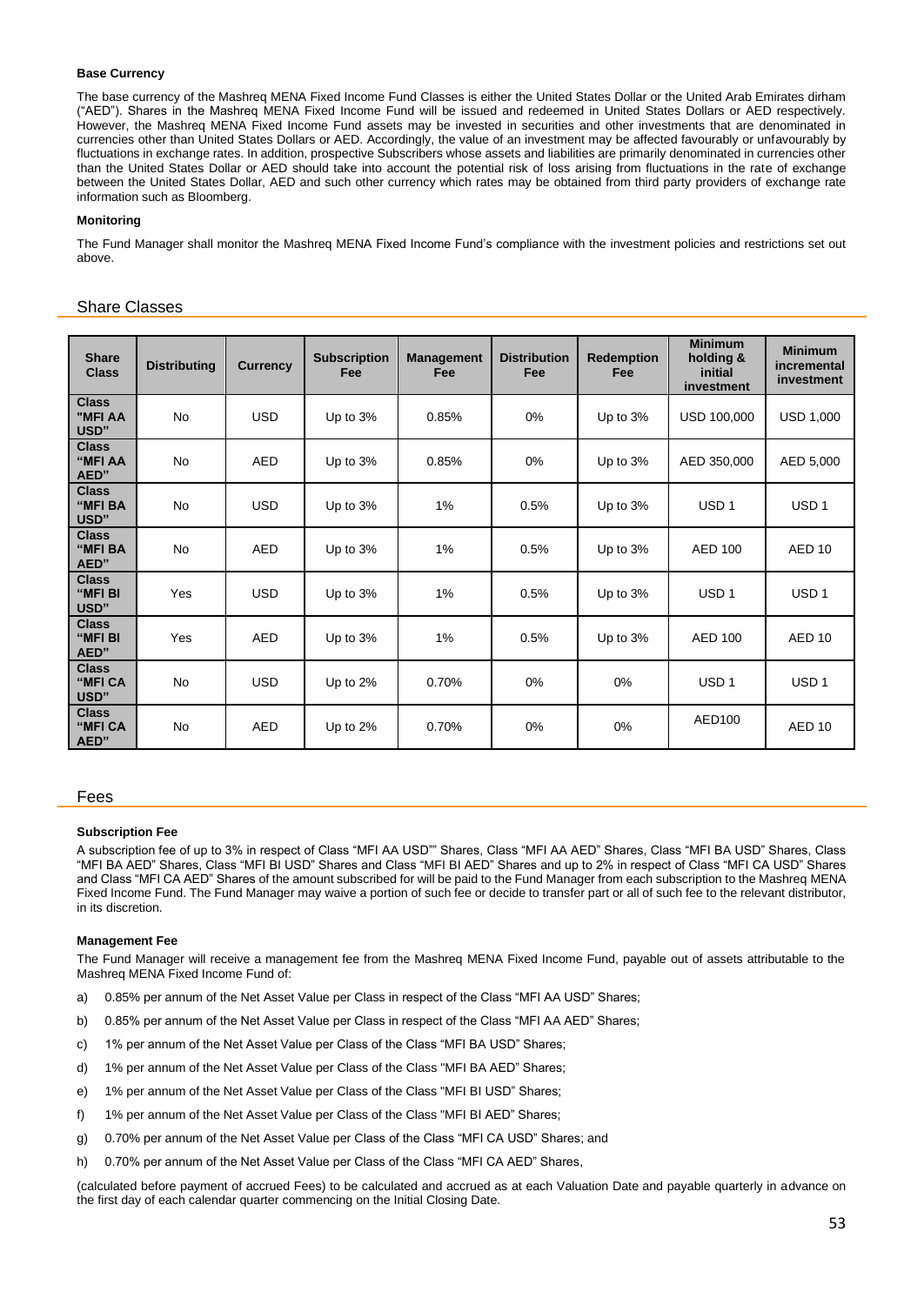## **Administration and Registrar and Transfer Agent Fee**

The Fund Administrator, Registrar and Transfer Agent will receive from the assets attributable to the Mashreq MENA Fixed Income Fund an administration fee calculated in accordance with the provisions of section "Fees and Charges" of the Prospectus.

## **Custodian Fee**

The Custodian will receive from the assets attributable to the Mashreq MENA Fixed Income Fund a fee for providing custody services calculated in accordance with the provisions of section "Fees and Charges" of the Prospectus.

## **Oversight Committee Fee**

The Oversight Committee will receive from the Mashreq MENA Fixed Income Fund an oversight fee calculated in accordance with the provisions of section "Fees and Charges" of the Prospectus**.** 

## **Performance Fee**

No performance fee will be payable in respect of the Mashreq MENA Fixed Income Fund.

#### **Redemption Fee**

A redemption fee of up to 3% of the Redemption Price can be charged to Shareholders requesting the redemption of part or all of their Shares in the Mashreq MENA Fixed Income Fund when the Redemption Date occurs within three months from the Subscription Date for these Shares; 2% of the Redemption Price when the Redemption Date occurs between three and six months from the Subscription Date for these Shares; and 1% of the Redemption Price when the Redemption Date occurs between six and twelve months from the Subscription Date for these Shares. There will be no redemption fee in respect of the Class "MFI CA USD" Shares and Class "MFI CA AED" Shares. The Fund Manager may waive part or all of such redemption fee or decide to transfer part or all of such redemption fee to the relevant distributor, in its discretion.

## **Distribution Fee**

The Fund Manager will receive a distribution fee from the Mashreq MENA Fixed Income Fund to cover distribution expenses, payable out of assets attributable to the Class "MFI BA USD" Shares, Class "MFI BA AED" Shares, Class "MFI BI USD" Shares and Class "MFI BI AED" Shares of 0.5% per annum of the Net Asset Value per Share Class in respect of the Class "MFI BA USD" Shares, Class "MFI BA AED" Shares, Class "MFI BI USD" Shares and Class "MFI BI AED" Shares.

The Fund Manager will not receive a distribution fee in respect of the Class "MFI AA USD" Shares, Class "MFI AA AED" Shares, Class "MFI CA USD" Shares and Class "MFI CA AED" Shares.

#### **Sub-Fund Formation Expenses**

The Sub-fund formation expenses are estimated at USD 20,000 and will be amortised over a period of five years in accordance with IFRS.

#### Valuation

## **Valuation Date**

The Valuation Dates for the Mashreq MENA Fixed Income Fund will be the close of business (UAE time) at each Business Day.

#### **Subscription**

#### **Minimum Initial Fund Size**

The minimum initial size for the Mashreq MENA Fixed Income Fund will be USD 1,000,000.

#### **Minimum Initial and Subsequent Subscription Amount**

The minimum initial subscription and holding amount in the Mashreq MENA Fixed Income Fund for each investor is USD 100,000 in respect of the Class "MFI AA USD" Shares and is AED 350,000 in respect of the Class "MFI AA AED" Shares. Additional subscriptions may be made in increments of USD 1,000 in respect of the Class "MFI AA USD" Shares and of AED 5,000 in respect of the Class "MFI AA AED" Shares.

The minimum initial subscription and holding amount in the Mashreq MENA Fixed Income Fund for each investor is USD 1.00 in respect of the Class "MFI BA USD" Shares, Class "MFI BI USD" Shares and Class "MFI CA USD" Shares.The minimum initial subscription and holding amount for each investor . in respect of the Class "MFI BA AED" Shares,Class "MFI BI AED" Shares and Class "MFI CA AED" Shares is AED 100.

Additional subscriptions may be made in increments of USD 1.00 in respect of the Class "MFI BA USD" Shares, Class "MFI BI USD" Shares and Class "MFI CA USD" Shares, and AED 10 in respect of the Class "MFI BA AED" Shares, Class "MFI BI AED" Shares and Class "MFI CA AED" Shares.

# **Issue of Shares**

The Fund will issue Class "MFI AA USD" Shares for the Mashreq MENA Fixed Income Fund to existing and new investors effective as of each Issue Date in accordance with the provisions set out below. Up to 100,000,000 Class "MFI AA USD" Shares have been made available for issue.

The Fund will issue Class "MFI AA AED" Shares for the Mashreq MENA Fixed Income Fund to existing and new investors effective as of each Issue Date in accordance with the provisions set out below. Up to 100,000,000 Class "MFI AA AED" Shares have been made available for issue

The Fund will issue Class "MFI BA USD" Shares and Class "MFI BI USD" Shares for the Mashreq MENA Fixed Income Fund to existing and new investors effective as of each Issue Date in accordance with the provisions set out below. Up to 50,000,000 Class "MFI BA USD" Shares and up to 50,000,000 Class "MFI BI USD" Shares have been made initially available for issue.

The Fund will issue Class "MFI BA AED" Shares and Class "MFI BI AED" Shares for the Mashreq MENA Fixed Income Fund to existing and new investors effective as of each Issue Date in accordance with the provisions set out below. Up to 50,000,000 Class "MFI BA AED" Shares and up to 50,000,000 Class "MFI BI AED" Shares have been made initially available for issue as of such date as will be communicated by the Fund Manager to the prospective investors.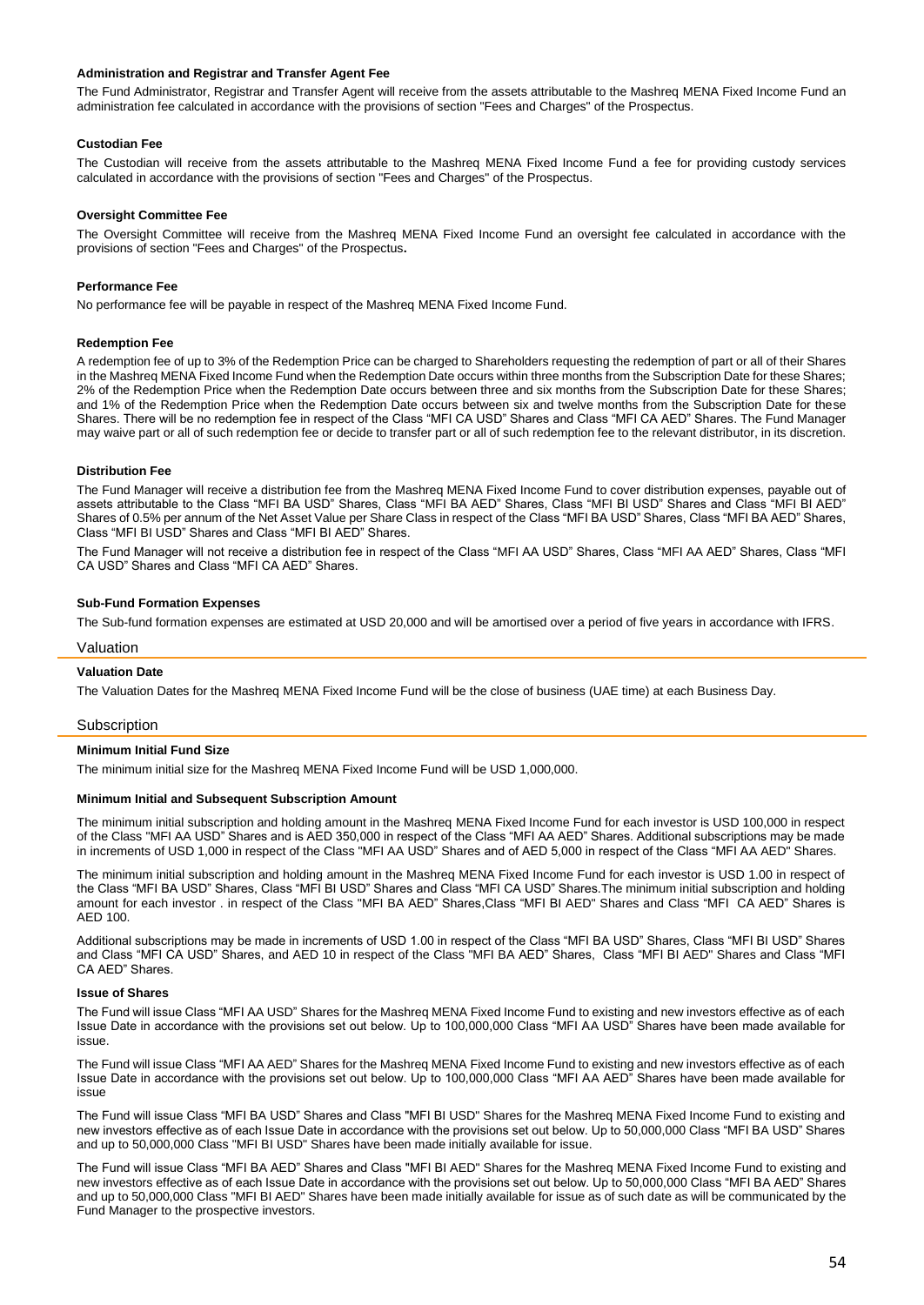The Fund will issue Class "MFI CA USD" Shares and Class "MFI CA AED" Shares for the Mashreq MENA Fixed Income Fund to existing and new investors effective as of each Issue Date in accordance with the provisions set out below. Class "MFI CA USD" Shares and Class "MFI CA AED" Shares are only available for subscription by insurance and takaful investors. The Fund Manager may in its discretion waive this requirement for particular subscriptions. Up to 100,000,000 Class "MFI CA USD" Shares have been made available for issue. Up to 100,000,000 Class "MFI CA AED" Shares will be made available for issue.

The Issue Date for Shares issued in respect of the Mashreq MENA Fixed Income Fund shall be the Business Day following the relevant Initial Closing Date and thereafter the Business Day following each Subscription Date.

## **Initial Offer Period**

The Initial Offer Period for the each of the Classes will be communicated by the Fund Manager to the prospective Subscribers.

#### **Subscriptions**

The Fund Manager may alter the minimum initial subscription, holding amount or additional subscription thresholds in relation to the Mashreq MENA Fixed Income Fund in its absolute discretion without the conflict of applicable rules pertain to the minimum subscription.

Subscriptions are used to purchase the largest number of Shares of the relevant Class in the Mashreq MENA Fixed Income Fund possible after deduction of charges (see below). Fractional Shares are issued up to four decimal places.

During the Initial Offer Period, Class "MFI AA USD" Shares, Class "MFI AA AED" Shares, Class "MFI BA USD" Shares, Class "MFI BA AED" Shares, Class "MFI BI USD" Shares, Class "MFI BI AED" Shares, Class "MFI CA USD" Shares and Class "MFI CA AED" Shares in the Mashreq MENA Fixed Income Fund will be issued at a Subscription Price of USD 10 and AED 10 per Share (plus the subscription fee) respectively.

After the relevant Initial Offer Period, the Mashreq MENA Fixed Income Fund Shares are offered on a continuous basis on each Subscription Date at the applicable Subscription Price, i.e. the Net Asset Value per Share applicable on the Subscription Date plus the applicable subscription fee.

#### **Subscription Date**

The Subscription Date for the Mashreq MENA Fixed Income Fund will be each Business Day.

#### **Subscription Procedure**

Applicants who wish to subscribe for Shares in the Mashreq MENA Fixed Income Fund must send the subscription agreement to the Fund Manager. For the purpose of the prior notice requirements set out below, all applications for subscriptions shall be deemed to be received at the time they are received by the Fund Manager.

## **Prior Notice for Subscriptions**

No application for subscription will be accepted unless the subscription agreement and payment of the full Subscription Price in immediately available funds (as detailed below) are received at least two Business Days prior to the desired Subscription Date. Applications for subscriptions received after such deadline will be dealt with on the next Subscription Date after the desired Subscription Date. The Fund Manager may in its discretion waive this requirement.

#### **Payment of Subscription Price**

The full Subscription Price (including any applicable subscription fee) must be received in immediately available funds by the Custodian or its agent at least two Business Days prior to the desired Subscription Date. Applications for subscriptions for which funds are received after such deadline will be dealt with on the next Subscription Date after the desired Subscription Date. The Fund Manager may in its discretion waive this requirement.

## Redemption

# **Redemption Date**

The Redemption Date for the Mashreq MENA Fixed Income Fund will be each Business Day.

#### **Redemptions**

Each Shareholder may apply for the redemption of all or part of his Shares or of a fixed United States Dollar amount as of each Redemption Date at the applicable Redemption Price (which is the Net Asset Value per Share applicable on the Redemption Date less any Redemption Costs and Expenses and less the Dilution Levy where applied), subject to a minimum redemption amount of USD 50 and AED 100 respectively depending on the relevant Share Class' currency. If the value of a Shareholder's holding on the relevant Redemption Date is less than the fixed USD or AED amount which the Shareholder has applied to redeem or if, following the requested redemption a Shareholder will hold Shares in the Mashreq MENA Fixed Income Fund worth less than the minimum holding, the Shareholder will be deemed to have requested the redemption of all his Shares.

## **Prior Notice Requirement for Redemptions**

No Redemption Request will be accepted unless the application is received at least two Business Days prior to the desired Redemption Date. Redemption Requests received after such deadline will be dealt with on the next Redemption Date after the desired Redemption Date. The Fund Manager may in its discretion waive this requirement.

## **Payment of Redemption Proceeds**

Redemption proceeds, net of any applicable Dilution Levy, will be paid in United States Dollars (USD) or United Arab Emirates Dirhams (AED) as applicable, as soon as reasonably practicable and normally within five Business Days after the Redemption Date. Redemption proceeds will only be paid in favour of the relevant Shareholder and will be paid by electronic transfer (net of the electronic transfer fee) to the account instructed by that Shareholder.

Whilst the Mashreq MENA Fixed Income Fund intends to make all redemptions in cash, if requested by a Shareholder, redemptions may be made in kind (in specie) at the discretion of the Fund Manager. In order to satisfy payment of the redemption proceeds to such Shareholder in kind, the Fund Manager will allocate to the Shareholder assets of the Mashreq MENA Fixed Income Fund equal to the value of the Shares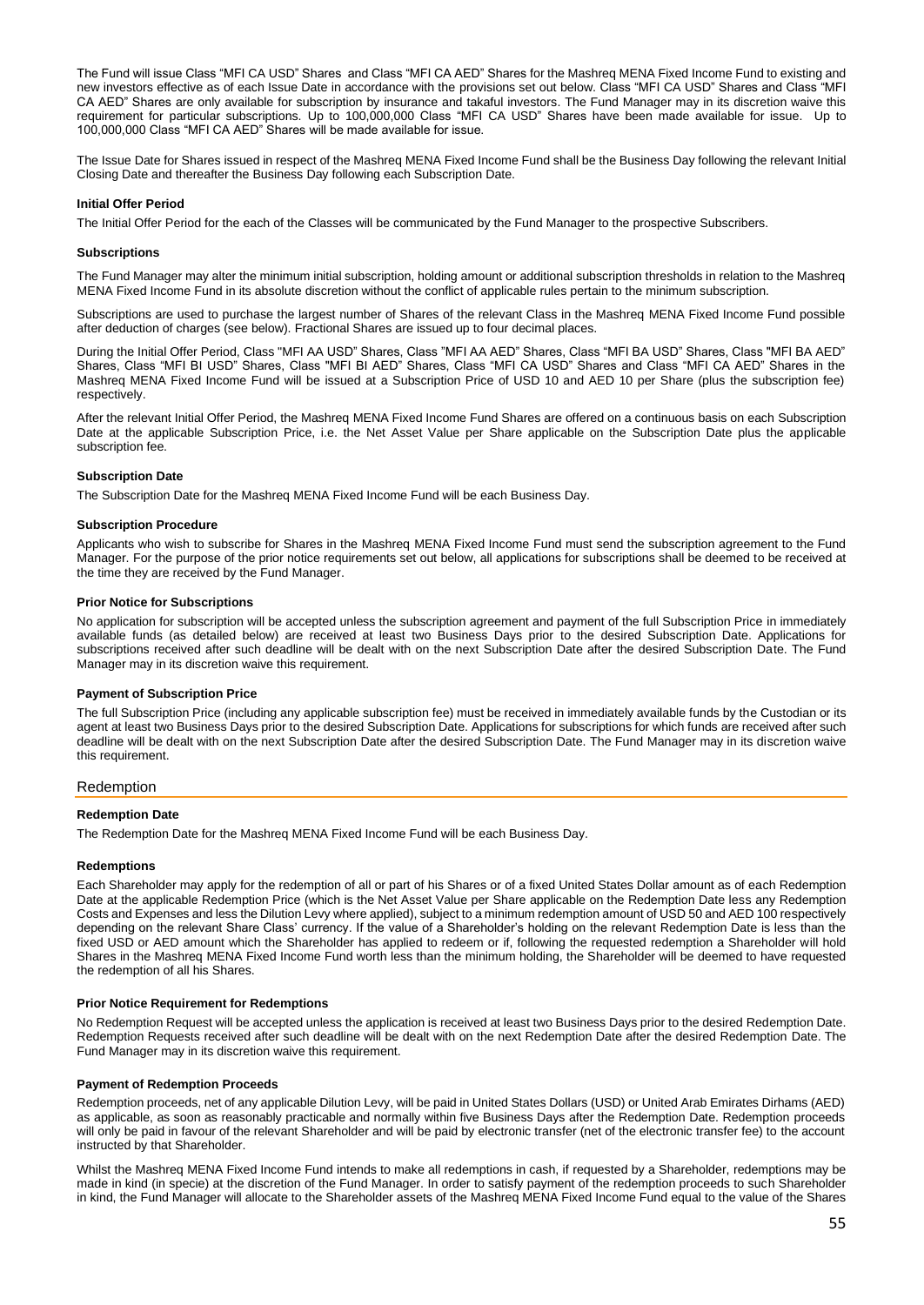to be redeemed. The nature and type of assets to be transferred in such case shall be determined on a fair and reasonable basis and without prejudicing the interests of the other Shareholders in the Mashreq MENA Fixed Income Fund. The valuation used shall be confirmed by a special report of the Registered Auditor. The costs of any such redemptions in kind shall be borne by the redeeming Shareholder.

#### **Transaction Charges and Redemption Costs and Expenses.**

If the Mashreq MENA Fixed Income Fund incurs any costs, expenses or losses in respect of any redemption of Shares, including any profit paid or payable or any loss, premium, penalty or expense that may be incurred in liquidating or employing securities, deposits or financing to fund the redemption amount or Dilution Levy, these may be recovered from the redemption amount payable to the redeeming Shareholder.

## **Voting Rights**

Class "MFI AA USD" Shares, Class "MFI AA AED" Shares, Class "MFI BA USD" Shares, Class "MFI BA AED" Shares, Class "MFI BI USD" Shares, Class "MFI BI AED" Shares, Class "MFI CA USD" Shares and Class "MFI CA AED" Shares shall not confer any voting rights on a Shareholder, provided however that a Shareholder shall be permitted to vote in those circumstances specifically stated in the Articles of Association or otherwise in accordance with the Law, the CIR and the Rules. This includes the right to vote on any matters (or amendments) which would affect the rights or entitlements of a Shareholder, such as a fundamental change requiring a Special Resolution or a materially significant change requiring an Ordinary Resolution.

## **Distribution**

Class "MFI AA USD" Shares, Class "MFI AA AED" Shares, Class "MFI BA USD" Shares, Class "MFI BA AED" Shares, Class "MFI BI USD" Shares and Class "MFI BI AED" Shares will each develop a distinct Net Asset Value per Share. The Director intends to declare distributions in respect of the Class "MFI BI USD" Shares and Class "MFI BI AED" Shares. The Fund Manager in its capacity as Director of the Company shall at its discretion decide the amount of any distributions to be made. Any such distribution can, at the discretion of the Fund Manager, be made out of all sources (without being exhaustive, profit, realized or unrealized gains, whether or not net of realized or unrealized losses, any dividends or distributions received from the underlying securities, profit earned, any other cash receipts, capital and generally any surpluses) and will be paid to the Shareholders of record within 20 Business Days for the preceding quarter. Upon the declaration of any distributions to the Shareholders of the relevant Share Classes of the "MFI BI USD" Shares and the "MFI BI AED" Shares, the Net Asset Value per Share of the relevant Share Class of the Mashreq MENA Fixed Income Fund will be reduced by the amount of such distributions. Payment of the distributions will be made as indicated on a Shareholder's subscription application form, as amended from time to time, to the account indicated on the Shareholder Register. All Shareholders recorded in the register of the Registrar and Transfer Agent at the end of the Record Date (including the Record Date transactions) of each quarter shall be eligible for such distribution. Distributions will be paid out via bank transfer.

The Director does not currently intend to declare dividends or other distributions in respect of the Class "MFI AA USD" Shares, Class "MFI AA AED" Shares, Class "MFI BA USD" Shares, Class "MFI BA AED" Shares, Class "MFI CA USD" Shares or Class MFI CA AED" Shares, but reserves the right to do so at any time in its discretion or if such distribution are necessary in light of prevailing market conditions. The declaration of any distributions will be made in accordance with the Law, the CIR and the Articles of Association.

Any distribution unclaimed after a period of twelve months from the date of declaration of such distribution will be automatically forfeited and will become the property of the Mashreq MENA Fixed Income Fund.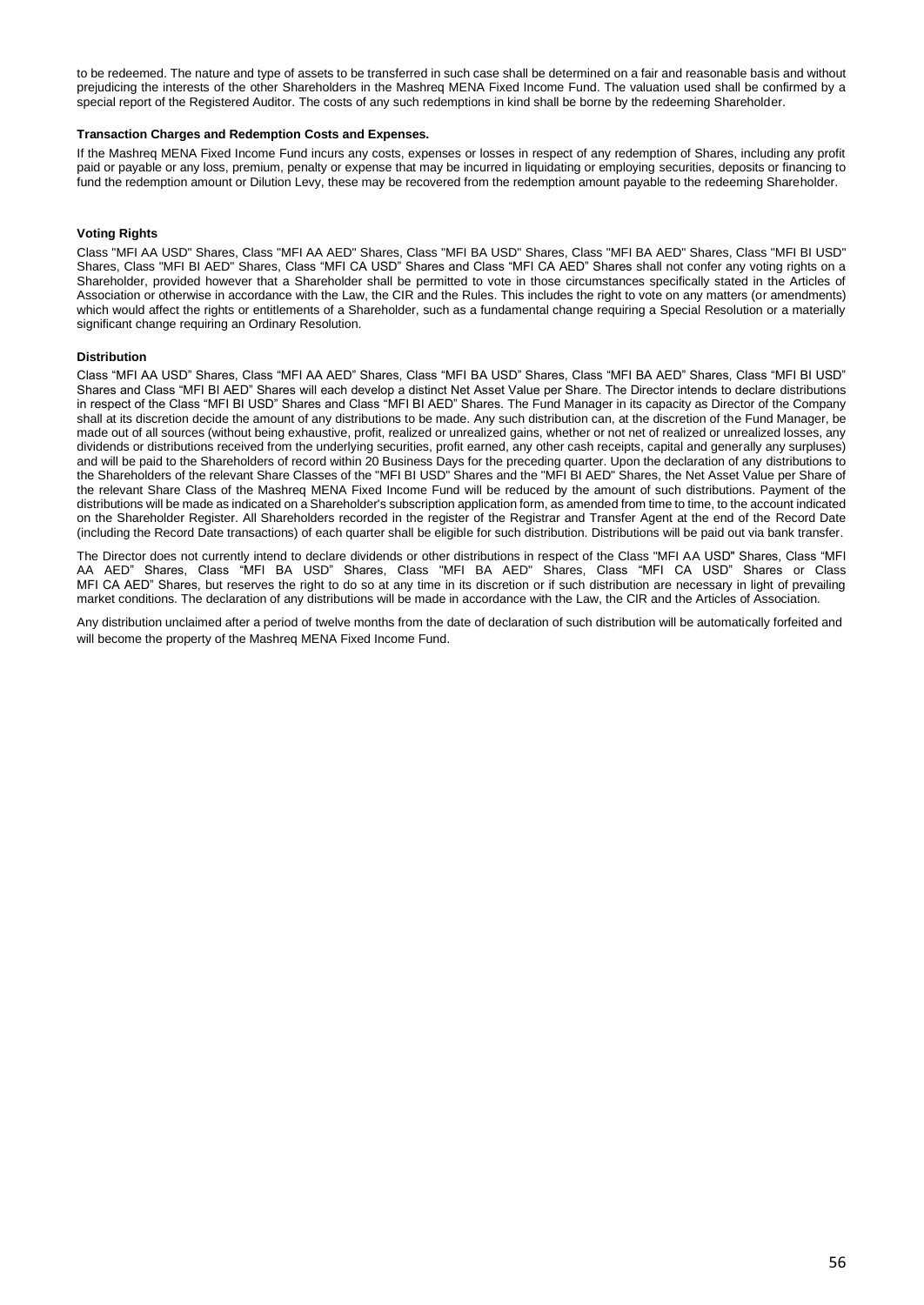<span id="page-56-0"></span>This Annex is valid only if accompanied by the currently valid Prospectus.

# Investment Objective and Benchmark

## **Investment Objective**

The Investment Objective of the Mashreq Global Emerging Markets Bond Fund is to maximize total return through a combination of income generation and capital appreciation by investing in a portfolio of US dollar-denominated fixed and floating rate income securities issued by sovereign, quasi-sovereign and corporate issuers from global emerging markets.

# **Target markets**

The Mashreq Global Emerging Markets Bond Fund will invest in global emerging markets. Whether a particular security or investment instrument is considered to be from the emerging markets will be determined on the basis of the definitions ascribed by Bloomberg to "Country Risk" or "Country of Largest Revenue".

## **Benchmark**

This Sub-Fund's benchmark is a blended index consisting of 50% "JP Morgan EMBI Global Diversified Index" ("EMBI") and 50% JP Morgan CEMBI Broad Diversified Index" ("CEMBI").

## Investment Process

# **Investment Process**

The Fund Manager has a well-defined investment process in place to analyse the economies of the target markets both at a macro and micro level. There are substantial opportunities in the target markets which offer:

- key geopolitical position;
- financial and political conducive environment;
- value opportunities and potentially high yields; and
- an opportunity for diversification of risk.

When selecting investments, the Fund Manager will utilise a blended top down and bottom-up approach. Company-specific analysis will be made in the context of a macroeconomic and political framework. In top down analysis, focus will be on such macroeconomic factors as inflation, interest rates, social trends and political climate and identify signs of positive fundamental change, based on economic, political and social factors. In bottom-up analysis, focus will be on company-specific variables, such as competitive industry dynamics, market leadership, proprietary products, services, and management expertise, financial characteristics, such as returns on sales and equity, debt/equity ratios, earnings and cash flow growth will also be considered in the Fund Manager's analytical framework. The Fund Manager will search for the most attractive opportunities within each credit class, analyse credit spreads on instruments and historical spread relationship and each instrument's structure and covenants.

Investment specific research will be combined with a fundamental analysis of sectorial and economic conditions. The Fund Manager will select instruments which match the Mashreq Global Emerging Markets Bond Fund's investment objective and are likely to benefit from rating upgrades, credit spread tightening or increase in value due to corporate events. The Mashreq Global Emerging Markets Bond Fund may also retain large cash balances from time to time, if the outlook for fixed income securities is believed to be negative. The objective is to provide a better risk/return profile compared to single investments with similar profile and actively attune portfolio exposure to market cycles and changing market environments. The Mashreq Global Emerging Markets Bond Fund should be viewed as a medium risk Fund.

# Investment Policies and Restrictions

## **The Policy of Spreading Risk**

In making investments on behalf of the Mashreq Global Emerging Markets Bond Fund, the Fund Manager shall adhere to the following guidelines and restrictions:

## General

- The Mashreq Global Emerging Markets Bond Fund may invest in both secured and unsecured instruments at multiple levels of the capital structure.
- This Sub-Fund may invest in both publicly and privately placed bonds.

## Asset Class and Instruments

- The Mashreq Global Emerging Markets Bond Fund aims to invest in US dollar-denominated bonds issued by sovereign, quasisovereign and corporate issuers from global emerging markets.
- This Sub-Fund may have maximum of 30% of the NAV invested in cash & cash equivalent assets.
- This Sub-Fund can use derivatives, primarily to hedge interest, credit or market risks associated with the investments, where applicable. The value of derivatives (options, futures, forwards, and credit default swaps /indices) will not exceed 30% of the NAV.
- This Sub-Fund may also enter into repurchase and reverse-repurchase agreements with banks and other financial institutions deemed to be creditworthy by The Fund Manager. If the Mashreq Global Emerging Markets Bond Fund enters into such an agreement with an affiliate of the Fund Manager, that agreement will be done on an arm's length basis. The combined value of both types of agreements (with the Fund Manager and with third parties) will not exceed 30% of the NAV.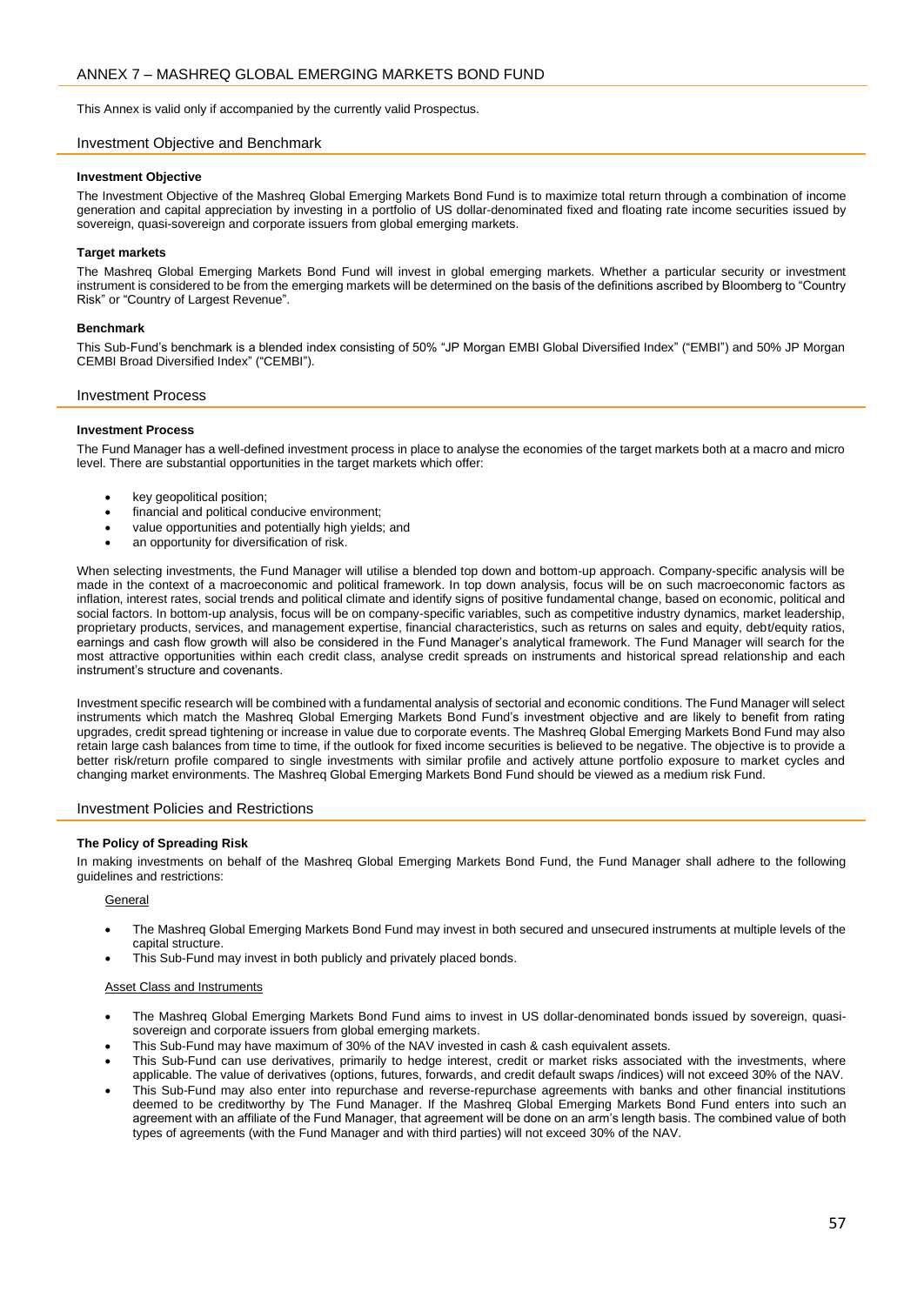# **Ratings**

- The Mashreq Global Emerging Markets Bond Fund will have a minimum average portfolio rating of BB-.
- A minimum of 20% of the NAV must be invested in investment grade instruments (BBB- or better) assigned by a globally recognised credit rating agency (Moody's, S&P or Fitch).
- Unrated instruments should not exceed 25% of the NAV.
- Credit Rating definition: The credit rating is defined as the highest rating of the following three major rating agencies: S&P, Fitch, Moody's.

# Diversification

- **Country Limit**: The Fund Manager may invest a maximum of 50% of the NAV in the fixed income securities originating from a single country in the target markets.
- **Issuer Limit:** Aggregate exposure to a single issuer shall not exceed 10% of the NAV .
- **Cash:** This Sub-Fund may not invest more than 30% of the NAV in cash and cash equivalent assets.

#### Sub-Managers

- The Fund Manager is authorised to employ the services of independent third party investment managers by investing the assets of the Mashreq Global Emerging Markets Bond Fund in other collective investment schemes, subject to a maximum of 20% of the NAV, if it is determined to be in the best interest of the Shareholders and exposure to any single fund (or group of connected funds) must not exceed 10% of the NAV.
- The Fund Manager is authorised to employ the services of independent third-party investment managers, through segregated accounts, up to a maximum of 20% of the NAV, if it is determined to be in the best interest of the Shareholders.
- When appointing a sub-manager to manage part of the assets of the Mashreq Global Emerging Markets Bond Fund, the Fund Manager will remain liable to the Shareholders for any acts or omissions of the sub-manager as if they were the acts or omissions of the Fund Manager.
- The sub-manager's fees will be paid by the Fund Manager out of the Management Fee charged by the Fund Manager.

#### **Investment restrictions**

The Fund Manager may not conduct any of the following transactions for the account of the Mashreq Global Emerging Markets Bond Fund:

- granting loans and extending financings;
- granting collateral and issuing guarantees;
- underwriting the issuance of securities;
- trading in real estate:
- discounting bills of exchange; and
- investing in hedge funds.

#### **Breaches and Correction**

If the investment objective, policy and investment restrictions are breached for reasons beyond the control of the Fund Manager or as a result of the exercise of subscription rights (passive breaches), the Fund Manager will adopt as its priority the remedying of such situation, taking due account of the interests of the Shareholders. The Fund Manager will mention any breaches in the next interim or annual report sent to the Shareholders.

#### **Leverage/Borrowing**

The Mashreq Global Emerging Markets Bond Fund may only use forms of leverage to meet redemptions, to bridge-finance new investments or for foreign exchange margin purposes but such leverage shall be subject to a maximum of 30% of the Net Asset Value. The Mashreq Global Emerging Markets Bond Fund may establish a credit facility for such purpose and will be able to drawdown, repay and again drawdown amounts under that facility. Such leverage facility may be utilised to enable the Mashreq Global Emerging Markets Bond Fund to cover the margin requirements for a currency hedge.

#### **Derivatives**

The Mashreq Global Emerging Markets Bond Fund may enter into repurchase and reverse-repurchase agreements, the value of which will not exceed 30% of the NAV.

The Mashreq Global Emerging Markets Bond Fund can also use derivatives, primarily to hedge interest, credit or market risks associated with the investments of the Mashreq Global Emerging Markets Bond Fund, where applicable. The value of derivatives (options, futures, forwards, and credit default swaps /indices) will not exceed 30% of the NAV.

## **Stock Lending**

The Mashreq Global Emerging Markets Bond Fund will not engage in stock lending.

#### **Investment horizon**

The Mashreq Global Emerging Markets Bond Fund is not an appropriate vehicle for short-term investment, as its investment objectives are set on a medium to long-term basis. The typical investor investing in the Mashreq Global Emerging Markets Bond Fund is an investor with an investment timeline of 3 to 5 years looking to achieve long term capital appreciation through investments made primarily in a portfolio of fixed and floating rate income securities across global emerging markets.

#### **Investment risks**

There can be no assurance that the Mashreq Global Emerging Markets Bond Fund's investments will be successful or that the investment objectives of the Mashreq Global Emerging Markets Bond Fund will be achieved. Investors should be aware of the risks of the Mashreq Global Emerging Markets Bond Fund including, but not limited to, the risks described in the "Investment Considerations" section of the Prospectus. An investment in the Mashreq Global Emerging Markets Bond Fund is suitable only for persons who are in a position to take such risks. These risks are not intended to be exhaustive and potential investors should review the Prospectus and this Annex carefully and consult with their professional advisers before purchasing Shares.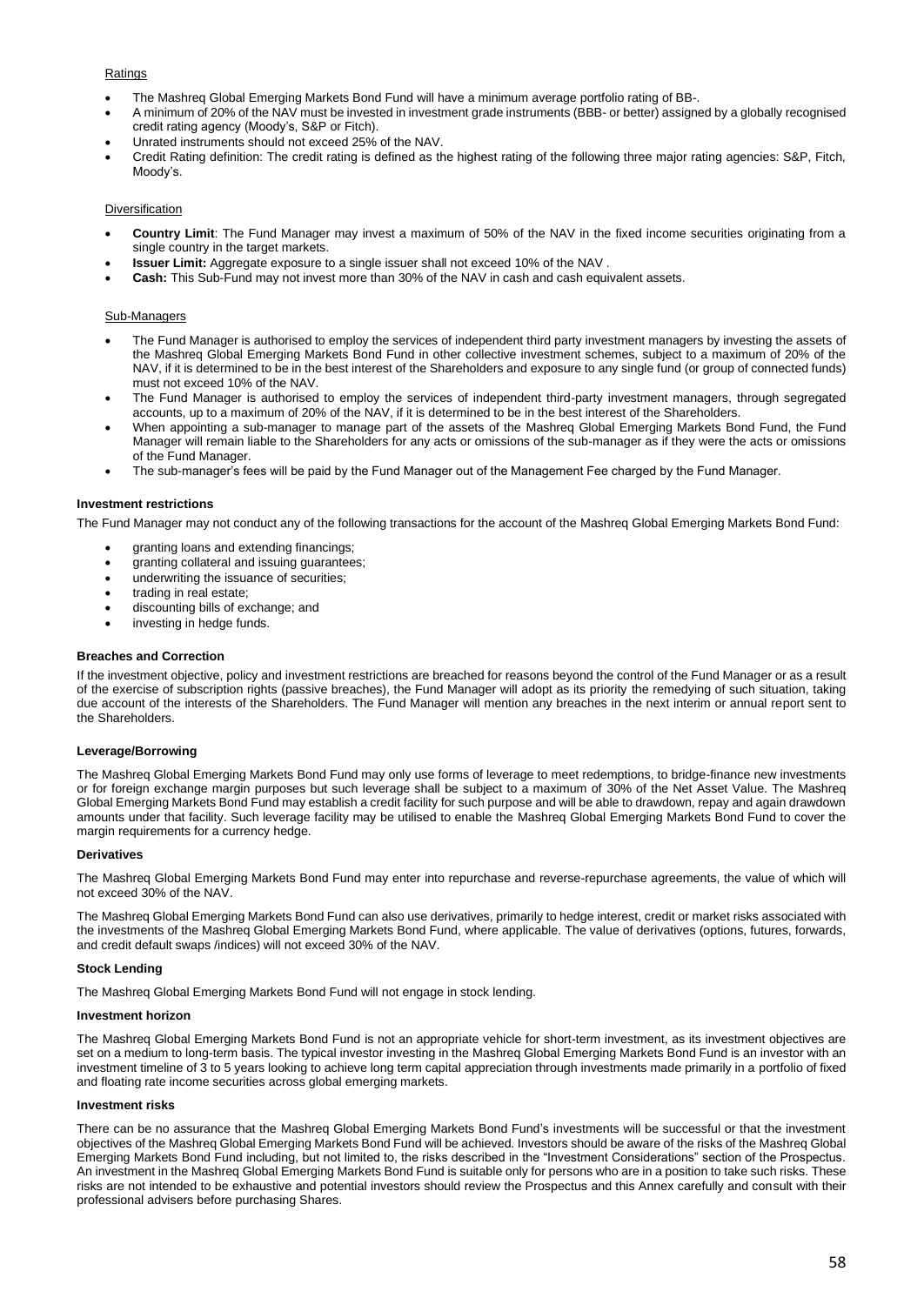# **Base Currency**

The base currency of the Mashreq Global Emerging Markets Bond Fund Classes is either the United States Dollar or the United Arab Emirates dirham ("AED"). Shares in the Mashreq Global Emerging Markets Bond Fund will be issued and redeemed in United States Dollars or AED respectively.

# **Monitoring**

The Fund Manager shall monitor the Mashreq Global Emerging Markets Bond Fund's compliance with the investment policies and restrictions set out above.

# Share Classes

| <b>Share</b><br><b>Class</b>                | <b>Distributing</b> | <b>Currency</b> | <b>Subscription</b><br>Fee | <b>Management</b><br>Fee | <b>Distribution</b><br>Fee | <b>Redemption</b><br>Fee | <b>Minimum</b><br>holding &<br>initial<br>investment | <b>Minimum</b><br>incremental<br>investment |
|---------------------------------------------|---------------------|-----------------|----------------------------|--------------------------|----------------------------|--------------------------|------------------------------------------------------|---------------------------------------------|
| <b>Class</b><br>"MGEMB<br><b>AA USD"</b>    | <b>No</b>           | <b>USD</b>      | Up to 3%                   | 0.70%                    | 0%                         | Up to 3%                 | USD 100,000                                          | <b>USD 1,000</b>                            |
| <b>Class</b><br>"MGEMB<br><b>AA AED"</b>    | <b>No</b>           | <b>AED</b>      | Up to $3%$                 | 0.70%                    | 0%                         | Up to 3%                 | AED 350,000                                          | AED 5,000                                   |
| <b>Class</b><br>"MGEMB<br><b>BA</b><br>USD" | <b>No</b>           | <b>USD</b>      | Up to 3%                   | 1%                       | 0.3%                       | Up to 3%                 | USD <sub>1</sub>                                     | USD <sub>1</sub>                            |
| <b>Class</b><br>"MGEMB<br><b>BA AED"</b>    | <b>No</b>           | <b>AED</b>      | Up to 3%                   | 1%                       | 0.3%                       | Up to 3%                 | <b>AED 100</b>                                       | AED <sub>10</sub>                           |
| <b>Class</b><br>"MGEMB<br><b>BI USD"</b>    | Yes                 | <b>USD</b>      | Up to 3%                   | 1%                       | 0.3%                       | Up to 3%                 | USD <sub>1</sub>                                     | USD <sub>1</sub>                            |
| <b>Class</b><br>"MGEMB<br><b>BI AED"</b>    | Yes                 | <b>AED</b>      | Up to 3%                   | 1%                       | 0.3%                       | Up to 3%                 | <b>AED 100</b>                                       | AED <sub>10</sub>                           |
| <b>Class</b><br>"MGEMB<br><b>CA USD"</b>    | No                  | <b>USD</b>      | Up to 2%                   | 0.70%                    | 0%                         | 0%                       | USD <sub>1</sub>                                     | USD <sub>1</sub>                            |
| <b>Class</b><br>"MGEMB<br><b>CA AED"</b>    | <b>No</b>           | <b>AED</b>      | Up to $2\%$                | 0.70%                    | 0%                         | 0%                       | <b>AED 100</b>                                       | AED <sub>10</sub>                           |

## Fees

## **Subscription Fee**

A subscription fee of up to 3% in respect of Class "MGEMB AA USD"" Shares, Class "MGEMB AA AED" Shares, Class "MGEMB BA USD" Shares, Class "MGEMB BA AED" Shares, Class "MGEMB BI USD" Shares and Class "MGEMB BI AED" Shares and up to 2% in respect of Class "MGEMB CA USD" Shares and Class "MGEMB CA AED" Shares of the amount subscribed for will be paid to the Fund Manager from each subscription to the Mashreq Global Emerging Markets Bond Fund. The Fund Manager may waive a portion of such fee or decide to transfer part or all of such fee to the relevant distributor, in its discretion.

#### **Management Fee**

The Fund Manager will receive a management fee from the Mashreq Global Emerging Markets Bond Fund, payable out of assets attributable to the Mashreq Global Emerging Markets Bond Fund of:

- a) 0.70% per annum of the Net Asset Value per Class in respect of the Class "MGEMB AA USD" Shares;
- b) 0.70% per annum of the Net Asset Value per Class in respect of the Class "MGEMB AA AED" Shares;
- c) 1% per annum of the Net Asset Value per Class of the Class "MGEMB BA USD" Shares;
- d) 1% per annum of the Net Asset Value per Class of the Class "MGEMB BA AED" Shares;
- e) 1% per annum of the Net Asset Value per Class of the Class "MGEMB BI USD" Shares;
- f) 1% per annum of the Net Asset Value per Class of the Class "MGEMB BI AED" Shares;
- g) 0.70% per annum of the Net Asset Value per Class of the Class "MGEMB CA USD" Shares; and
- h) 0.70% per annum of the Net Asset Value per Class of the Class "MGEMB CA AED" Shares,

(calculated before payment of accrued Fees) to be calculated and accrued as at each Valuation Date and payable quarterly in advance on the first day of each calendar quarter commencing on the Initial Closing Date.

## **Administration and Registrar and Transfer Agent Fee**

The Fund Administrator, Registrar and Transfer Agent will receive from the assets attributable to the Mashreq Global Emerging Markets Bond Fund an administration fee calculated in accordance with the provisions of section "Fees and Charges" of the Prospectus.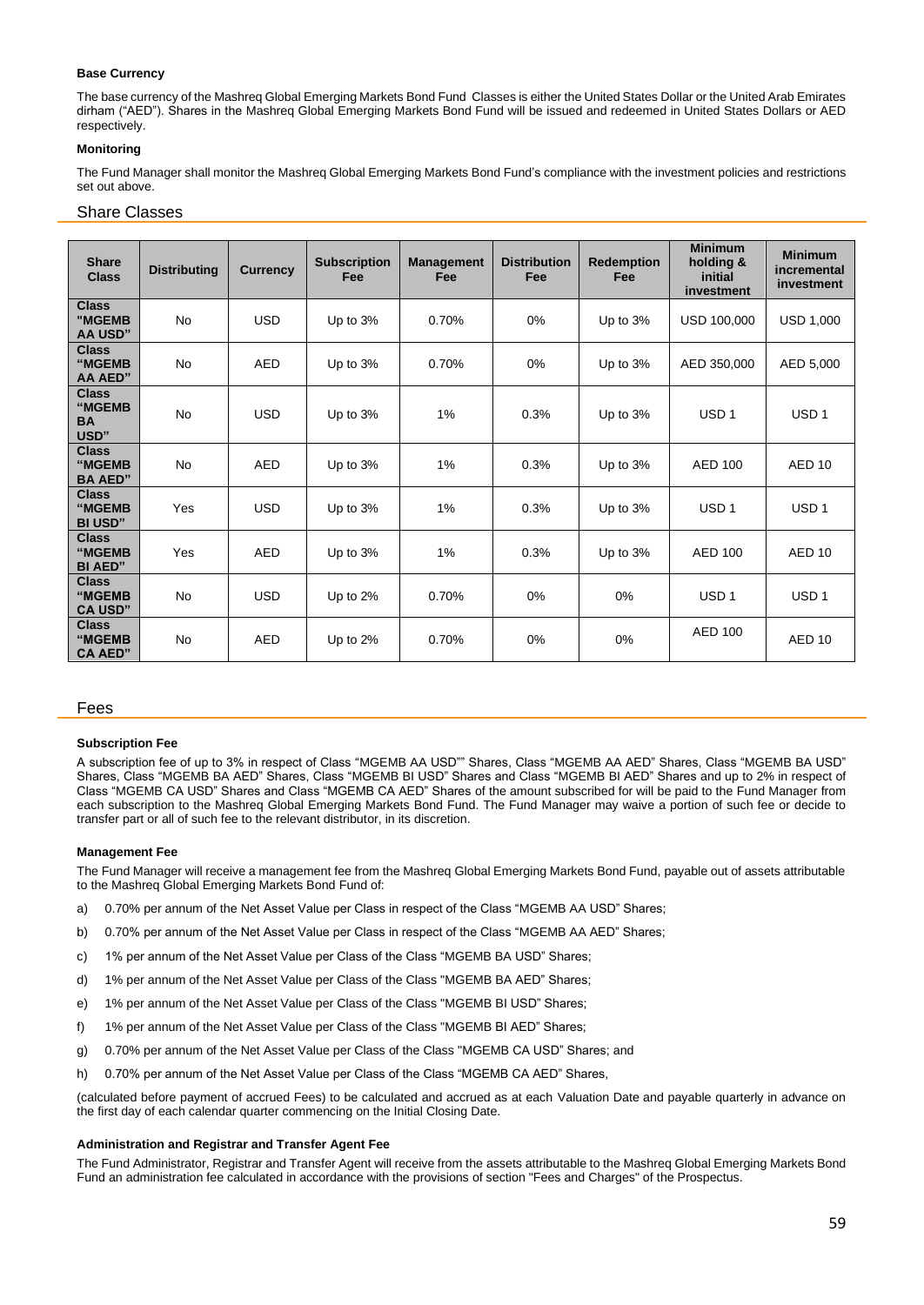## **Custodian Fee**

The Custodian will receive from the assets attributable to the Mashreq Global Emerging Markets Bond Fund a fee for providing custody services calculated in accordance with the provisions of section "Fees and Charges" of the Prospectus.

## **Oversight Committee Fee**

The Oversight Committee will receive from the Mashreq Global Emerging Markets Bond Fund an oversight fee calculated in accordance with the provisions of section "Fees and Charges" of the Prospectus**.** 

## **Performance Fee**

No performance fee will be payable in respect of the Mashreq Global Emerging Markets Bond Fund.

#### **Redemption Fee**

A redemption fee of up to 3% of the Redemption Price can be charged to Shareholders requesting the redemption of part or all of their Shares in the Mashreq Global Emerging Markets Bond Fund when the Redemption Date occurs within three months from the Subscription Date for these Shares; 2% of the Redemption Price when the Redemption Date occurs between three and six months from the Subscription Date for these Shares; and 1% of the Redemption Price when the Redemption Date occurs between six and twelve months from the Subscription Date for these Shares. There will be no redemption fee in respect of the Class "MGEMB CA USD" Shares or the Class "MGEMB CA AED" Shares. The Fund Manager may waive part or all of such redemption fee or decide to transfer part or all of such redemption fee to the relevant distributor, in its discretion.

## **Distribution Fee**

The Fund Manager will receive a distribution fee from the Mashreq Global Emerging Markets Bond Fund to cover distribution expenses, payable out of assets attributable to the Class "MGEMB BA USD" Shares, Class "MGEMB BA AED" Shares, Class "MGEMB BI USD" Shares and Class "MGEMB BI AED" Shares of 0.3% per annum of the Net Asset Value per Share Class in respect of the Class "MGEMB BA USD" Shares, Class "MGEMB BA AED" Shares, Class "MGEMB BI USD" Shares and Class "MGEMB BI AED" Shares.

The Fund Manager will not receive a distribution fee in respect of the Class "MGEMB AA USD" Shares, Class "MGEMB AA AED" Shares, Class "MGEMB CA USD" Shares or Class "MGEMB CA AED" Shares.

#### **Sub-Fund Formation Expenses**

The Sub-fund formation expenses are estimated at USD 20,000 and will be amortised over a period of five years in accordance with IFRS.

## Valuation

## **Valuation Date**

The Valuation Dates for the Mashreq Global Emerging Markets Bond Fund will be the close of business (UAE time) at each Business Day.

## **Subscription**

#### **Minimum Initial Fund Size**

The minimum initial size for the Mashreq Global Emerging Markets Bond Fund will be USD 1,000,000.

#### **Minimum Initial and Subsequent Subscription Amount**

The minimum initial subscription and holding amount in the Mashreq Global Emerging Markets Bond Fund for each investor is USD 100,000 in respect of the Class "MGEMB AA USD" Shares and is AED 350,000 in respect of the Class "MGEMB AA AED" Shares. Additional subscriptions may be made in increments of USD 1,000 in respect of the Class "MGEMB AA USD" Shares and of AED 5,000 in respect of the Class "MGEMB AA AED" Shares.

The minimum initial subscription and holding amount in the Mashreq Global Emerging Markets Bond Fund for each investor is USD 1.00 in respect of the Class "MGEMB BA USD" Shares, Class "MGEMB BI USD" Shares and Class "MGEMB CA USD" Shares, AED 100 in respect of the Class "MGEMB BA AED" Shares and Class "MGEMB BI AED" Shares in respect of the Class "MGEMB CA AED" Shares. Additional subscriptions may be made in increments of USD 1.00 in respect of the Class "MGEMB BA USD" Shares, Class "MGEMB BI USD" Shares and Class "MGEMB CA USD" Shares and AED 10 in respect of the Class "MGEMB BA AED" Shares and Class "MGEMB BI AED" Shares in respect of the Class "MGEMB CA AED" Shares.

#### **Issue of Shares**

The Fund will issue Class "MGEMB AA USD" Shares for the Mashreq Global Emerging Markets Bond Fund to existing and new investors effective as of each Issue Date in accordance with the provisions set out below. Up to 100,000,000 Class "MGEMB AA USD" Shares have been made available for issue.

The Fund will issue Class "MGEMB AA AED" Shares for the Mashreq Global Emerging Markets Bond Fund to existing and new investors effective as of each Issue Date in accordance with the provisions set out below. Up to 100,000,000 Class "MGEMB AA AED" Shares have been made available for issue

The Fund will issue Class "MGEMB BA USD" Shares and Class "MGEMB BI USD" Shares for the Mashreq Global Emerging Markets Bond Fund to existing and new investors effective as of each Issue Date in accordance with the provisions set out below. Up to 50,000,000 Class "MGEMB BA USD" Shares and up to 50,000,000 Class "MGEMB BI USD" Shares have been made initially available for issue.

The Fund will issue Class "MGEMB BA AED" Shares and Class "MGEMB BI AED" Shares for the Mashreq Global Emerging Markets Bond Fund to existing and new investors effective as of each Issue Date in accordance with the provisions set out below. Up to 50,000,000 Class "MGEMB BA AED" Shares and up to 50,000,000 Class "MGEMB BI AED" Shares have been made initially available for issue as of such date as will be communicated by the Fund Manager to the prospective investors.

The Fund will issue Class "MGEMB CA USD" Shares for the Mashreq Global Emerging Markets Bond Fund to existing and new investors effective as of each Issue Date in accordance with the provisions set out below. Class "MGEMB CA USD" Shares are only available for subscription by insurance and takaful investors. The Fund Manager may in its discretion waive this requirement for particular subscriptions. Up to 100,000,000 Class "MGEMB CA USD" Shares and 100,000,000 Class "MGEMB CA AED" Shares have been made available for issue.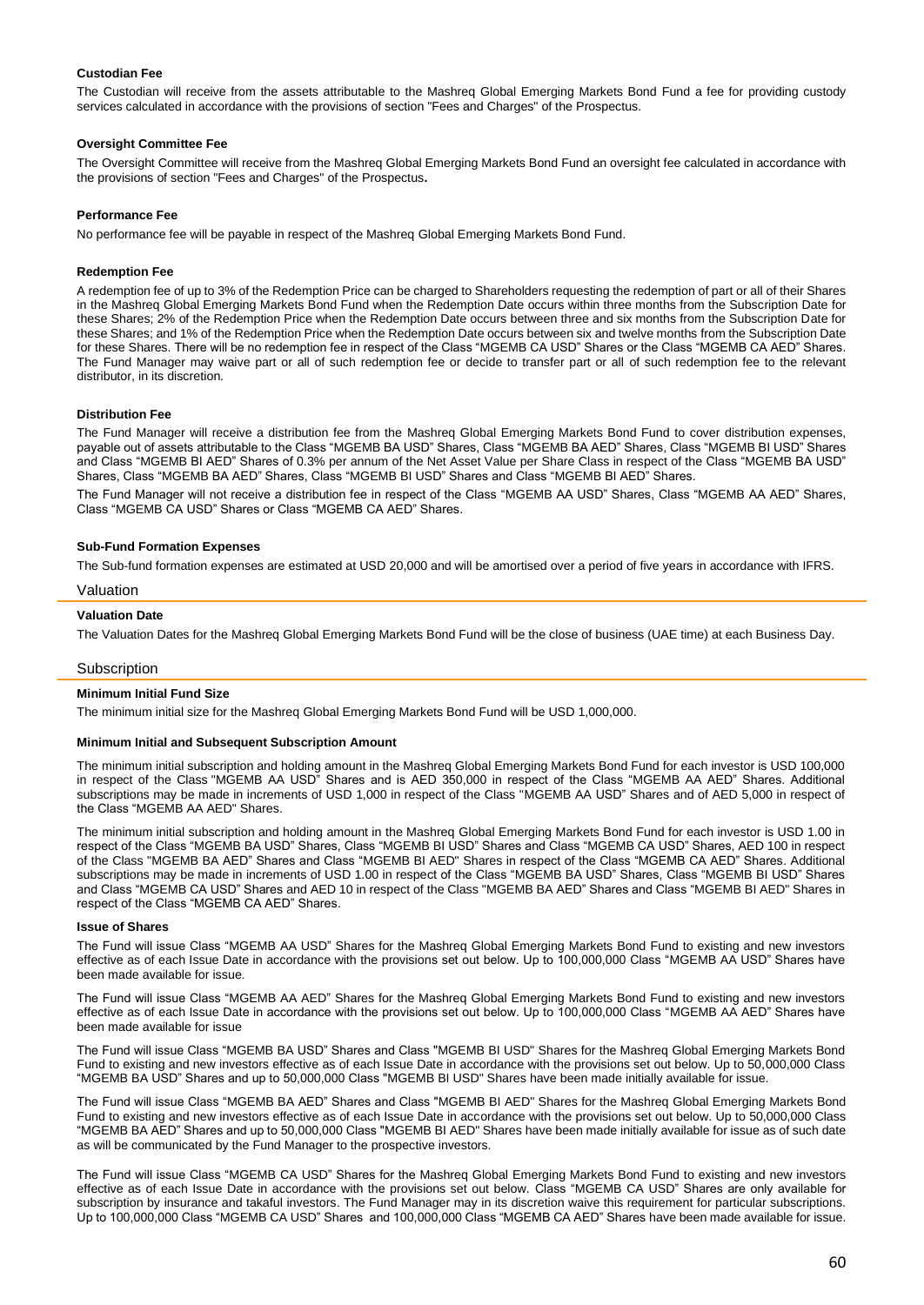The Issue Date for Shares issued in respect of the Mashreq Global Emerging Markets Bond Fund shall be the Business Day following the relevant Initial Closing Date and thereafter the Business Day following each Subscription Date.

# **Initial Offer Period**

The Initial Offer Period for the each of the Classes will be communicated by the Fund Manager to the prospective Subscribers.

#### **Subscriptions**

The Fund Manager may alter the minimum initial subscription, holding amount or additional subscription thresholds in relation to the Mashreq Global Emerging Markets Bond Fund in its absolute discretion without the conflict of applicable rules pertain to the minimum subscription.

Subscriptions are used to purchase the largest number of Shares of the relevant Class in the Mashreq Global Emerging Markets Bond Fund possible after deduction of charges (see below). Fractional Shares are issued up to four decimal places.

During the Initial Offer Period, Class "MGEMB AA USD" Shares, Class "MGEMB AA AED" Shares, Class "MGEMB BA USD" Shares, Class "MGEMB BI USD" Shares, Class "MGEMB BA AED" Shares, Class "MGEMB BI AED" Shares and Class "MGEMB CA USD" Shares in the Mashreq Global Emerging Markets Bond Fund will be issued at a Subscription Price of USD 10 and AED 10 per Share (plus the subscription fee) respectively.

After the relevant Initial Offer Period, the Mashreq Global Emerging Markets Bond Fund Shares are offered on a continuous basis on each Subscription Date at the applicable Subscription Price, i.e. the Net Asset Value per Share applicable on the Subscription Date plus the applicable subscription fee.

#### **Subscription Date**

The Subscription Date for the Mashreq Global Emerging Markets Bond Fund will be each Business Day.

#### **Subscription Procedure**

Applicants who wish to subscribe for Shares in the Mashreq Global Emerging Markets Bond Fund must send the subscription agreement to the Fund Manager. For the purpose of the prior notice requirements set out below, all applications for subscriptions shall be deemed to be received at the time they are received by the Fund Manager.

## **Prior Notice for Subscriptions**

No application for subscription will be accepted unless the subscription agreement and payment of the full Subscription Price in immediately available funds (as detailed below) are received at least two Business Days prior to the desired Subscription Date. Applications for subscriptions received after such deadline will be dealt with on the next Subscription Date after the desired Subscription Date. The Fund Manager may in its discretion waive this requirement.

#### **Payment of Subscription Price**

The full Subscription Price (including any applicable subscription fee) must be received in immediately available funds by the Custodian or its agent at least two Business Days prior to the desired Subscription Date. Applications for subscriptions for which funds are received after such deadline will be dealt with on the next Subscription Date after the desired Subscription Date. The Fund Manager may in its discretion waive this requirement.

#### Redemption

#### **Redemption Date**

The Redemption Date for the Mashreq Global Emerging Markets Bond Fund will be each Business Day.

#### **Redemptions**

Each Shareholder may apply for the redemption of all or part of his Shares or of a fixed United States Dollar amount as of each Redemption Date at the applicable Redemption Price (which is the Net Asset Value per Share applicable on the Redemption Date less any Redemption Costs and Expenses and less the Dilution Levy where applied), subject to a minimum redemption amount of USD 50 and AED 100 respectively depending on the relevant Share Class' currency. If the value of a Shareholder's holding on the relevant Redemption Date is less than the fixed USD or AED amount which the Shareholder has applied to redeem or if, following the requested redemption a Shareholder will hold Shares in the Mashreq Global Emerging Markets Bond Fund worth less than the minimum holding, the Shareholder will be deemed to have requested the redemption of all his Shares.

#### **Prior Notice Requirement for Redemptions**

No Redemption Request will be accepted unless the application is received at least two Business Days prior to the desired Redemption Date. Redemption Requests received after such deadline will be dealt with on the next Redemption Date after the desired Redemption Date. The Fund Manager may in its discretion waive this requirement.

#### **Payment of Redemption Proceeds**

Redemption proceeds, net of any applicable Dilution Levy, will be paid in United States Dollars (USD) or United Arab Emirates Dirhams (AED) as applicable, as soon as reasonably practicable and normally within five Business Days after the Redemption Date. Redemption proceeds will only be paid in favour of the relevant Shareholder and will be paid by electronic transfer (net of the electronic transfer fee) to the account instructed by that Shareholder.

Whilst the Mashreq Global Emerging Markets Bond Fund intends to make all redemptions in cash, if requested by a Shareholder, redemptions may be made in kind (in specie) at the discretion of the Fund Manager. In order to satisfy payment of the redemption proceeds to such Shareholder in kind, the Fund Manager will allocate to the Shareholder assets of the Mashreq Global Emerging Markets Bond Fund equal to the value of the Shares to be redeemed. The nature and type of assets to be transferred in such case shall be determined on a fair and reasonable basis and without prejudicing the interests of the other Shareholders in the Mashreq Global Emerging Markets Bond Fund. The valuation used shall be confirmed by a special report of the Registered Auditor. The costs of any such redemptions in kind shall be borne by the redeeming Shareholder.